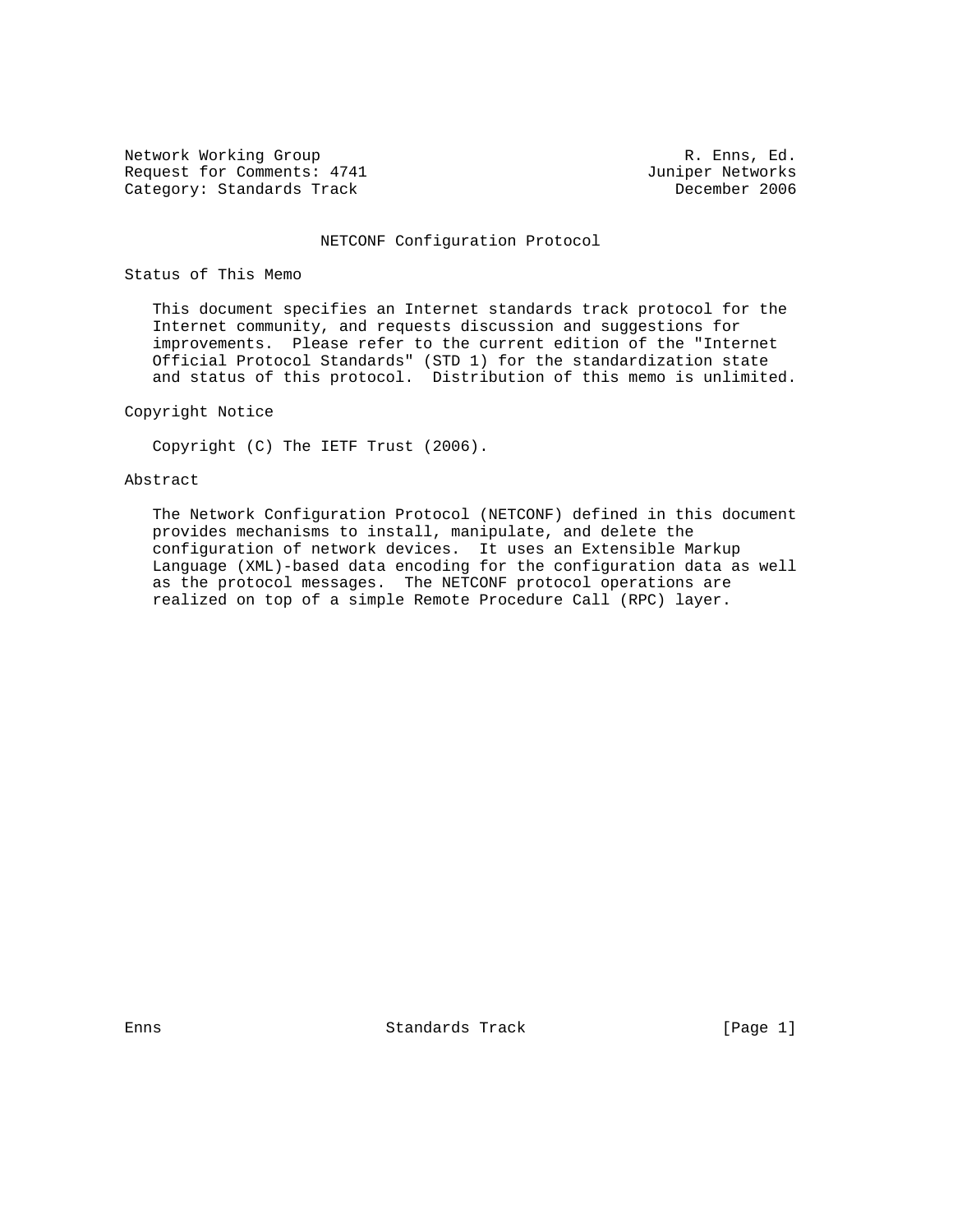|  | 1.3. Separation of Configuration and State Data 7                                                                                                                                                                                                                |  |  |  |  |  |  |
|--|------------------------------------------------------------------------------------------------------------------------------------------------------------------------------------------------------------------------------------------------------------------|--|--|--|--|--|--|
|  |                                                                                                                                                                                                                                                                  |  |  |  |  |  |  |
|  |                                                                                                                                                                                                                                                                  |  |  |  |  |  |  |
|  | 2.2. Authentication, Integrity, and Confidentiality  9                                                                                                                                                                                                           |  |  |  |  |  |  |
|  |                                                                                                                                                                                                                                                                  |  |  |  |  |  |  |
|  |                                                                                                                                                                                                                                                                  |  |  |  |  |  |  |
|  |                                                                                                                                                                                                                                                                  |  |  |  |  |  |  |
|  |                                                                                                                                                                                                                                                                  |  |  |  |  |  |  |
|  |                                                                                                                                                                                                                                                                  |  |  |  |  |  |  |
|  |                                                                                                                                                                                                                                                                  |  |  |  |  |  |  |
|  |                                                                                                                                                                                                                                                                  |  |  |  |  |  |  |
|  |                                                                                                                                                                                                                                                                  |  |  |  |  |  |  |
|  |                                                                                                                                                                                                                                                                  |  |  |  |  |  |  |
|  |                                                                                                                                                                                                                                                                  |  |  |  |  |  |  |
|  |                                                                                                                                                                                                                                                                  |  |  |  |  |  |  |
|  |                                                                                                                                                                                                                                                                  |  |  |  |  |  |  |
|  |                                                                                                                                                                                                                                                                  |  |  |  |  |  |  |
|  |                                                                                                                                                                                                                                                                  |  |  |  |  |  |  |
|  |                                                                                                                                                                                                                                                                  |  |  |  |  |  |  |
|  |                                                                                                                                                                                                                                                                  |  |  |  |  |  |  |
|  |                                                                                                                                                                                                                                                                  |  |  |  |  |  |  |
|  | 6.2.1. Namespace Selection 18                                                                                                                                                                                                                                    |  |  |  |  |  |  |
|  | 6.2.2. Attribute Match Expressions 19                                                                                                                                                                                                                            |  |  |  |  |  |  |
|  |                                                                                                                                                                                                                                                                  |  |  |  |  |  |  |
|  |                                                                                                                                                                                                                                                                  |  |  |  |  |  |  |
|  | 6.2.5. Content Match Nodes 20                                                                                                                                                                                                                                    |  |  |  |  |  |  |
|  |                                                                                                                                                                                                                                                                  |  |  |  |  |  |  |
|  | 6.4. Subtree Filtering Examples 22                                                                                                                                                                                                                               |  |  |  |  |  |  |
|  |                                                                                                                                                                                                                                                                  |  |  |  |  |  |  |
|  |                                                                                                                                                                                                                                                                  |  |  |  |  |  |  |
|  | 6.4.3. Select the Entire <users> Subtree 23</users>                                                                                                                                                                                                              |  |  |  |  |  |  |
|  | 6.4.4. Select All <name> Elements within the</name>                                                                                                                                                                                                              |  |  |  |  |  |  |
|  |                                                                                                                                                                                                                                                                  |  |  |  |  |  |  |
|  | 6.4.5. One Specific <user> Entry 26</user>                                                                                                                                                                                                                       |  |  |  |  |  |  |
|  | 6.4.6. Specific Elements from a Specific <user> Entry 27</user>                                                                                                                                                                                                  |  |  |  |  |  |  |
|  |                                                                                                                                                                                                                                                                  |  |  |  |  |  |  |
|  | 6.4.8. Elements with Attribute Naming 29                                                                                                                                                                                                                         |  |  |  |  |  |  |
|  |                                                                                                                                                                                                                                                                  |  |  |  |  |  |  |
|  | 7.1. $\text{sqrt}$ $\text{cot}$ $\text{cos}$ $\cdots$ $\cdots$ $\cdots$ $\cdots$ $\cdots$ $\cdots$ $\cdots$ $\cdots$ $\cdots$ $\cdots$ $\cdots$ $\cdots$ $\cdots$ $\cdots$ $\cdots$ $\cdots$ $\cdots$ $\cdots$                                                   |  |  |  |  |  |  |
|  | 7.2. $\leq$ $\leq$ $\leq$ $\leq$ $\leq$ $\leq$ $\leq$ $\leq$ $\leq$ $\leq$ $\leq$ $\leq$ $\leq$ $\leq$ $\leq$ $\leq$ $\leq$ $\leq$ $\leq$ $\leq$ $\leq$ $\leq$ $\leq$ $\leq$ $\leq$ $\leq$ $\leq$ $\leq$ $\leq$ $\leq$ $\leq$ $\leq$ $\leq$ $\leq$ $\leq$ $\leq$ |  |  |  |  |  |  |
|  | 7.3.                                                                                                                                                                                                                                                             |  |  |  |  |  |  |
|  |                                                                                                                                                                                                                                                                  |  |  |  |  |  |  |
|  |                                                                                                                                                                                                                                                                  |  |  |  |  |  |  |
|  |                                                                                                                                                                                                                                                                  |  |  |  |  |  |  |

Enns Standards Track [Page 2]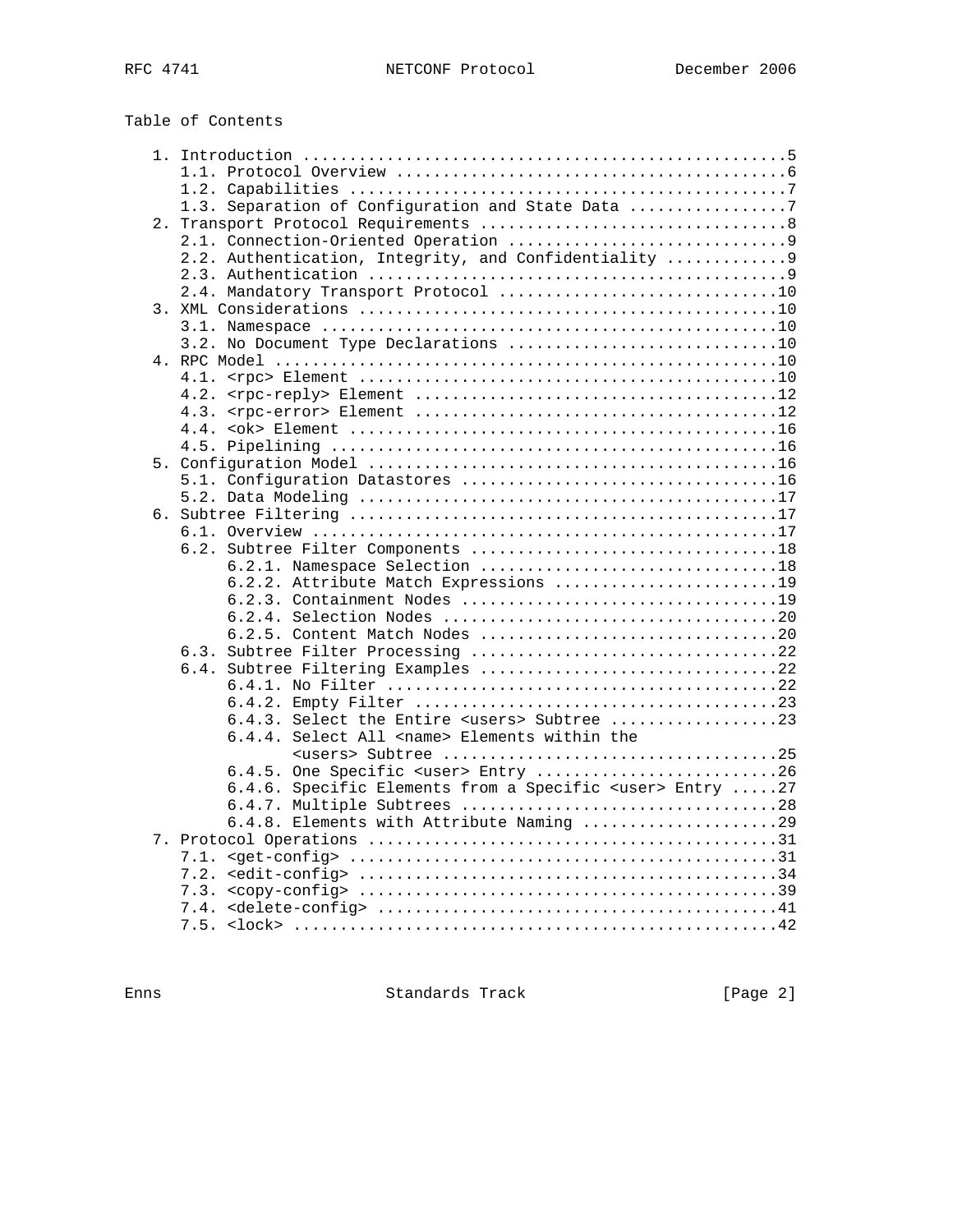|  |  | 8.2. Writable-Running Capability 50                                                    |  |
|--|--|----------------------------------------------------------------------------------------|--|
|  |  |                                                                                        |  |
|  |  |                                                                                        |  |
|  |  |                                                                                        |  |
|  |  |                                                                                        |  |
|  |  | 8.2.5. Modifications to Existing Operations 51                                         |  |
|  |  | 8.3. Candidate Configuration Capability 51                                             |  |
|  |  |                                                                                        |  |
|  |  |                                                                                        |  |
|  |  | 8.3.3. Capability Identifier 52                                                        |  |
|  |  |                                                                                        |  |
|  |  | 8.3.5. Modifications to Existing Operations 53                                         |  |
|  |  | 8.4. Confirmed Commit Capability 55                                                    |  |
|  |  |                                                                                        |  |
|  |  |                                                                                        |  |
|  |  | 8.4.3. Capability Identifier 56                                                        |  |
|  |  |                                                                                        |  |
|  |  | 8.4.5. Modifications to Existing Operations 56<br>8.5. Rollback on Error Capability 57 |  |
|  |  |                                                                                        |  |
|  |  |                                                                                        |  |
|  |  | 8.5.3. Capability Identifier 57                                                        |  |
|  |  |                                                                                        |  |
|  |  | 8.5.5. Modifications to Existing Operations 57                                         |  |
|  |  |                                                                                        |  |
|  |  |                                                                                        |  |
|  |  |                                                                                        |  |
|  |  | 8.6.3. Capability Identifier 58                                                        |  |
|  |  |                                                                                        |  |
|  |  |                                                                                        |  |
|  |  |                                                                                        |  |
|  |  |                                                                                        |  |
|  |  |                                                                                        |  |
|  |  |                                                                                        |  |
|  |  | 8.7.5. Modifications to Existing Operations 60                                         |  |
|  |  |                                                                                        |  |
|  |  |                                                                                        |  |
|  |  |                                                                                        |  |
|  |  |                                                                                        |  |
|  |  |                                                                                        |  |
|  |  | 8.8.5. Modifications to Existing Operations 62                                         |  |

Enns Standards Track [Page 3]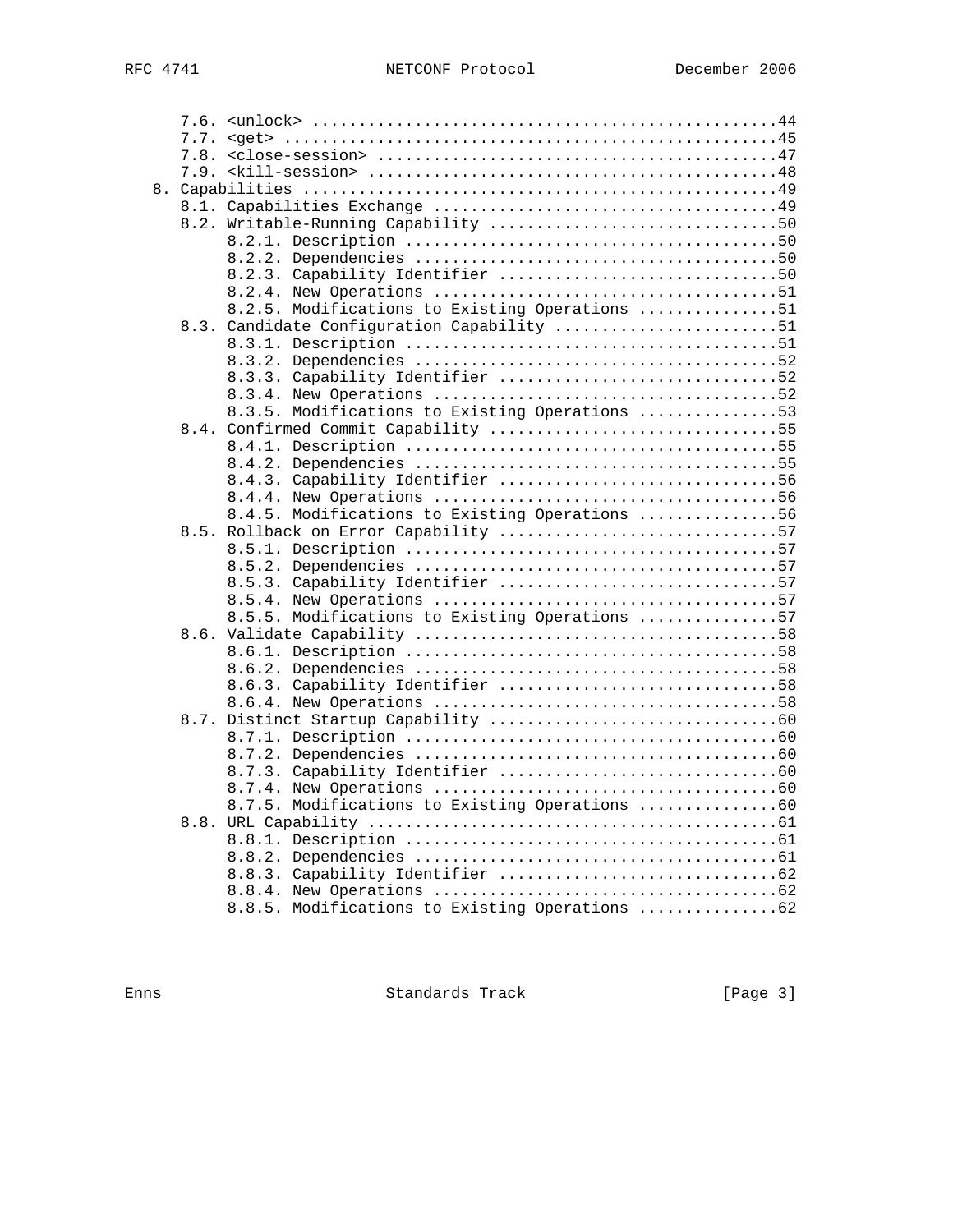| 8.9.5. Modifications to Existing Operations 63                                                    |  |
|---------------------------------------------------------------------------------------------------|--|
|                                                                                                   |  |
|                                                                                                   |  |
|                                                                                                   |  |
|                                                                                                   |  |
|                                                                                                   |  |
|                                                                                                   |  |
|                                                                                                   |  |
|                                                                                                   |  |
|                                                                                                   |  |
|                                                                                                   |  |
| Appendix B. XML Schema for NETCONF RPC and Protocol Operations  74                                |  |
|                                                                                                   |  |
|                                                                                                   |  |
|                                                                                                   |  |
|                                                                                                   |  |
|                                                                                                   |  |
|                                                                                                   |  |
| C.1.5. Modifications to Existing Operations 86                                                    |  |
| C.1.6. Interactions with Other Capabilities 86                                                    |  |
| Appendix D. Configuring Multiple Devices with NETCONF 87                                          |  |
| D.1. Operations on Individual Devices 87                                                          |  |
| D.1.1. Acquiring the Configuration Lock 87                                                        |  |
|                                                                                                   |  |
| D.1.3. Validating the Incoming Configuration 89                                                   |  |
| D.1.4. Checkpointing the Running Configuration 89<br>D.1.5. Changing the Running Configuration 90 |  |
|                                                                                                   |  |
| D.1.6. Testing the New Configuration 91<br>D.1.7. Making the Change Permanent 91                  |  |
| D.1.8. Releasing the Configuration Lock 92                                                        |  |
| D.2. Operations on Multiple Devices 92                                                            |  |
|                                                                                                   |  |
|                                                                                                   |  |

Enns Standards Track [Page 4]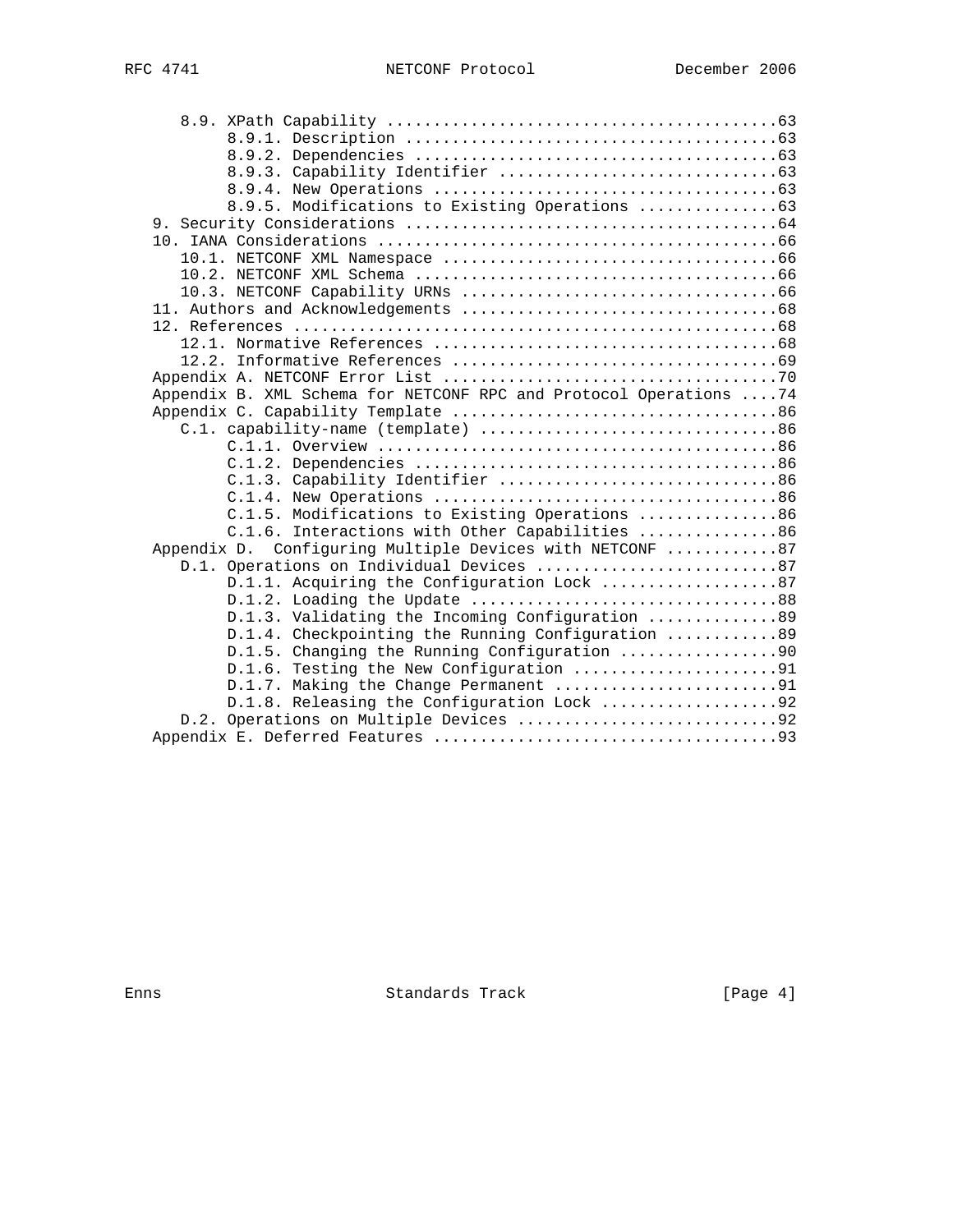# 1. Introduction

 The NETCONF protocol defines a simple mechanism through which a network device can be managed, configuration data information can be retrieved, and new configuration data can be uploaded and manipulated. The protocol allows the device to expose a full, formal application programming interface (API). Applications can use this straightforward API to send and receive full and partial configuration data sets.

 The NETCONF protocol uses a remote procedure call (RPC) paradigm. A client encodes an RPC in XML [1] and sends it to a server using a secure, connection-oriented session. The server responds with a reply encoded in XML. The contents of both the request and the response are fully described in XML DTDs or XML schemas, or both, allowing both parties to recognize the syntax constraints imposed on the exchange.

 A key aspect of NETCONF is that it allows the functionality of the management protocol to closely mirror the native functionality of the device. This reduces implementation costs and allows timely access to new features. In addition, applications can access both the syntactic and semantic content of the device's native user interface.

 NETCONF allows a client to discover the set of protocol extensions supported by a server. These "capabilities" permit the client to adjust its behavior to take advantage of the features exposed by the device. The capability definitions can be easily extended in a noncentralized manner. Standard and non-standard capabilities can be defined with semantic and syntactic rigor. Capabilities are discussed in Section 8.

 The NETCONF protocol is a building block in a system of automated configuration. XML is the lingua franca of interchange, providing a flexible but fully specified encoding mechanism for hierarchical content. NETCONF can be used in concert with XML-based transformation technologies, such as XSLT [8], to provide a system for automated generation of full and partial configurations. The system can query one or more databases for data about networking topologies, links, policies, customers, and services. This data can be transformed using one or more XSLT scripts from a task-oriented, vendor-independent data schema into a form that is specific to the vendor, product, operating system, and software release. The resulting data can be passed to the device using the NETCONF protocol.

Enns Standards Track [Page 5]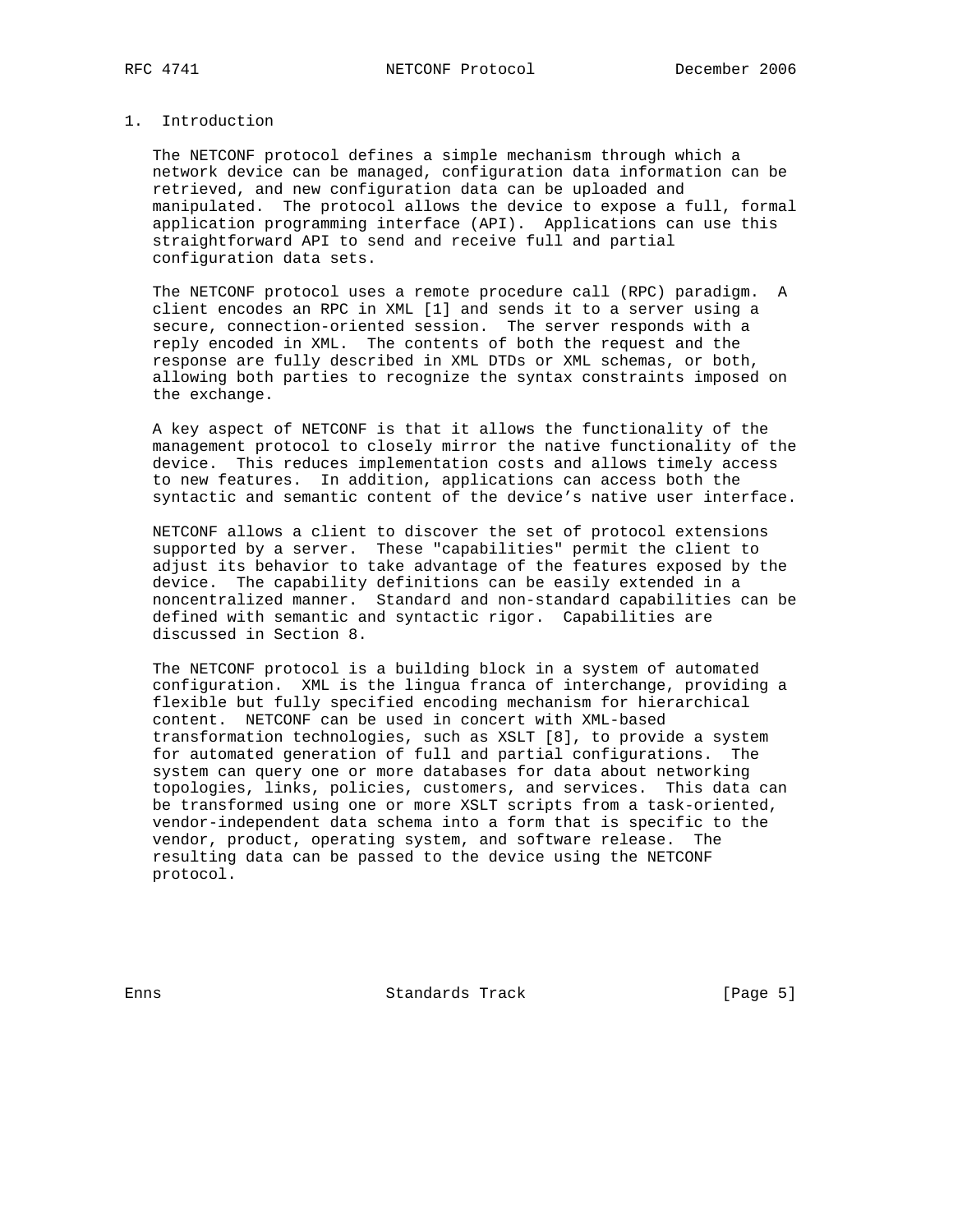The key words "MUST", "MUST NOT", "REQUIRED", "SHALL", "SHALL NOT", "SHOULD", "SHOULD NOT", "RECOMMENDED", "MAY", and "OPTIONAL" in this document are to be interpreted as described in RFC 2119 [3].

1.1. Protocol Overview

 NETCONF uses a simple RPC-based mechanism to facilitate communication between a client and a server. The client can be a script or application typically running as part of a network manager. The server is typically a network device. The terms "device" and "server" are used interchangeably in this document, as are "client" and "application".

 A NETCONF session is the logical connection between a network administrator or network configuration application and a network device. A device MUST support at least one NETCONF session and SHOULD support multiple sessions. Global configuration attributes can be changed during any authorized session, and the effects are visible in all sessions. Session-specific attributes affect only the session in which they are changed.



NETCONF can be conceptually partitioned into four layers:

- 1. The transport protocol layer provides a communication path between the client and server. NETCONF can be layered over any transport protocol that provides a set of basic requirements. Section 2 discusses these requirements.
- 2. The RPC layer provides a simple, transport-independent framing mechanism for encoding RPCs. Section 4 documents this protocol.

Enns **Enns** Standards Track **Enns** [Page 6]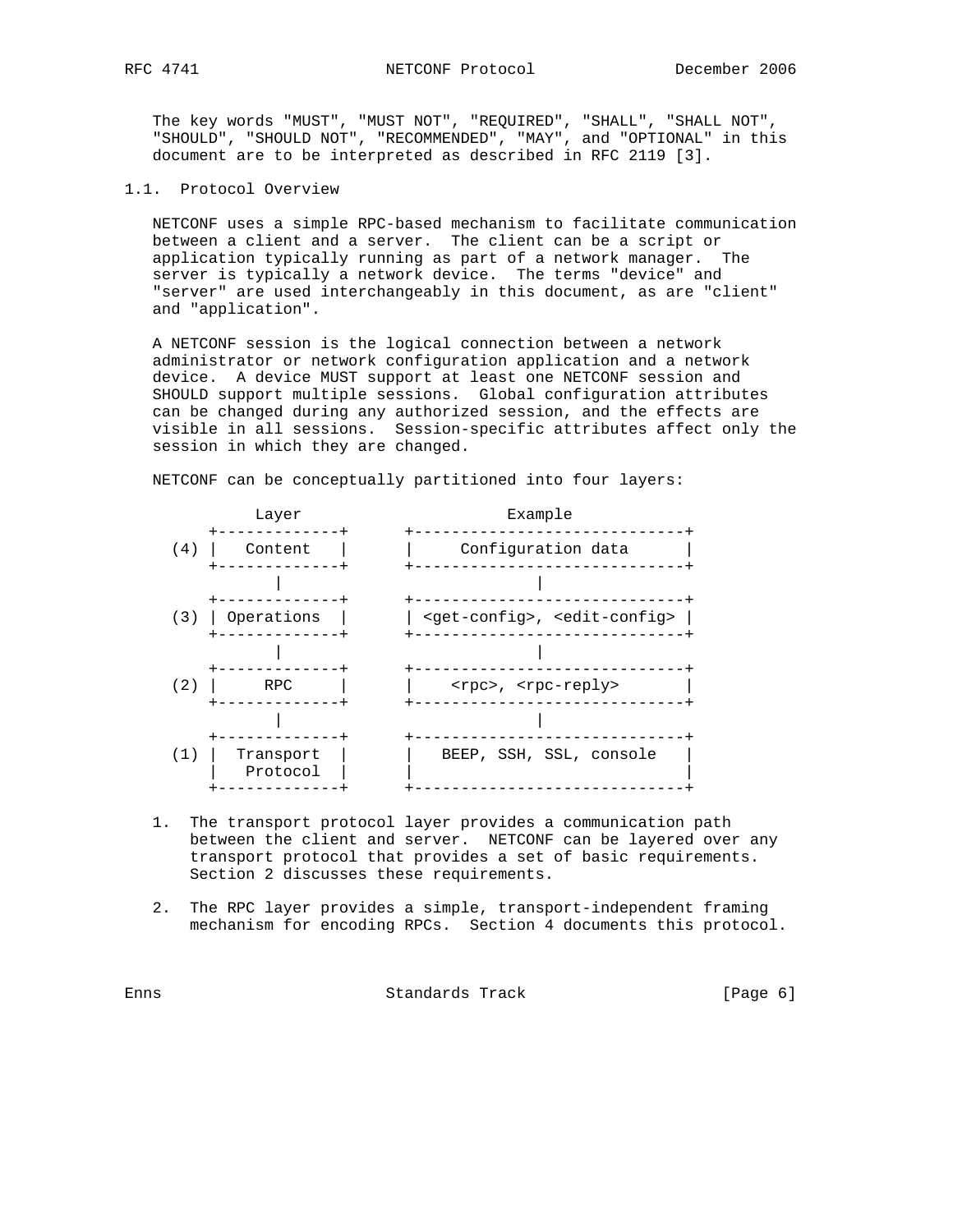- 3. The operations layer defines a set of base operations invoked as RPC methods with XML-encoded parameters. Section 7 details the list of base operations.
- 4. The content layer is outside the scope of this document. Given the current proprietary nature of the configuration data being manipulated, the specification of this content depends on the NETCONF implementation. It is expected that a separate effort to specify a standard data definition language and standard content will be undertaken.

# 1.2. Capabilities

 A NETCONF capability is a set of functionality that supplements the base NETCONF specification. The capability is identified by a uniform resource identifier (URI). These URIs should follow the guidelines as described in Section 8.

 Capabilities augment the base operations of the device, describing both additional operations and the content allowed inside operations. The client can discover the server's capabilities and use any additional operations, parameters, and content defined by those capabilities.

 The capability definition may name one or more dependent capabilities. To support a capability, the server MUST support any capabilities upon which it depends.

 Section 8 defines the capabilities exchange that allows the client to discover the server's capabilities. Section 8 also lists the set of capabilities defined in this document.

 Additional capabilities can be defined at any time in external documents, allowing the set of capabilities to expand over time. Standards bodies may define standardized capabilities, and implementations may define proprietary ones. A capability URI MUST sufficiently distinguish the naming authority to avoid naming collisions.

1.3. Separation of Configuration and State Data

 The information that can be retrieved from a running system is separated into two classes, configuration data and state data. Configuration data is the set of writable data that is required to transform a system from its initial default state into its current state. State data is the additional data on a system that is not

Enns Standards Track [Page 7]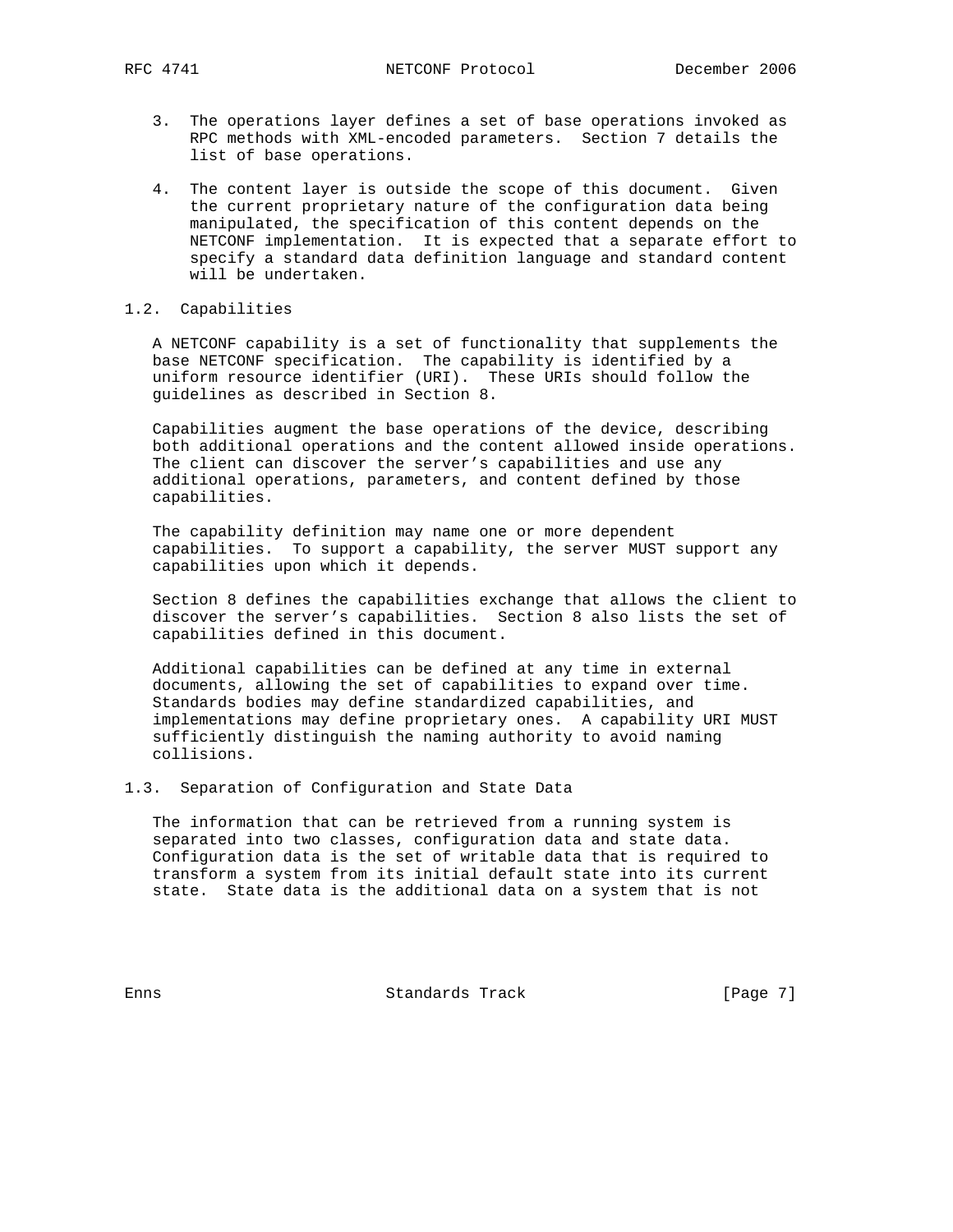configuration data such as read-only status information and collected statistics. When a device is performing configuration operations, a number of problems would arise if state data were included:

- o Comparisons of configuration data sets would be dominated by irrelevant entries such as different statistics.
- o Incoming data could contain nonsensical requests, such as attempts to write read-only data.
- o The data sets would be large.
- o Archived data could contain values for read-only data items, complicating the processing required to restore archived data.

 To account for these issues, the NETCONF protocol recognizes the difference between configuration data and state data and provides operations for each. The <get-config> operation retrieves configuration data only, while the <get> operation retrieves configuration and state data.

 Note that the NETCONF protocol is focused on the information required to get the device into its desired running state. The inclusion of other important, persistent data is implementation specific. For example, user files and databases are not treated as configuration data by the NETCONF protocol.

 If a local database of user authentication data is stored on the device, whether it is included in configuration data is an implementation-dependent matter.

2. Transport Protocol Requirements

 NETCONF uses an RPC-based communication paradigm. A client sends a series of one or more RPC request operations, which cause the server to respond with a corresponding series of RPC replies.

 The NETCONF protocol can be layered on any transport protocol that provides the required set of functionality. It is not bound to any particular transport protocol, but allows a mapping to define how it can be implemented over any specific protocol.

 The transport protocol MUST provide a mechanism to indicate the session type (client or server) to the NETCONF protocol layer.

 This section details the characteristics that NETCONF requires from the underlying transport protocol.

Enns Standards Track [Page 8]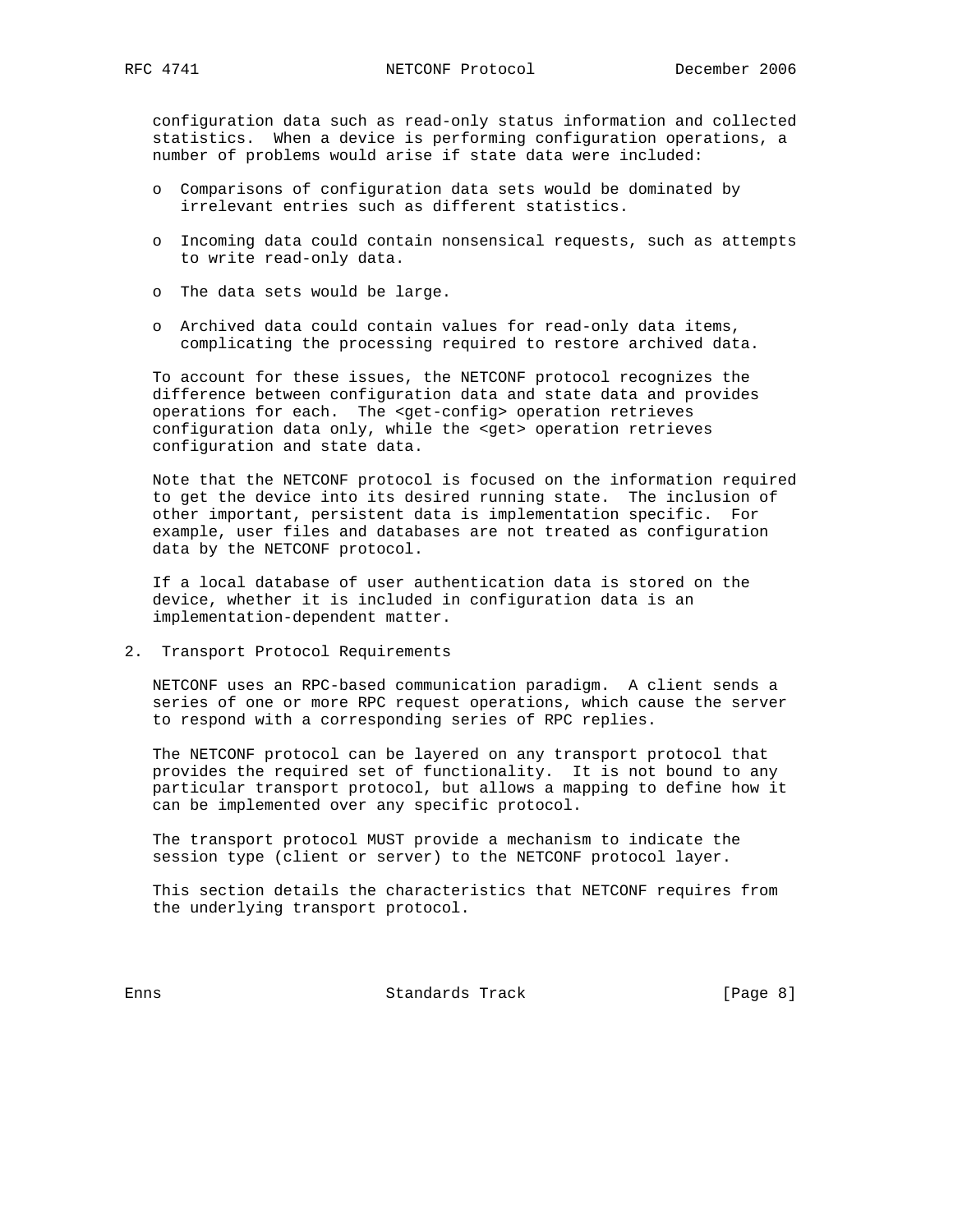## 2.1. Connection-Oriented Operation

 NETCONF is connection-oriented, requiring a persistent connection between peers. This connection must provide reliable, sequenced data delivery.

 NETCONF connections are long-lived, persisting between protocol operations. This allows the client to make changes to the state of the connection that will persist for the lifetime of the connection. For example, authentication information specified for a connection remains in effect until the connection is closed.

 In addition, resources requested from the server for a particular connection MUST be automatically released when the connection closes, making failure recovery simpler and more robust. For example, when a lock is acquired by a client, the lock persists until either it is explicitly released or the server determines that the connection has been terminated. If a connection is terminated while the client holds a lock, the server can perform any appropriate recovery. The lock operation is further discussed in Section 7.5.

# 2.2. Authentication, Integrity, and Confidentiality

 NETCONF connections must provide authentication, data integrity, and confidentiality. NETCONF depends on the transport protocol for this capability. A NETCONF peer assumes that appropriate levels of security and confidentiality are provided independently of this document. For example, connections may be encrypted in TLS [9] or SSH [10], depending on the underlying protocol.

## 2.3. Authentication

 NETCONF connections must be authenticated. The transport protocol is responsible for authentication. The peer assumes that the connection's authentication information has been validated by the underlying protocol using sufficiently trustworthy mechanisms and that the peer's identity has been sufficiently proven.

 One goal of NETCONF is to provide a programmatic interface to the device that closely follows the functionality of the device's native interface. Therefore, it is expected that the underlying protocol uses existing authentication mechanisms defined by the device. For example, a device that supports RADIUS [11] should allow the use of RADIUS to authenticate NETCONF sessions.

 The authentication process should result in an identity whose permissions are known to the device. These permissions MUST be enforced during the remainder of the NETCONF session.

Enns Standards Track [Page 9]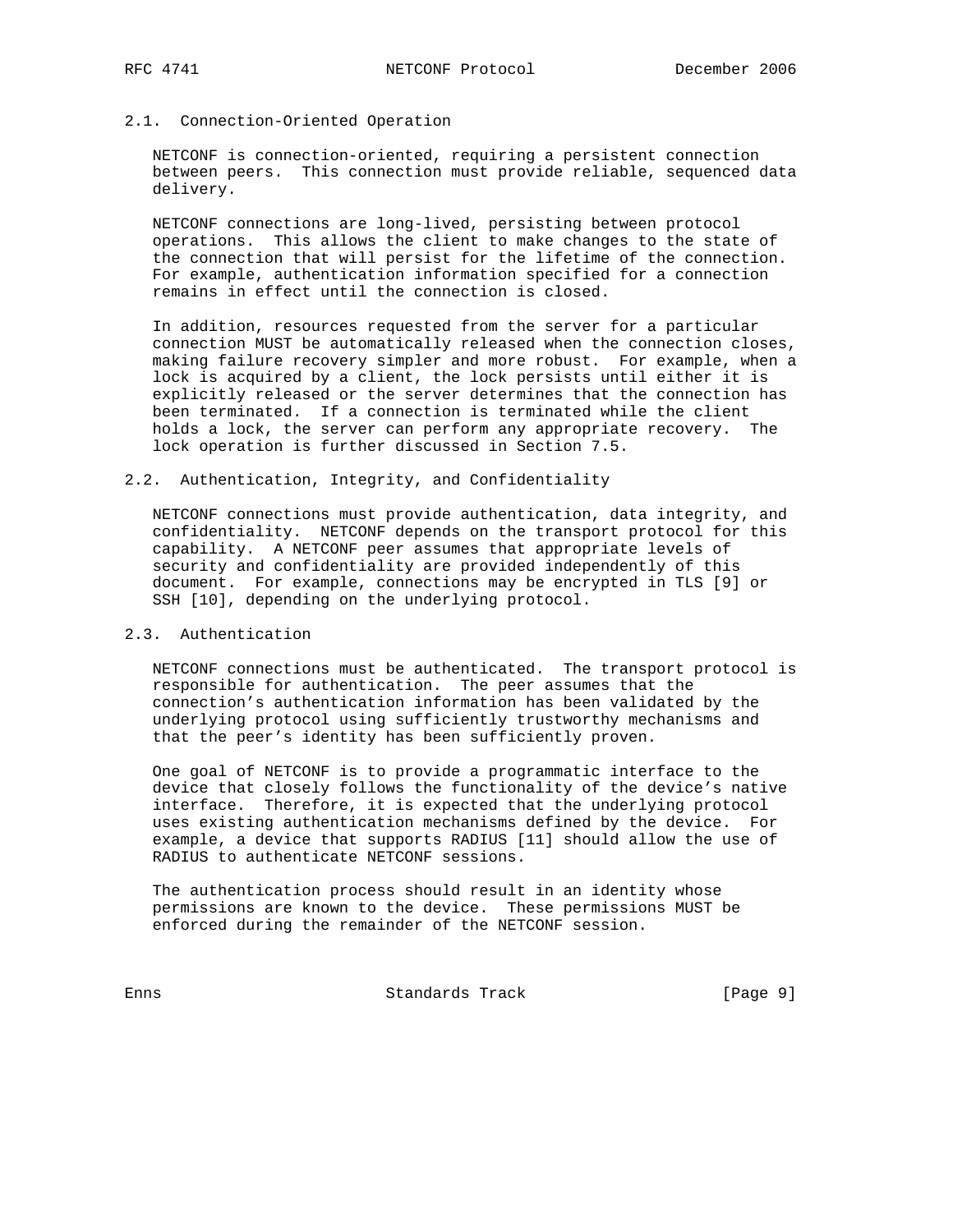2.4. Mandatory Transport Protocol

 A NETCONF implementation MUST support the SSH transport protocol mapping [4].

3. XML Considerations

 XML serves as the encoding format for NETCONF, allowing complex hierarchical data to be expressed in a text format that can be read, saved, and manipulated with both traditional text tools and tools specific to XML.

 This section discusses a small number of XML-related considerations pertaining to NETCONF.

3.1. Namespace

All NETCONF protocol elements are defined in the following namespace:

urn:ietf:params:xml:ns:netconf:base:1.0

 NETCONF capability names MUST be URIs [5]. NETCONF capabilities are discussed in Section 8.

3.2. No Document Type Declarations

Document type declarations MUST NOT appear in NETCONF content.

4. RPC Model

 The NETCONF protocol uses an RPC-based communication model. NETCONF peers use <rpc> and <rpc-reply> elements to provide transport protocol-independent framing of NETCONF requests and responses.

4.1. <rpc> Element

The <rpc> element is used to enclose a NETCONF request sent from the client to the server.

The <rpc> element has a mandatory attribute "message-id", which is an arbitrary string chosen by the sender of the RPC that will commonly encode a monotonically increasing integer. The receiver of the RPC does not decode or interpret this string but simply saves it to be used as a "message-id" attribute in any resulting <rpc-reply> message. For example:

Enns Standards Track [Page 10]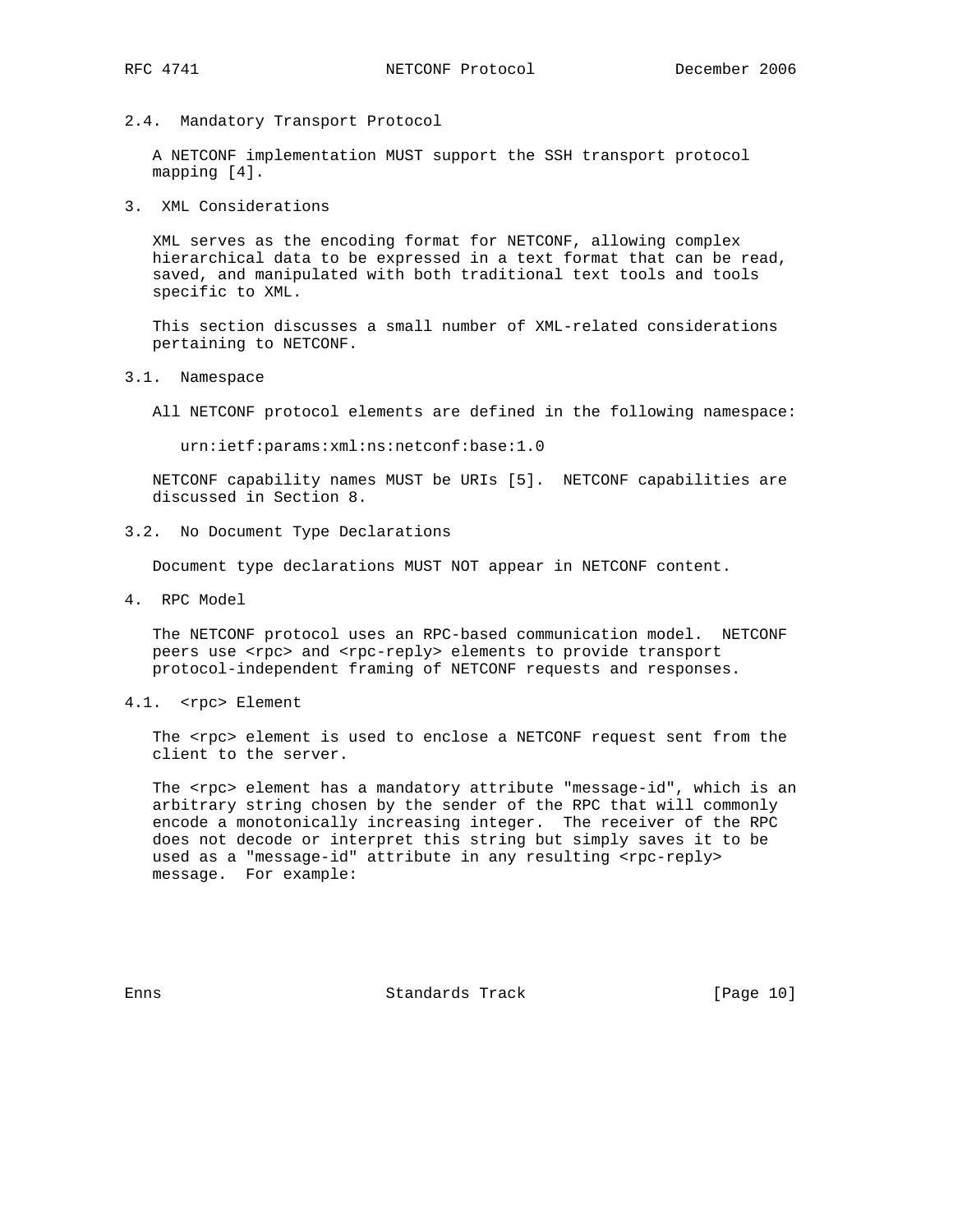```
 <rpc message-id="101"
      xmlns="urn:ietf:params:xml:ns:netconf:base:1.0">
   <some-method>
     <!-- method parameters here... -->
   </some-method>
\langle / rpc
```
If additional attributes are present in an <rpc> element, a NETCONF peer MUST return them unmodified in the <rpc-reply> element.

 The name and parameters of an RPC are encoded as the contents of the <rpc> element. The name of the RPC is an element directly inside the <rpc> element, and any parameters are encoded inside this element.

 The following example invokes a method called <my-own-method>, which has two parameters, <my-first-parameter>, with a value of "14", and <another-parameter>, with a value of "fred":

```
 <rpc message-id="101"
     xmlns="urn:ietf:params:xml:ns:netconf:base:1.0">
   <my-own-method xmlns="http://example.net/me/my-own/1.0">
    <my-first-parameter>14</my-first-parameter>
     <another-parameter>fred</another-parameter>
   </my-own-method>
\langle rpc>
```
The following example invokes a <rock-the-house> method with a <zip-code> parameter of "27606-0100":

```
 <rpc message-id="101"
     xmlns="urn:ietf:params:xml:ns:netconf:base:1.0">
   <rock-the-house xmlns="http://example.net/rock/1.0">
     <zip-code>27606-0100</zip-code>
   </rock-the-house>
\langle rpc>
```
 The following example invokes the NETCONF <get> method with no parameters:

```
 <rpc message-id="101"
      xmlns="urn:ietf:params:xml:ns:netconf:base:1.0">
  <get/>
\langle rpc>
```
Enns Standards Track [Page 11]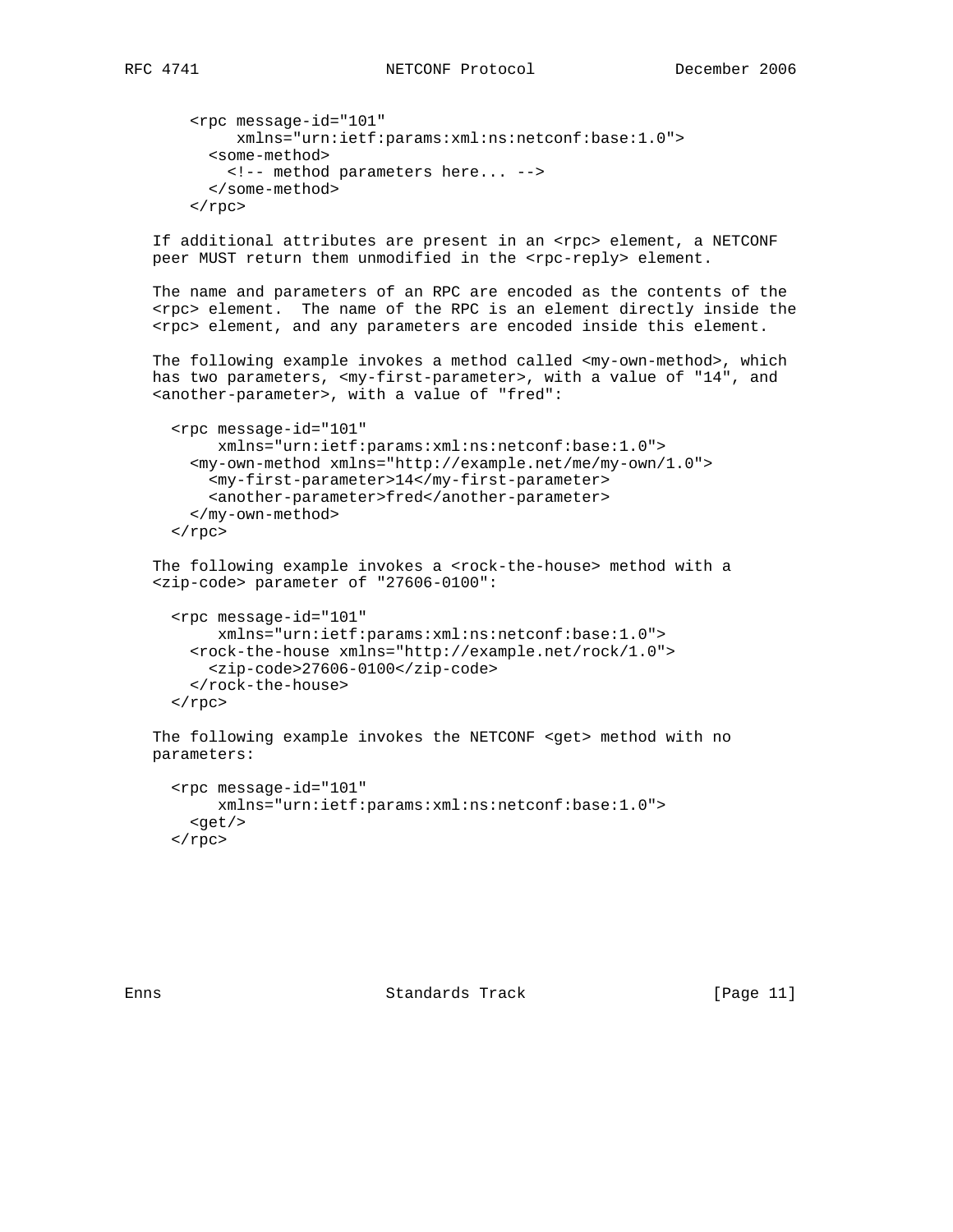# 4.2. <rpc-reply> Element

The <rpc-reply> message is sent in response to an <rpc> operation.

The <rpc-reply> element has a mandatory attribute "message-id", which is equal to the "message-id" attribute of the <rpc> for which this is a response.

 A NETCONF peer MUST also return any additional attributes included in the <rpc> element unmodified in the <rpc-reply> element.

 The response name and response data are encoded as the contents of the <rpc-reply> element. The name of the reply is an element directly inside the <rpc-reply> element, and any data is encoded inside this element.

For example:

The following <rpc> element invokes the NETCONF <get> method and includes an additional attribute called "user-id". Note that the "user-id" attribute is not in the NETCONF namespace. The returned <rpc-reply> element returns the "user-id" attribute, as well as the requested content.

```
 <rpc message-id="101"
      xmlns="urn:ietf:params:xml:ns:netconf:base:1.0"
      xmlns:ex="http://example.net/content/1.0"
      ex:user-id="fred">
   <get/>
\langle rpc>
 <rpc-reply message-id="101"
     xmlns="urn:ietf:params:xml:ns:netconf:base:1.0"
     xmlns:ex="http://example.net/content/1.0"
```

```
 ex:user-id="fred">
   <data>
     <!-- contents here... -->
   </data>
 </rpc-reply>
```
#### 4.3. <rpc-error> Element

The <rpc-error> element is sent in <rpc-reply> messages if an error occurs during the processing of an <rpc> request.

 If a server encounters multiple errors during the processing of an <rpc> request, the <rpc-reply> MAY contain multiple <rpc-error> elements. However, a server is not required to detect or report more

Enns Standards Track [Page 12]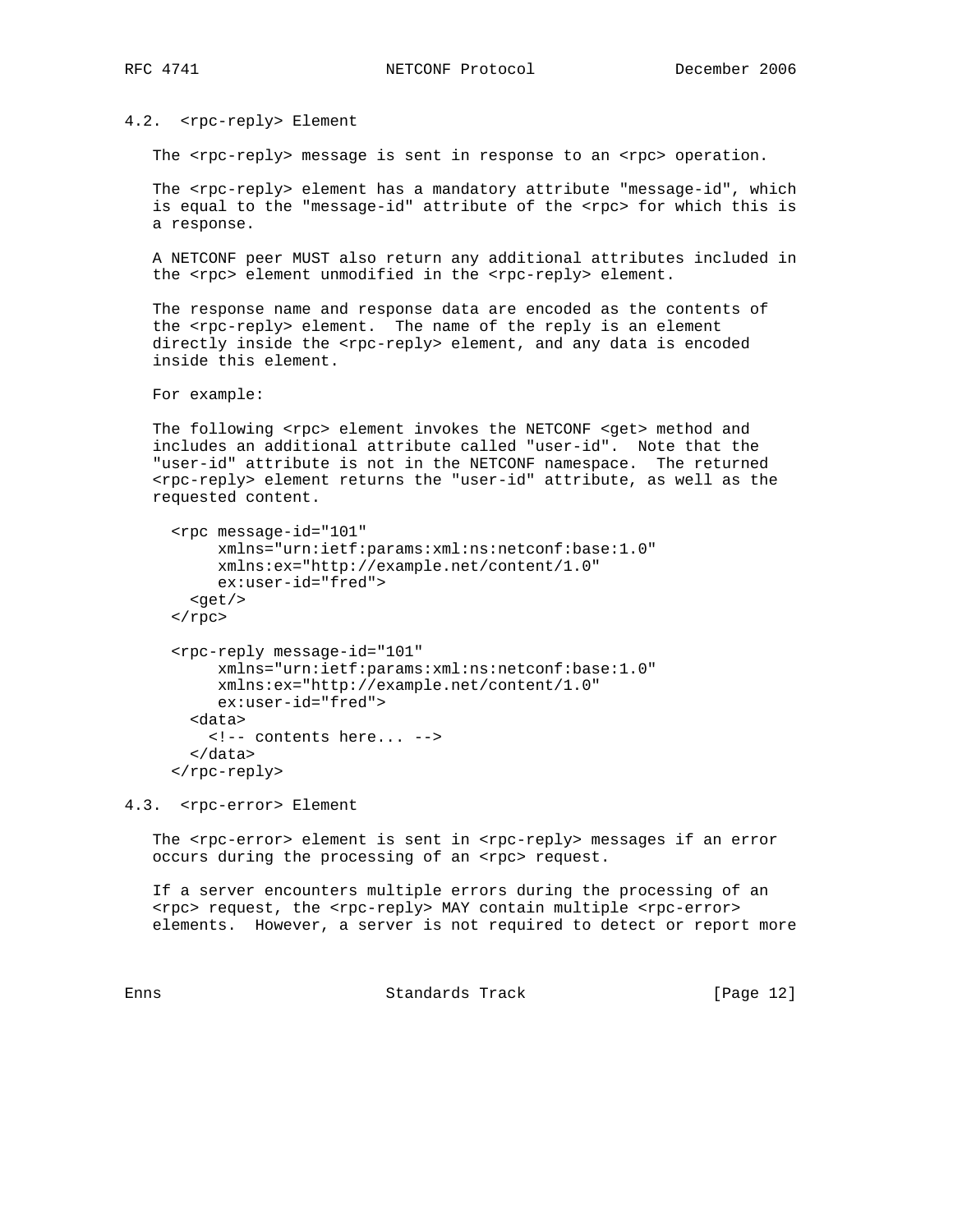than one <rpc-error> element, if a request contains multiple errors. A server is not required to check for particular error conditions in a specific sequence. A server MUST return an <rpc-error> element if any error conditions occur during processing and SHOULD return an <rpc-error> element if any warning conditions occur during processing.

 A server MUST NOT return application-level- or data-model-specific error information in an <rpc-error> element for which the client does not have sufficient access rights.

The <rpc-error> element includes the following information:

 error-type: Defines the conceptual layer that the error occurred. Enumeration. One of:

- \* transport
- \* rpc
- \* protocol
- \* application
- error-tag: Contains a string identifying the error condition. See Appendix A for allowed values.
- error-severity: Contains a string identifying the error severity, as determined by the device. One of:
	- \* error
	- \* warning
- error-app-tag: Contains a string identifying the data-model-specific or implementation-specific error condition, if one exists. This element will not be present if no appropriate application error tag can be associated with a particular error condition.
- error-path: Contains the absolute XPath [2] expression identifying the element path to the node that is associated with the error being reported in a particular rpc-error element. This element will not be present if no appropriate payload element can be associated with a particular error condition, or if the 'bad-element' QString returned in the 'error-info' container is sufficient to identify the node associated with the error. When

Enns Standards Track [Page 13]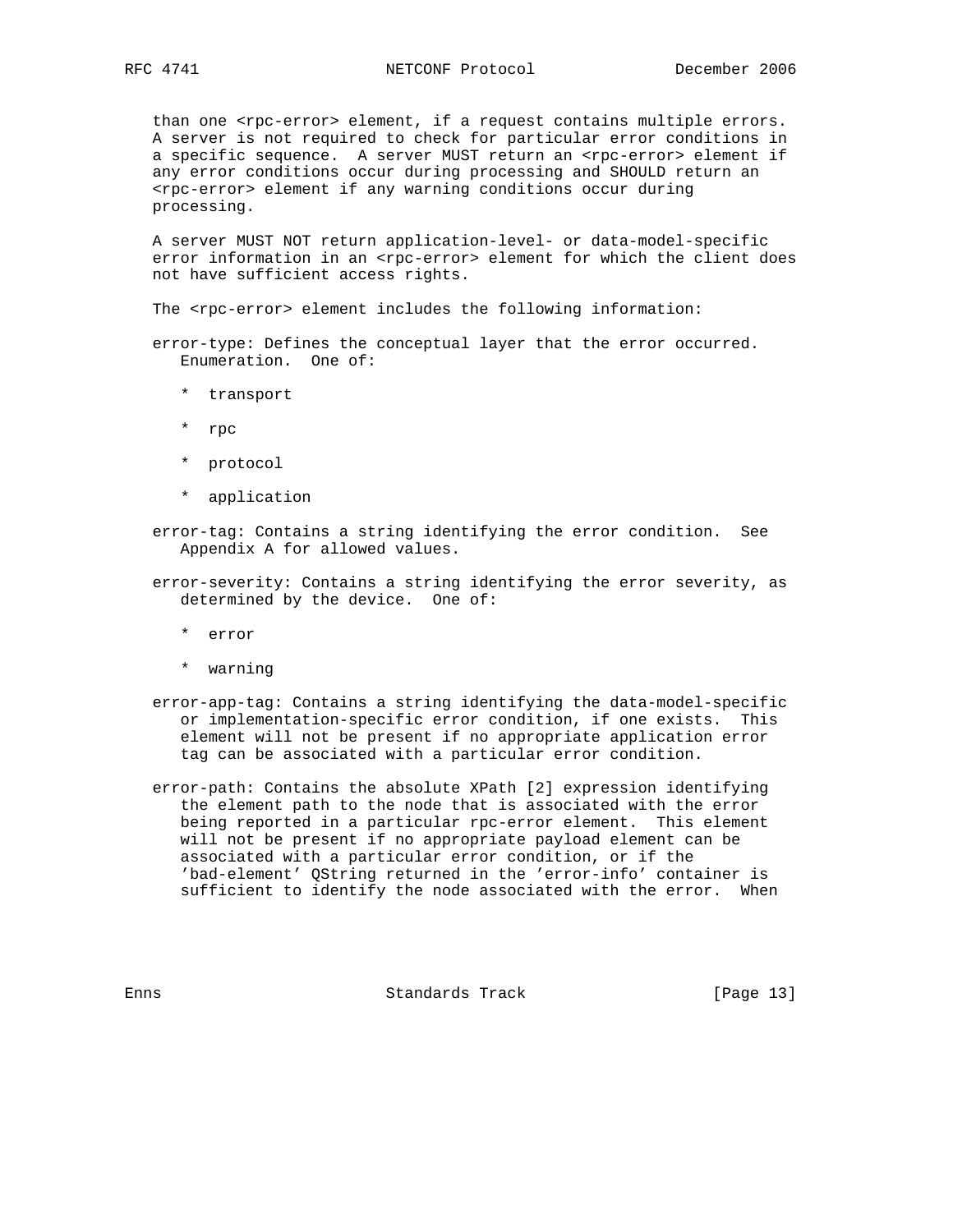the XPath expression is interpreted, the set of namespace declarations are those in scope on the rpc-error element, including the default namespace.

- error-message: Contains a string suitable for human display that describes the error condition. This element will not be present if no appropriate message is provided for a particular error condition. This element SHOULD include an xml:lang attribute as defined in [1] and discussed in [12].
- error-info: Contains protocol- or data-model-specific error content. This element will not be present if no such error content is provided for a particular error condition. The list in Appendix A defines any mandatory error-info content for each error. After any protocol-mandated content, a data model definition may mandate that certain application-layer error information be included in the error-info container. An implementation may include additional elements to provide extended and/or implementation specific debugging information.

Appendix A enumerates the standard NETCONF errors.

### Example:

An error is returned if an <rpc> element is received without a message-id attribute. Note that only in this case is it acceptable for the NETCONF peer to omit the message-id attribute in the <rpc-reply> element.

```
 <rpc xmlns="urn:ietf:params:xml:ns:netconf:base:1.0">
  <get-config>
     <source>
       <running/>
     </source>
   </get-config>
\langle /rpc>
 <rpc-reply xmlns="urn:ietf:params:xml:ns:netconf:base:1.0">
   <rpc-error>
     <error-type>rpc</error-type>
     <error-tag>missing-attribute</error-tag>
     <error-severity>error</error-severity>
     <error-info>
       <bad-attribute>message-id</bad-attribute>
       <bad-element>rpc</bad-element>
     </error-info>
   </rpc-error>
 </rpc-reply>
```
Enns Standards Track [Page 14]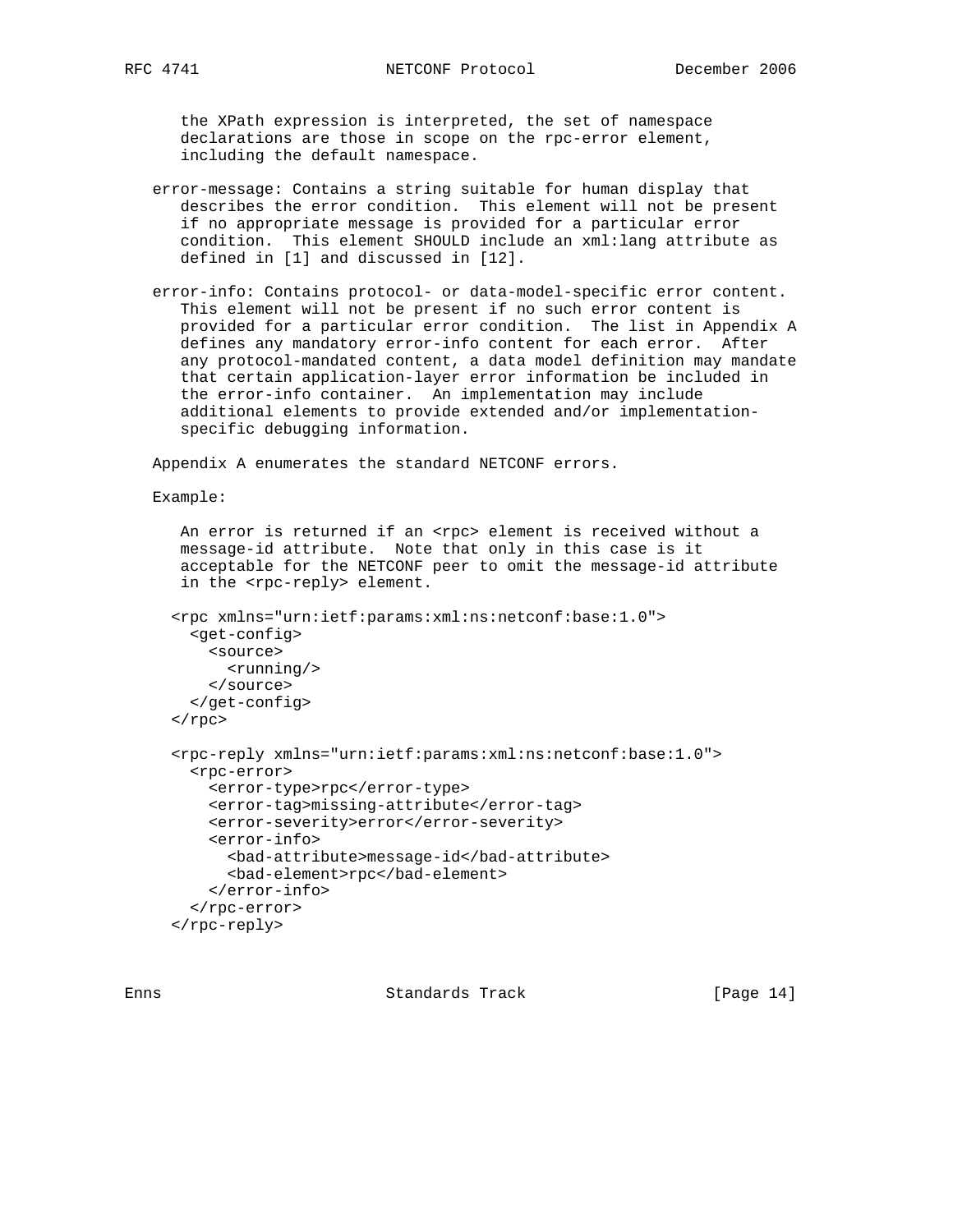```
The following <rpc-reply> illustrates the case of returning
 multiple <rpc-error> elements.
 Note that the data models used in the examples in this section use
 the <name> element to distinguish between multiple instances of
 the <interface> element.
 <rpc-reply message-id="101"
  xmlns="urn:ietf:params:xml:ns:netconf:base:1.0"
  xmlns:xc="urn:ietf:params:xml:ns:netconf:base:1.0">
  <rpc-error>
    <error-type>application</error-type>
    <error-tag>invalid-value</error-tag>
     <error-severity>error</error-severity>
    <error-message xml:lang="en">
      MTU value 25000 is not within range 256..9192
    </error-message>
    <error-info>
      <top xmlns="http://example.com/schema/1.2/config">
         <interface>
           <name>Ethernet0/0</name>
           <mtu>25000</mtu>
         </interface>
       </top>
     </error-info>
   </rpc-error>
   <rpc-error>
    <error-type>application</error-type>
    <error-tag>invalid-value</error-tag>
    <error-severity>error</error-severity>
    <error-message xml:lang="en">
      Invalid IP address for interface Ethernet1/0
     </error-message>
     <error-info>
       <top xmlns="http://example.com/schema/1.2/config">
         <interface xc:operation="replace">
           <name>Ethernet1/0</name>
           <address>
            <name>1.4</name> <prefix-length>24</prefix-length>
           </address>
         </interface>
       </top>
     </error-info>
   </rpc-error>
 </rpc-reply>
```
Enns Standards Track [Page 15]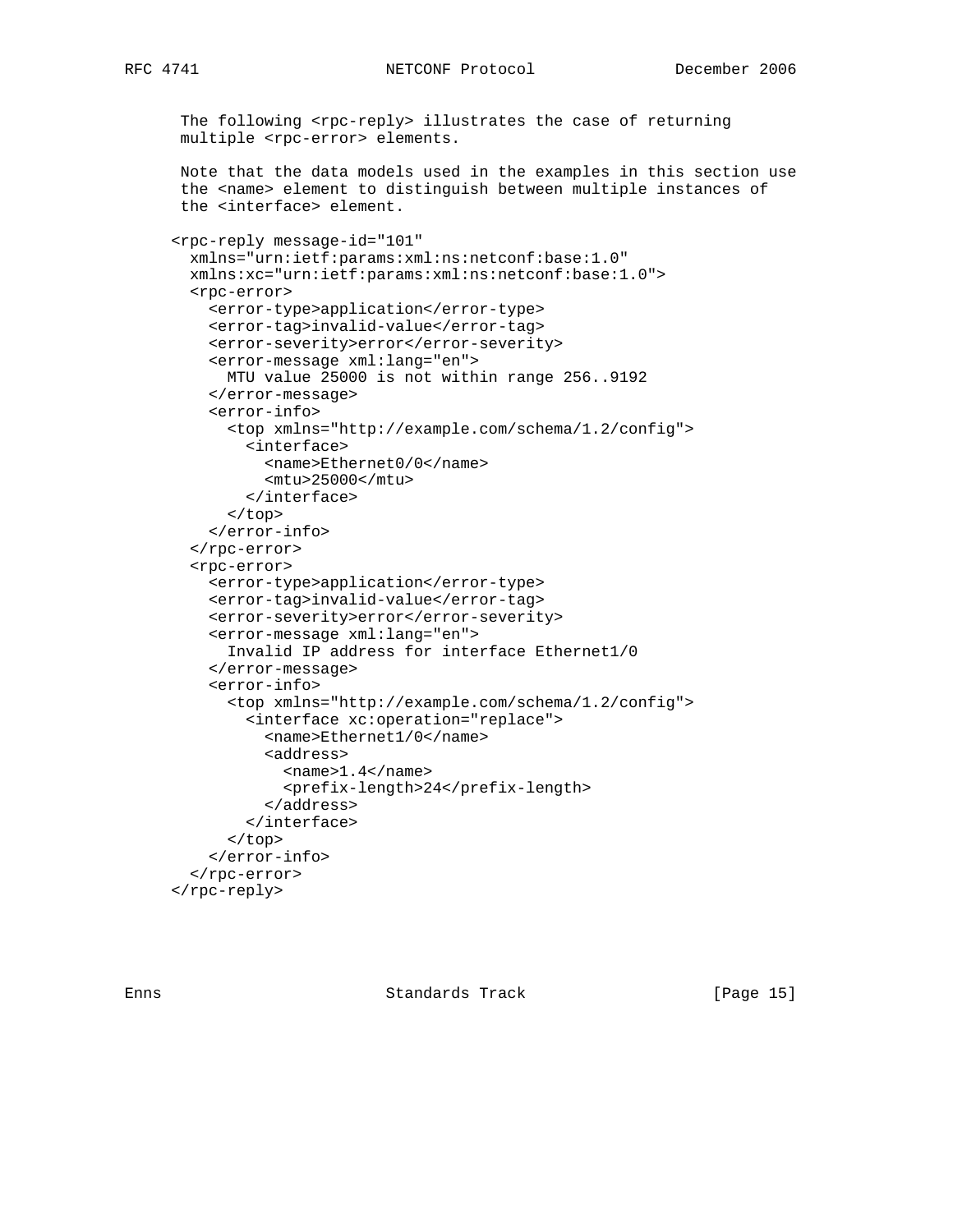4.4. <ok> Element

The <ok> element is sent in <rpc-reply> messages if no errors or warnings occurred during the processing of an <rpc> request. For example:

 <rpc-reply message-id="101" xmlns="urn:ietf:params:xml:ns:netconf:base:1.0">  $$ </rpc-reply>

4.5. Pipelining

NETCONF <rpc> requests MUST be processed serially by the managed device. Additional <rpc> requests MAY be sent before previous ones have been completed. The managed device MUST send responses only in the order the requests were received.

5. Configuration Model

 NETCONF provides an initial set of operations and a number of capabilities that can be used to extend the base. NETCONF peers exchange device capabilities when the session is initiated as described in Section 8.1.

5.1. Configuration Datastores

 NETCONF defines the existence of one or more configuration datastores and allows configuration operations on them. A configuration datastore is defined as the complete set of configuration data that is required to get a device from its initial default state into a desired operational state. The configuration datastore does not include state data or executive commands.

 Only the <running> configuration datastore is present in the base model. Additional configuration datastores may be defined by capabilities. Such configuration datastores are available only on devices that advertise the capabilities.

 o Running: The complete configuration currently active on the network device. Only one configuration datastore of this type exists on the device, and it is always present. NETCONF protocol operations refer to this datastore using the <running> element.

 The capabilities in Sections 8.3 and 8.7 define the <candidate> and <startup> configuration datastores, respectively.

Enns Standards Track [Page 16]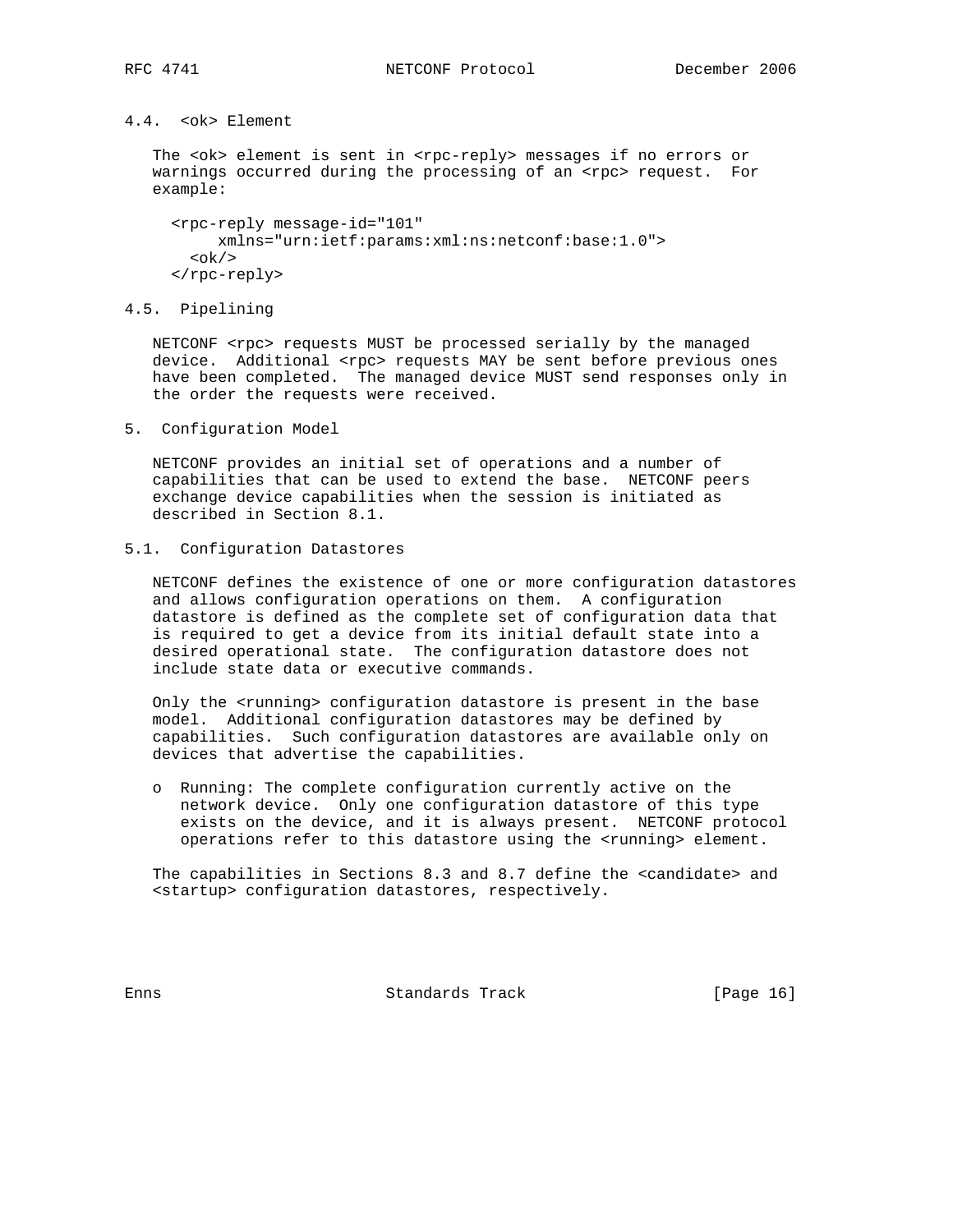#### 5.2. Data Modeling

 Data modeling and content issues are outside the scope of the NETCONF protocol. An assumption is made that the device's data model is well-known to the application and that both parties are aware of issues such as the layout, containment, keying, lookup, replacement, and management of the data, as well as any other constraints imposed by the data model.

 NETCONF carries configuration data inside the <config> element that is specific to device's data model. The protocol treats the contents of that element as opaque data. The device uses capabilities to announce the set of data models that the device implements. The capability definition details the operation and constraints imposed by data model.

 Devices and managers may support multiple data models, including both standard and proprietary data models.

- 6. Subtree Filtering
- 6.1. Overview

 XML subtree filtering is a mechanism that allows an application to select particular XML subtrees to include in the <rpc-reply> for a <get> or <get-config> operation. A small set of filters for inclusion, simple content exact-match, and selection is provided, which allows some useful, but also very limited, selection mechanisms. The agent does not need to utilize any data-model specific semantics during processing, allowing for simple and centralized implementation strategies.

 Conceptually, a subtree filter is comprised of zero or more element subtrees, which represent the filter selection criteria. At each containment level within a subtree, the set of sibling nodes is logically processed by the server to determine if its subtree and path of elements to the root are included in the filter output.

 All elements present in a particular subtree within a filter must match associated nodes present in the server's conceptual data model. XML namespaces may be specified (via 'xmlns' declarations) within the filter data model. If they are, the declared namespace must first exactly match a namespace supported by the server. Note that prefix values for qualified namespaces are not relevant when comparing filter elements to elements in the underlying data model. Only data associated with a specified namespace will be included in the filter output.

Enns Standards Track [Page 17]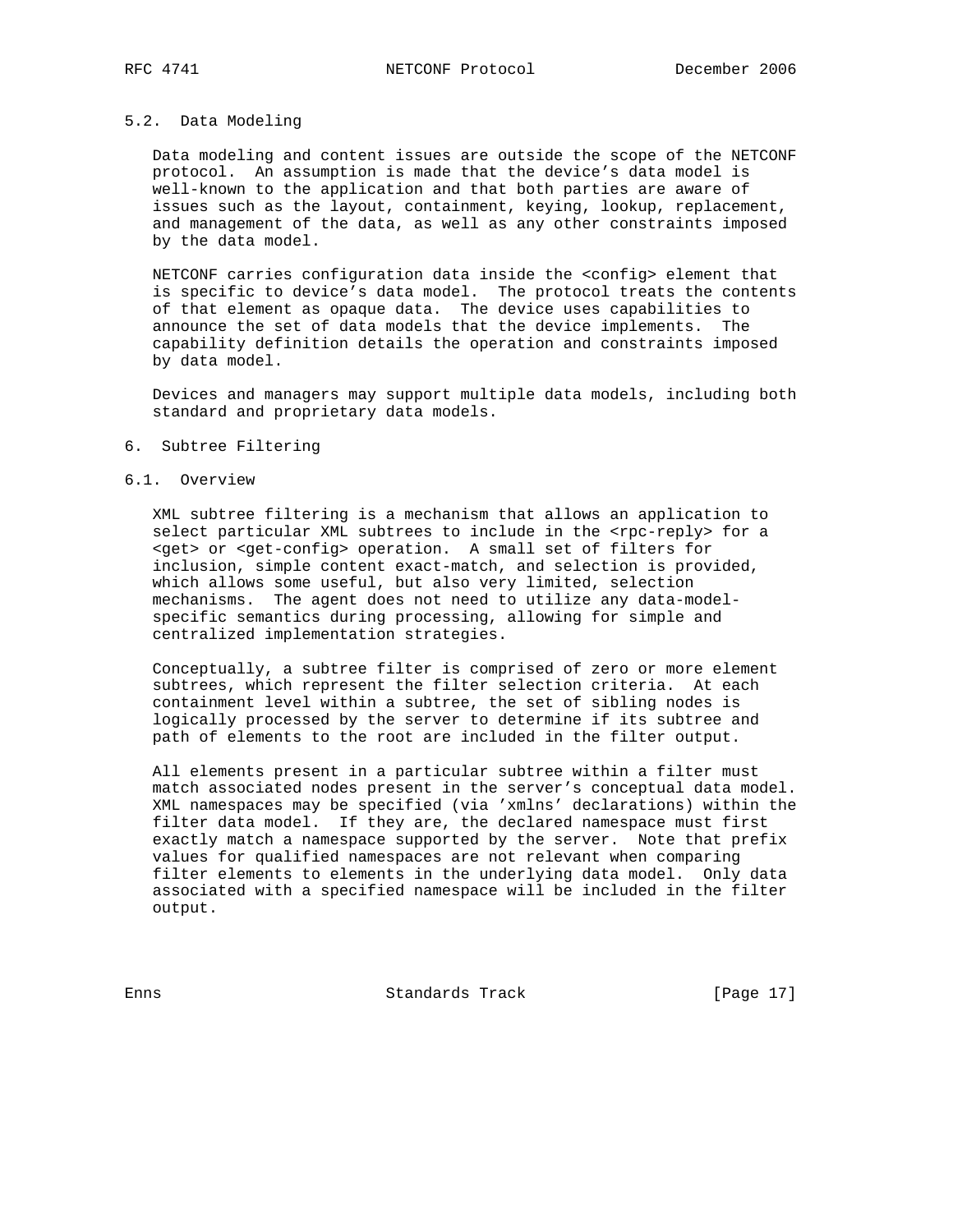Each node specified in a subtree filter represents an inclusive filter. Only associated nodes in underlying data model(s) within the specified configuration datastore on the server are selected by the filter. A node must exactly match the namespace and hierarchy of elements given in the filter data, except that the filter absolute path name is adjusted to start from the layer below <filter>.

 Response messages contain only the subtrees selected by the filter. Any selection criteria that were present in the request, within a particular selected subtree, are also included in the response. Note that some elements expressed in the filter as leaf nodes will be expanded (i.e., subtrees included) in the filter output. Specific data instances are not duplicated in the response in the event that the request contains multiple filter subtree expressions that select the same data.

6.2. Subtree Filter Components

 A subtree filter is comprised of XML elements and their XML attributes. There are five types of components that may be present in a subtree filter:

- o Namespace Selection
- o Attribute Match Expressions
- o Containment Nodes
- o Selection Nodes
- o Content Match Nodes
- 6.2.1. Namespace Selection

 If namespaces are used, then the filter output will only include elements from the specified namespace. A namespace is considered to match (for filter purposes) if the content of the 'xmlns' attributes are the same in the filter and the underlying data model. Note that namespace selection cannot be used by itself. At least one element must be specified in the filter any elements to be included in the filter output.

Example:

```
 <filter type="subtree">
  <top xmlns="http://example.com/schema/1.2/config"/>
 </filter>
```
Enns Standards Track [Page 18]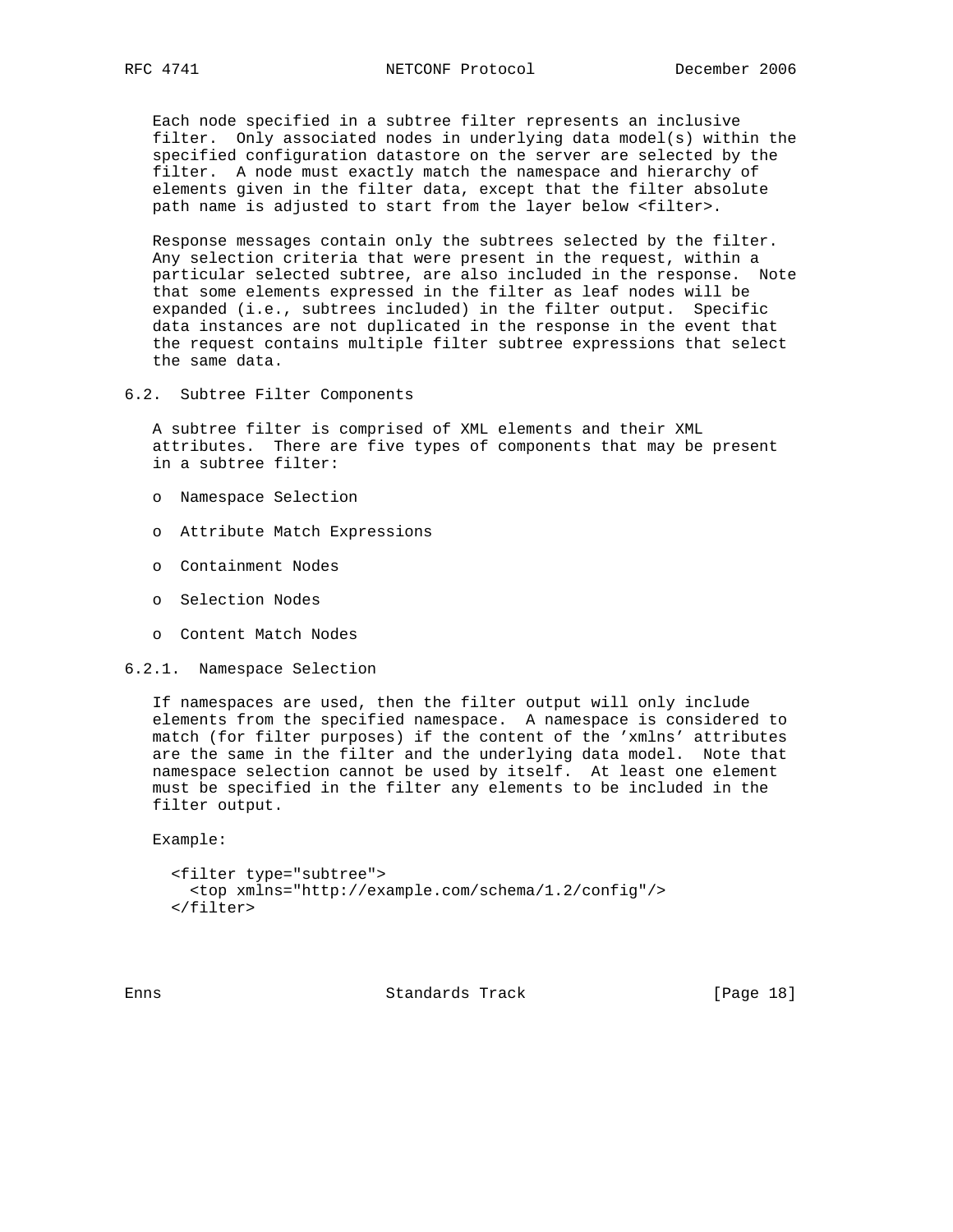RFC 4741 NETCONF Protocol December 2006

 In this example, the <top> element is a selection node, and only this node and any child nodes (from the underlying data model) in the 'http://example.com/schema/1.2/config' namespace will be included in the filter output.

## 6.2.2. Attribute Match Expressions

 An attribute that appears in a subtree filter is part of an "attribute match expression". Any number of (unqualified or qualified) XML attributes may be present in any type of filter node. In addition to the selection criteria normally applicable to that node, the selected data must have matching values for every attribute specified in the node. If an element is not defined to include a specified attribute, then it is not selected in the filter output.

Example:

```
 <filter type="subtree">
   <t:top xmlns:t="http://example.com/schema/1.2/config">
     <t:interfaces>
        <t:interface t:ifName="eth0"/>
    \langle t:interfaces \rangle\langle t:top \rangle </filter>
```
 In this example, the <top>, <interfaces>, and <interface> elements are containment nodes, and 'ifName' is an attribute match expression. Only 'interface' nodes in the 'http://example.com/schema/1.2/config' namespace that have an 'ifName' attribute with the value 'eth0' and occur within 'interfaces' nodes within 'top' nodes will be included in the filter output.

# 6.2.3. Containment Nodes

 Nodes that contain child elements within a subtree filter are called "containment nodes". Each child element can be any type of node, including another containment node. For each containment node specified in a subtree filter, all data model instances that exactly match the specified namespaces, element hierarchy, and any attribute match expressions are included in the filter output.

Example:

```
 <filter type="subtree">
   <top xmlns="http://example.com/schema/1.2/config">
     <users/>
   </top>
 </filter>
```
Enns Standards Track [Page 19]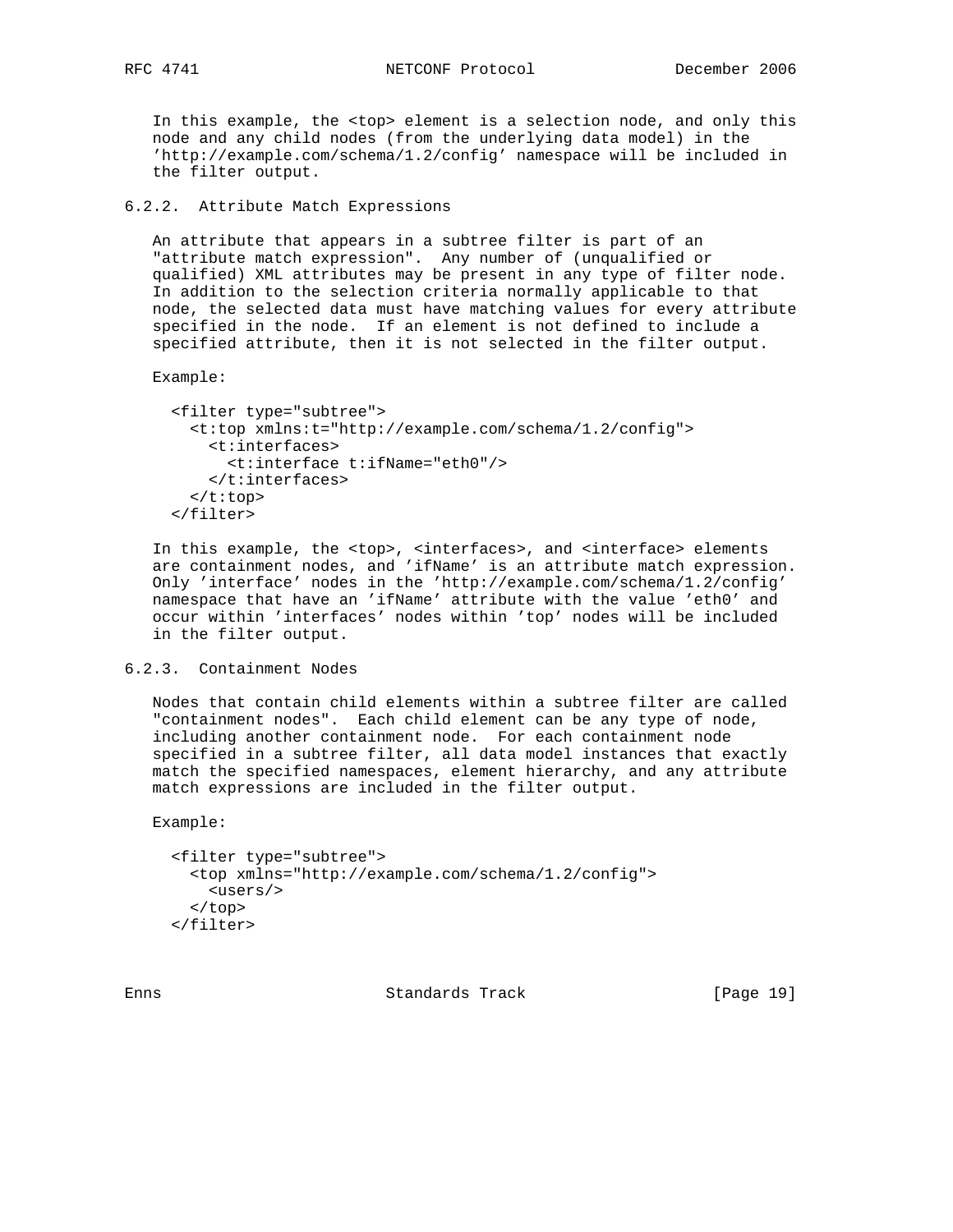In this example, the <top> element is a containment node.

#### 6.2.4. Selection Nodes

 An empty leaf node within a filter is called a "selection node", and it represents an "explicit selection" filter on the underlying data model. Presence of any selection nodes within a set of sibling nodes will cause the filter to select the specified subtree(s) and suppress automatic selection of the entire set of sibling nodes in the underlying data model. For filtering purposes, an empty leaf node can be declared either with an empty tag (e.g., <foo/>) or with explicit start and end tags (e.g., <foo> </foo>). Any whitespace characters are ignored in this form.

Example:

```
 <filter type="subtree">
   <top xmlns="http://example.com/schema/1.2/config">
     <users/>
   </top>
 </filter>
```
 In this example, the <top> element is a containment node, and the <users> element is a selection node. Only 'users' nodes in the 'http://example.com/schema/1.2/config' namespace that occur within a 'top' element that is the root of the configuration datastore will be included in the filter output.

6.2.5. Content Match Nodes

 A leaf node that contains simple content is called a "content match node". It is used to select some or all of its sibling nodes for filter output, and it represents an exact-match filter on the leaf node element content. The following constraints apply to content match nodes:

- o A content match node must not contain nested elements (i.e., must resolve to a simpleType in the XML Schema Definition (XSD)).
- o Multiple content match nodes (i.e., sibling nodes) are logically combined in an "AND" expression.
- o Filtering of mixed content is not supported.
- o Filtering of list content is not supported.
- o Filtering of whitespace-only content is not supported.

Enns Standards Track [Page 20]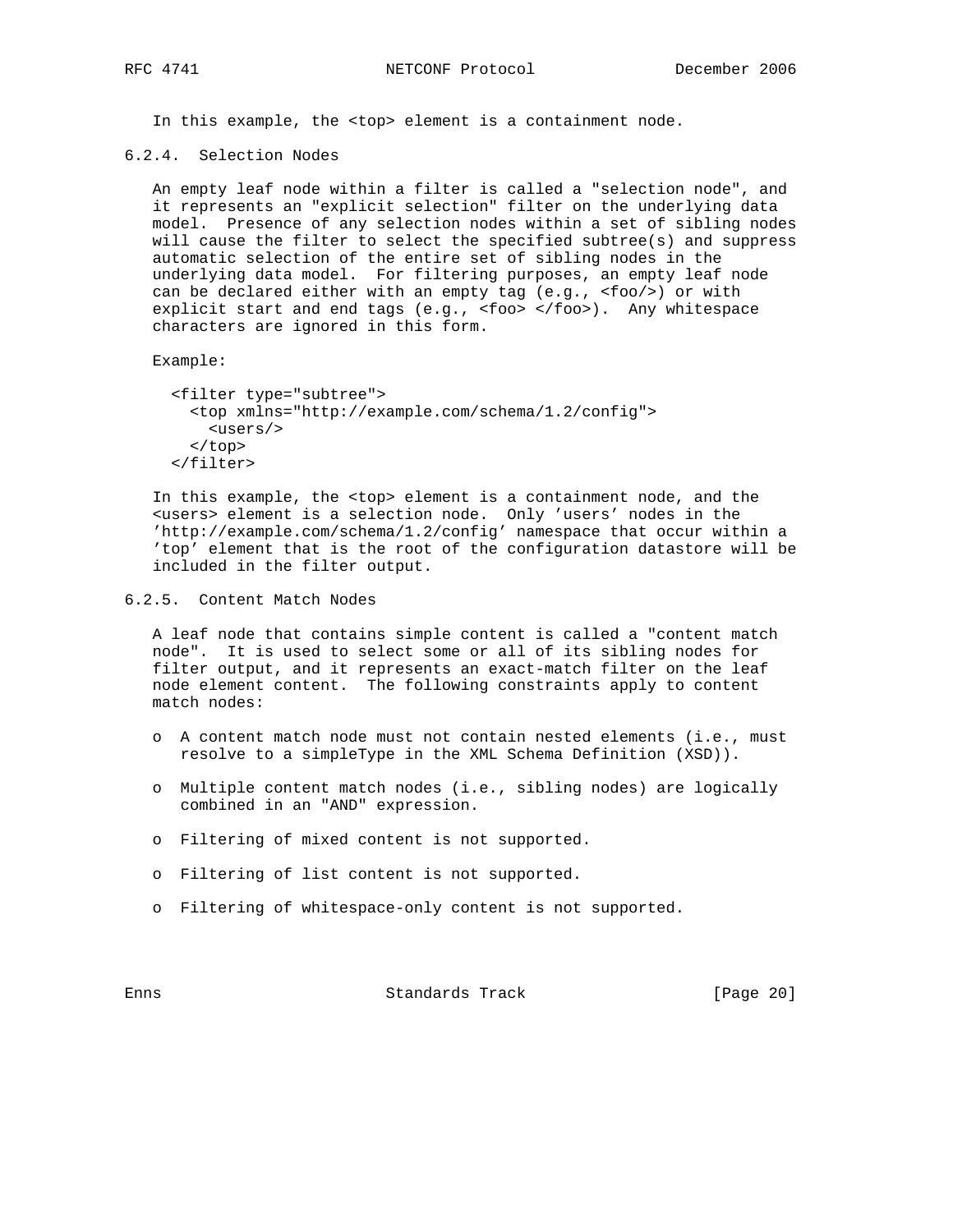- o A content match node must contain non-whitespace characters. An empty element (e.g., <foo></foo>) will be interpreted as a selection node (e.g., <foo/>).
- o Leading and trailing whitespace characters are ignored, but any whitespace characters within a block of text characters are not ignored or modified.

 If all specified sibling content match nodes in a subtree filter expression are 'true', then the filter output nodes are selected in the following manner:

- o Each content match node in the sibling set is included in the filter output.
- o If any containment nodes are present in the sibling set, then they are processed further and included if any nested filter criteria are also met.
- o If any selection nodes are present in the sibling set, then all of them are included in the filter output.
- o Otherwise (i.e., there are no selection or containment nodes in the filter sibling set), all the nodes defined at this level in the underlying data model (and their subtrees, if any) are returned in the filter output.

 If any of the sibling content match node tests are 'false', then no further filter processing is performed on that sibling set, and none of the sibling subtrees are selected by the filter, including the content match node(s).

Example:

```
 <filter type="subtree">
   <top xmlns="http://example.com/schema/1.2/config">
     <users>
       <user>
         <name>fred</name>
       </user>
    </users>
   </top>
 </filter>
```
 In this example, the <users> and <user> nodes are both containment nodes, and <name> is a content match node. Since no sibling nodes of <name> are specified (and therefore no containment or selection nodes), all of the sibling nodes of <name> are returned in the filter

Enns Standards Track [Page 21]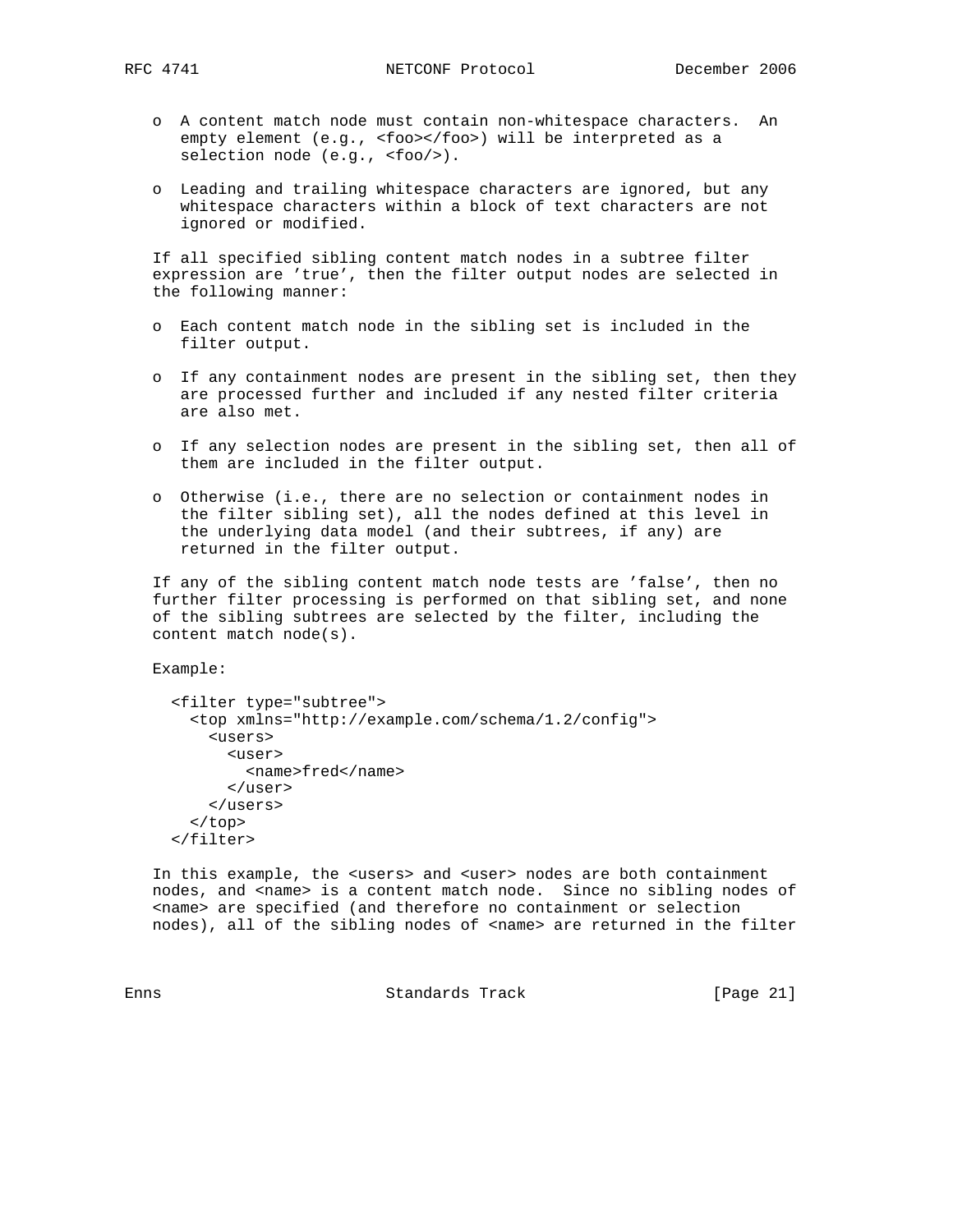output. Only 'user' nodes in the 'http://example.com/schema/1.2/config' namespace that match the element hierarchy and for which the <name> element is equal to 'fred' will be included in the filter output.

6.3. Subtree Filter Processing

The filter output (the set of selected nodes) is initially empty.

 Each subtree filter can contain one or more data model fragments, which represent portions of the data model that should be selected (with all child nodes) in the filter output.

 Each subtree data fragment is compared by the server to the internal data models supported by the server. If the entire subtree data fragment filter (starting from the root to the innermost element specified in the filter) exactly matches a corresponding portion of the supported data model, then that node and all its children are included in the result data.

 The server processes all nodes with the same parent node (sibling set) together, starting from the root to the leaf nodes. The root elements in the filter are considered in the same sibling set (assuming they are in the same namespace), even though they do not have a common parent.

 For each sibling set, the server determines which nodes are included (or potentially included) in the filter output, and which sibling subtrees are excluded (pruned) from the filter output. The server first determines which types of nodes are present in the sibling set and processes the nodes according to the rules for their type. If any nodes in the sibling set are selected, then the process is recursively applied to the sibling sets of each selected node. The algorithm continues until all sibling sets in all subtrees specified in the filter have been processed.

6.4. Subtree Filtering Examples

6.4.1. No Filter

 Leaving out the filter on the get operation returns the entire data model.

```
 <rpc message-id="101"
      xmlns="urn:ietf:params:xml:ns:netconf:base:1.0">
  <get/>
\langle rpc>
```
Enns Standards Track [Page 22]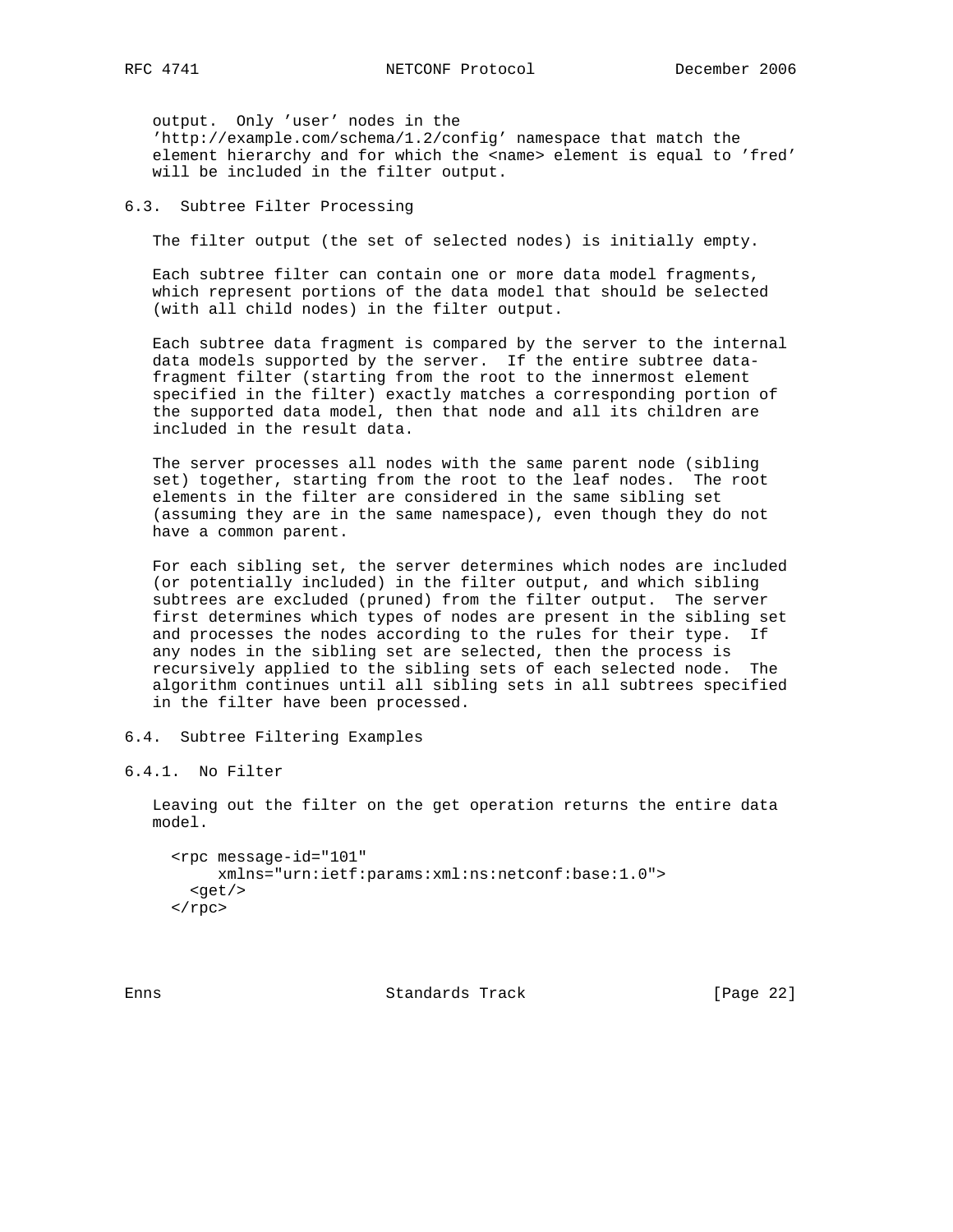```
 <rpc-reply message-id="101"
      xmlns="urn:ietf:params:xml:ns:netconf:base:1.0">
   <data>
     <!-- ... entire set of data returned ... -->
   </data>
 </rpc-reply>
```
6.4.2. Empty Filter

 An empty filter will select nothing because no content match or selection nodes are present. This is not an error. The filter type attribute used in these examples is discussed further in Section 7.1.

```
 <rpc message-id="101"
      xmlns="urn:ietf:params:xml:ns:netconf:base:1.0">
   <get>
     <filter type="subtree">
     </filter>
   </get>
\langle rpc>
 <rpc-reply message-id="101"
      xmlns="urn:ietf:params:xml:ns:netconf:base:1.0">
   <data>
  </data>
 </rpc-reply>
```
### 6.4.3. Select the Entire <users> Subtree

The filter in this example contains one selection node (<users>), so just that subtree is selected by the filter. This example represents the fully-populated <users> data model in most of the filter examples that follow. In a real data model, the <company-info> would not likely be returned with the list of users for a particular host or network.

 NOTE: The filtering and configuration examples used in this document appear in the namespace "http://example.com/schema/1.2/config". The root element of this namespace is <top>. The <top> element and its descendents represent an example configuration data model only.

```
 <rpc message-id="101"
     xmlns="urn:ietf:params:xml:ns:netconf:base:1.0">
   <get-config>
     <source>
       <running/>
     </source>
     <filter type="subtree">
```
Enns Standards Track [Page 23]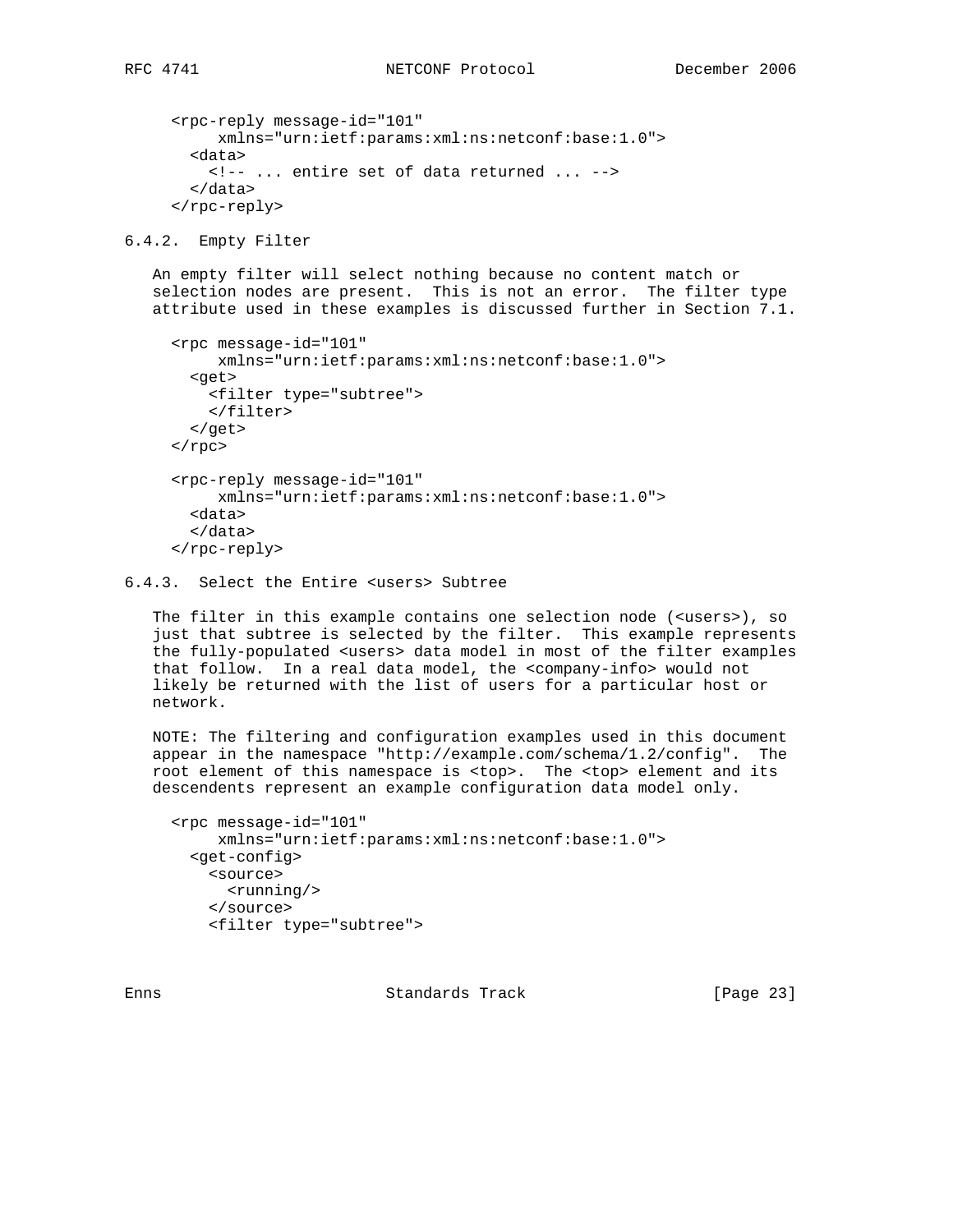```
 <top xmlns="http://example.com/schema/1.2/config">
         <users/>
       </top>
     </filter>
   </get-config>
\langle rpc>
 <rpc-reply message-id="101"
      xmlns="urn:ietf:params:xml:ns:netconf:base:1.0">
   <data>
     <top xmlns="http://example.com/schema/1.2/config">
       <users>
         <user>
           <name>root</name>
           <type>superuser</type>
           <full-name>Charlie Root</full-name>
           <company-info>
              <dept>1</dept>
             <id>1</id>
            </company-info>
         </user>
         <user>
           <name>fred</name>
           <type>admin</type>
           <full-name>Fred Flintstone</full-name>
           <company-info>
              <dept>2</dept>
             <id>2</id>
            </company-info>
         </user>
         <user>
           <name>barney</name>
            <type>admin</type>
           <full-name>Barney Rubble</full-name>
            <company-info>
              <dept>2</dept>
             <id>3</id>
            </company-info>
         </user>
       </users>
     </top>
   </data>
 </rpc-reply>
```
 The following filter request would have produced the same result, but only because the container <users> defines one child element (<user>).

Enns Standards Track [Page 24]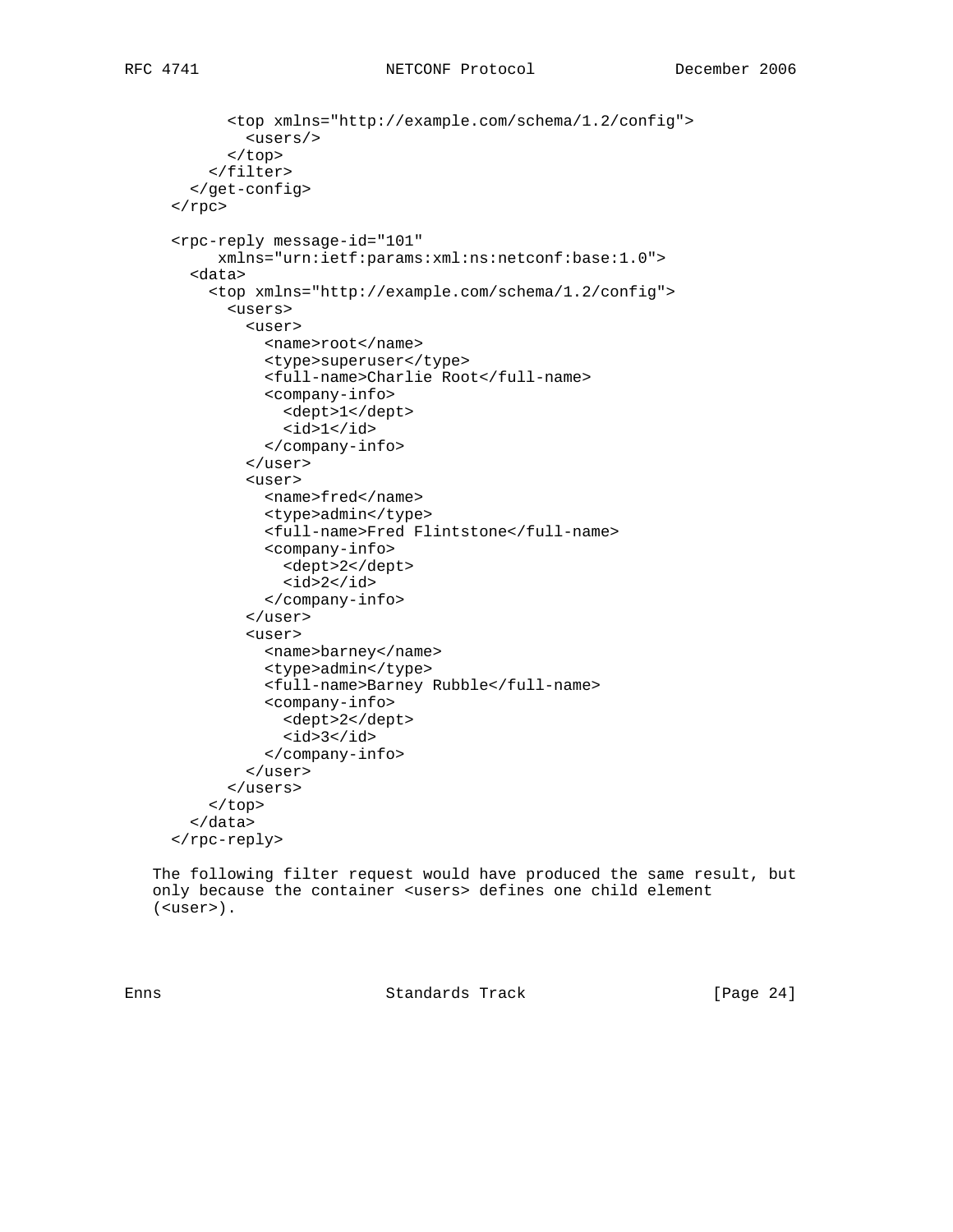```
 <rpc message-id="101"
      xmlns="urn:ietf:params:xml:ns:netconf:base:1.0">
   <get-config>
     <source>
       <running/>
     </source>
     <filter type="subtree">
       <top xmlns="http://example.com/schema/1.2/config">
         <users>
           <user/>
         </users>
       </top>
     </filter>
   </get-config>
\langle rpc>
```
6.4.4. Select All <name> Elements within the <users> Subtree

 This filter contains two containment nodes (<users>, <user>) and one selector node (<name>). All instances of the <name> element in the same sibling set are selected in the filter output. The manager may need to know that <name> is used as an instance identifier in this particular data structure, but the server does not need to know that meta-data in order to process the request.

```
 <rpc message-id="101"
      xmlns="urn:ietf:params:xml:ns:netconf:base:1.0">
   <get-config>
     <source>
       <running/>
     </source>
     <filter type="subtree">
       <top xmlns="http://example.com/schema/1.2/config">
         <users>
           <user>
            <name/ </user>
         </users>
       </top>
     </filter>
   </get-config>
\langle / rpc <rpc-reply message-id="101"
      xmlns="urn:ietf:params:xml:ns:netconf:base:1.0">
   <data>
     <top xmlns="http://example.com/schema/1.2/config">
       <users>
```
Enns Standards Track [Page 25]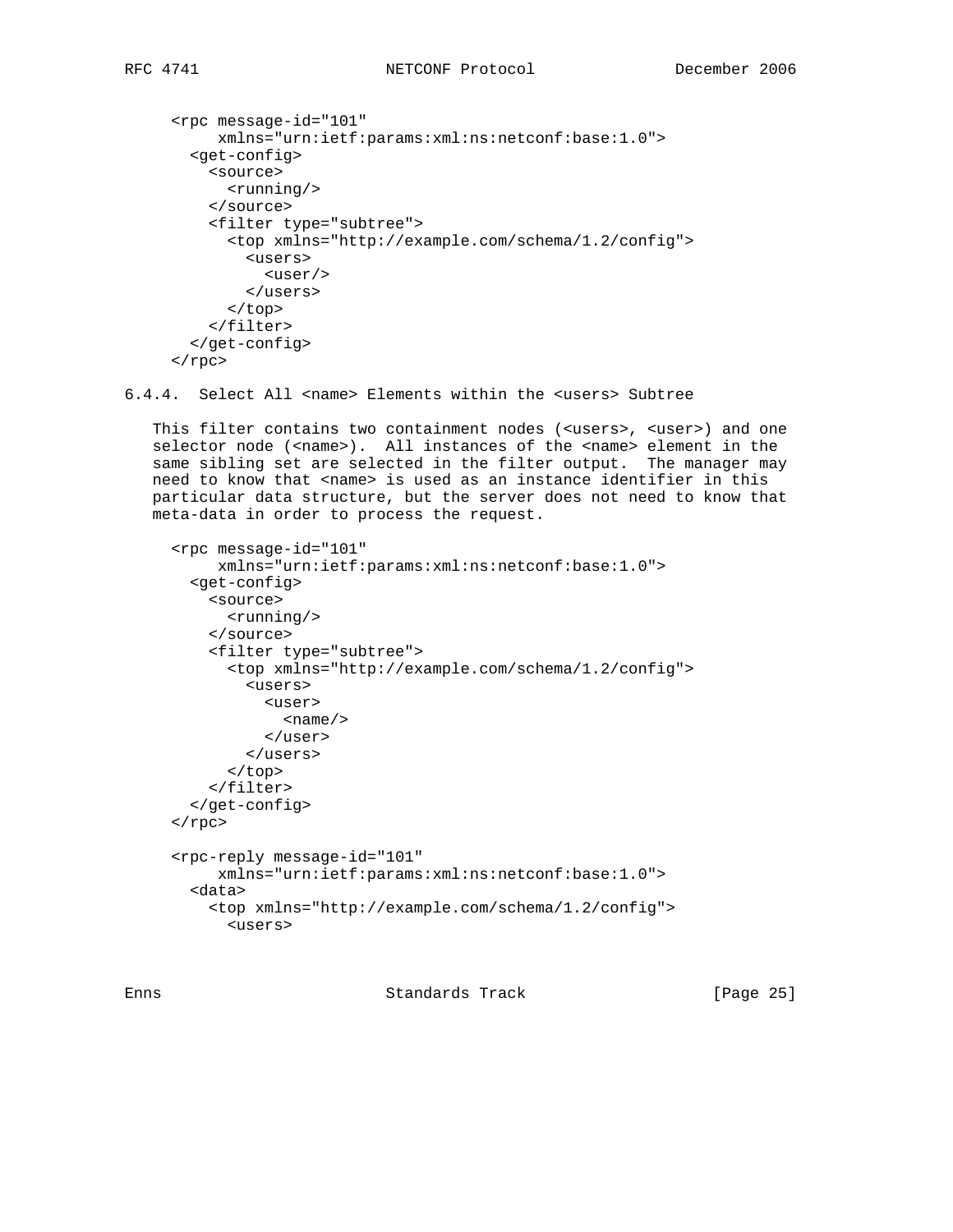```
 <user>
            <name>root</name>
          </user>
          <user>
            <name>fred</name>
          </user>
          <user>
            <name>barney</name>
          </user>
       </users>
     </top>
   </data>
 </rpc-reply>
```
6.4.5. One Specific <user> Entry

 This filter contains two containment nodes (<users>, <user>) and one content match node (<name>). All instances of the sibling set containing <name> for which the value of <name> equals "fred" are selected in the filter output.

```
 <rpc message-id="101"
      xmlns="urn:ietf:params:xml:ns:netconf:base:1.0">
   <get-config>
     <source>
      <running/>
     </source>
     <filter type="subtree">
       <top xmlns="http://example.com/schema/1.2/config">
         <users>
           <user>
             <name>fred</name>
           </user>
         </users>
       </top>
     </filter>
   </get-config>
\langle rpc>
 <rpc-reply message-id="101"
      xmlns="urn:ietf:params:xml:ns:netconf:base:1.0">
   <data>
     <top xmlns="http://example.com/schema/1.2/config">
       <users>
         <user>
           <name>fred</name>
           <type>admin</type>
           <full-name>Fred Flintstone</full-name>
```
Enns Standards Track [Page 26]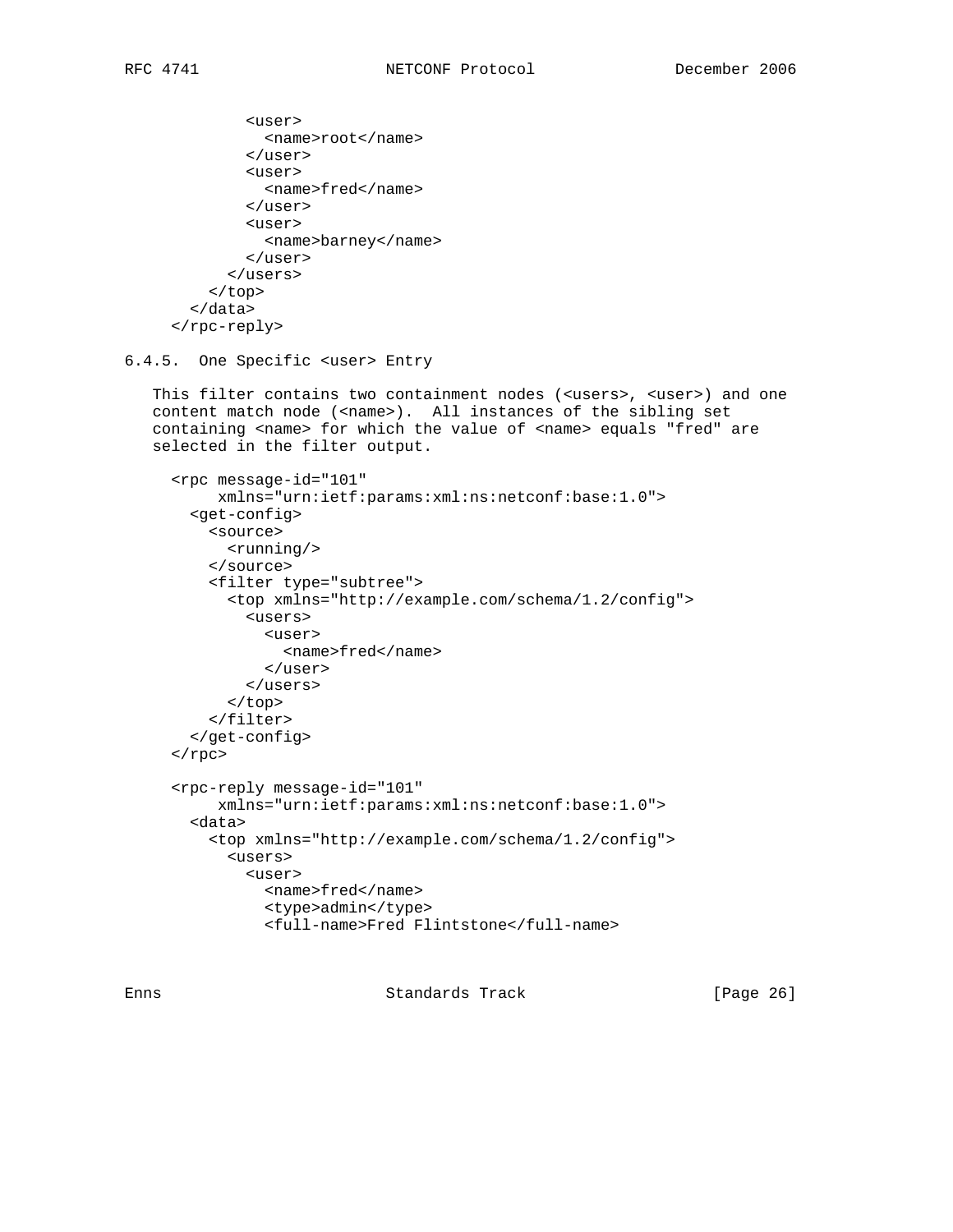```
 <company-info>
              <dept>2</dept>
             <id>2</id>
            </company-info>
          </user>
       </users>
     </top>
   </data>
 </rpc-reply>
```
6.4.6. Specific Elements from a Specific <user> Entry

 This filter contains two containment nodes (<users>, <user>), one content match node (<name>), and two selector nodes (<type>, <full-name>). All instances of the <type> and <full-name> elements in the same sibling set containing <name> for which the value of <name> equals "fred" are selected in the filter output. The <company-info> element is not included because the sibling set contains selection nodes.

```
 <rpc message-id="101"
      xmlns="urn:ietf:params:xml:ns:netconf:base:1.0">
   <get-config>
     <source>
       <running/>
     </source>
     <filter type="subtree">
       <top xmlns="http://example.com/schema/1.2/config">
         <users>
          \langleuser>
             <name>fred</name>
             <type/>
             <full-name/>
           </user>
         </users>
       </top>
     </filter>
   </get-config>
\langle rpc>
 <rpc-reply message-id="101"
      xmlns="urn:ietf:params:xml:ns:netconf:base:1.0">
   <data>
     <top xmlns="http://example.com/schema/1.2/config">
       <users>
         <user>
           <name>fred</name>
           <type>admin</type>
```
Enns Standards Track [Page 27]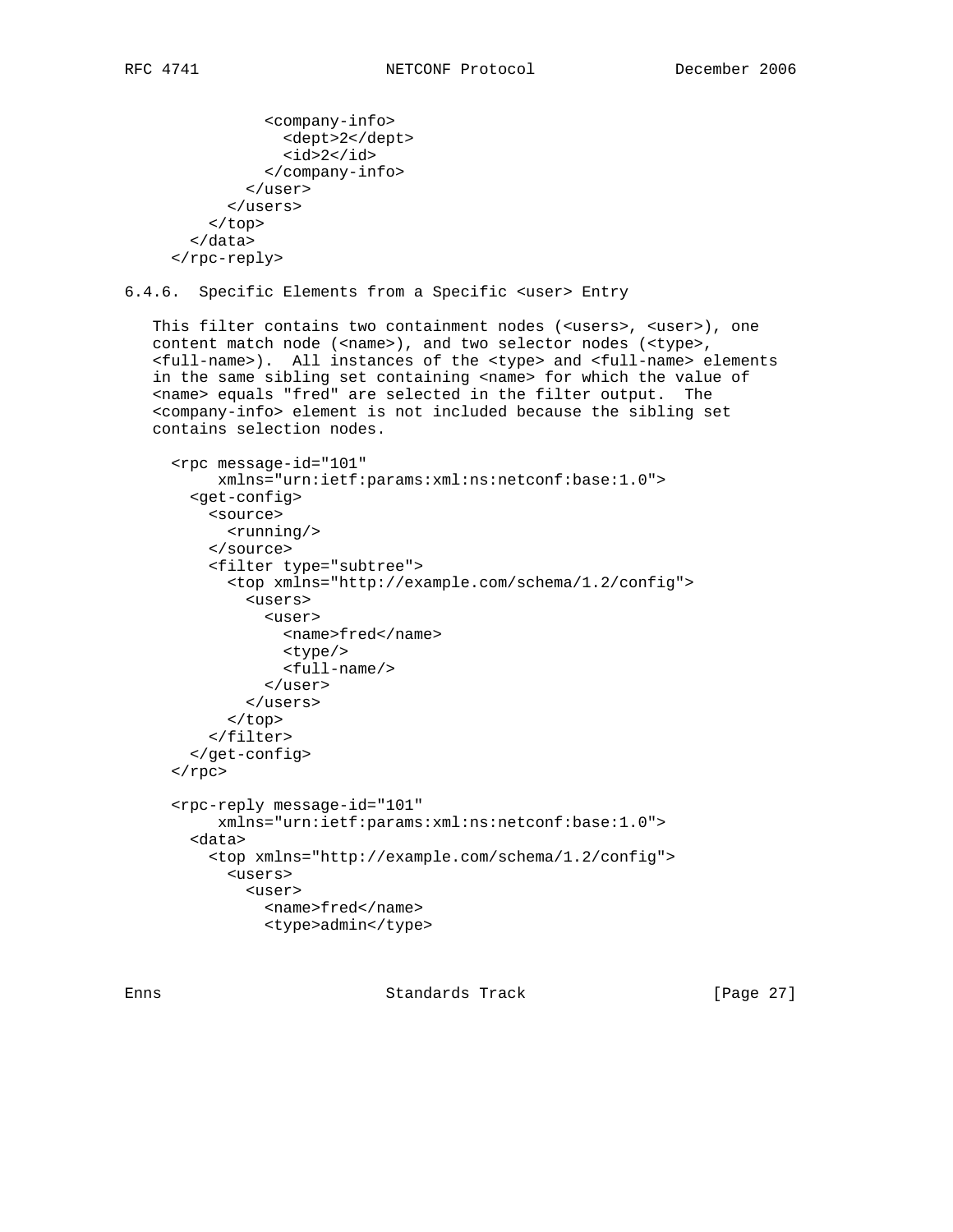```
 <full-name>Fred Flintstone</full-name>
         </user>
       </users>
     </top>
   </data>
 </rpc-reply>
```
6.4.7. Multiple Subtrees

This filter contains three subtrees (name=root, fred, barney).

 The "root" subtree filter contains two containment nodes (<users>, <user>), one content match node (<name>), and one selector node (<company-info>). The subtree selection criteria is met, and just the company-info subtree for "root" is selected in the filter output.

The "fred" subtree filter contains three containment nodes (<users>, <user>, <company-info>), one content match node (<name>), and one selector node (<id>). The subtree selection criteria is met, and just the <id> element within the company-info subtree for "fred" is selected in the filter output.

 The "barney" subtree filter contains three containment nodes (<users>, <user>, <company-info>), two content match nodes (<name>, <type>), and one selector node (<dept>). The subtree selection criteria is not met because user "barney" is not a "superuser", and the entire subtree for "barney" (including its parent <user> entry) is excluded from the filter output.

```
 <rpc message-id="101"
     xmlns="urn:ietf:params:xml:ns:netconf:base:1.0">
   <get-config>
     <source>
       <running/>
     </source>
     <filter type="subtree">
       <top xmlns="http://example.com/schema/1.2/config">
         <users>
           <user>
             <name>root</name>
             <company-info/>
           </user>
           <user>
             <name>fred</name>
             <company-info>

             </company-info>
           </user>
```
Enns Standards Track [Page 28]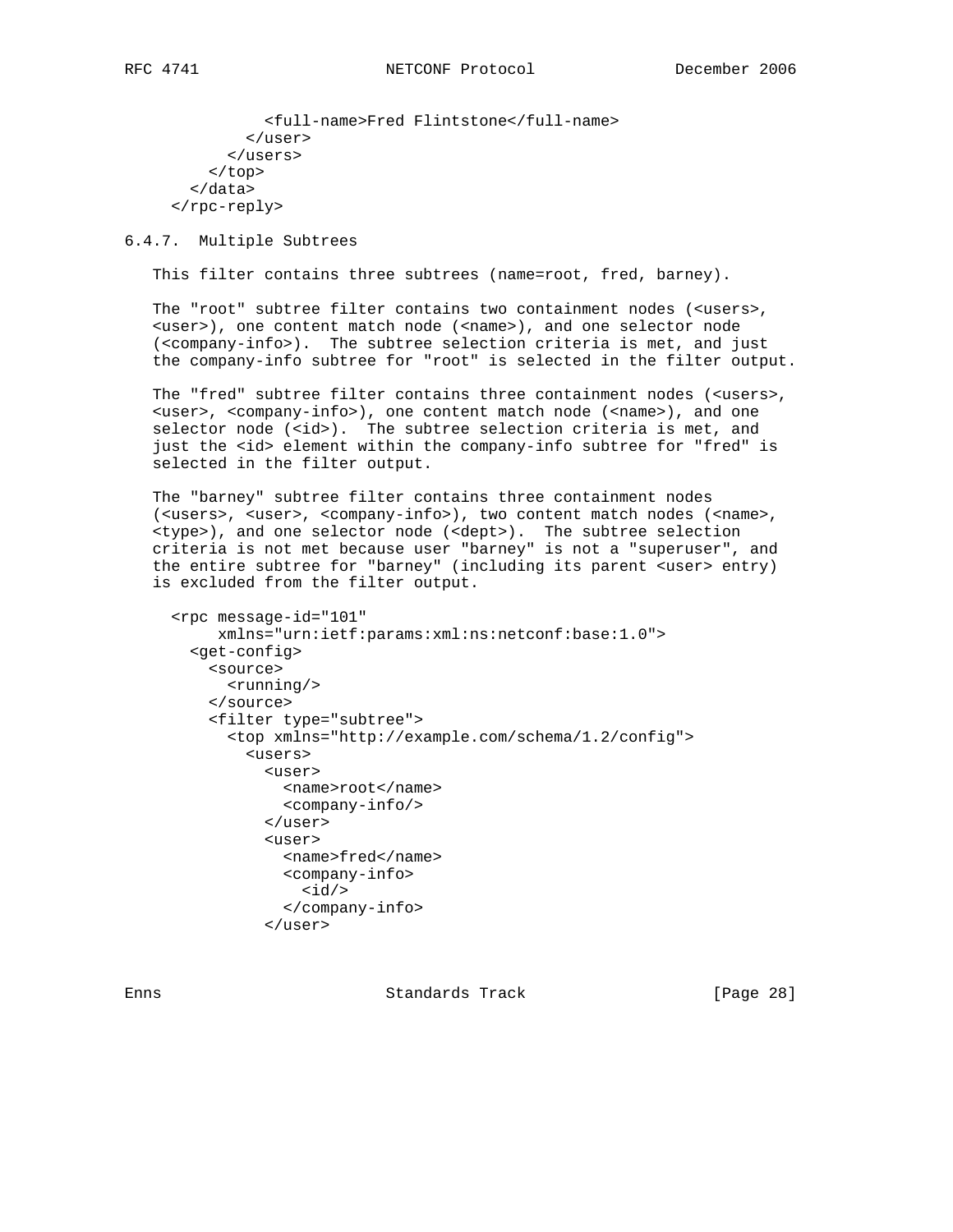```
 <user>
              <name>barney</name>
              <type>superuser</type>
             <company-info>
                <dept/>
              </company-info>
            </user>
         </users>
       </top>
     </filter>
   </get-config>
\langle rpc>
 <rpc-reply message-id="101"
      xmlns="urn:ietf:params:xml:ns:netconf:base:1.0">
   <data>
     <top xmlns="http://example.com/schema/1.2/config">
       <users>
         <user>
           <name>root</name>
           <company-info>
             <dept>1</dept>
             <id>1</id>
           </company-info>
         </user>
         <user>
           <name>fred</name>
           <company-info>
            <id>2</id>
           </company-info>
         </user>
       </users>
     </top>
   </data>
 </rpc-reply>
```

```
6.4.8. Elements with Attribute Naming
```
 In this example, the filter contains one containment node (<interfaces>), one attribute match expression (ifName), and one selector node (<interface>). All instances of the <interface> subtree that have an ifName attribute equal to "eth0" are selected in the filter output. The filter data elements and attributes must be qualified because the ifName attribute will not be considered part of the 'schema/1.2' namespace if it is unqualified.

Enns Standards Track [Page 29]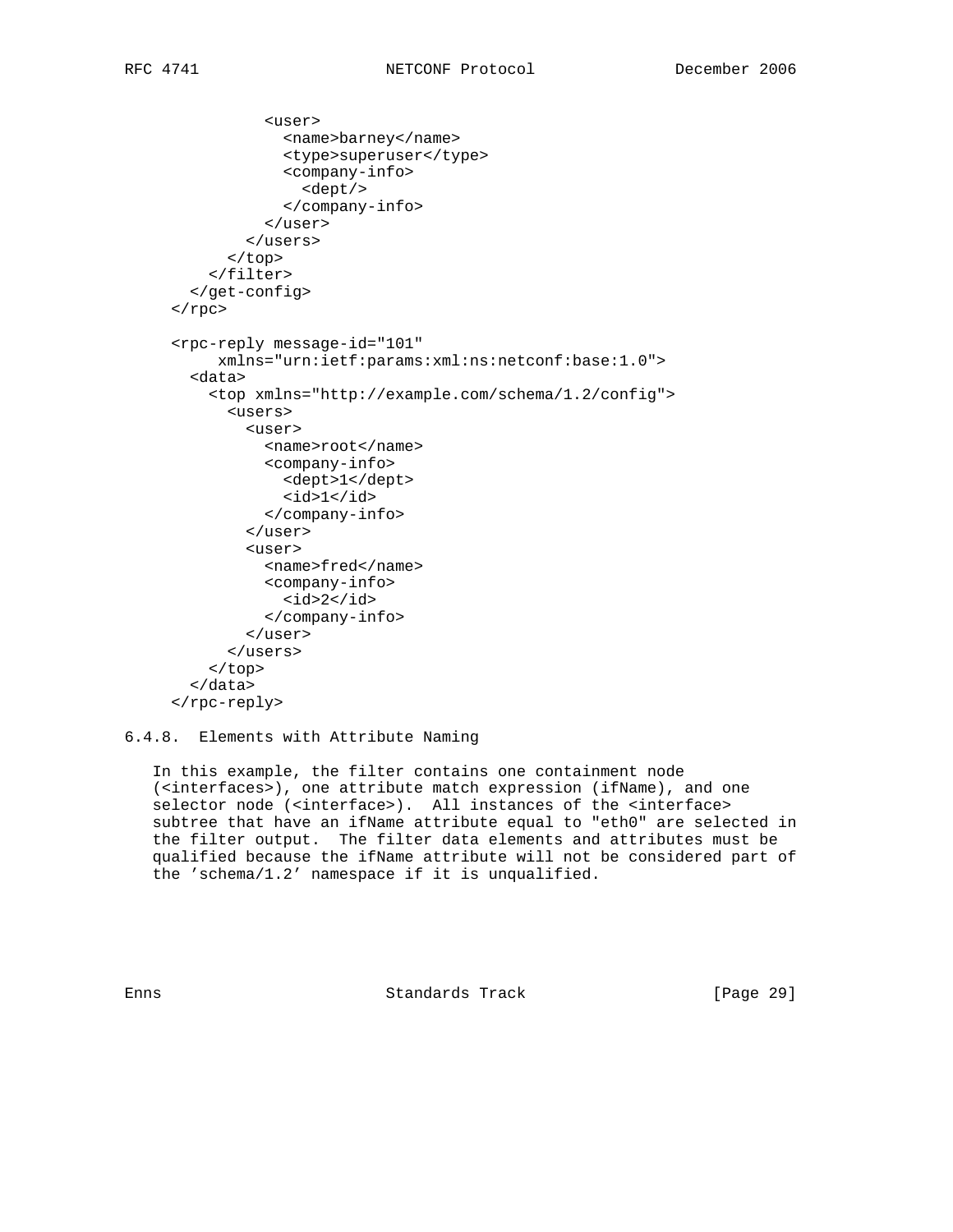```
 <rpc message-id="101"
        xmlns="urn:ietf:params:xml:ns:netconf:base:1.0">
     <get>
       <filter type="subtree">
          <t:top xmlns:t="http://example.com/schema/1.2/stats">
            <t:interfaces>
              <t:interface t:ifName="eth0"/>
           \langle t:interfaces \rangle\langle t:top \rangle </filter>
     </get>
  \langle /rpc>
   <rpc-reply message-id="101"
        xmlns="urn:ietf:params:xml:ns:netconf:base:1.0">
     <data>
       <t:top xmlns:t="http://example.com/schema/1.2/stats">
         <t:interfaces>
            <t:interface t:ifName="eth0">
              <t:ifInOctets>45621</t:ifInOctets>
              <t:ifOutOctets>774344</t:ifOutOctets>
           \langle t:interface \rangle </t:interfaces>
      \langle t:top \rangle </data>
   </rpc-reply>
 If ifName were a child node instead of an attribute, then the
```
following request would produce similar results.

```
 <rpc message-id="101"
      xmlns="urn:ietf:params:xml:ns:netconf:base:1.0">
   <get>
     <filter type="subtree">
       <top xmlns="http://example.com/schema/1.2/stats">
         <interfaces>
           <interface>
              <ifName>eth0</ifName>
           </interface>
         </interfaces>
       </top>
     </filter>
   </get>
\langle rpc>
```
Enns Standards Track [Page 30]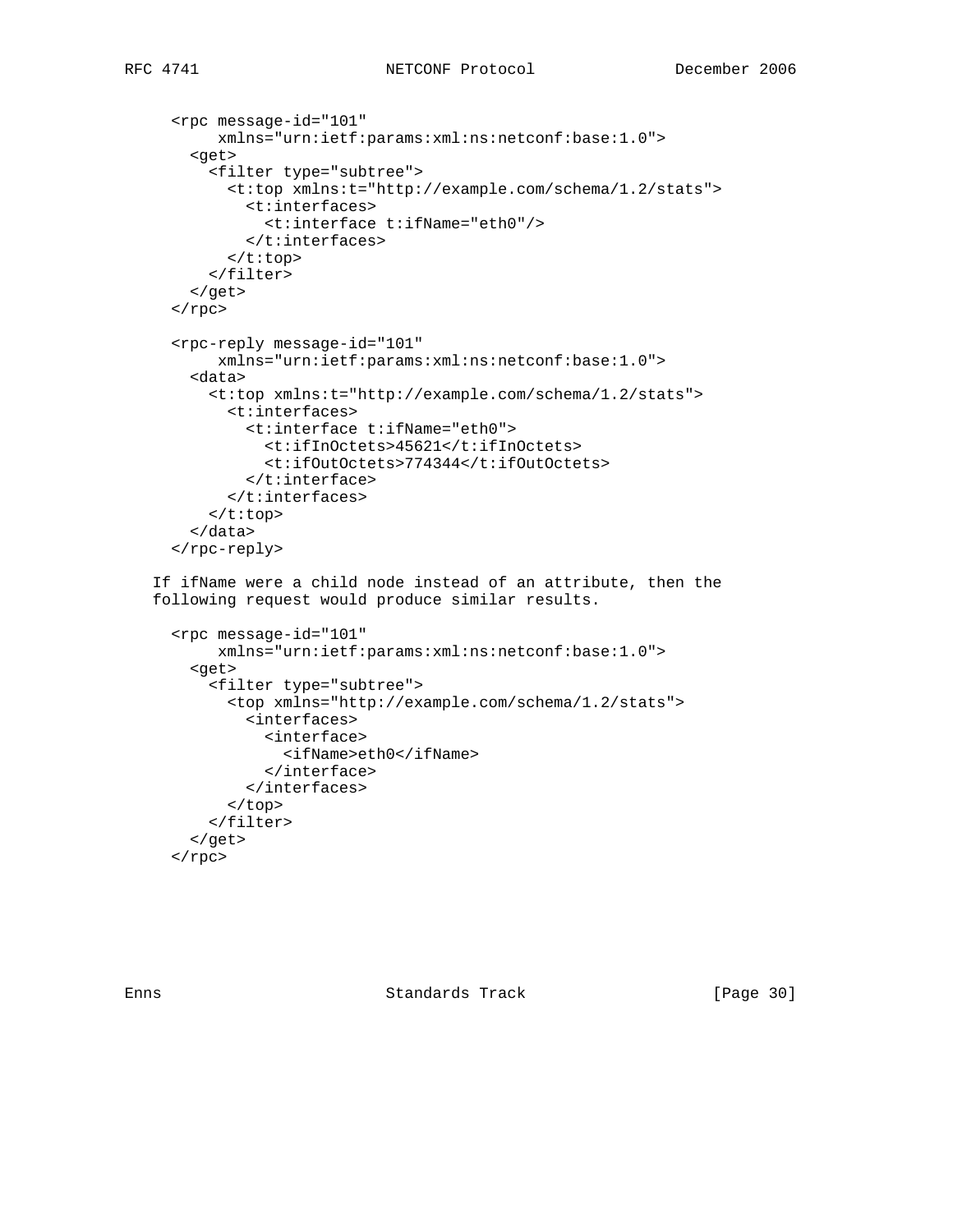7. Protocol Operations

 The NETCONF protocol provides a small set of low-level operations to manage device configurations and retrieve device state information. The base protocol provides operations to retrieve, configure, copy, and delete configuration datastores. Additional operations are provided, based on the capabilities advertised by the device.

The base protocol includes the following protocol operations:

- o get
- o get-config
- o edit-config
- o copy-config
- o delete-config
- o lock
- o unlock
- o close-session
- o kill-session

 A protocol operation may fail for various reasons, including "operation not supported". An initiator should not assume that any operation will always succeed. The return values in any RPC reply should be checked for error responses.

 The syntax and XML encoding of the protocol operations are formally defined in the XML schema in Appendix B. The following sections describe the semantics of each protocol operation.

7.1. <get-config>

Description:

Retrieve all or part of a specified configuration.

Enns Standards Track [Page 31]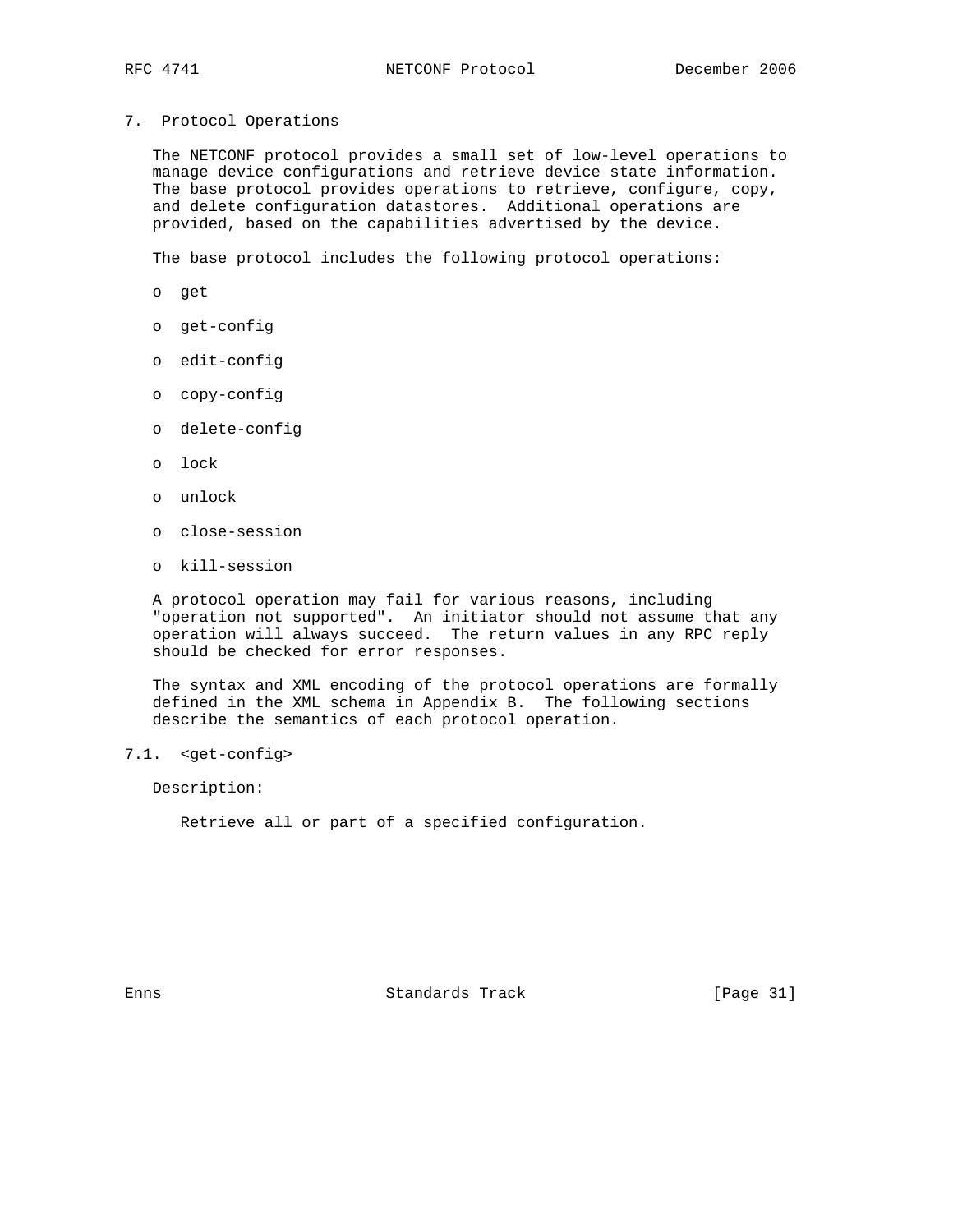Parameters:

source:

 Name of the configuration datastore being queried, such as <running/>.

filter:

 The filter element identifies the portions of the device configuration to retrieve. If this element is unspecified, the entire configuration is returned.

 The filter element may optionally contain a "type" attribute. This attribute indicates the type of filtering syntax used within the filter element. The default filtering mechanism in NETCONF is referred to as subtree filtering and is described in Section 6. The value "subtree" explicitly identifies this type of filtering.

 If the NETCONF peer supports the :xpath capability (Section 8.9), the value "xpath" may be used to indicate that the select attribute on the filter element contains an XPath expression.

Positive Response:

 If the device can satisfy the request, the server sends an <rpc-reply> element containing a <data> element with the results of the query.

Negative Response:

An <rpc-error> element is included in the <rpc-reply> if the request cannot be completed for any reason.

Example: To retrieve the entire <users> subtree:

```
 <rpc message-id="101"
     xmlns="urn:ietf:params:xml:ns:netconf:base:1.0">
   <get-config>
    <source>
       <running/>
     </source>
     <filter type="subtree">
       <top xmlns="http://example.com/schema/1.2/config">
         <users/>
       </top>
```
Enns Standards Track [Page 32]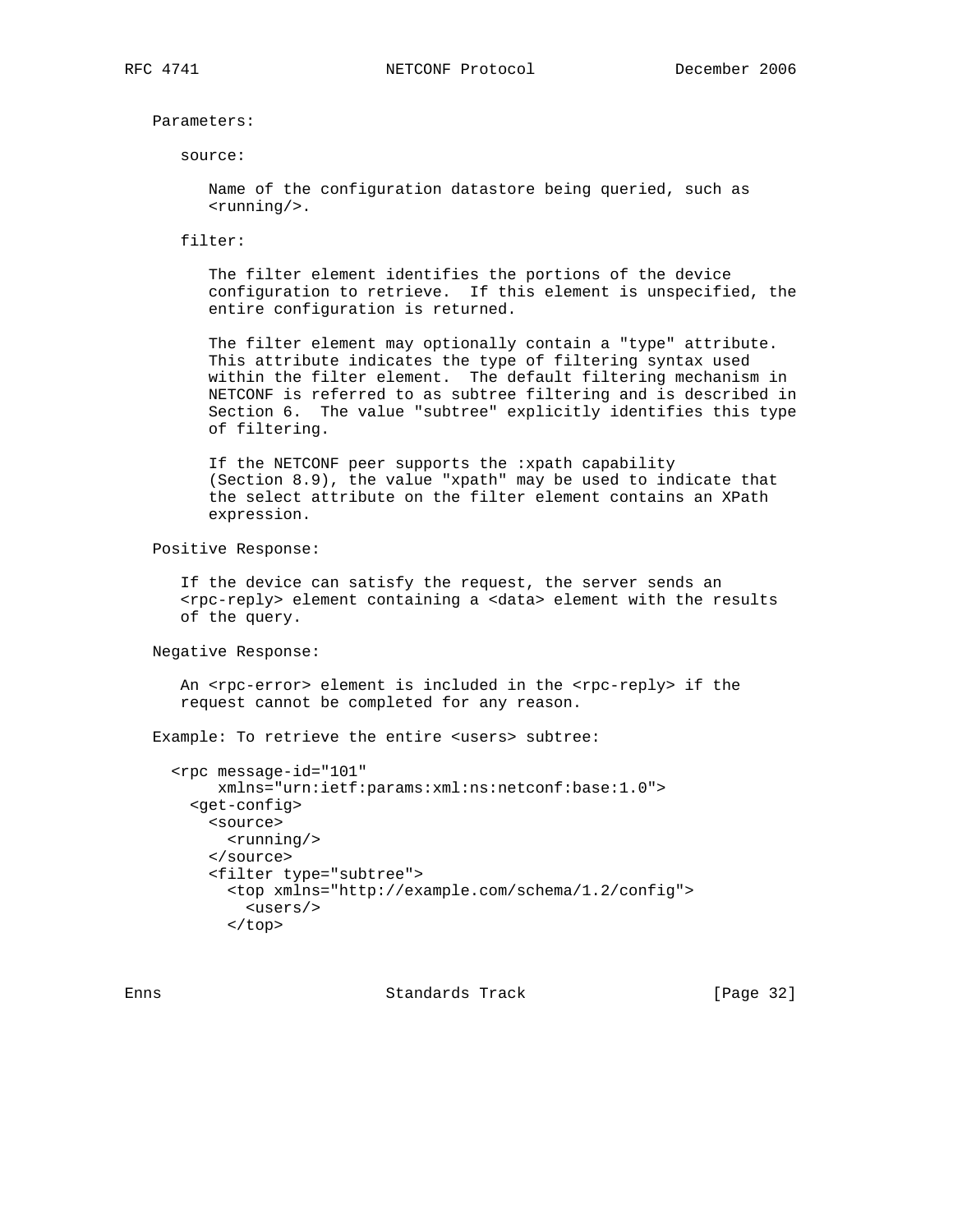```
 </filter>
   </get-config>
\langle rpc>
 <rpc-reply message-id="101"
      xmlns="urn:ietf:params:xml:ns:netconf:base:1.0">
   <data>
     <top xmlns="http://example.com/schema/1.2/config">
       <users>
         <user>
           <name>root</name>
           <type>superuser</type>
           <full-name>Charlie Root</full-name>
           <company-info>
             <dept>1</dept>
            <id>1</id>
           </company-info>
         </user>
         <!-- additional <user> elements appear here... -->
       </users>
     </top>
   </data>
 </rpc-reply>
```
 If the configuration is available in multiple formats, such as XML and text, an XML namespace can be used to specify which format is desired. In the following example, the client uses a specific element (<config-text>) in a specific namespace to indicate to the server the desire to receive the configuration in an alternative format. The server may support any number of distinct formats or views into the configuration data, with the client using the <filter> parameter to select between them.

```
 <rpc message-id="101"
     xmlns="urn:ietf:params:xml:ns:netconf:base:1.0">
   <get-config>
     <source>
       <running/>
     </source>
     <filter type="subtree">
       <!-- request a text version of the configuration -->
       <config-text xmlns="http://example.com/text/1.2/config"/>
     </filter>
   </get-config>
\langle rpc>
 <rpc-reply message-id="101"
      xmlns="urn:ietf:params:xml:ns:netconf:base:1.0">
```
Enns Standards Track [Page 33]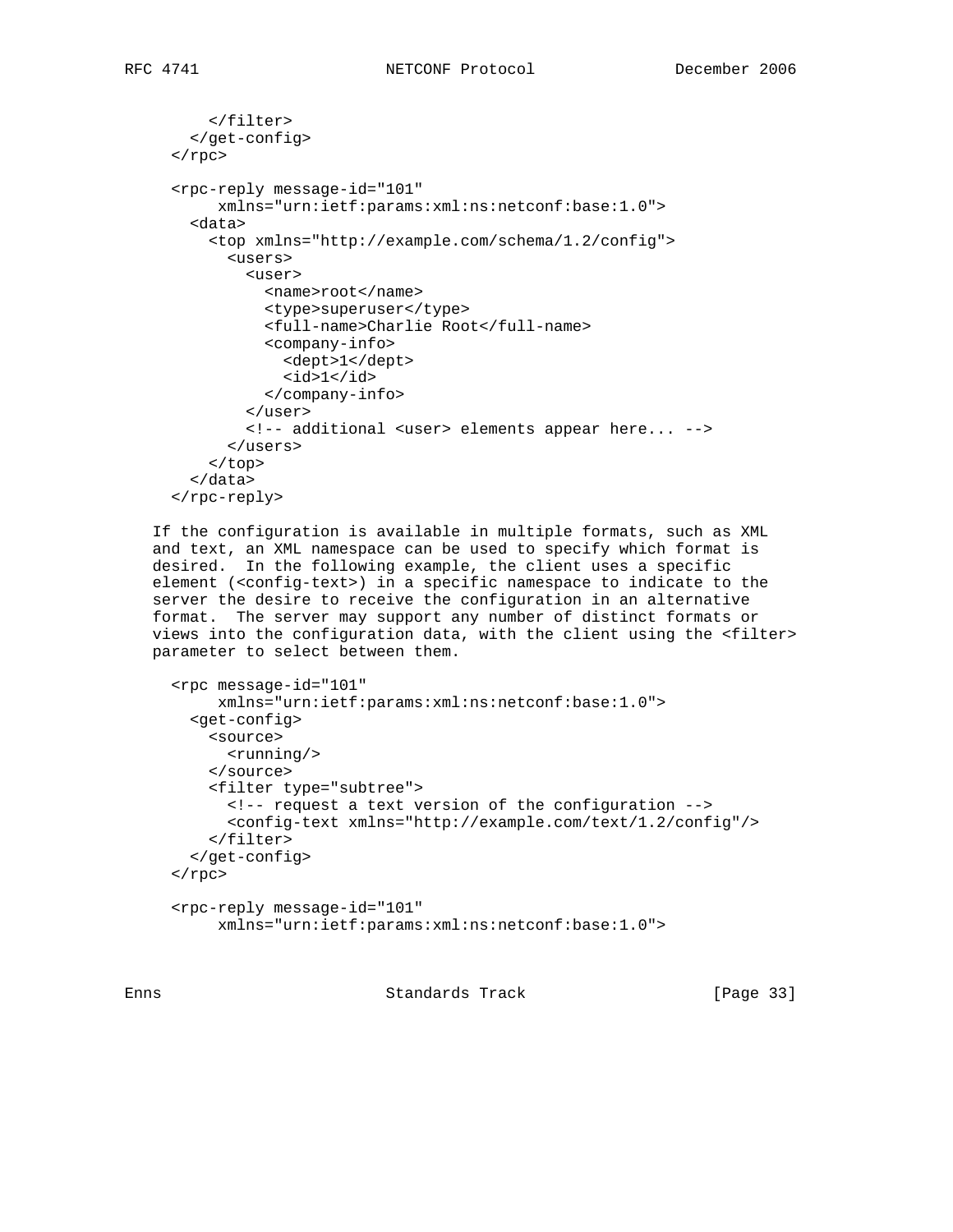```
 <data>
     <config-text xmlns="http://example.com/text/1.2/config">
       <!-- configuration text... -->
     </config-text>
   </data>
 </rpc-reply>
```
Section 6 contains additional examples of subtree filtering.

### 7.2. <edit-config>

### Description:

 The <edit-config> operation loads all or part of a specified configuration to the specified target configuration. This operation allows the new configuration to be expressed in several ways, such as using a local file, a remote file, or inline. If the target configuration does not exist, it will be created. If a NETCONF peer supports the :url capability (Section 8.8), the <url> element can appear instead of the <config> parameter and should identify a local configuration file.

 The device analyzes the source and target configurations and performs the requested changes. The target configuration is not necessarily replaced, as with the <copy-config> message. Instead, the target configuration is changed in accordance with the source's data and requested operations.

Attributes:

operation:

 Elements in the <config> subtree may contain an "operation" attribute. The attribute identifies the point in the configuration to perform the operation and MAY appear on multiple elements throughout the <config> subtree.

 If the operation attribute is not specified, the configuration is merged into the configuration datastore.

The operation attribute has one of the following values:

 merge: The configuration data identified by the element containing this attribute is merged with the configuration at the corresponding level in the configuration datastore identified by the target parameter. This is the default behavior.

Enns Standards Track [Page 34]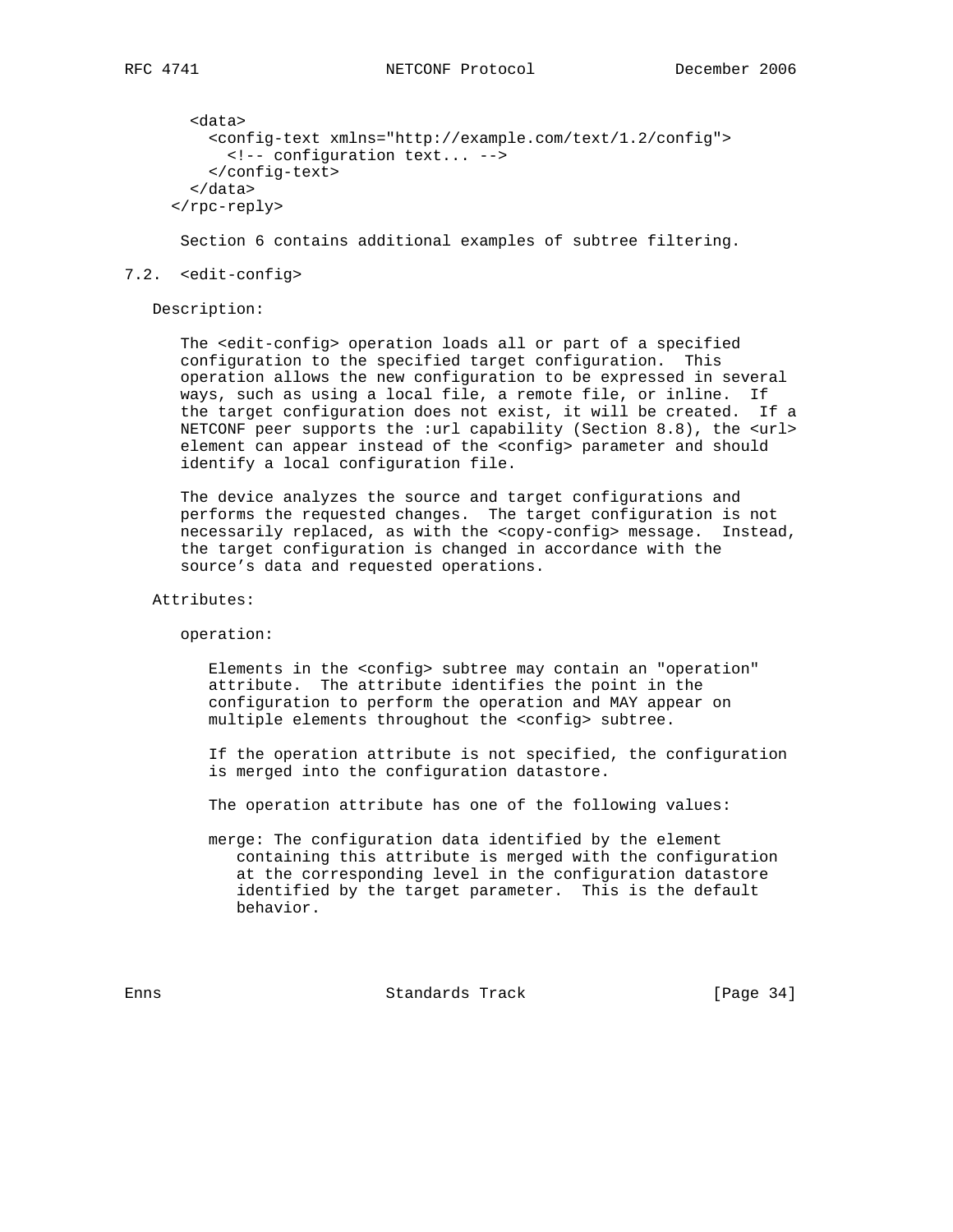- replace: The configuration data identified by the element containing this attribute replaces any related configuration in the configuration datastore identified by the target parameter. Unlike a <copy-config> operation, which replaces the entire target configuration, only the configuration actually present in the config parameter is affected.
- create: The configuration data identified by the element containing this attribute is added to the configuration if and only if the configuration data does not already exist on the device. If the configuration data exists, an <rpc-error> element is returned with an <error-tag> value of data-exists.
- delete: The configuration data identified by the element containing this attribute is deleted in the configuration datastore identified by the target parameter.

#### Parameters:

target:

 Name of the configuration datastore being edited, such as <running/> or <candidate/>.

default-operation:

 Selects the default operation (as described in the "operation" attribute) for this <edit-config> request. The default value for the default-operation parameter is "merge".

 The default-operation parameter is optional, but if provided, it must have one of the following values:

- merge: The configuration data in the <config> parameter is merged with the configuration at the corresponding level in the target datastore. This is the default behavior.
- replace: The configuration data in the <config> parameter completely replaces the configuration in the target datastore. This is useful for loading previously saved configuration data.
- none: The target datastore is unaffected by the configuration in the <config> parameter, unless and until the incoming configuration data uses the "operation" attribute to request a different operation. If the configuration in the <config> parameter contains data for which there is not a

Enns Standards Track [Page 35]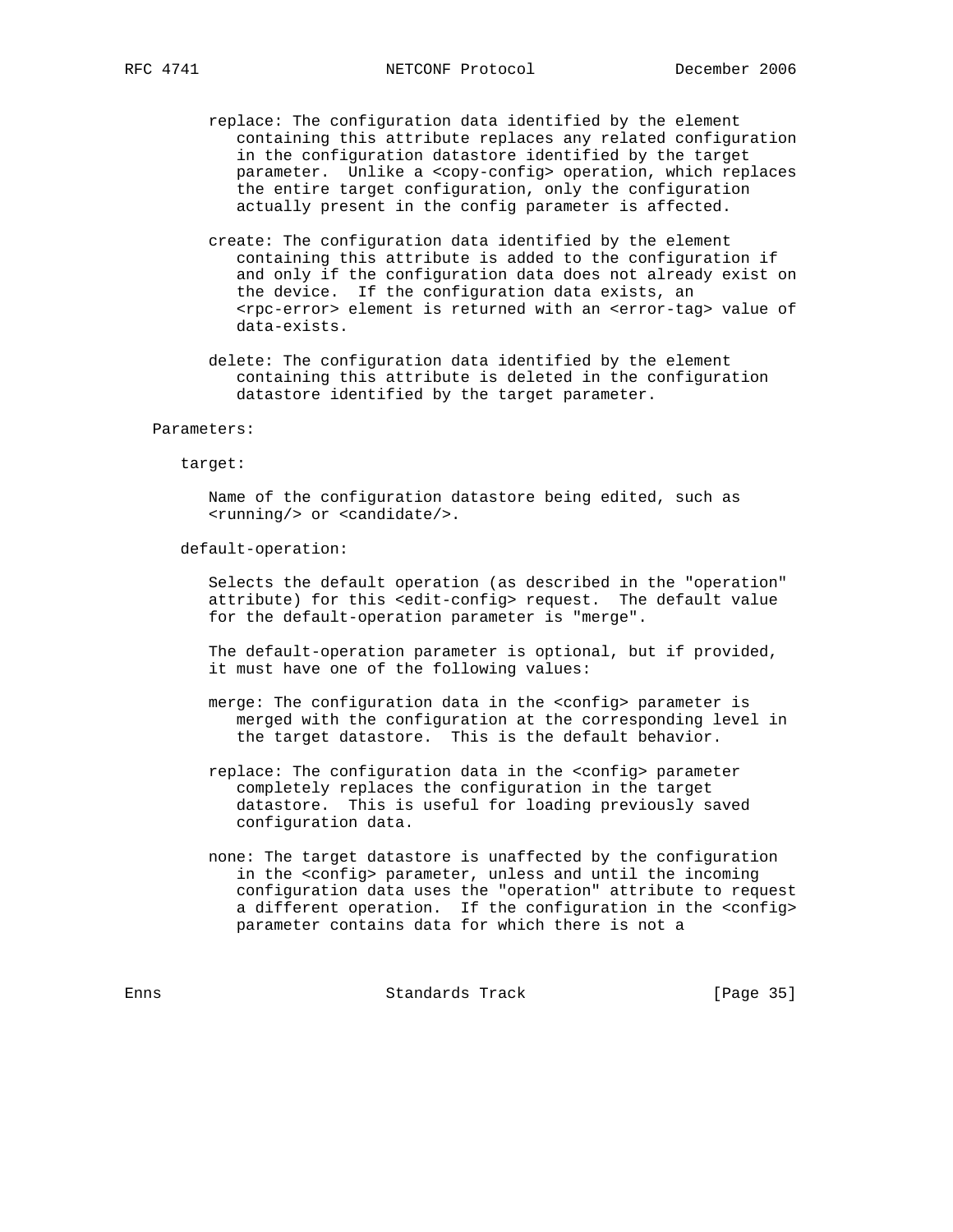RFC 4741 NETCONF Protocol December 2006

corresponding level in the target datastore, an <rpc-error> is returned with an <error-tag> value of data-missing. Using "none" allows operations like "delete" to avoid unintentionally creating the parent hierarchy of the element to be deleted.

test-option:

 The test-option element may be specified only if the device advertises the :validate capability (Section 8.6).

The test-option element has one of the following values:

 test-then-set: Perform a validation test before attempting to set. If validation errors occur, do not perform the <edit-config> operation. This is the default test-option.

set: Perform a set without a validation test first.

error-option:

The error-option element has one of the following values:

- stop-on-error: Abort the edit-config operation on first error. This is the default error-option.
- continue-on-error: Continue to process configuration data on error; error is recorded, and negative response is generated if any errors occur.
- rollback-on-error: If an error condition occurs such that an error severity <rpc-error> element is generated, the server will stop processing the edit-config operation and restore the specified configuration to its complete state at the start of this edit-config operation. This option requires the server to support the :rollback-on-error capability described in Section 8.5.

config:

 A hierarchy of configuration data as defined by one of the device's data models. The contents MUST be placed in an appropriate namespace, to allow the device to detect the appropriate data model, and the contents MUST follow the constraints of that data model, as defined by its capability definition. Capabilities are discussed in Section 8.

Enns Standards Track [Page 36]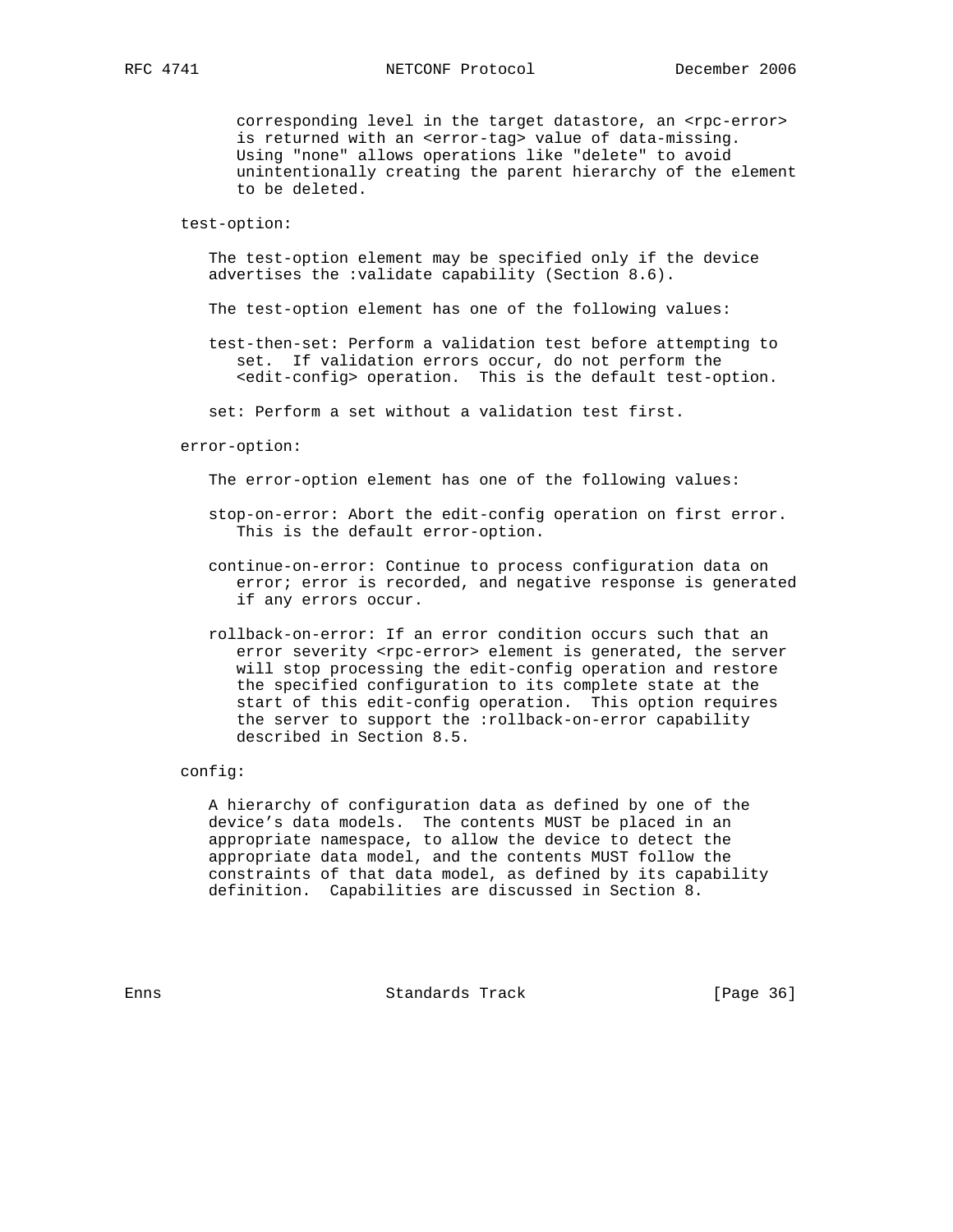Positive Response:

If the device was able to satisfy the request, an <rpc-reply> is sent containing an <ok> element.

Negative Response:

An <rpc-error> response is sent if the request cannot be completed for any reason.

Example:

 The <edit-config> examples in this section utilize a simple data model, in which multiple instances of the 'interface' element may be present, and an instance is distinguished by the 'name' element within each 'interface' element.

 Set the MTU to 1500 on an interface named "Ethernet0/0" in the running configuration:

```
 <rpc message-id="101"
     xmlns="urn:ietf:params:xml:ns:netconf:base:1.0">
   <edit-config>
    <target>
       <running/>
     </target>
     <config>
       <top xmlns="http://example.com/schema/1.2/config">
         <interface>
           <name>Ethernet0/0</name>
           <mtu>1500</mtu>
         </interface>
       </top>
     </config>
   </edit-config>
\langle rpc>
 <rpc-reply message-id="101"
     xmlns="urn:ietf:params:xml:ns:netconf:base:1.0">

 </rpc-reply>
Add an interface named "Ethernet0/0" to the running configuration,
 replacing any previous interface with that name:
 <rpc message-id="101"
     xmlns="urn:ietf:params:xml:ns:netconf:base:1.0">
   <edit-config>
```
Enns Standards Track [Page 37]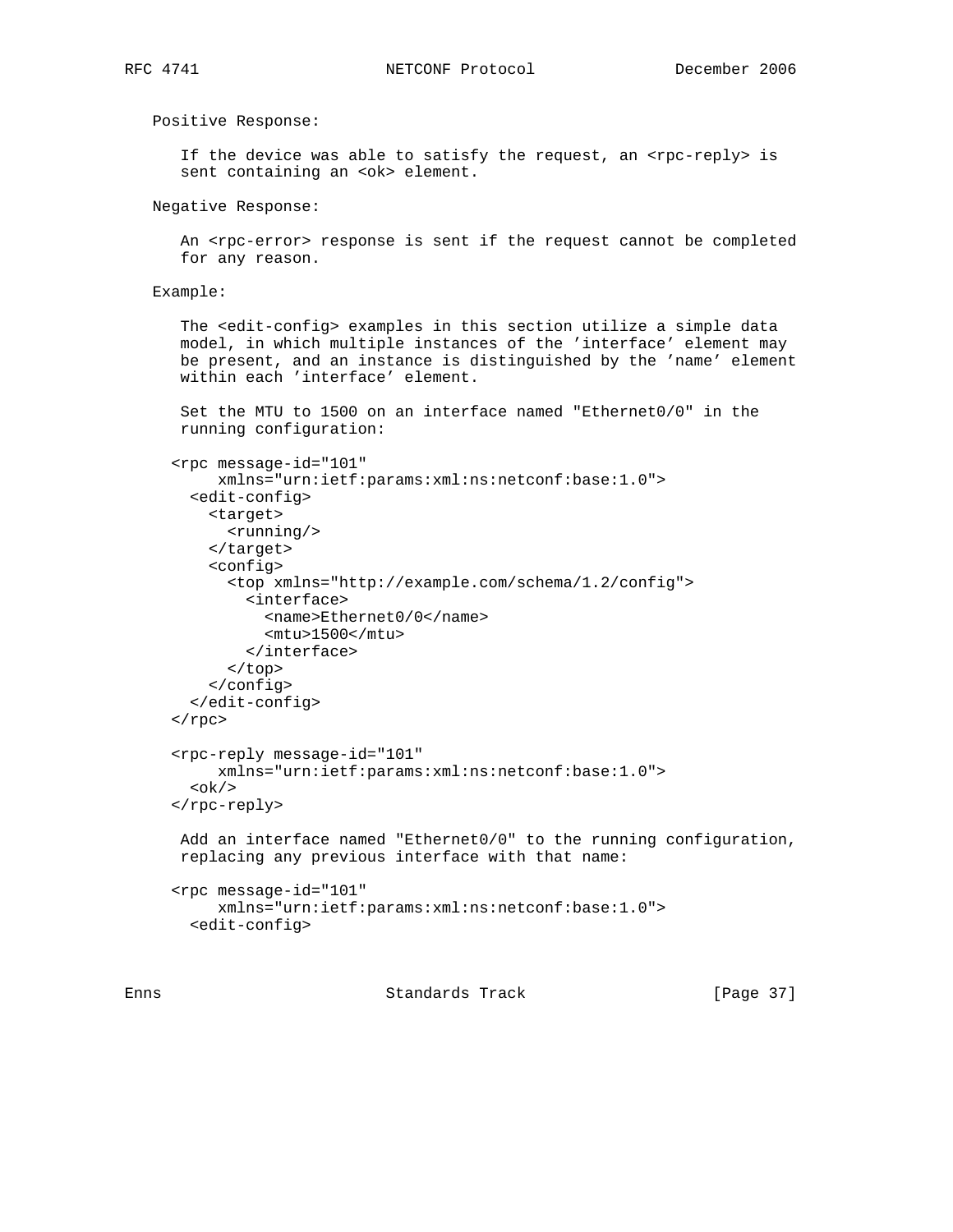```
 <target>
       <running/>
     </target>
     <config xmlns:xc="urn:ietf:params:xml:ns:netconf:base:1.0">
       <top xmlns="http://example.com/schema/1.2/config">
         <interface xc:operation="replace">
           <name>Ethernet0/0</name>
           <mtu>1500</mtu>
           <address>
             <name>192.0.2.4</name>
             <prefix-length>24</prefix-length>
           </address>
         </interface>
       </top>
     </config>
   </edit-config>
\langle rpc>
 <rpc-reply message-id="101"
      xmlns="urn:ietf:params:xml:ns:netconf:base:1.0">

 </rpc-reply>
 Delete the configuration for an interface named "Ethernet0/0" from
 the running configuration:
 <rpc message-id="101"
      xmlns="urn:ietf:params:xml:ns:netconf:base:1.0">
   <edit-config>
     <target>
       <running/>
     </target>
     <default-operation>none</default-operation>
     <config xmlns:xc="urn:ietf:params:xml:ns:netconf:base:1.0">
       <top xmlns="http://example.com/schema/1.2/config">
         <interface xc:operation="delete">
           <name>Ethernet0/0</name>
         </interface>
       </top>
     </config>
   </edit-config>
\langle / rpc <rpc-reply message-id="101"
      xmlns="urn:ietf:params:xml:ns:netconf:base:1.0">

 </rpc-reply>
```
Enns Standards Track [Page 38]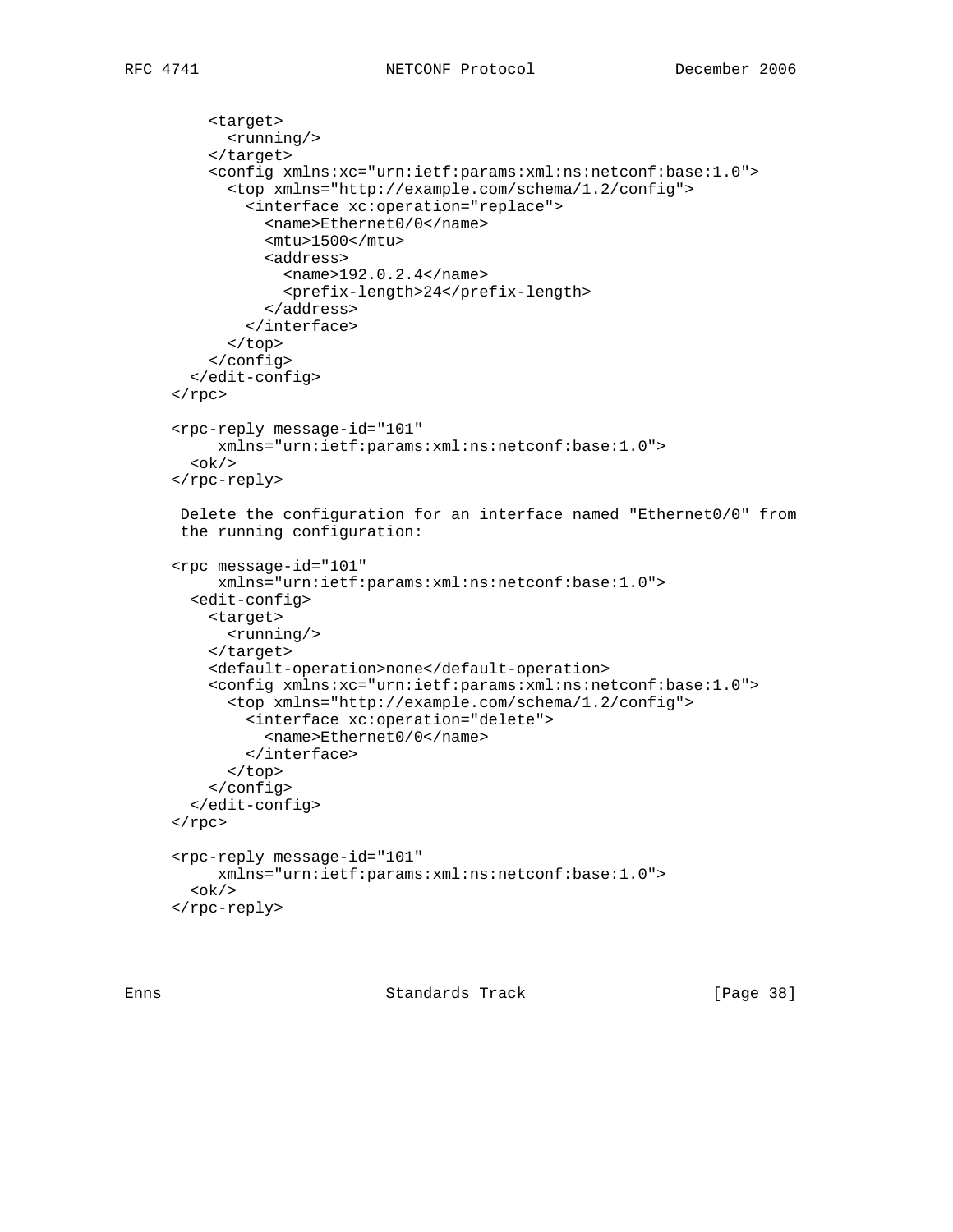```
 Delete interface 192.0.2.4 from an OSPF area (other interfaces
 configured in the same area are unaffected):
 <rpc message-id="101"
      xmlns="urn:ietf:params:xml:ns:netconf:base:1.0">
   <edit-config>
     <target>
       <running/>
     </target>
     <default-operation>none</default-operation>
     <config xmlns:xc="urn:ietf:params:xml:ns:netconf:base:1.0">
       <top xmlns="http://example.com/schema/1.2/config">
         <protocols>
           <ospf>
             <area>
               <name>0.0.0.0</name>
               <interfaces>
                 <interface xc:operation="delete">
                   <name>192.0.2.4</name>
                 </interface>
               </interfaces>
             </area>
           </ospf>
         </protocols>
       </top>
     </config>
   </edit-config>
\langle rpc>
 <rpc-reply message-id="101"
     xmlns="urn:ietf:params:xml:ns:netconf:base:1.0">

 </rpc-reply>
```
## 7.3. <copy-config>

Description:

 Create or replace an entire configuration datastore with the contents of another complete configuration datastore. If the target datastore exists, it is overwritten. Otherwise, a new one is created, if allowed.

 If a NETCONF peer supports the :url capability (Section 8.8), the <url> element can appear as the <source> or <target> parameter.

 Even if it advertises the :writable-running capability, a device may choose not to support the <running/> configuration datastore

Enns Standards Track [Page 39]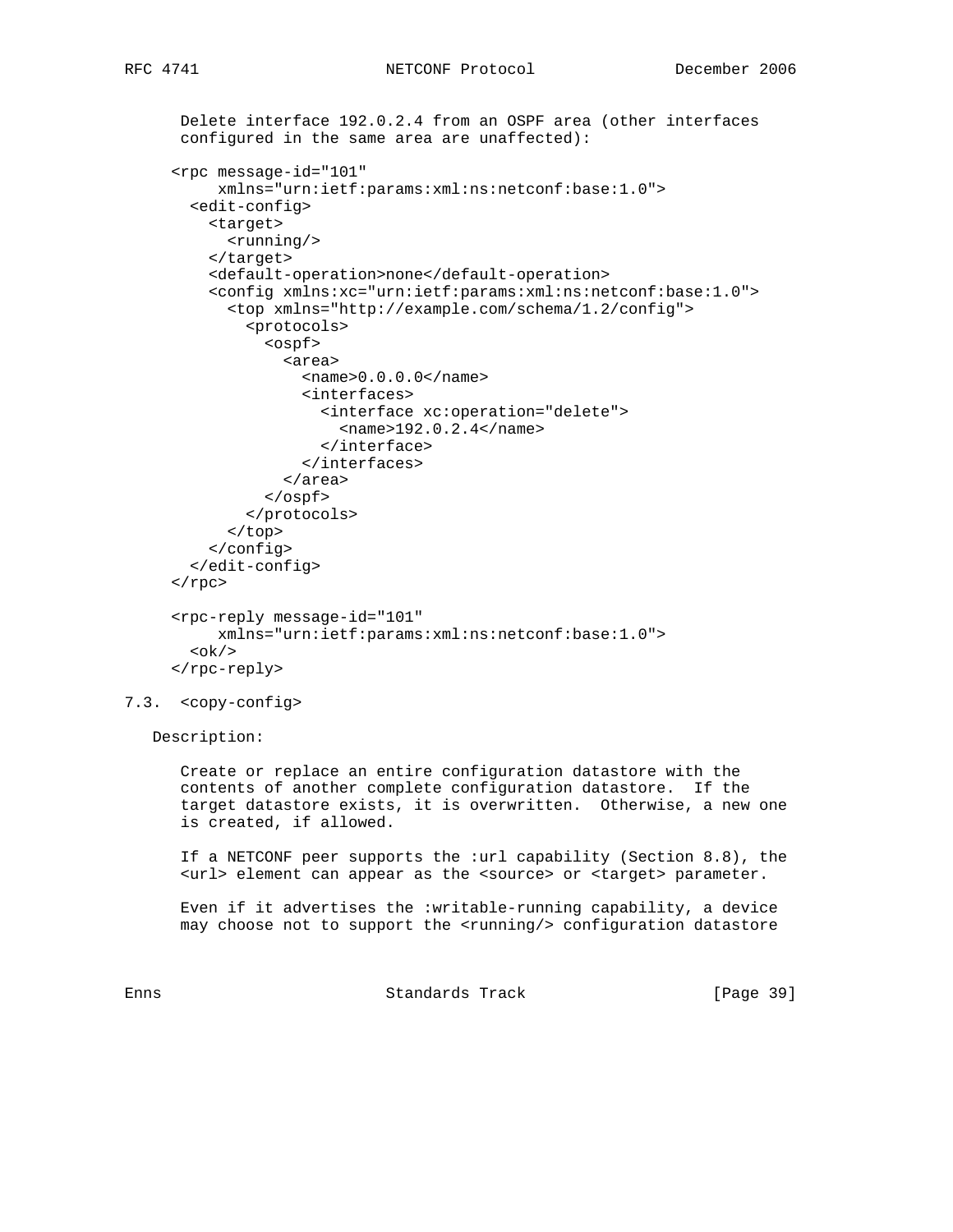as the <target> parameter of a <copy-config> operation. A device may choose not to support remote-to-remote copy operations, where both the <source> and <target> parameters use the <url> element.

 If the source and target parameters identify the same URL or configuration datastore, an error MUST be returned with an error tag containing invalid-value.

Parameters:

target:

 Name of the configuration datastore to use as the destination of the copy operation.

source:

 Name of the configuration datastore to use as the source of the copy operation or the <config> element containing the configuration subtree to copy.

Positive Response:

If the device was able to satisfy the request, an <rpc-reply> is sent that includes an <ok> element.

Negative Response:

An <rpc-error> element is included within the <rpc-reply> if the request cannot be completed for any reason.

Example:

```
 <rpc message-id="101"
     xmlns="urn:ietf:params:xml:ns:netconf:base:1.0">
   <copy-config>
     <target>
       <running/>
     </target>
     <source>
       <url>https://user@example.com:passphrase/cfg/new.txt</url>
     </source>
   </copy-config>
\langle rpc>
```
Enns Standards Track [Page 40]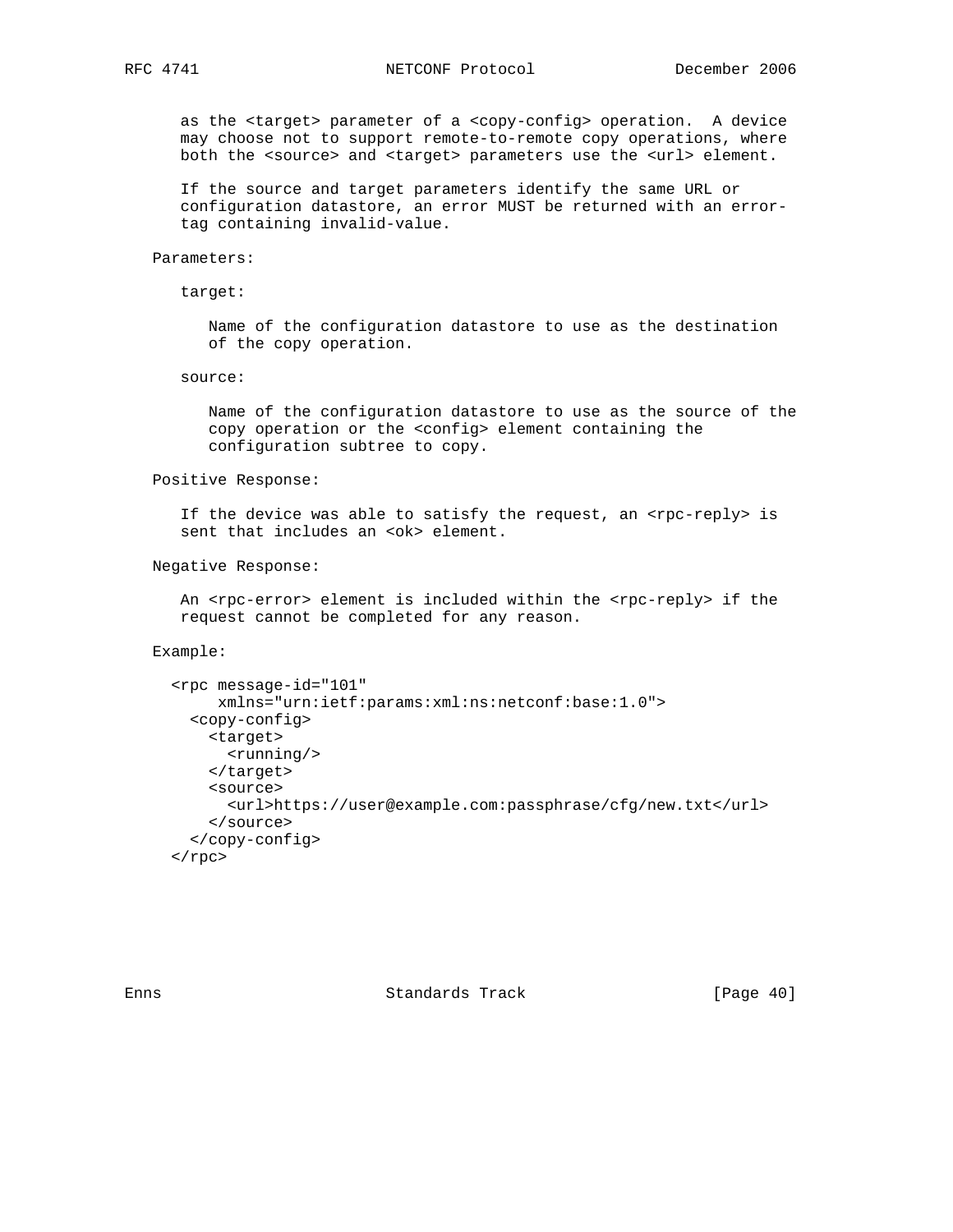```
 <rpc-reply message-id="101"
    xmlns="urn:ietf:params:xml:ns:netconf:base:1.0">

 </rpc-reply>
```
7.4. <delete-config>

Description:

Delete a configuration datastore. The <running> configuration datastore cannot be deleted.

 If a NETCONF peer supports the :url capability (Section 8.8), the <url> element can appear as the <target> parameter.

Parameters:

target:

Name of the configuration datastore to delete.

Positive Response:

If the device was able to satisfy the request, an <rpc-reply> is sent that includes an <ok> element.

Negative Response:

An <rpc-error> element is included within the <rpc-reply> if the request cannot be completed for any reason.

Example:

```
 <rpc message-id="101"
     xmlns="urn:ietf:params:xml:ns:netconf:base:1.0">
   <delete-config>
    <target>
       <startup/>
     </target>
   </delete-config>
\langle rpc>
  <rpc-reply message-id="101"
      xmlns="urn:ietf:params:xml:ns:netconf:base:1.0">

 </rpc-reply>
```
Enns Standards Track [Page 41]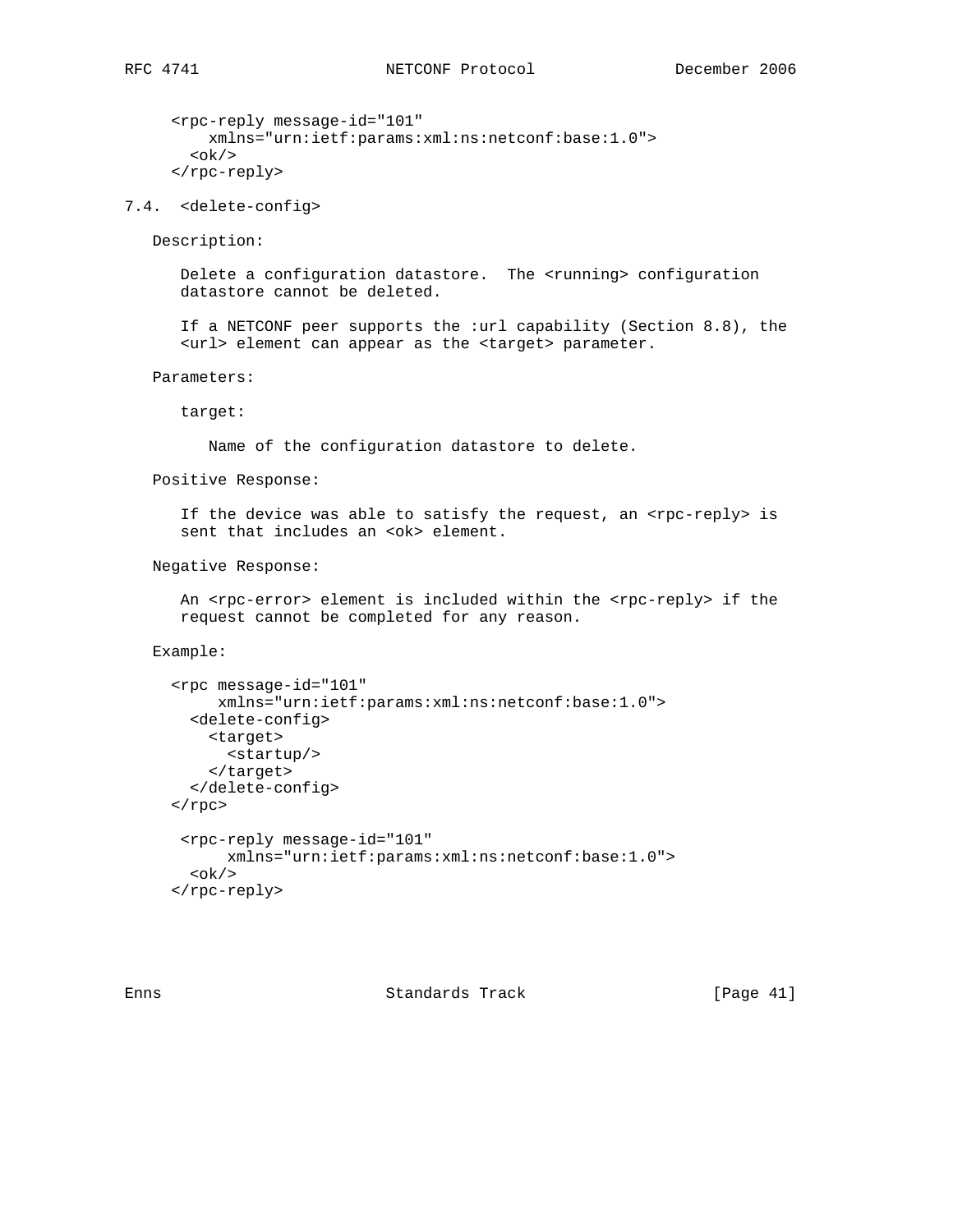# 7.5. <lock>

### Description:

 The lock operation allows the client to lock the configuration system of a device. Such locks are intended to be short-lived and allow a client to make a change without fear of interaction with other NETCONF clients, non-NETCONF clients (e.g., SNMP and command line interface (CLI) scripts), and human users.

 An attempt to lock the configuration MUST fail if an existing session or other entity holds a lock on any portion of the lock target.

 When the lock is acquired, the server MUST prevent any changes to the locked resource other than those requested by this session. SNMP and CLI requests to modify the resource MUST fail with an appropriate error.

 The duration of the lock is defined as beginning when the lock is acquired and lasting until either the lock is released or the NETCONF session closes. The session closure may be explicitly performed by the client, or implicitly performed by the server based on criteria such as failure of the underlying transport, or simple inactivity timeout. This criteria is dependent on the implementation and the underlying transport.

 The lock operation takes a mandatory parameter, target. The target parameter names the configuration that will be locked. When a lock is active, using the <edit-config> operation on the locked configuration and using the locked configuration as a target of the <copy-config> operation will be disallowed by any other NETCONF session. Additionally, the system will ensure that these locked configuration resources will not be modified by other non-NETCONF management operations such as SNMP and CLI. The <kill-session> message (at the RPC layer) can be used to force the release of a lock owned by another NETCONF session. It is beyond the scope of this document to define how to break locks held by other entities.

 A lock MUST not be granted if either of the following conditions is true:

 \* A lock is already held by any NETCONF session or another entity.

Enns Standards Track [Page 42]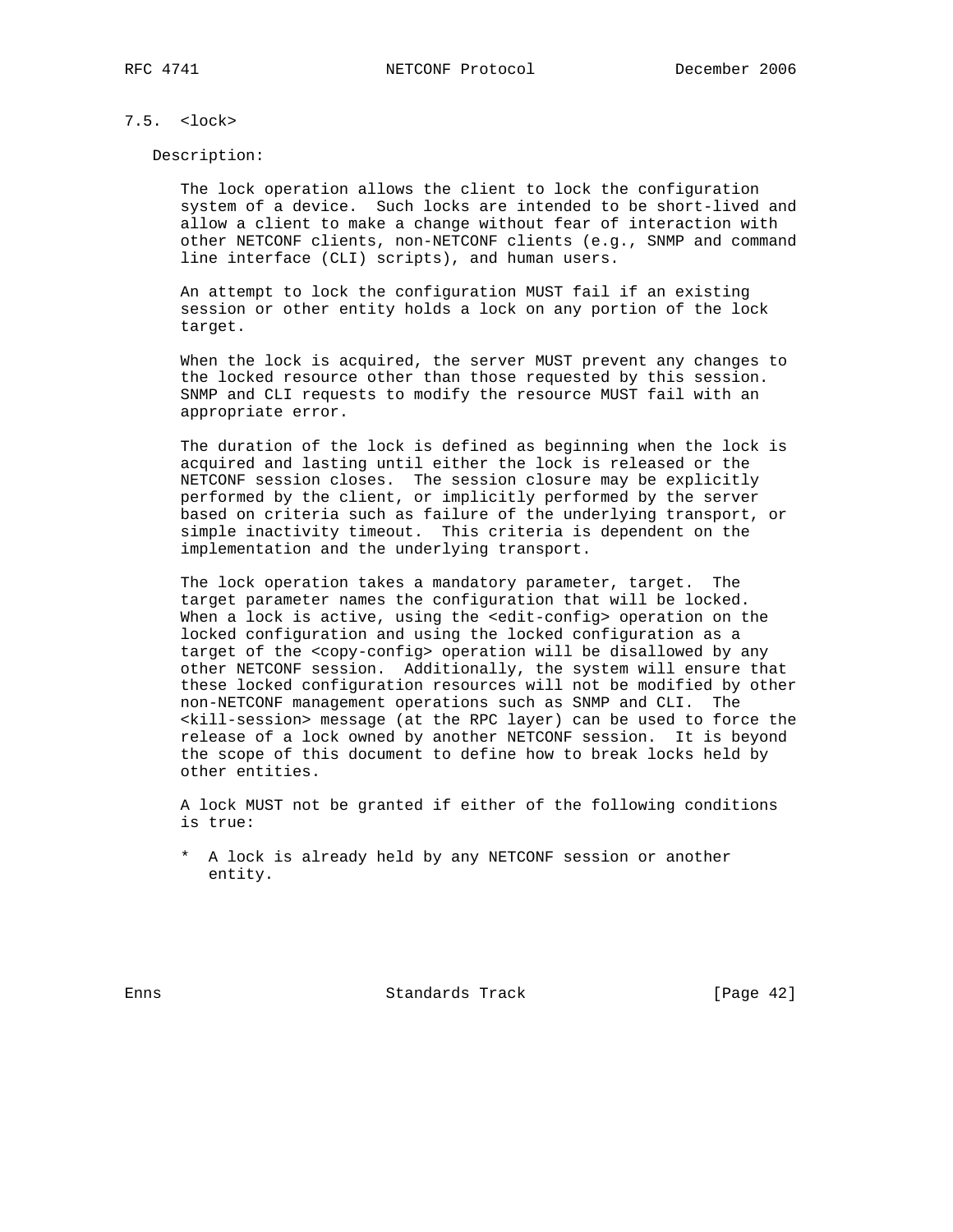RFC 4741 NETCONF Protocol December 2006

 \* The target configuration is <candidate>, it has already been modified, and these changes have not been committed or rolled back.

The server MUST respond with either an <ok> element or an <rpc-error>.

 A lock will be released by the system if the session holding the lock is terminated for any reason.

Parameters:

target:

Name of the configuration datastore to lock.

Positive Response:

If the device was able to satisfy the request, an <rpc-reply> is sent that contains an <ok> element.

Negative Response:

An <rpc-error> element is included in the <rpc-reply> if the request cannot be completed for any reason.

 If the lock is already held, the <error-tag> element will be 'lock-denied' and the <error-info> element will include the <session-id> of the lock owner. If the lock is held by a non- NETCONF entity, a <session-id> of 0 (zero) is included. Note that any other entity performing a lock on even a partial piece of a target will prevent a NETCONF lock (which is global) from being obtained on that target.

Example:

The following example shows a successful acquisition of a lock.

```
 <rpc message-id="101"
      xmlns="urn:ietf:params:xml:ns:netconf:base:1.0">
  <lock>
    <target>
       <running/>
     </target>
   </lock>
\langle rpc>
```
Enns Standards Track [Page 43]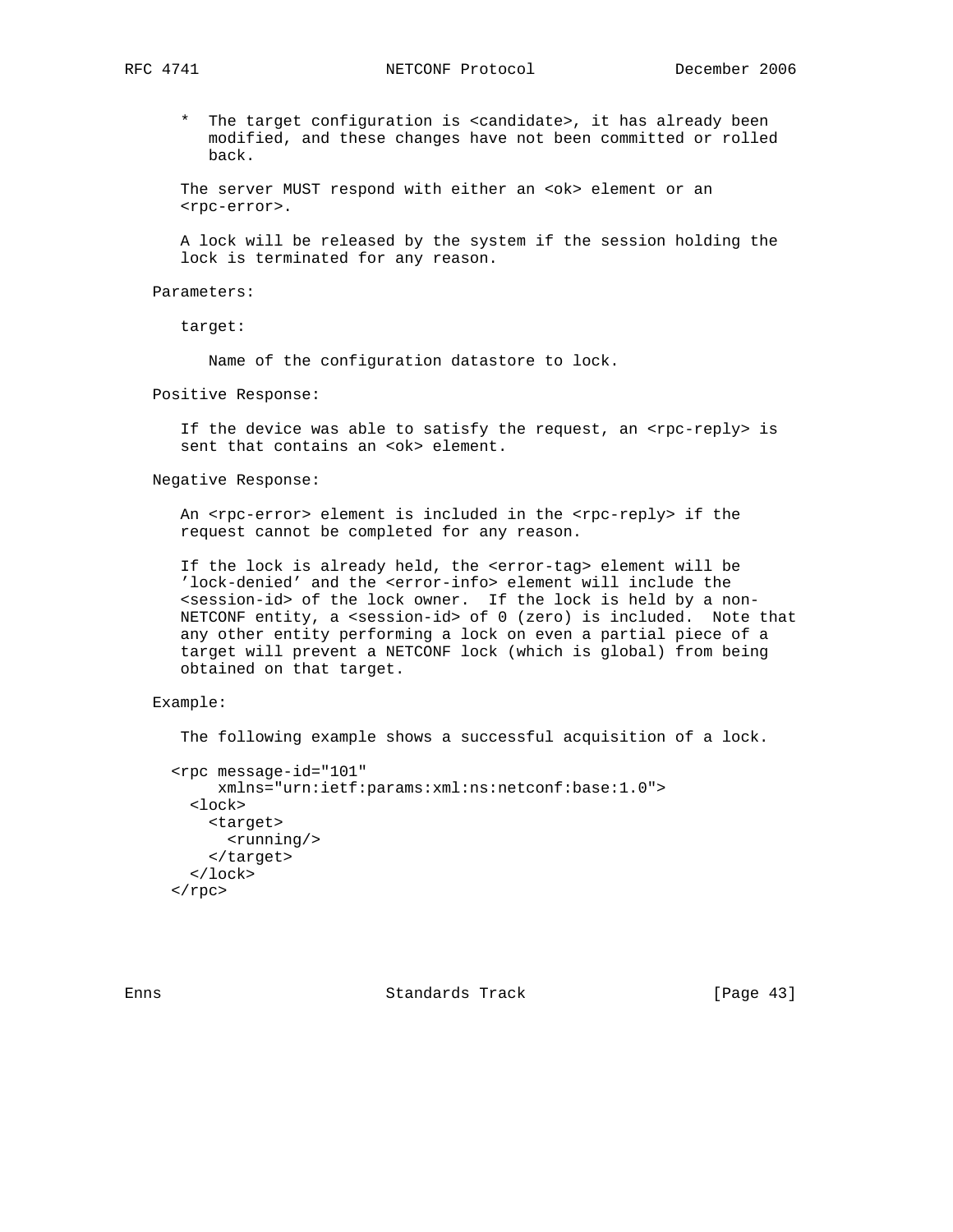```
 <rpc-reply message-id="101"
        xmlns="urn:ietf:params:xml:ns:netconf:base:1.0">
     <ok/> <!-- lock succeeded -->
   </rpc-reply>
 Example:
    The following example shows a failed attempt to acquire a lock
    when the lock is already in use.
```

```
 <rpc message-id="101"
     xmlns="urn:ietf:params:xml:ns:netconf:base:1.0">
   <lock>
     <target>
      <running/>
    </target>
   </lock>
\langle rpc>
 <rpc-reply message-id="101"
      xmlns="urn:ietf:params:xml:ns:netconf:base:1.0">
   <rpc-error> <!-- lock failed -->
    <error-type>protocol</error-type>
     <error-tag>lock-denied</error-tag>
     <error-severity>error</error-severity>
     <error-message>
       Lock failed, lock is already held
     </error-message>
     <error-info>
       <session-id>454</session-id>
       <!-- lock is held by NETCONF session 454 -->
     </error-info>
   </rpc-error>
```

```
 </rpc-reply>
```

```
7.6. <unlock>
```
Description:

 The unlock operation is used to release a configuration lock, previously obtained with the <lock> operation.

 An unlock operation will not succeed if any of the following conditions are true:

\* the specified lock is not currently active

Enns Standards Track [Page 44]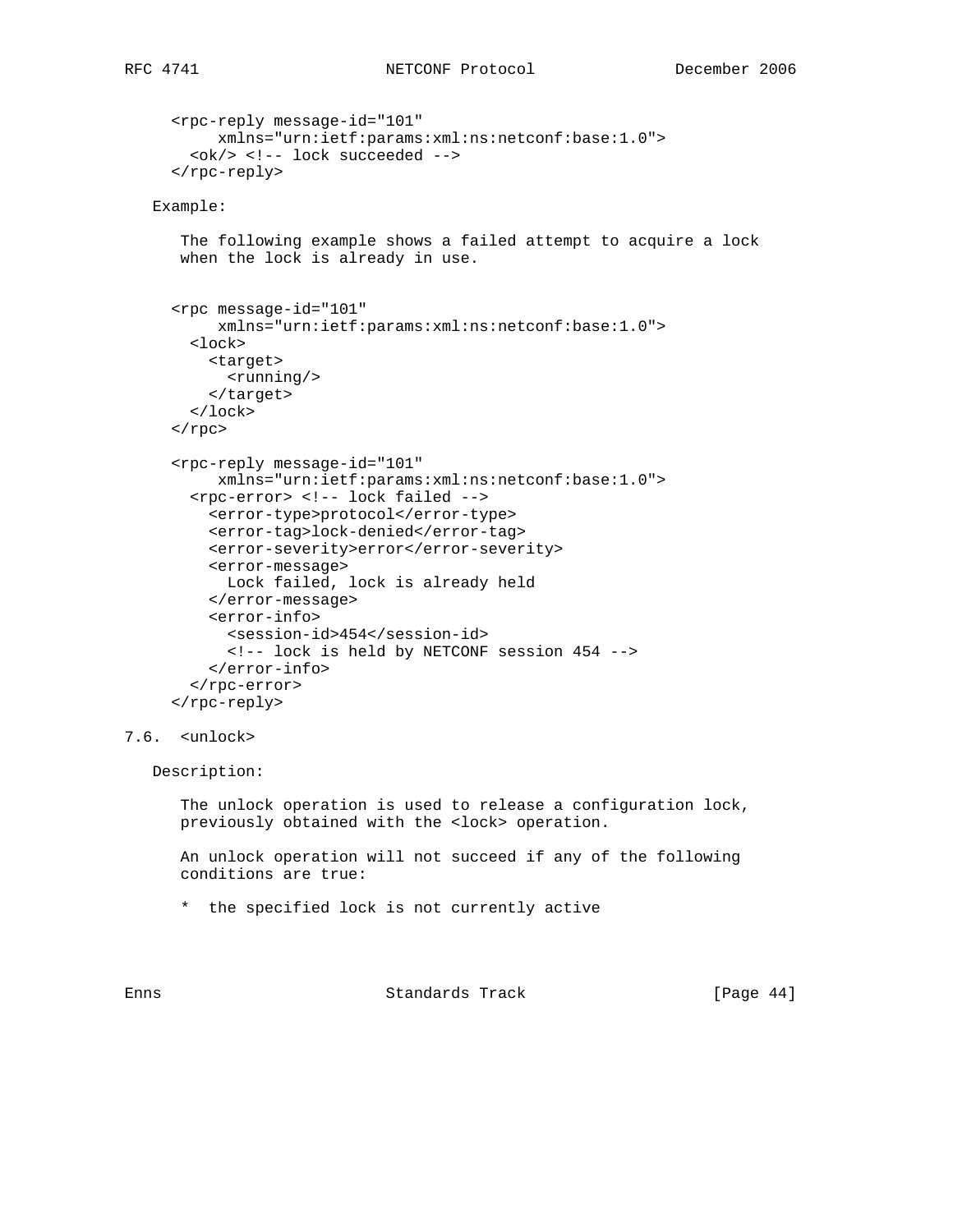\* the session issuing the <unlock> operation is not the same session that obtained the lock

The server MUST respond with either an <ok> element or an <rpc-error>.

Parameters:

target:

Name of the configuration datastore to unlock.

 A NETCONF client is not permitted to unlock a configuration datastore that it did not lock.

Positive Response:

If the device was able to satisfy the request, an <rpc-reply> is sent that contains an <ok> element.

Negative Response:

An <rpc-error> element is included in the <rpc-reply> if the request cannot be completed for any reason.

Example:

```
 <rpc message-id="101"
     xmlns="urn:ietf:params:xml:ns:netconf:base:1.0">
   <unlock>
    <target>
     <running/>
     </target>
   </unlock>
\langle rpc>
 <rpc-reply message-id="101"
     xmlns="urn:ietf:params:xml:ns:netconf:base:1.0">

 </rpc-reply>
```
7.7. <get>

Description:

Retrieve running configuration and device state information.

Enns Standards Track [Page 45]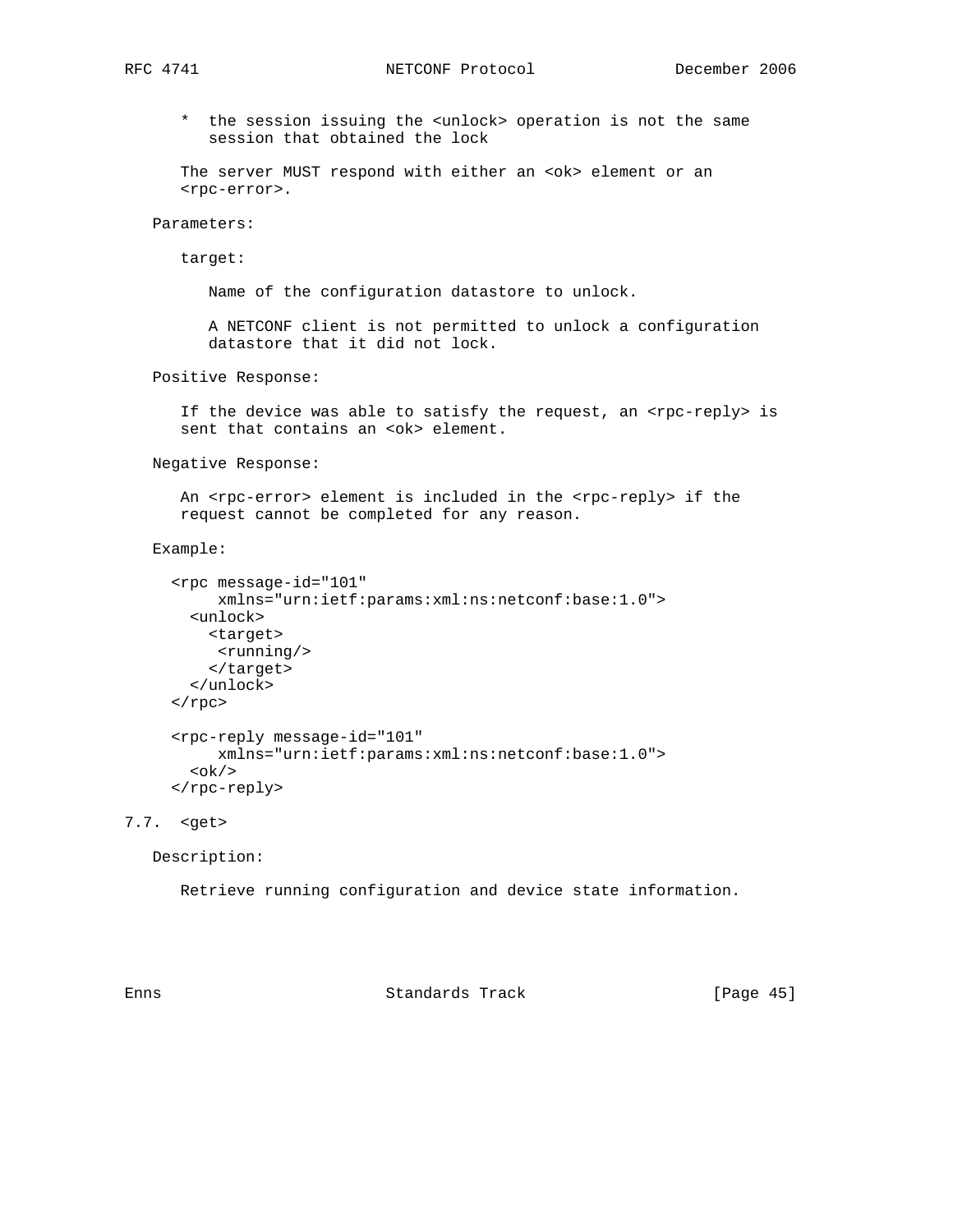Parameters:

filter:

 This parameter specifies the portion of the system configuration and state data to retrieve. If this parameter is empty, all the device configuration and state information is returned.

 The filter element may optionally contain a 'type' attribute. This attribute indicates the type of filtering syntax used within the filter element. The default filtering mechanism in NETCONF is referred to as subtree filtering and is described in Section 6. The value 'subtree' explicitly identifies this type of filtering.

 If the NETCONF peer supports the :xpath capability (Section 8.9), the value "xpath" may be used to indicate that the select attribute of the filter element contains an XPath expression.

Positive Response:

If the device was able to satisfy the request, an <rpc-reply> is sent. The <data> section contains the appropriate subset.

Negative Response:

An <rpc-error> element is included in the <rpc-reply> if the request cannot be completed for any reason.

Example:

```
 <rpc message-id="101"
     xmlns="urn:ietf:params:xml:ns:netconf:base:1.0">
   <get>
     <filter type="subtree">
       <top xmlns="http://example.com/schema/1.2/stats">
         <interfaces>
           <interface>
             <ifName>eth0</ifName>
           </interface>
         </interfaces>
       </top>
     </filter>
   </get>
 </rpc>
```
Enns Standards Track [Page 46]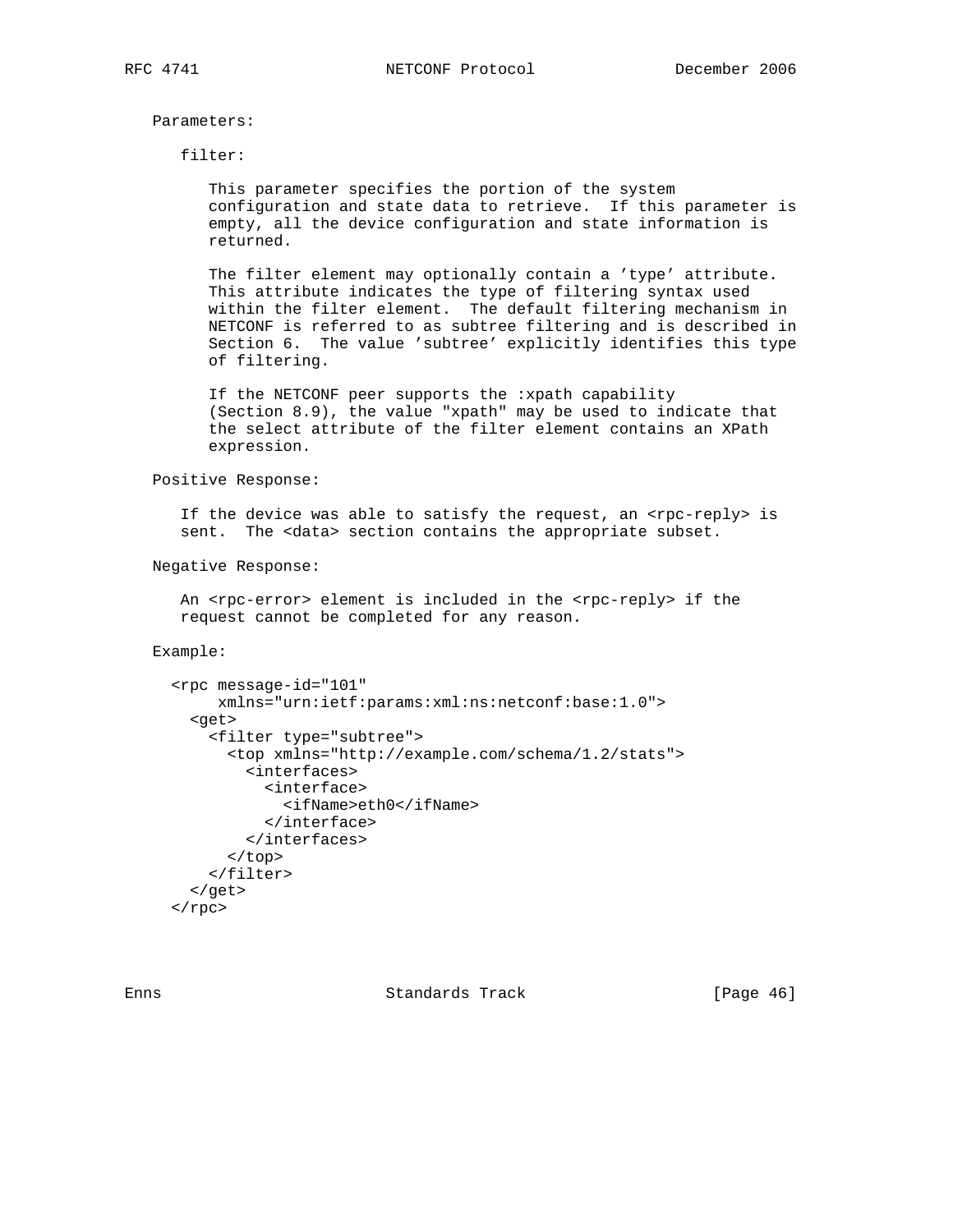```
 <rpc-reply message-id="101"
      xmlns="urn:ietf:params:xml:ns:netconf:base:1.0">
   <data>
     <top xmlns="http://example.com/schema/1.2/stats">
       <interfaces>
         <interface>
           <ifName>eth0</ifName>
           <ifInOctets>45621</ifInOctets>
           <ifOutOctets>774344</ifOutOctets>
         </interface>
       </interfaces>
     </top>
   </data>
 </rpc-reply>
```
### 7.8. <close-session>

Description:

Request graceful termination of a NETCONF session.

 When a NETCONF server receives a <close-session> request, it will gracefully close the session. The server will release any locks and resources associated with the session and gracefully close any associated connections. Any NETCONF requests received after a <close-session> request will be ignored.

Positive Response:

If the device was able to satisfy the request, an <rpc-reply> is sent that includes an <ok> element.

Negative Response:

An <rpc-error> element is included in the <rpc-reply> if the request cannot be completed for any reason.

```
 Example:
```

```
 <rpc message-id="101"
     xmlns="urn:ietf:params:xml:ns:netconf:base:1.0">
  <close-session/>
\langle rpc>
 <rpc-reply message-id="101"
      xmlns="urn:ietf:params:xml:ns:netconf:base:1.0">

 </rpc-reply>
```
Enns Standards Track [Page 47]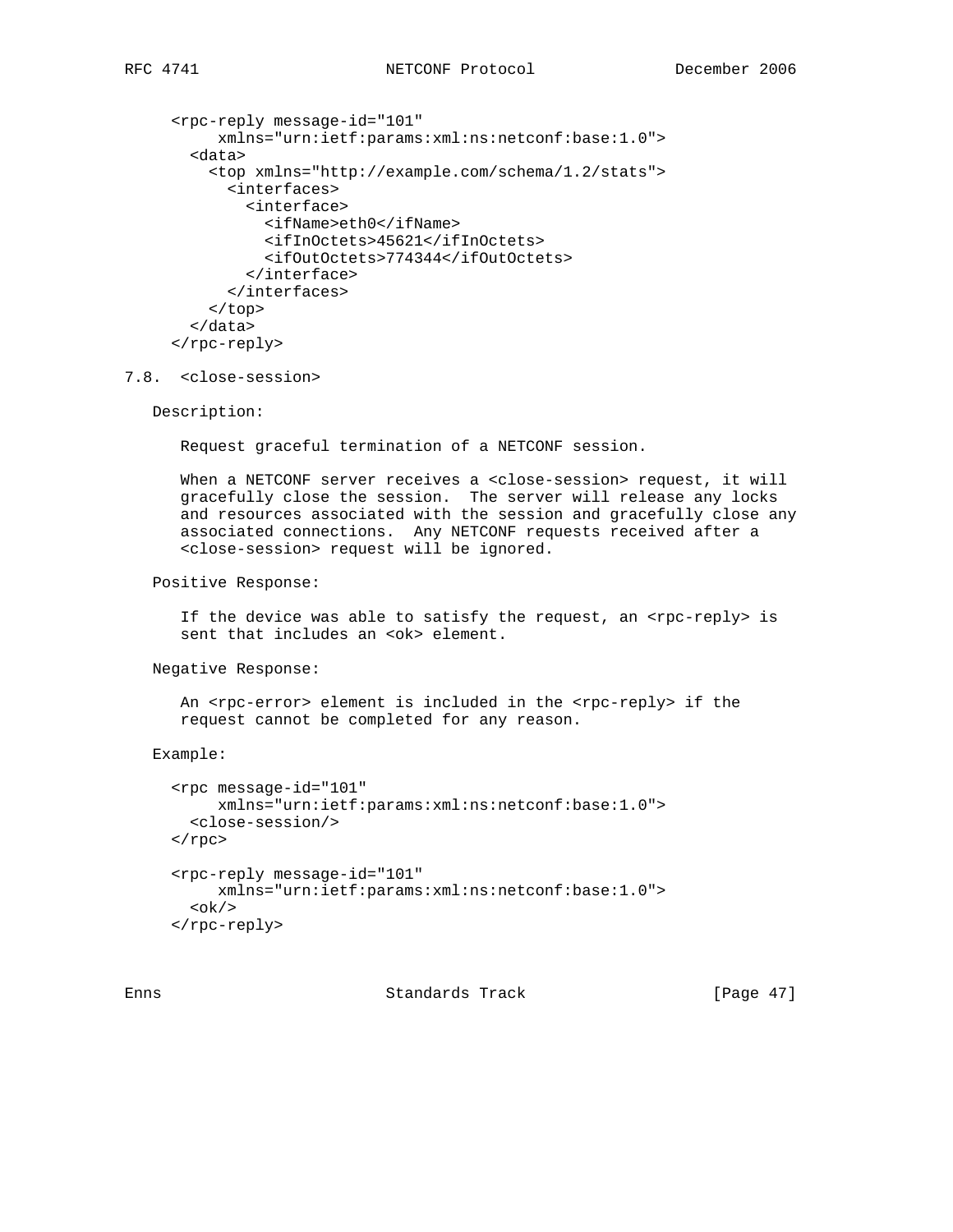## 7.9. <kill-session>

Description:

Force the termination of a NETCONF session.

When a NETCONF entity receives a <kill-session> request for an open session, it will abort any operations currently in process, release any locks and resources associated with the session, and close any associated connections.

 If a NETCONF server receives a <kill-session> request while processing a confirmed commit (Section 8.4), it must restore the configuration to its state before the confirmed commit was issued.

 Otherwise, the <kill-session> operation does not roll back configuration or other device state modifications made by the entity holding the lock.

#### Parameters:

session-id:

 Session identifier of the NETCONF session to be terminated. If this value is equal to the current session ID, an 'invalid-value' error is returned.

Positive Response:

If the device was able to satisfy the request, an <rpc-reply> is sent that includes an <ok> element.

Negative Response:

An <rpc-error> element is included in the <rpc-reply> if the request cannot be completed for any reason.

Example:

```
 <rpc message-id="101"
      xmlns="urn:ietf:params:xml:ns:netconf:base:1.0">
   <kill-session>
     <session-id>4</session-id>
  </kill-session>
\langle rpc>
```
Enns Standards Track [Page 48]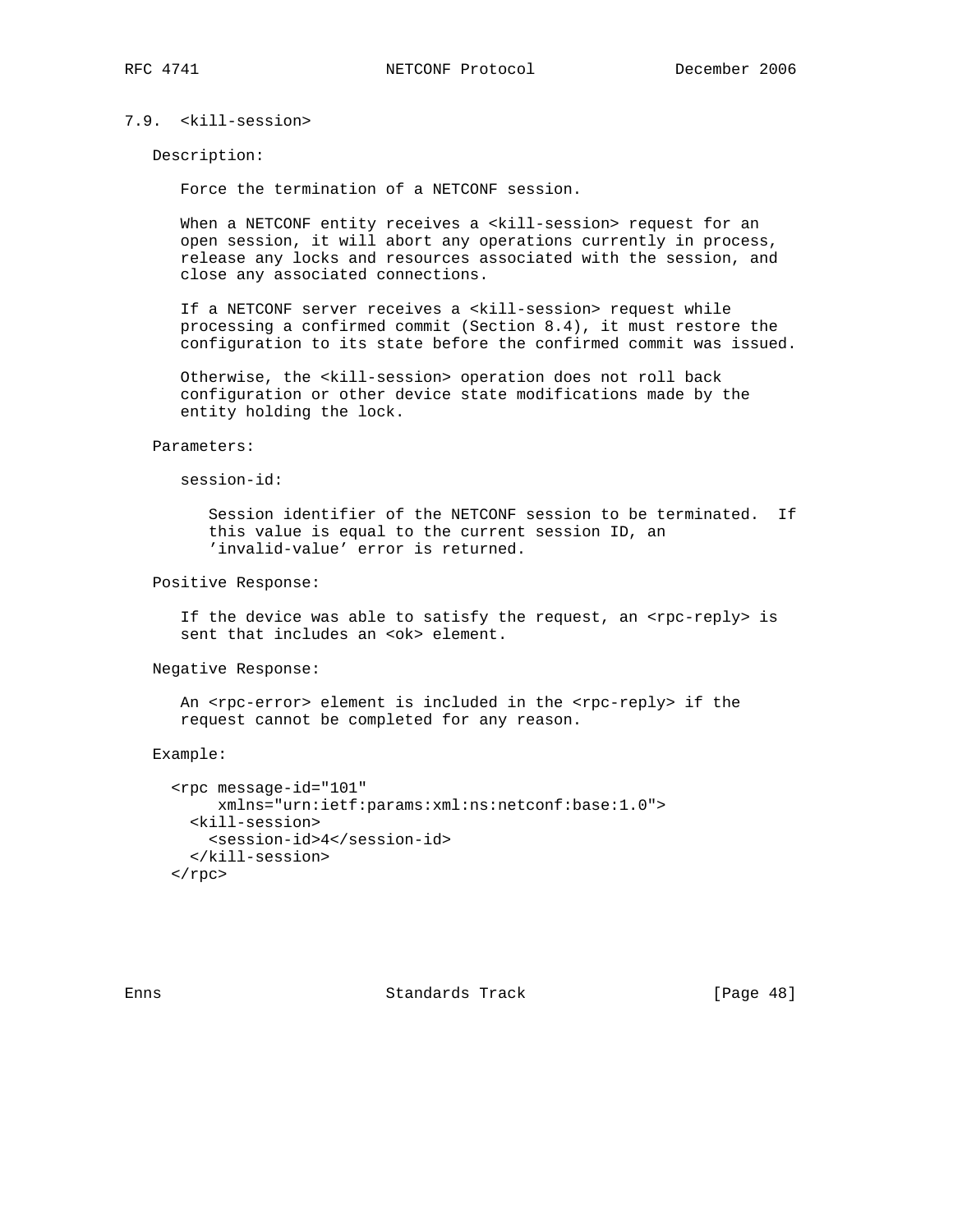```
 <rpc-reply message-id="101"
     xmlns="urn:ietf:params:xml:ns:netconf:base:1.0">

 </rpc-reply>
```
8. Capabilities

 This section defines a set of capabilities that a client or a server MAY implement. Each peer advertises its capabilities by sending them during an initial capabilities exchange. Each peer needs to understand only those capabilities that it might use and MUST ignore any capability received from the other peer that it does not require or does not understand.

 Additional capabilities can be defined using the template in Appendix C. Future capability definitions may be published as standards by standards bodies or published as proprietary extensions.

 A NETCONF capability is identified with a URI. The base capabilities are defined using URNs following the method described in RFC 3553 [6]. Capabilities defined in this document have the following format:

urn:ietf:params:netconf:capability:{name}:1.0

 where {name} is the name of the capability. Capabilities are often referenced in discussions and email using the shorthand :{name}. For example, the foo capability would have the formal name "urn:ietf:params:netconf:capability:foo:1.0" and be called ":foo". The shorthand form MUST NOT be used inside the protocol.

### 8.1. Capabilities Exchange

 Capabilities are advertised in messages sent by each peer during session establishment. When the NETCONF session is opened, each peer (both client and server) MUST send a <hello> element containing a list of that peer's capabilities. Each peer MUST send at least the base NETCONF capability, "urn:ietf:params:netconf:base:1.0".

A server sending the <hello> element MUST include a <session-id> element containing the session ID for this NETCONF session. A client sending the <hello> element MUST NOT include a <session-id> element.

 A server receiving a <session-id> element MUST NOT continue the NETCONF session. Similarly, a client that does not receive a <session-id> element in the server's <hello> message MUST NOT continue the NETCONF session. In both cases, the underlying transport should be closed.

Enns Standards Track [Page 49]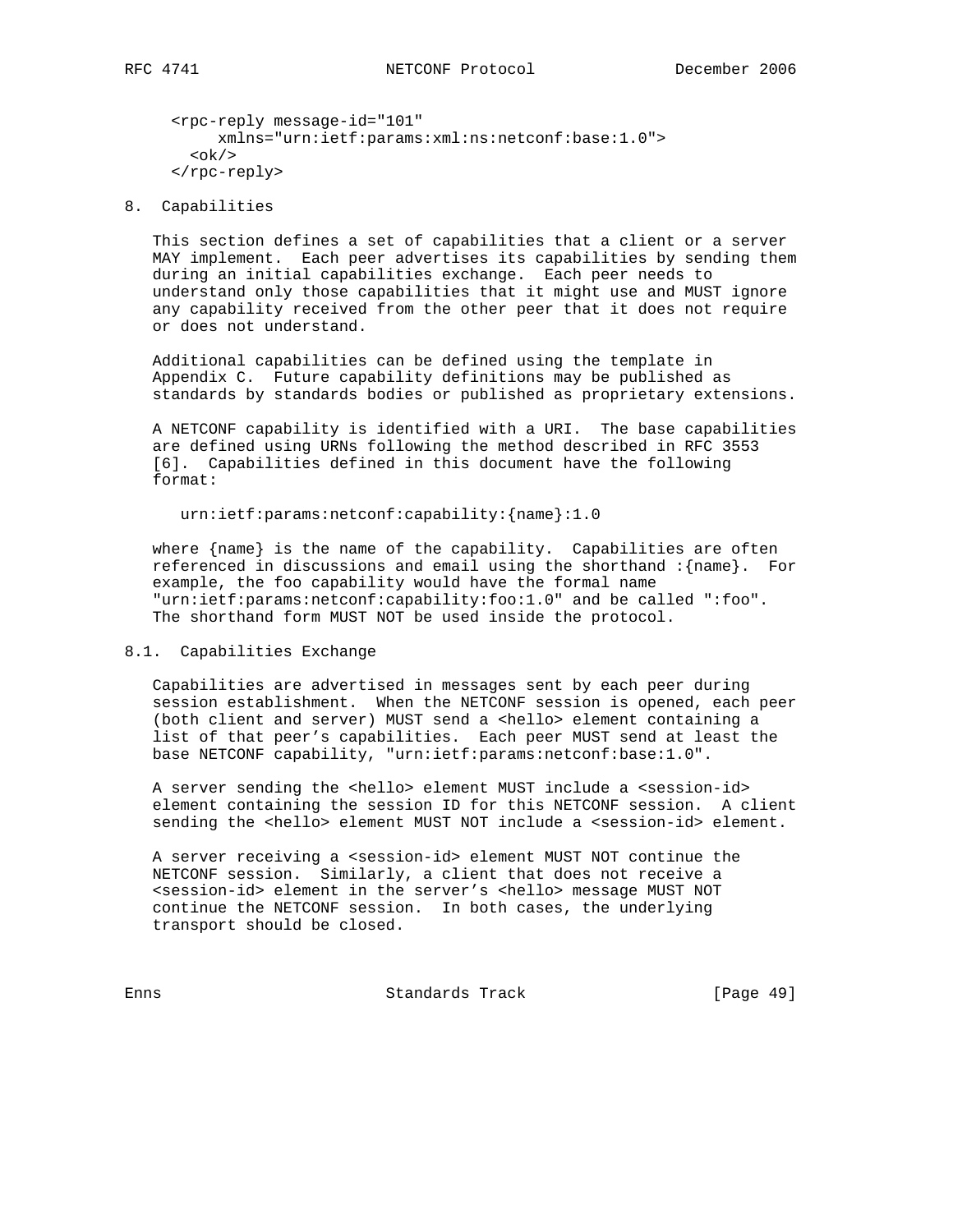In the following example, a server advertises the base NETCONF capability, one NETCONF capability defined in the base NETCONF document, and one implementation-specific capability. <hello xmlns="urn:ietf:params:xml:ns:netconf:base:1.0"> <capabilities> <capability> urn:ietf:params:netconf:base:1.0 </capability> <capability> urn:ietf:params:netconf:capability:startup:1.0 </capability> <capability> http://example.net/router/2.3/myfeature </capability> </capabilities> <session-id>4</session-id> </hello>

Each peer sends its <hello> element simultaneously as soon as the connection is open. A peer MUST NOT wait to receive the capability set from the other side before sending its own set.

- 8.2. Writable-Running Capability
- 8.2.1. Description

 The :writable-running capability indicates that the device supports direct writes to the <running> configuration datastore. In other words, the device supports edit-config and copy-config operations where the <running> configuration is the target.

8.2.2. Dependencies

None.

8.2.3. Capability Identifier

 The :writable-running capability is identified by the following capability string:

urn:ietf:params:netconf:capability:writable-running:1.0

Enns Standards Track [Page 50]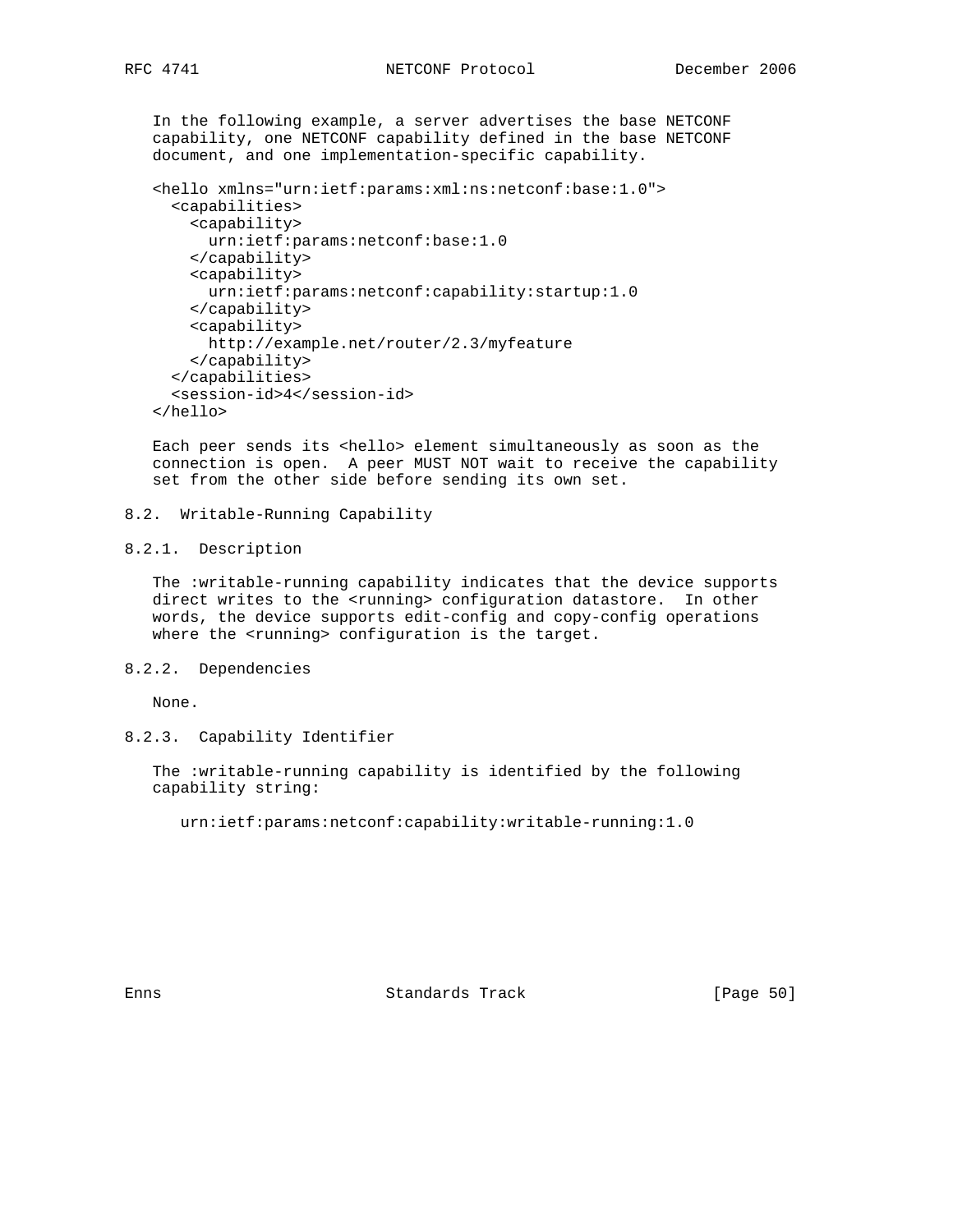8.2.4. New Operations

None.

- 8.2.5. Modifications to Existing Operations
- 8.2.5.1. <edit-config>

The :writable-running capability modifies the <edit-config> operation to accept the <running> element as a <target>.

8.2.5.2. <copy-config>

 The :writable-running capability modifies the <copy-config> operation to accept the <running> element as a <target>.

8.3. Candidate Configuration Capability

8.3.1. Description

 The candidate configuration capability, :candidate, indicates that the device supports a candidate configuration datastore, which is used to hold configuration data that can be manipulated without impacting the device's current configuration. The candidate configuration is a full configuration data set that serves as a work place for creating and manipulating configuration data. Additions, deletions, and changes may be made to this data to construct the desired configuration data. A <commit> operation may be performed at any time that causes the device's running configuration to be set to the value of the candidate configuration.

 The <commit> operation effectively sets the running configuration to the current contents of the candidate configuration. While it could be modeled as a simple copy, it is done as a distinct operation for a number of reasons. In keeping high-level concepts as first class operations, we allow developers to see more clearly both what the client is requesting and what the server must perform. This keeps the intentions more obvious, the special cases less complex, and the interactions between operations more straightforward. For example, the :confirmed-commit capability (Section 8.4) would make no sense as a "copy confirmed" operation.

 The candidate configuration may be shared among multiple sessions. Unless a client has specific information that the candidate configuration is not shared, it must assume that other sessions may be able to modify the candidate configuration at the same time. It is therefore prudent for a client to lock the candidate configuration before modifying it.

Enns Standards Track [Page 51]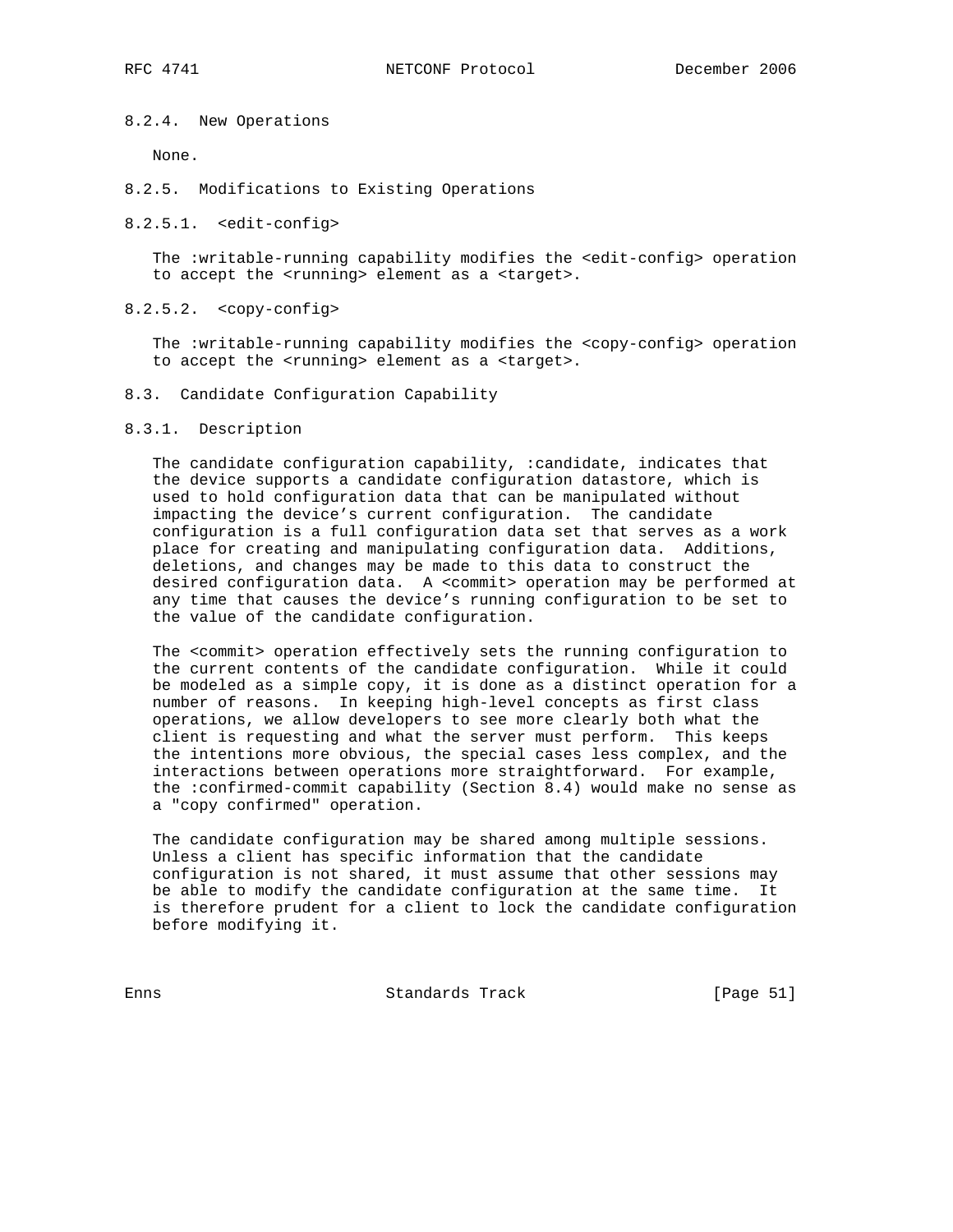The client can discard any uncommitted changes to the candidate configuration by executing the <discard-changes> operation. This operation reverts the contents of the candidate configuration to the contents of the running configuration.

8.3.2. Dependencies

None.

8.3.3. Capability Identifier

 The :candidate capability is identified by the following capability string:

urn:ietf:params:netconf:capability:candidate:1.0

- 8.3.4. New Operations
- 8.3.4.1. <commit>

Description:

 When a candidate configuration's content is complete, the configuration data can be committed, publishing the data set to the rest of the device and requesting the device to conform to the behavior described in the new configuration.

 To commit the candidate configuration as the device's new current configuration, use the <commit> operation.

 The <commit> operation instructs the device to implement the configuration data contained in the candidate configuration. If the device is unable to commit all of the changes in the candidate configuration datastore, then the running configuration MUST remain unchanged. If the device does succeed in committing, the running configuration MUST be updated with the contents of the candidate configuration.

 If the system does not have the :candidate capability, the <commit> operation is not available.

Positive Response:

If the device was able to satisfy the request, an <rpc-reply> is sent that contains an <ok> element.

Enns Standards Track [Page 52]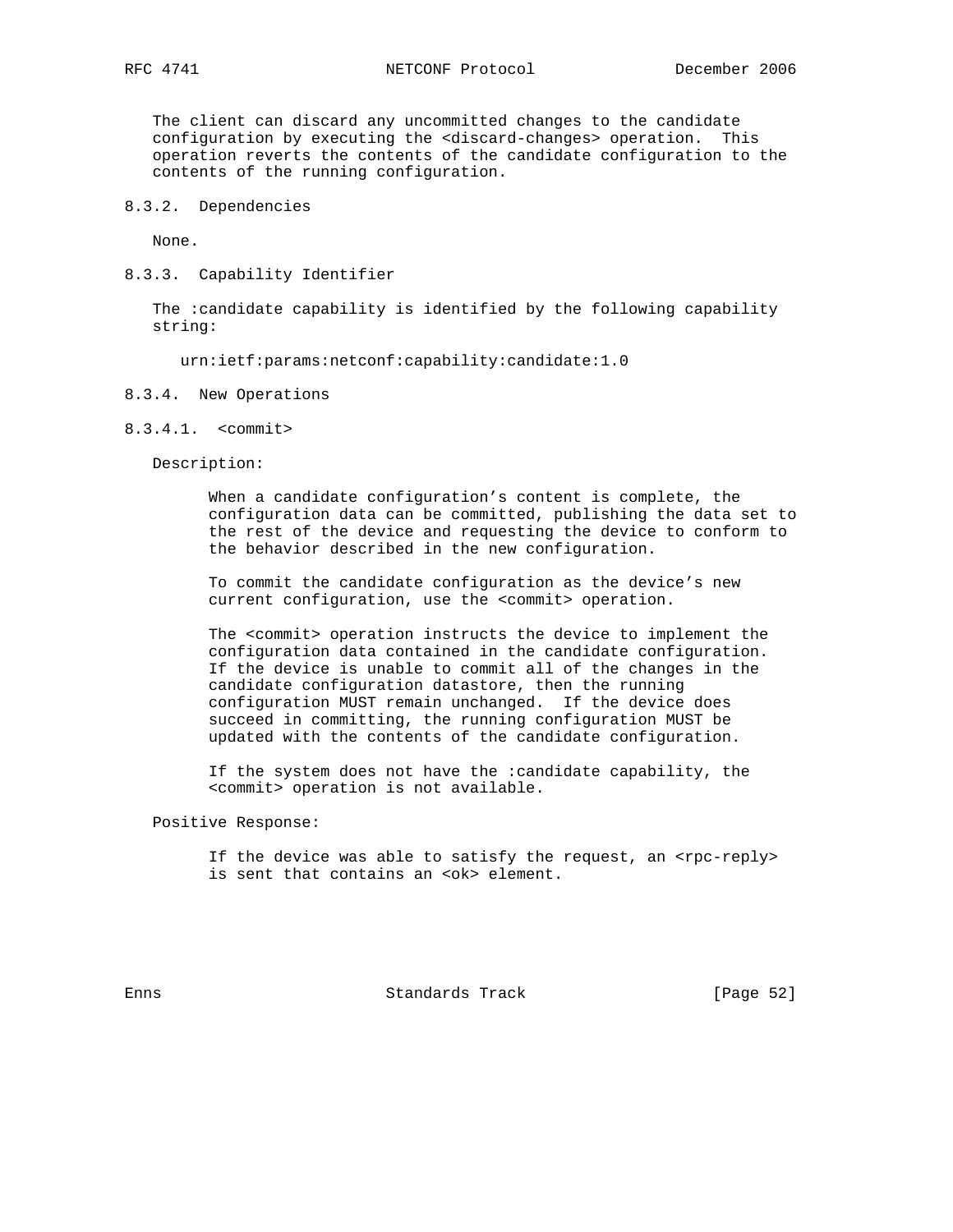Negative Response:

An <rpc-error> element is included in the <rpc-reply> if the request cannot be completed for any reason.

Example:

```
 <rpc message-id="101"
     xmlns="urn:ietf:params:xml:ns:netconf:base:1.0">
   <commit/>
\langle rpc>
 <rpc-reply message-id="101"
      xmlns="urn:ietf:params:xml:ns:netconf:base:1.0">

 </rpc-reply>
```
8.3.4.2. <discard-changes>

 If the client decides that the candidate configuration should not be committed, the <discard-changes> operation can be used to revert the candidate configuration to the current running configuration.

```
 <rpc message-id="101"
      xmlns="urn:ietf:params:xml:ns:netconf:base:1.0">
   <discard-changes/>
\langle / rpc
```
 This operation discards any uncommitted changes by resetting the candidate configuration with the content of the running configuration.

8.3.5. Modifications to Existing Operations

```
8.3.5.1. <get-config>, <edit-config>, <copy-config>, and <validate>
```
 The candidate configuration can be used as a source or target of any <get-config>, <edit-config>, <copy-config>, or <validate> operation as a <source> or <target> parameter. The <candidate> element is used to indicate the candidate configuration:

Enns Standards Track [Page 53]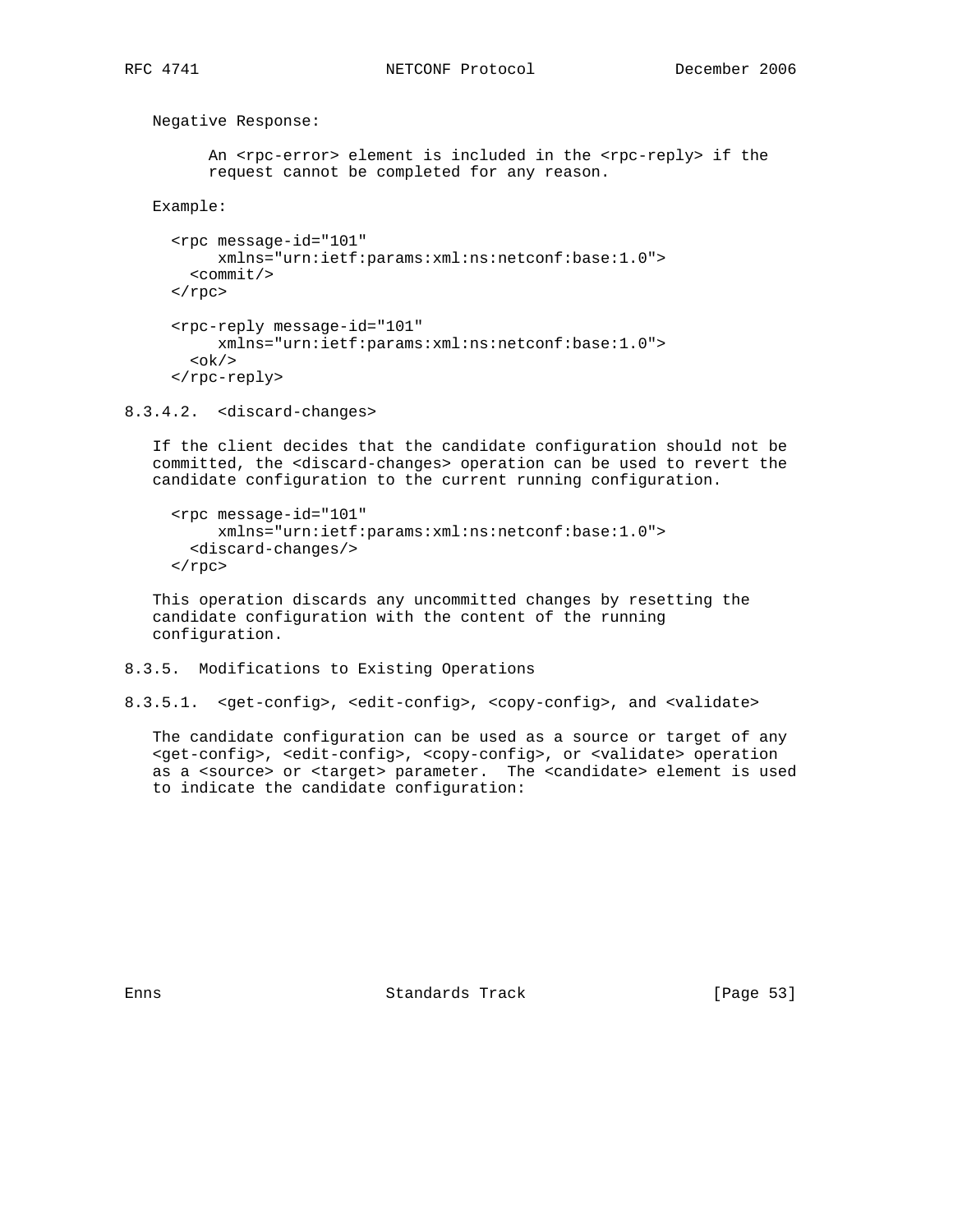```
 <rpc message-id="101"
      xmlns="urn:ietf:params:xml:ns:netconf:base:1.0">
   <get-config> <!-- any NETCONF operation -->
    <source>
       <candidate/>
     </source>
   </get-config>
\langle rpc>
```
8.3.5.2. <lock> and <unlock>

 The candidate configuration can be locked using the <lock> operation with the <candidate> element as the <target> parameter:

```
 <rpc message-id="101"
      xmlns="urn:ietf:params:xml:ns:netconf:base:1.0">
  <lock>
     <target>
       <candidate/>
     </target>
   </lock>
\langle rpc>
```
 Similarly, the candidate configuration is unlocked using the <candidate> element as the <target> parameter:

```
 <rpc message-id="101"
      xmlns="urn:ietf:params:xml:ns:netconf:base:1.0">
   <unlock>
     <target>
       <candidate/>
     </target>
   </unlock>
\langle rpc>
```
 When a client fails with outstanding changes to the candidate configuration, recovery can be difficult. To facilitate easy recovery, any outstanding changes are discarded when the lock is released, whether explicitly with the <unlock> operation or implicitly from session failure.

Enns Standards Track [Page 54]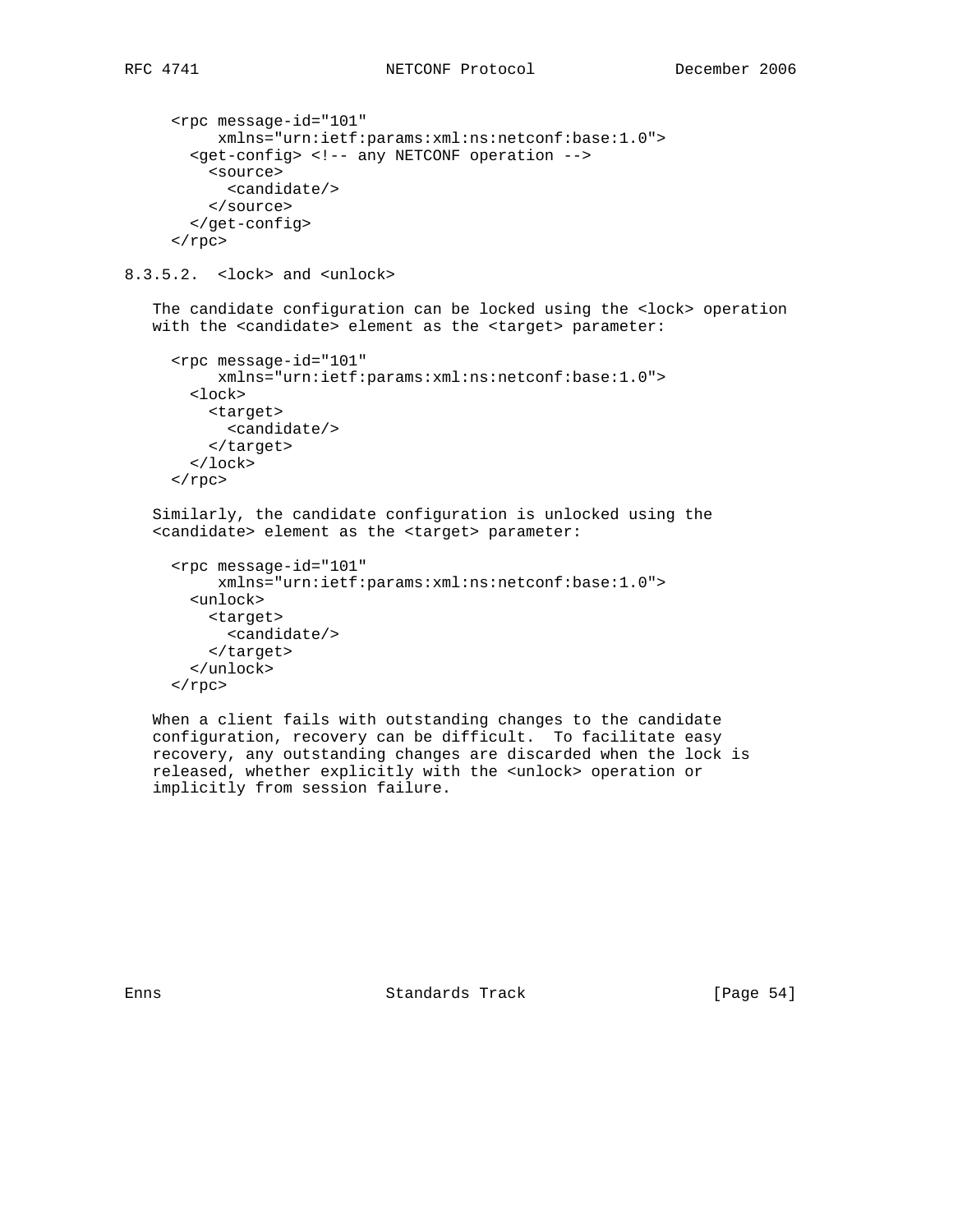## 8.4. Confirmed Commit Capability

# 8.4.1. Description

 The :confirmed-commit capability indicates that the server will support the <confirmed> and <confirm-timeout> parameters for the <commit> protocol operation. See Section 8.3 for further details on the <commit> operation.

 A confirmed commit operation MUST be reverted if a follow-up commit (called the "confirming commit") is not issued within 600 seconds (10 minutes). The timeout period can be adjusted with the <confirm-timeout> element. The confirming commit can itself include a <confirmed> parameter.

 If the session issuing the confirmed commit is terminated for any reason before the confirm timeout expires, the server MUST restore the configuration to its state before the confirmed commit was issued.

 If the device reboots for any reason before the confirm timeout expires, the server MUST restore the configuration to its state before the confirmed commit was issued.

 If a confirming commit is not issued, the device will revert its configuration to the state prior to the issuance of the confirmed commit. Note that any commit operation, including a commit which introduces additional changes to the configuration, will serve as a confirming commit. Thus to cancel a confirmed commit and revert changes without waiting for the confirm timeout to expire, the manager can explicitly restore the configuration to its state before the confirmed commit was issued.

 For shared configurations, this feature can cause other configuration changes (for example, via other NETCONF sessions) to be inadvertently altered or removed, unless the configuration locking feature is used (in other words, the lock is obtained before the edit-config operation is started). Therefore, it is strongly suggested that in order to use this feature with shared configuration databases, configuration locking should also be used.

## 8.4.2. Dependencies

 The :confirmed-commit capability is only relevant if the :candidate capability is also supported.

Enns Standards Track [Page 55]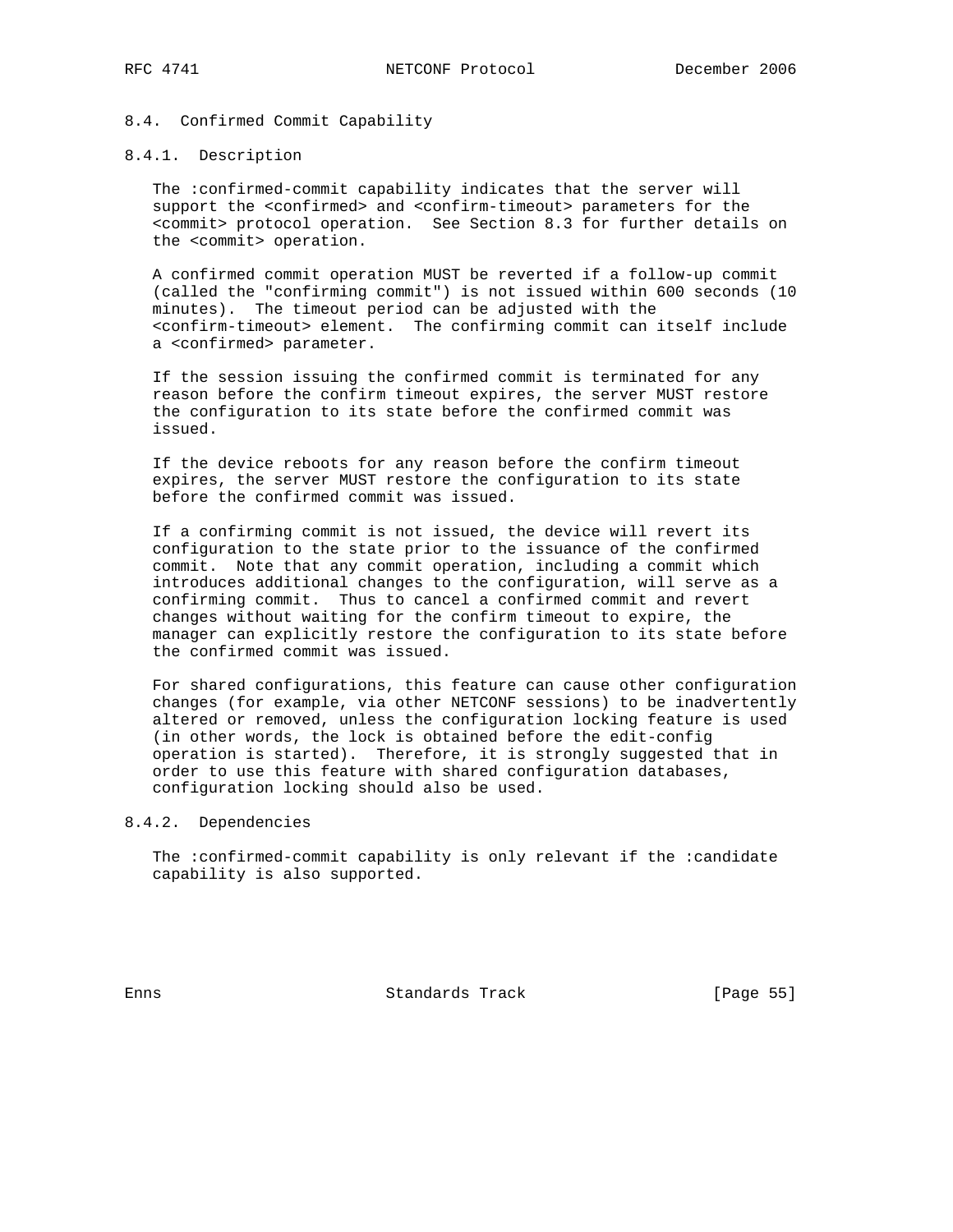8.4.3. Capability Identifier

 The :confirmed-commit capability is identified by the following capability string:

urn:ietf:params:netconf:capability:confirmed-commit:1.0

8.4.4. New Operations

None.

8.4.5. Modifications to Existing Operations

```
8.4.5.1. <commit>
```
 The :confirmed-commit capability allows 2 additional parameters to the <commit> operation.

Parameters:

confirmed:

Perform a confirmed commit operation.

confirm-timeout:

 Timeout period for confirmed commit, in seconds. If unspecified, the confirm timeout defaults to 600 seconds.

Example:

```
 <rpc message-id="101"
     xmlns="urn:ietf:params:xml:ns:netconf:base:1.0">
  <commit>
     <confirmed/>
     <confirm-timeout>120</confirm-timeout>
   </commit>
\langle rpc>
 <rpc-reply message-id="101"
      xmlns="urn:ietf:params:xml:ns:netconf:base:1.0">

 </rpc-reply>
```
Enns Standards Track [Page 56]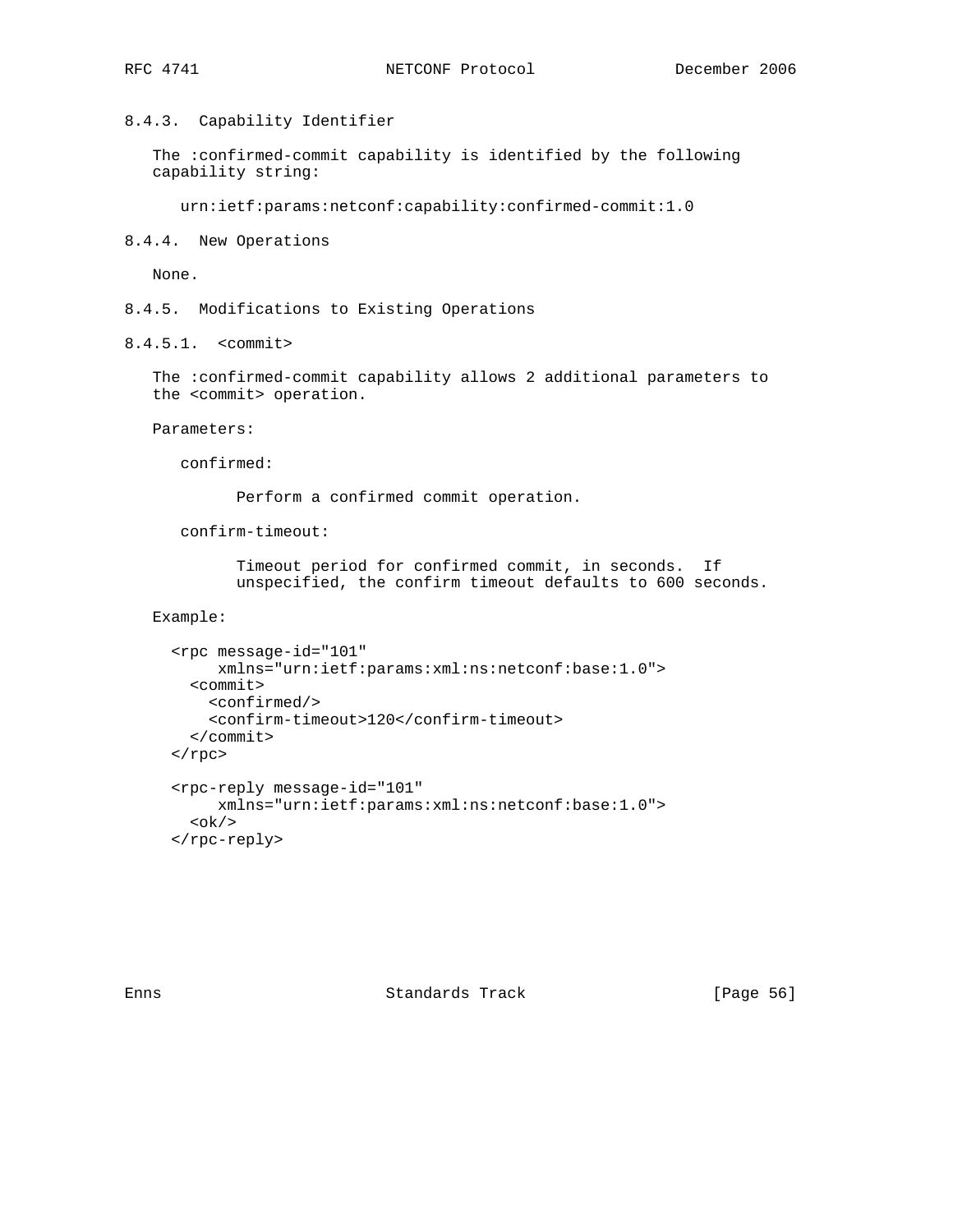## 8.5. Rollback on Error Capability

## 8.5.1. Description

 This capability indicates that the server will support the 'rollback-on-error' value in the <error-option> parameter to the <edit-config> operation.

 For shared configurations, this feature can cause other configuration changes (for example, via other NETCONF sessions) to be inadvertently altered or removed, unless the configuration locking feature is used (in other words, the lock is obtained before the edit-config operation is started). Therefore, it is strongly suggested that in order to use this feature with shared configuration databases, configuration locking also be used.

8.5.2. Dependencies

None

8.5.3. Capability Identifier

 The :rollback-on-error capability is identified by the following capability string:

urn:ietf:params:netconf:capability:rollback-on-error:1.0

8.5.4. New Operations

None.

- 8.5.5. Modifications to Existing Operations
- 8.5.5.1. <edit-config>

 The :rollback-on-error capability allows the 'rollback-on-error' value to the <error-option> parameter on the <edit-config> operation.

```
 <rpc message-id="101"
      xmlns="urn:ietf:params:xml:ns:netconf:base:1.0">
  <edit-config>
    <target>
       <running/>
     </target>
     <error-option>rollback-on-error</error-option>
     <config>
       <top xmlns="http://example.com/schema/1.2/config">
```
Enns Standards Track [Page 57]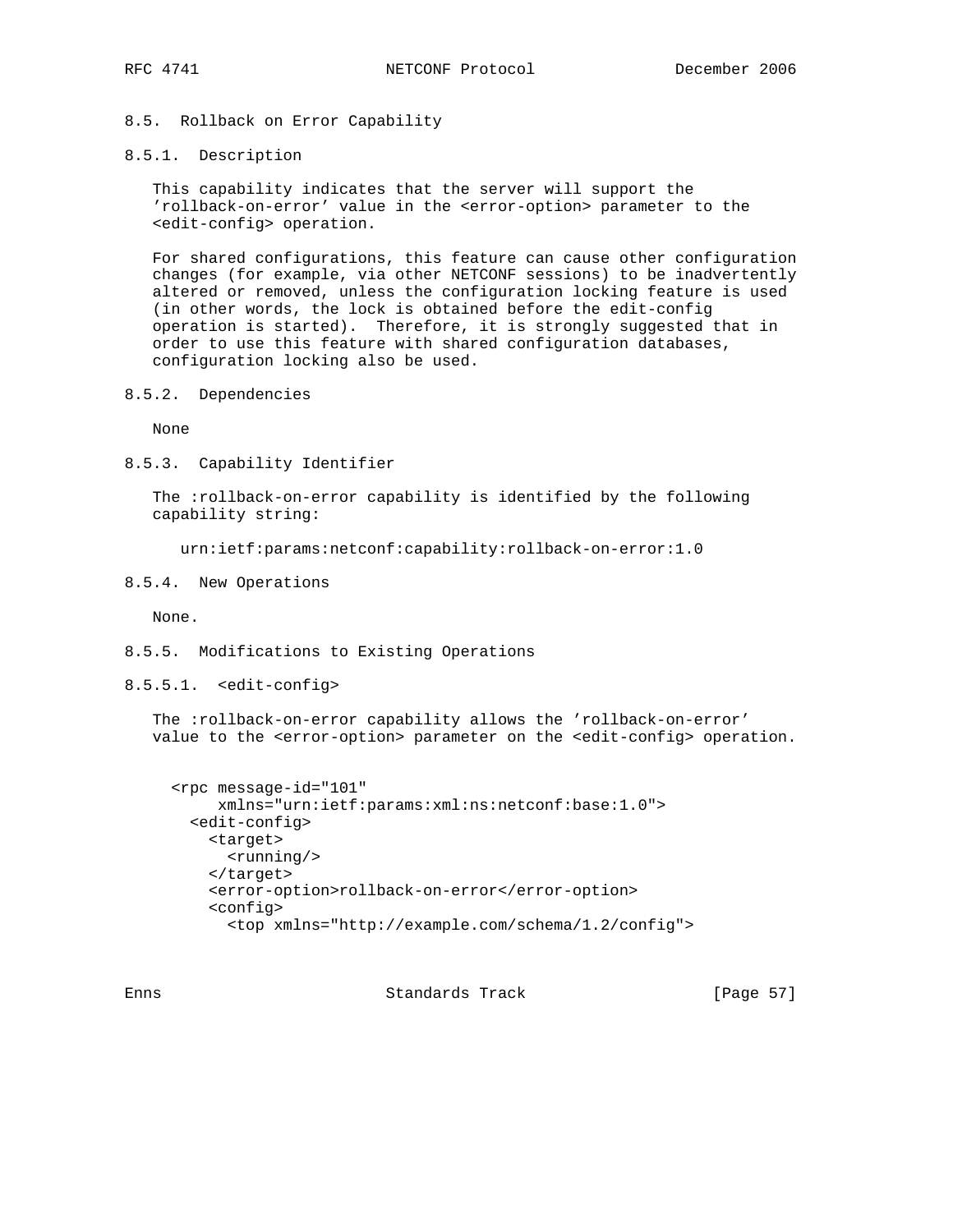```
 <interface>
             <name>Ethernet0/0</name>
             <mtu>100000</mtu>
          </interface>
        </top>
     </config>
   </edit-config>
\langle rpc>
 <rpc-reply message-id="101"
      xmlns="urn:ietf:params:xml:ns:netconf:base:1.0">
  \langle \text{ok}/\rangle </rpc-reply>
```
8.6. Validate Capability

```
8.6.1. Description
```
 Validation consists of checking a candidate configuration for syntactical and semantic errors before applying the configuration to the device.

 If this capability is advertised, the device supports the <validate> protocol operation and checks at least for syntax errors. In addition, this capability supports the test-option parameter to the <edit-config> operation and, when it is provided, checks at least for syntax errors.

```
8.6.2. Dependencies
```
None.

8.6.3. Capability Identifier

 The :validate capability is identified by the following capability string:

urn:ietf:params:netconf:capability:validate:1.0

- 8.6.4. New Operations
- 8.6.4.1. <validate>

Description:

 This protocol operation validates the contents of the specified configuration.

Enns Standards Track [Page 58]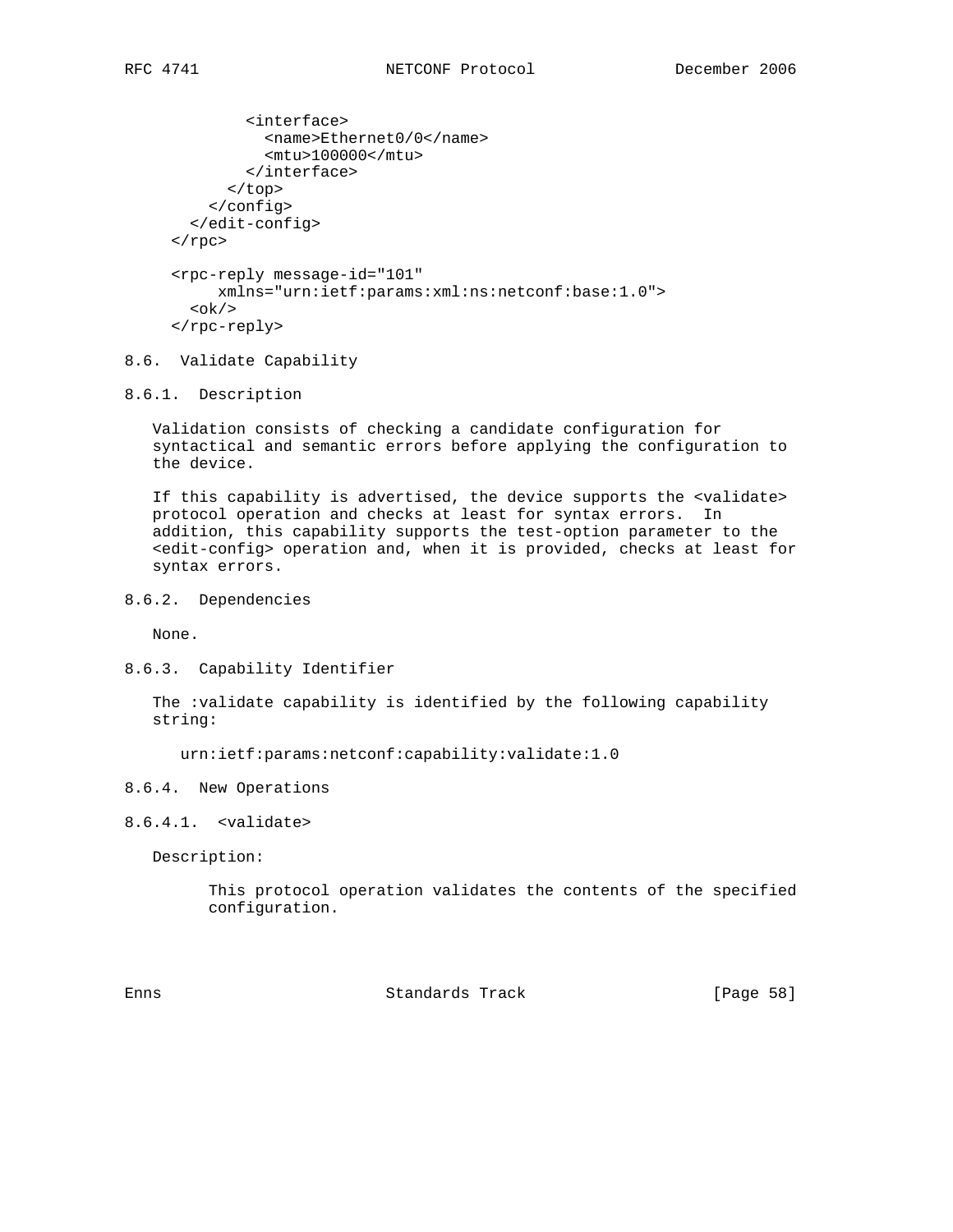Parameters:

source:

 Name of the configuration datastore being validated, such as <candidate> or the <config> element containing the configuration subtree to validate.

Positive Response:

If the device was able to satisfy the request, an <rpc-reply> is sent that contains an <ok> element.

Negative Response:

An <rpc-error> element is included in the <rpc-reply> if the request cannot be completed for any reason.

A validate operation can fail for any of the following reasons:

- + Syntax errors
- + Missing parameters
- + References to undefined configuration data

Example:

```
 <rpc message-id="101"
     xmlns="urn:ietf:params:xml:ns:netconf:base:1.0">
  <validate>
     <source>
       <candidate/>
     </source>
   </validate>
\langle rpc>
 <rpc-reply message-id="101"
     xmlns="urn:ietf:params:xml:ns:netconf:base:1.0">

 </rpc-reply>
```
Enns Standards Track [Page 59]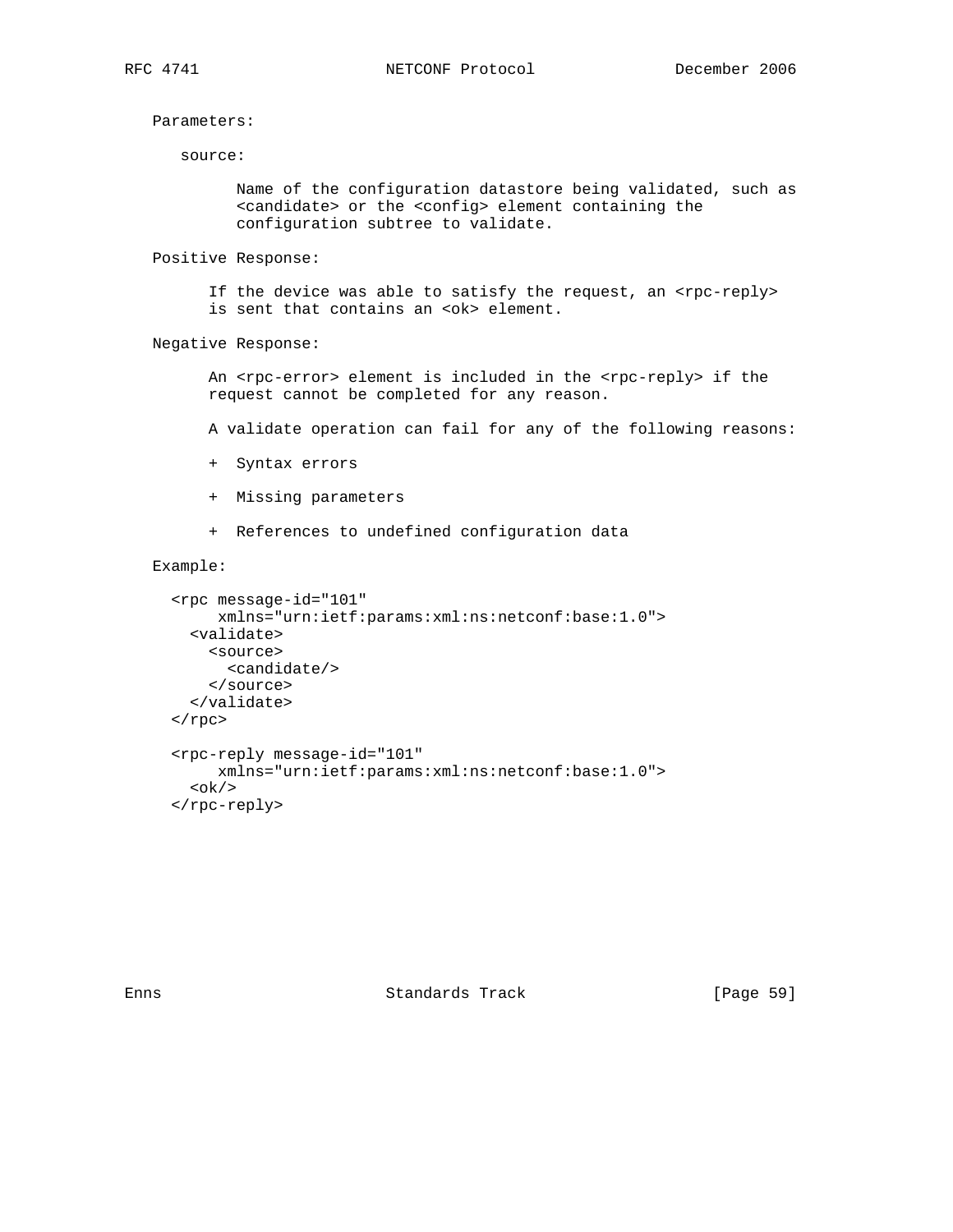- 8.7. Distinct Startup Capability
- 8.7.1. Description

 The device supports separate running and startup configuration datastores. Operations that affect the running configuration will not be automatically copied to the startup configuration. An explicit <copy-config> operation from the <running> to the <startup> must be invoked to update the startup configuration to the current contents of the running configuration. NETCONF protocol operations refer to the startup datastore using the <startup> element.

8.7.2. Dependencies

None.

8.7.3. Capability Identifier

 The :startup capability is identified by the following capability string:

urn:ietf:params:netconf:capability:startup:1.0

8.7.4. New Operations

None.

- 8.7.5. Modifications to Existing Operations
- 8.7.5.1. General

 The :startup capability adds the <startup/> configuration datastore to arguments of several NETCONF operations. The server MUST support the following additional values:

Enns Standards Track [Page 60]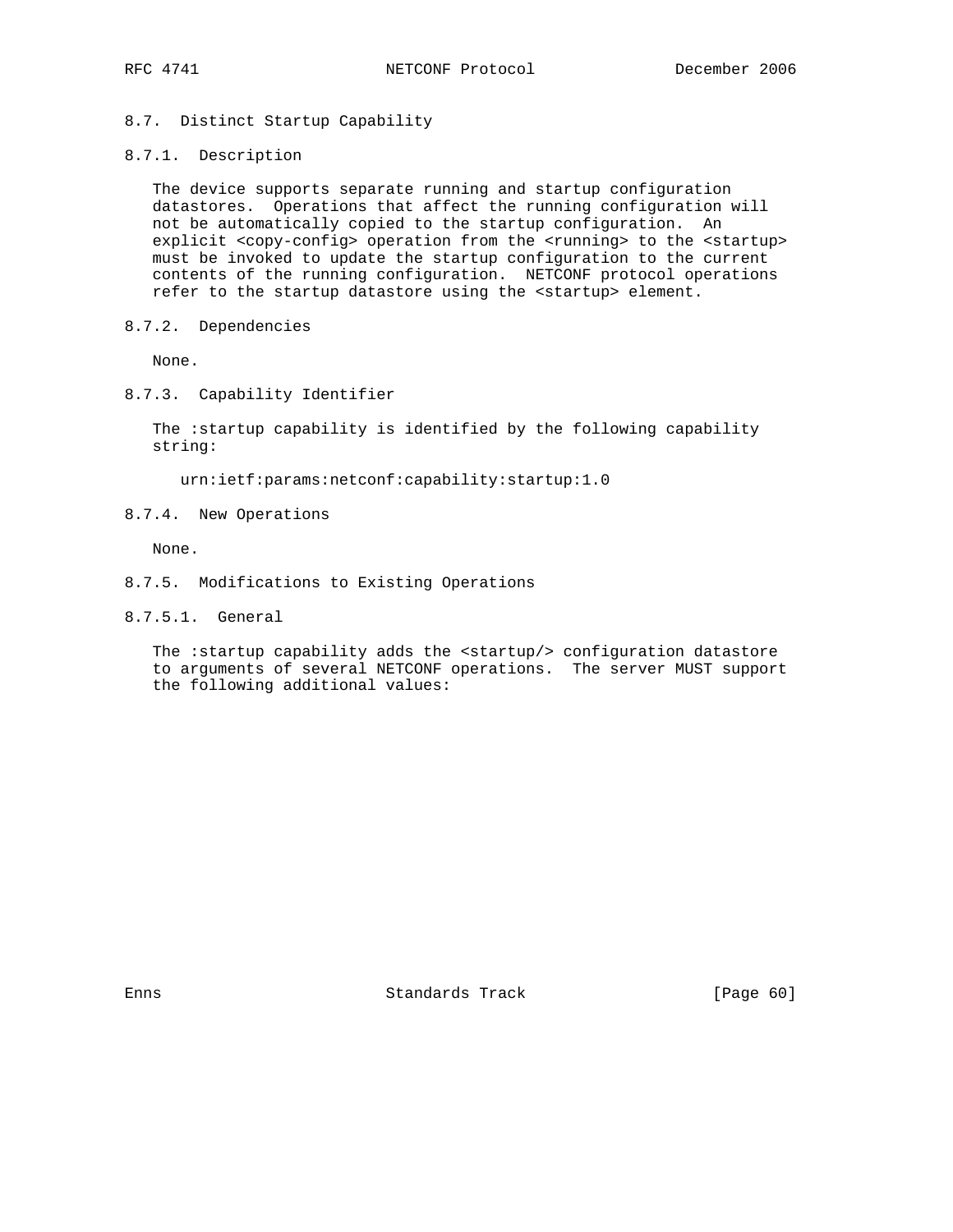| Parameters                  | Notes                         |
|-----------------------------|-------------------------------|
| <source/>                   |                               |
| <source/> <target></target> |                               |
| <target></target>           |                               |
| <target></target>           |                               |
| <source/>                   | If :validate is<br>advertised |
|                             |                               |

 To save the startup configuration, use the copy-config operation to copy the <running> configuration datastore to the <startup> configuration datastore.

```
 <rpc message-id="101"
      xmlns="urn:ietf:params:xml:ns:netconf:base:1.0">
   <copy-config>
    <source>
       <running/>
     </source>
     <target>
      <startup/>
     </target>
   </copy-config>
\langle rpc>
```
## 8.8. URL Capability

## 8.8.1. Description

The NETCONF peer has the ability to accept the <url> element in <source> and <target> parameters. The capability is further identified by URL arguments indicating the URL schemes supported.

# 8.8.2. Dependencies

None.

Enns Standards Track [Page 61]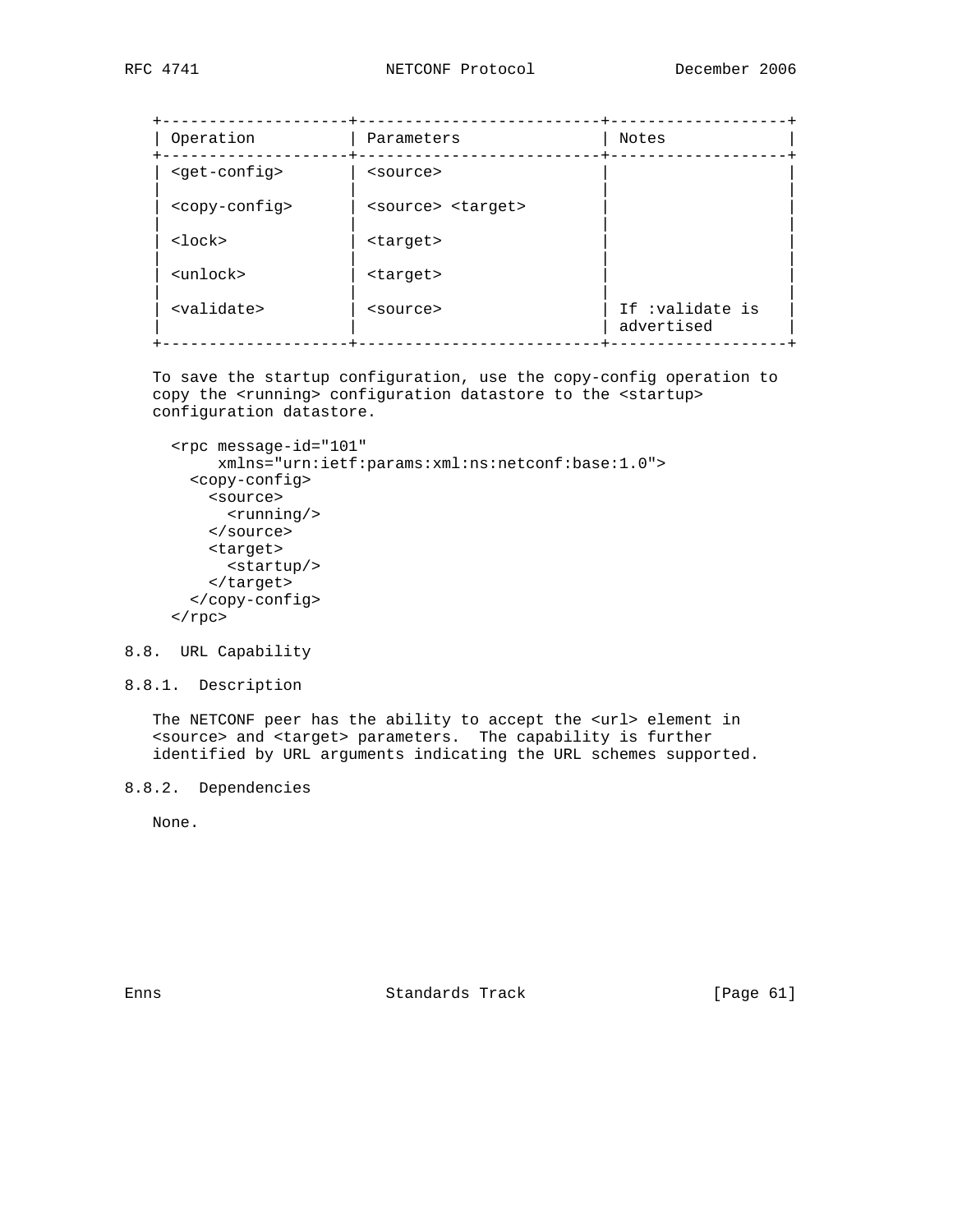8.8.3. Capability Identifier

The :url capability is identified by the following capability string:

urn:ietf:params:netconf:capability:url:1.0?scheme={name,...}

 The :url capability URI MUST contain a "scheme" argument assigned a comma-separated list of scheme names indicating which schemes the NETCONF peer supports. For example:

urn:ietf:params:netconf:capability:url:1.0?scheme=http,ftp,file

8.8.4. New Operations

None.

- 8.8.5. Modifications to Existing Operations
- 8.8.5.1. <edit-config>

The :url capability modifies the <edit-config> operation to accept the <url> element as an alternative to the <config> parameter. If the <url> element is specified, then it should identify a local configuration file.

8.8.5.2. <copy-config>

 The :url capability modifies the <copy-config> operation to accept the <url> element as the value of the <source> and the <target> parameters.

8.8.5.3. <delete-config>

 The :url capability modifies the <delete-config> operation to accept the <url> element as the value of the <target> parameters. If this parameter contains a URL, then it should identify a local configuration file.

8.8.5.4. <validate>

 The :url capability modifies the <validate> operation to accept the <url> element as the value of the <source> parameter.

Enns Standards Track [Page 62]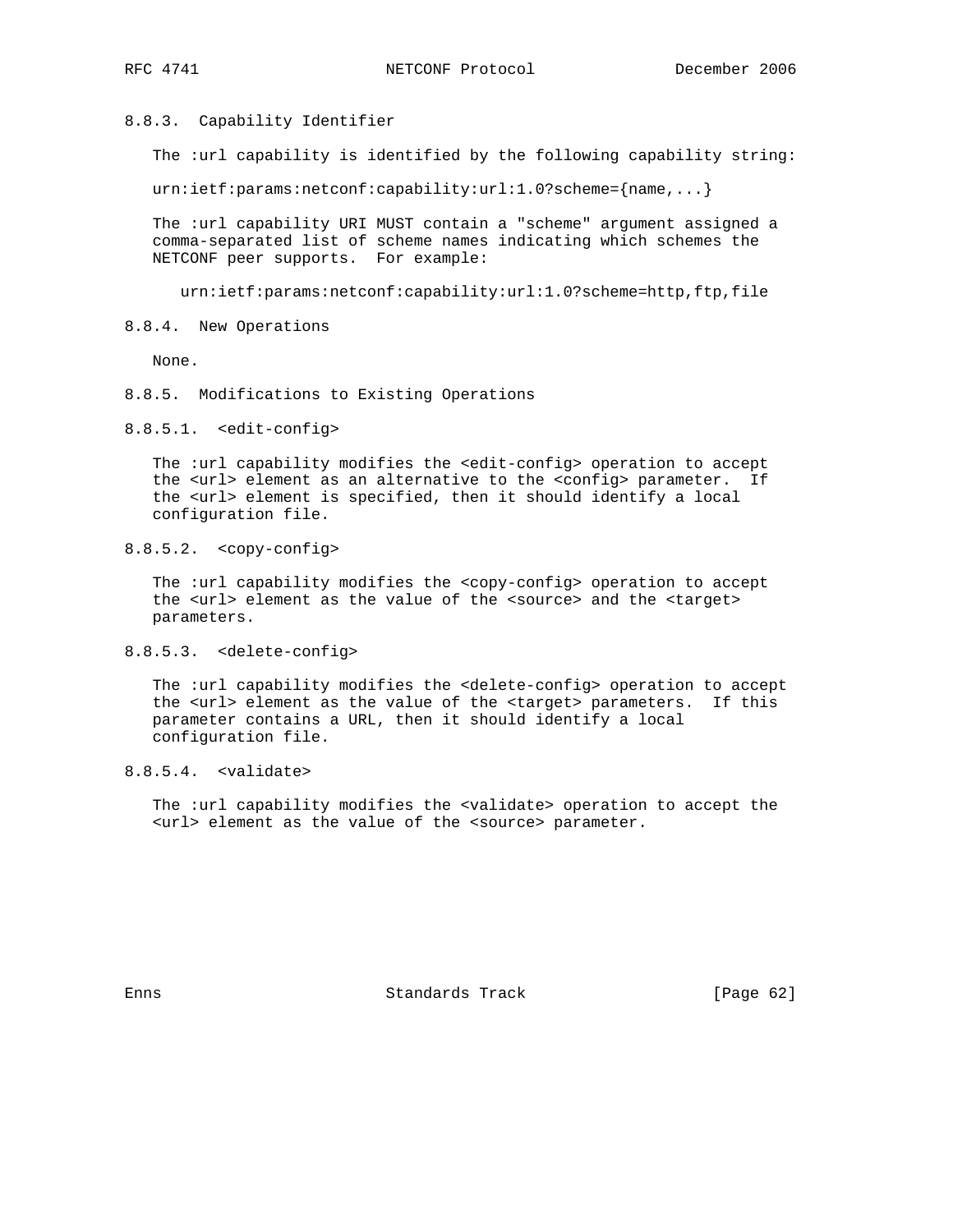8.9. XPath Capability

8.9.1. Description

 The XPath capability indicates that the NETCONF peer supports the use of XPath expressions in the <filter> element. XPath is described in [2].

The XPath expression must return a node-set.

 The XPath expression is evaluated in a context where the context node is the root node, and the set of namespace declarations are those in scope on the filter element, including the default namespace.

8.9.2. Dependencies

None.

8.9.3. Capability Identifier

 The :xpath capability is identified by the following capability string:

urn:ietf:params:netconf:capability:xpath:1.0

8.9.4. New Operations

None.

- 8.9.5. Modifications to Existing Operations
- 8.9.5.1. <get-config> and <get>

 The :xpath capability modifies the <get> and <get-config> operations to accept the value "xpath" in the type attribute of the filter element. When the type attribute is set to "xpath", a select attribute MUST be present on the filter element. The select attribute will be treated as an XPath expression and used to filter the returned data. The filter element itself MUST be empty in this case.

For example:

```
 <rpc message-id="101"
     xmlns="urn:ietf:params:xml:ns:netconf:base:1.0">
  <get-config>
    <source>
      <running/>
```
Enns Standards Track [Page 63]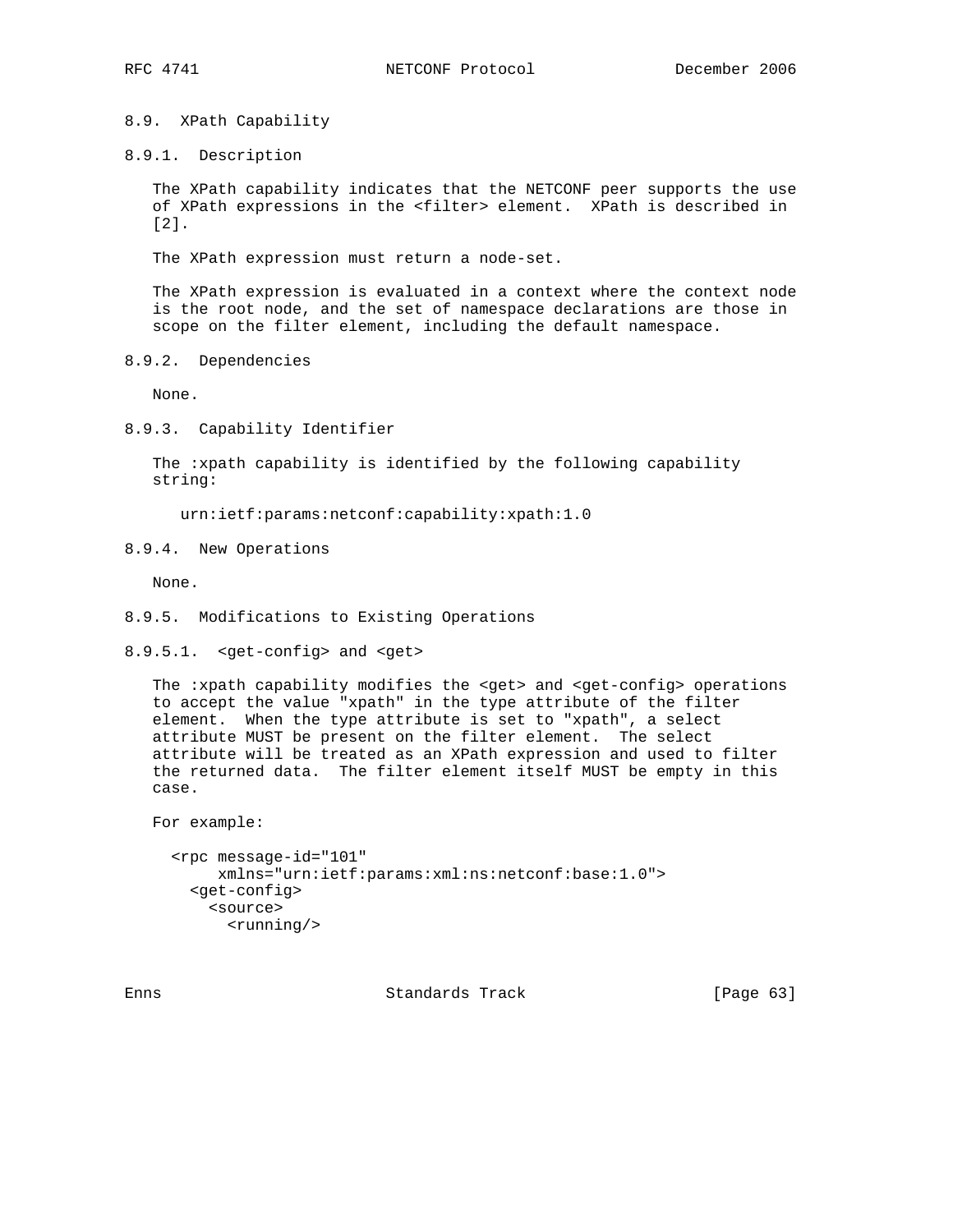</source> <!-- get the user named fred --> <filter type="xpath" select="top/users/user[name='fred']"/> </get-config>  $\langle$  rpc>

9. Security Considerations

 This document does not specify an authorization scheme, as such a scheme should be tied to a meta-data model or a data model. Implementors SHOULD provide a comprehensive authorization scheme with NETCONF.

 Authorization of individual users via the NETCONF server may or may not map 1:1 to other interfaces. First, the data models may be incompatible. Second, it may be desirable to authorize based on mechanisms available in the transport protocol layer (TELNET, SSH, etc).

 In addition, operations on configurations may have unintended consequences if those operations are also not guarded by the global lock on the files or objects being operated upon. For instance, a partially complete access list could be committed from a candidate configuration unbeknownst to the owner of the lock of the candidate configuration, leading to either an insecure or inaccessible device if the lock on the candidate configuration does not also apply to the <copy-config> operation when applied to it.

 Configuration information is by its very nature sensitive. Its transmission in the clear and without integrity checking leaves devices open to classic eavesdropping attacks. Configuration information often contains passwords, user names, service descriptions, and topological information, all of which are sensitive. Because of this, this protocol should be implemented carefully with adequate attention to all manner of attack one might expect to experience with other management interfaces.

 The protocol, therefore, must minimally support options for both confidentiality and authentication. It is anticipated that the underlying protocol (SSH, BEEP, etc) will provide for both confidentiality and authentication, as is required. It is further expected that the identity of each end of a NETCONF session will be available to the other in order to determine authorization for any given request. One could also easily envision additional information, such as transport and encryption methods, being made available for purposes of authorization. NETCONF itself provide no means to re-authenticate, much less authenticate. All such actions occur at lower layers.

Enns **Enns** Standards Track [Page 64]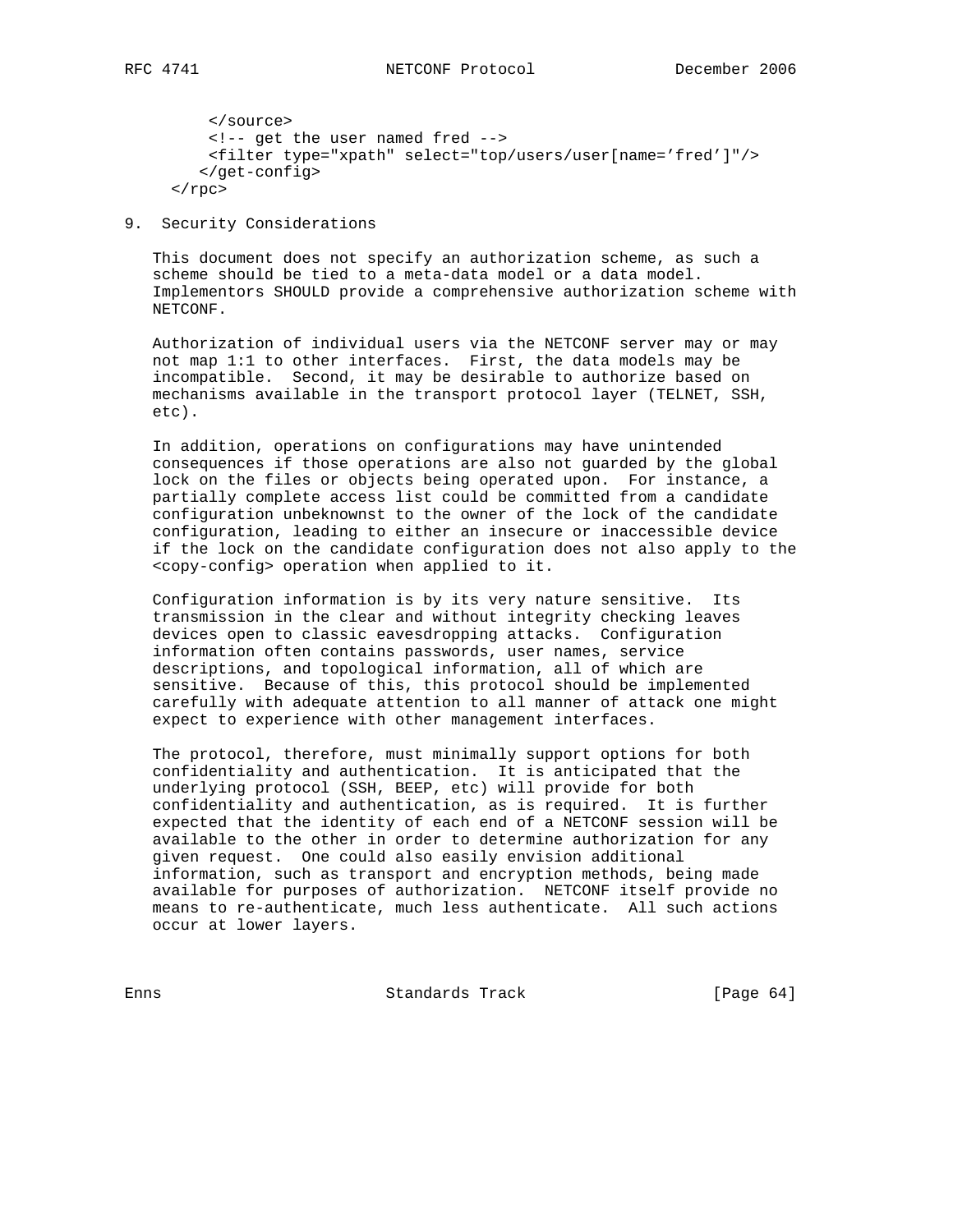Different environments may well allow different rights prior to and then after authentication. Thus, an authorization model is not specified in this document. When an operation is not properly authorized, a simple "access denied" is sufficient. Note that authorization information may be exchanged in the form of configuration information, which is all the more reason to ensure the security of the connection.

 That having been said, it is important to recognize that some operations are clearly more sensitive by nature than others. For instance, <copy-config> to the startup or running configurations is clearly not a normal provisioning operation, whereas <edit-config> is. Such global operations MUST disallow the changing of information that an individual does not have authorization to perform. For example, if a user A is not allowed to configure an IP address on an interface but user B has configured an IP address on an interface in the <candidate> configuration, user A must not be allowed to commit the <candidate> configuration.

 Similarly, just because someone says "go write a configuration through the URL capability at a particular place", this does not mean that an element should do it without proper authorization.

 The <lock> operation will demonstrate that NETCONF is intended for use by systems that have at least some trust of the administrator. As specified in this document, it is possible to lock portions of a configuration that a principal might not otherwise have access to. After all, the entire configuration is locked. To mitigate this problem, there are two approaches. It is possible to kill another NETCONF session programmatically from within NETCONF if one knows the session identifier of the offending session. The other possible way to break a lock is to provide an function within the device's native user interface. These two mechanisms suffer from a race condition that may be ameliorated by removing the offending user from an AAA server. However, such a solution is not useful in all deployment scenarios, such as those where SSH public/private key pairs are used.

Enns Standards Track [Page 65]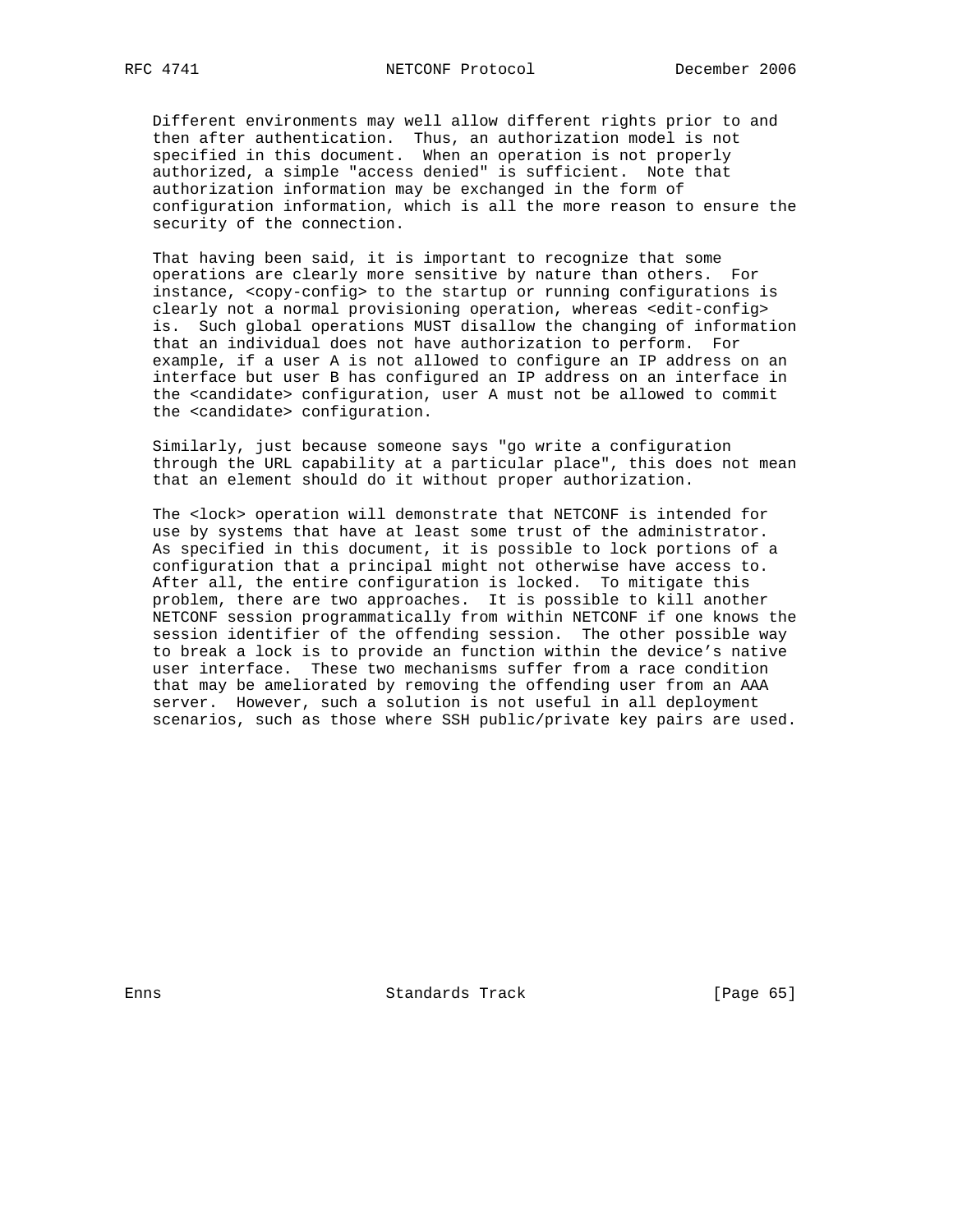10. IANA Considerations

10.1. NETCONF XML Namespace

 This document registers a URI for the NETCONF XML namespace in the IETF XML registry [7].

 Following the format in RFC 3688, IANA has made the following registration.

URI: urn:ietf:params:xml:ns:netconf:base:1.0

Registrant Contact: The IESG.

XML: N/A, the requested URI is an XML namespace.

10.2. NETCONF XML Schema

 This document registers a URI for the NETCONF XML schema in the IETF XML registry [7].

 Following the format in RFC 3688, IANA has made the following registration.

URI: urn:ietf:params:xml:schema:netconf

Registrant Contact: The IESG.

XML: Appendix B of this document.

10.3. NETCONF Capability URNs

 This document creates a registry that allocates NETCONF capability identifiers. Additions to the registry require IETF Standards Action.

 The initial content of the registry contains the capability URNs defined in Section 8.

 Following the guidelines in RFC 3553 [6], IANA assigned a NETCONF sub-namespace as follows:

Registry name: netconf

Specification: Section 8 of this document.

Repository: The following table.

Enns Standards Track [Page 66]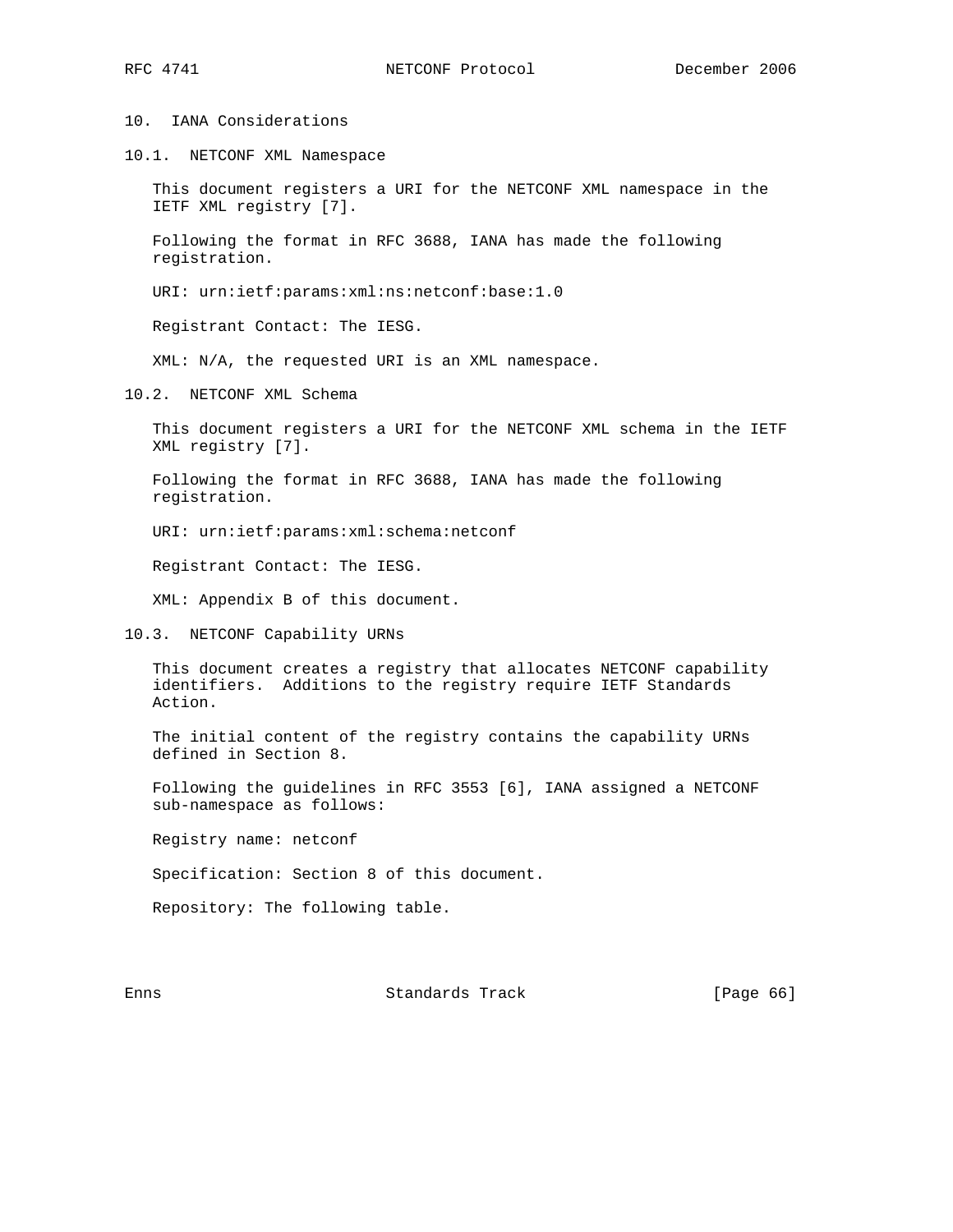| Index              | Capability Identifier                                          |
|--------------------|----------------------------------------------------------------|
| :writable-running  | urn:ietf:params:netconf:capability:writable-<br>running:1.0    |
| :candidate         | urn:ietf:params:netconf:capability:candidate<br>: 1.0          |
| :confirmed-commit  | urn:ietf:params:netconf:capability:confirmed<br>$-$ commit:1.0 |
| :rollback-on-error | urn:ietf:params:netconf:capability:rollback-<br>$on-error:1.0$ |
| :validate          | urn:ietf:params:netconf:capability:validate:<br>1.0            |
| :startup           | urn:ietf:params:netconf:capability:startup:1<br>$\cdot$ 0      |
| $:$ url            | urn:ietf:params:netconf:capability:url:1.0                     |
| :xpath             | urn:ietf:params:netconf:capability:xpath:1.0                   |

Index value: The capability name.

Enns Standards Track [Page 67]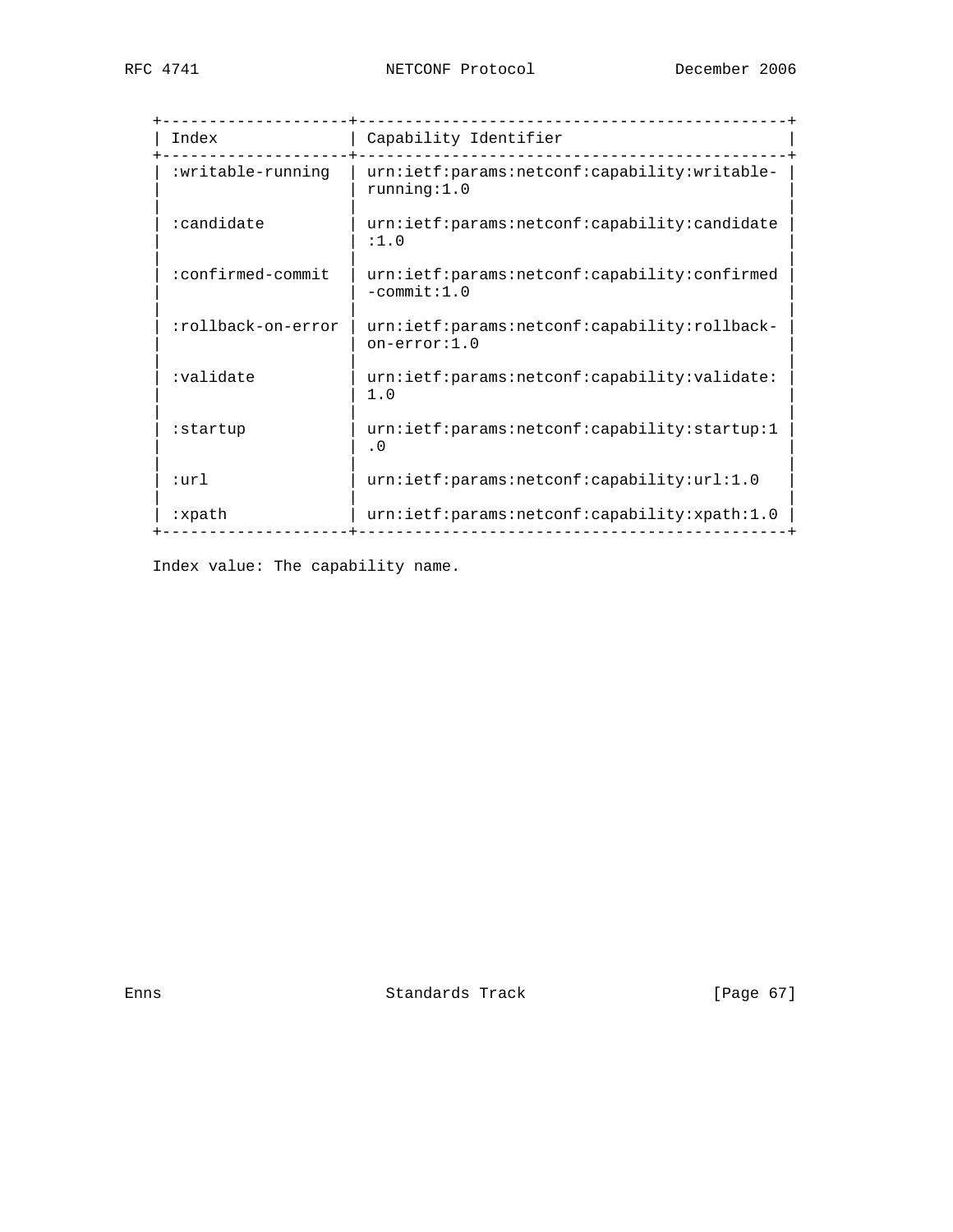11. Authors and Acknowledgements

This document was written by:

 Andy Bierman Ken Crozier, Cisco Systems Rob Enns, Juniper Networks Ted Goddard, IceSoft Eliot Lear, Cisco Systems Phil Shafer, Juniper Networks Steve Waldbusser

Margaret Wasserman, ThingMagic

 The authors would like to acknowledge the members of the NETCONF working group. In particular, we would like to thank Wes Hardaker for his persistance and patience in assisting us with security considerations. We would also like to thank Randy Presuhn, Sharon Chisholm, Juergen Schoenwalder, Glenn Waters, David Perkins, Weijing Chen, Simon Leinen, Keith Allen, and Dave Harrington for all of their valuable advice.

# 12. References

12.1. Normative References

- [1] Sperberg-McQueen, C., Paoli, J., Maler, E., and T. Bray, "Extensible Markup Language (XML) 1.0 (Second Edition)", World Wide Web Consortium, http://www.w3.org/TR/2000/REC-xml-20001006, October 2000.
- [2] Clark, J. and S. DeRose, "XML Path Language (XPath) Version 1.0", World Wide Web Consortium Recommendation, http://www.w3.org/TR/1999/REC-xpath-19991116, November 1999.
- [3] Bradner, S., "Key words for use in RFCs to Indicate Requirement Levels", BCP 14, RFC 2119, March 1997.
- [4] Wasserman, M. and T. Goddard, "Using the NETCONF Configuration Protocol over Secure SHell (SSH)", RFC 4742, December 2006.

Enns Standards Track [Page 68]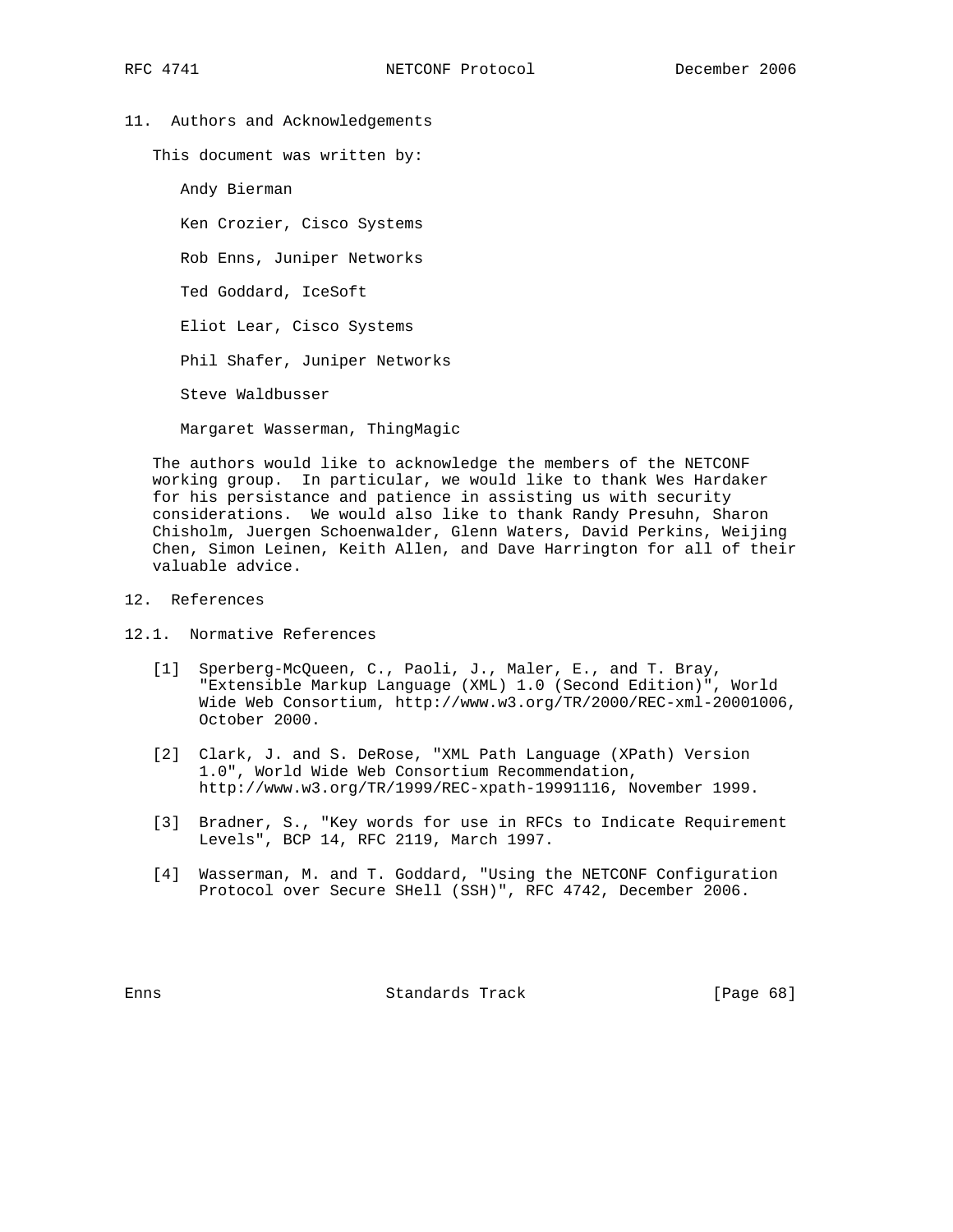- [5] Berners-Lee, T., Fielding, R., and L. Masinter, "Uniform Resource Identifier (URI): Generic Syntax", STD 66, RFC 3986, January 2005.
- [6] Mealling, M., Masinter, L., Hardie, T., and G. Klyne, "An IETF URN Sub-namespace for Registered Protocol Parameters", BCP 73, RFC 3553, June 2003.
- [7] Mealling, M., "The IETF XML Registry", BCP 81, RFC 3688, January 2004.
- 12.2. Informative References
	- [8] Clark, J., "XSL Transformations (XSLT) Version 1.0", World Wide Web Consortium Recommendation, http://www.w3.org/TR/1999/REC xslt-19991116, November 1999.
	- [9] Dierks, T. and E. Rescorla, "The Transport Layer Security (TLS) Protocol Version 1.1", RFC 4346, April 2006.
	- [10] Ylonen, T. and C. Lonvick, "The Secure Shell (SSH) Protocol Architecture", RFC 4251, January 2006.
	- [11] Rigney, C., Willens, S., Rubens, A., and W. Simpson, "Remote Authentication Dial In User Service (RADIUS)", RFC 2865, June 2000.
	- [12] Hollenbeck, S., Rose, M., and L. Masinter, "Guidelines for the Use of Extensible Markup Language (XML) within IETF Protocols", BCP 70, RFC 3470, January 2003.

Enns Standards Track [Page 69]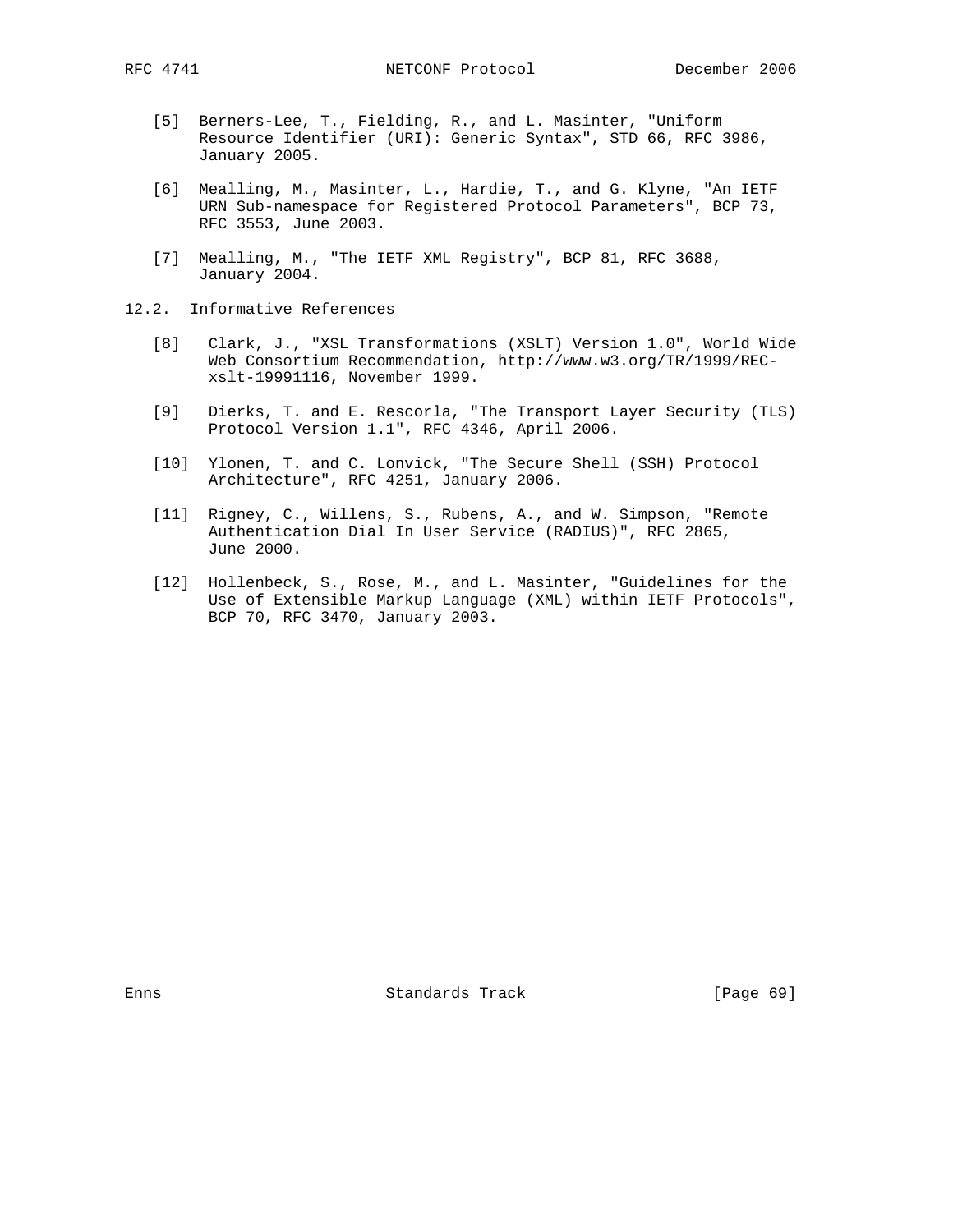Appendix A. NETCONF Error List Tag: in-use Error-type: protocol, application Severity: error Error-info: none Description: The request requires a resource that already in use. Tag: invalid-value Error-type: protocol, application Severity: error Error-info: none Description: The request specifies an unacceptable value for one or more parameters. Tag: too-big Error-type: transport, rpc, protocol, application Severity: error Error-info: none Description: The request or response (that would be generated) is too large for the implementation to handle. Tag: missing-attribute Error-type: rpc, protocol, application Severity: error Error-info: <bad-attribute> : name of the missing attribute <bad-element> : name of the element that should contain the missing attribute Description: An expected attribute is missing. Tag: bad-attribute Error-type: rpc, protocol, application Severity: error Error-info: <br/>bad-attribute> : name of the attribute w/ bad value <bad-element> : name of the element that contains the attribute with the bad value Description: An attribute value is not correct; e.g., wrong type, out of range, pattern mismatch. Tag: unknown-attribute Error-type: rpc, protocol, application<br>Severity: error Severity: Error-info: <br/>bad-attribute> : name of the unexpected attribute <bad-element> : name of the element that contains the unexpected attribute Description: An unexpected attribute is present.

Enns Standards Track [Page 70]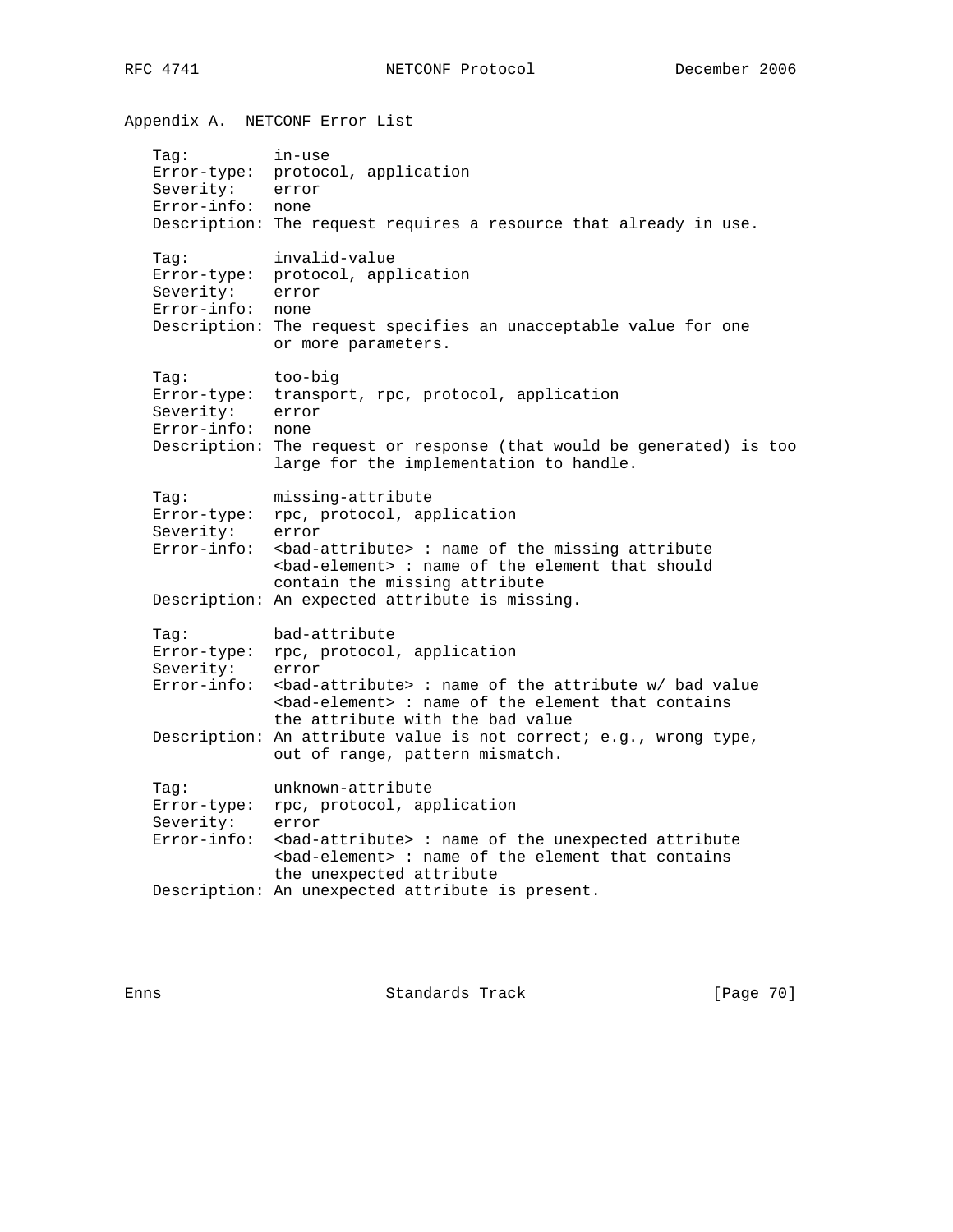Tag: missing-element Error-type: rpc, protocol, application Severity: error Error-info: <bad-element> : name of the missing element Description: An expected element is missing. Tag: bad-element Error-type: rpc, protocol, application Severity: error Error-info: <bad-element> : name of the element w/ bad value Description: An element value is not correct; e.g., wrong type, out of range, pattern mismatch. Tag: unknown-element Error-type: rpc, protocol, application Severity: error Error-info: <bad-element> : name of the unexpected element Description: An unexpected element is present. Tag: unknown-namespace Error-type: rpc, protocol, application Severity: error Error-info: <br/>bad-element> : name of the element that contains the unexpected namespace <bad-namespace> : name of the unexpected namespace Description: An unexpected namespace is present. Tag: access-denied Error-type: rpc, protocol, application Severity: error Error-info: none Description: Access to the requested RPC, protocol operation, or data model is denied because authorization failed. Tag: lock-denied Error-type: protocol Severity: error Error-info: <session-id> : session ID of session holding the requested lock, or zero to indicate a non-NETCONF entity holds the lock Description: Access to the requested lock is denied because the lock is currently held by another entity.

Enns Standards Track [Page 71]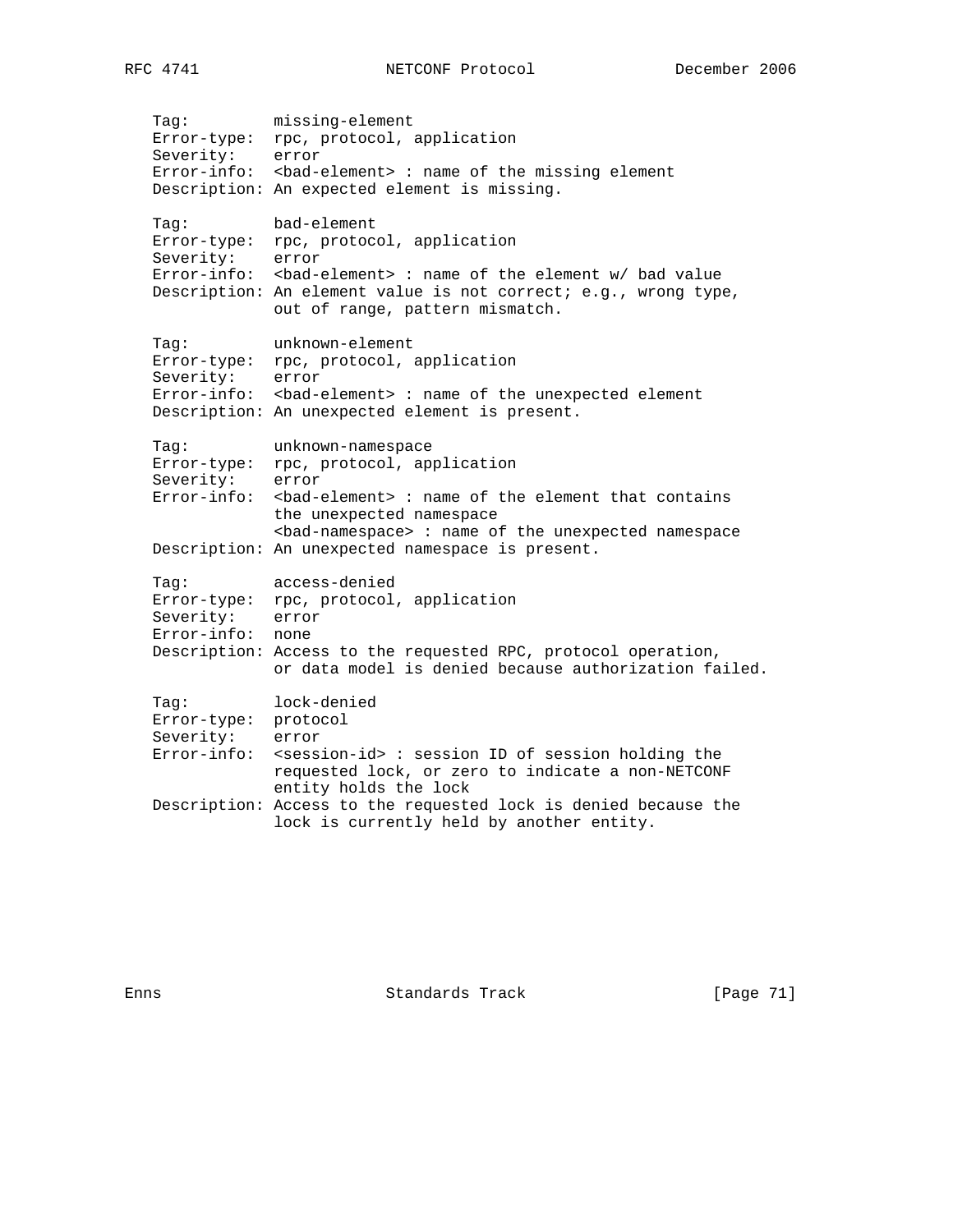```
 Tag: resource-denied
   Error-type: transport, rpc, protocol, application
 Severity: error
 Error-info: none
   Description: Request could not be completed because of insufficient
               resources.
   Tag: rollback-failed
   Error-type: protocol, application
   Severity: error
   Error-info: none
   Description: Request to rollback some configuration change (via
               rollback-on-error or discard-changes operations) was
                not completed for some reason.
   Tag: data-exists
   Error-type: application
   Severity: error
   Error-info: none
   Description: Request could not be completed because the relevant
               data model content already exists. For example,
                a 'create' operation was attempted on data that
                already exists.
   Tag: data-missing
   Error-type: application
 Severity: error
 Error-info: none
   Description: Request could not be completed because the relevant
                data model content does not exist. For example,
                a 'replace' or 'delete' operation was attempted on
                data that does not exist.
   Tag: operation-not-supported
   Error-type: rpc, protocol, application
   Severity: error
   Error-info: none
   Description: Request could not be completed because the requested
               operation is not supported by this implementation.
   Tag: operation-failed
   Error-type: rpc, protocol, application
   Severity: error
   Error-info: none
   Description: Request could not be completed because the requested
                operation failed for some reason not covered by
                any other error condition.
```
Enns Standards Track [Page 72]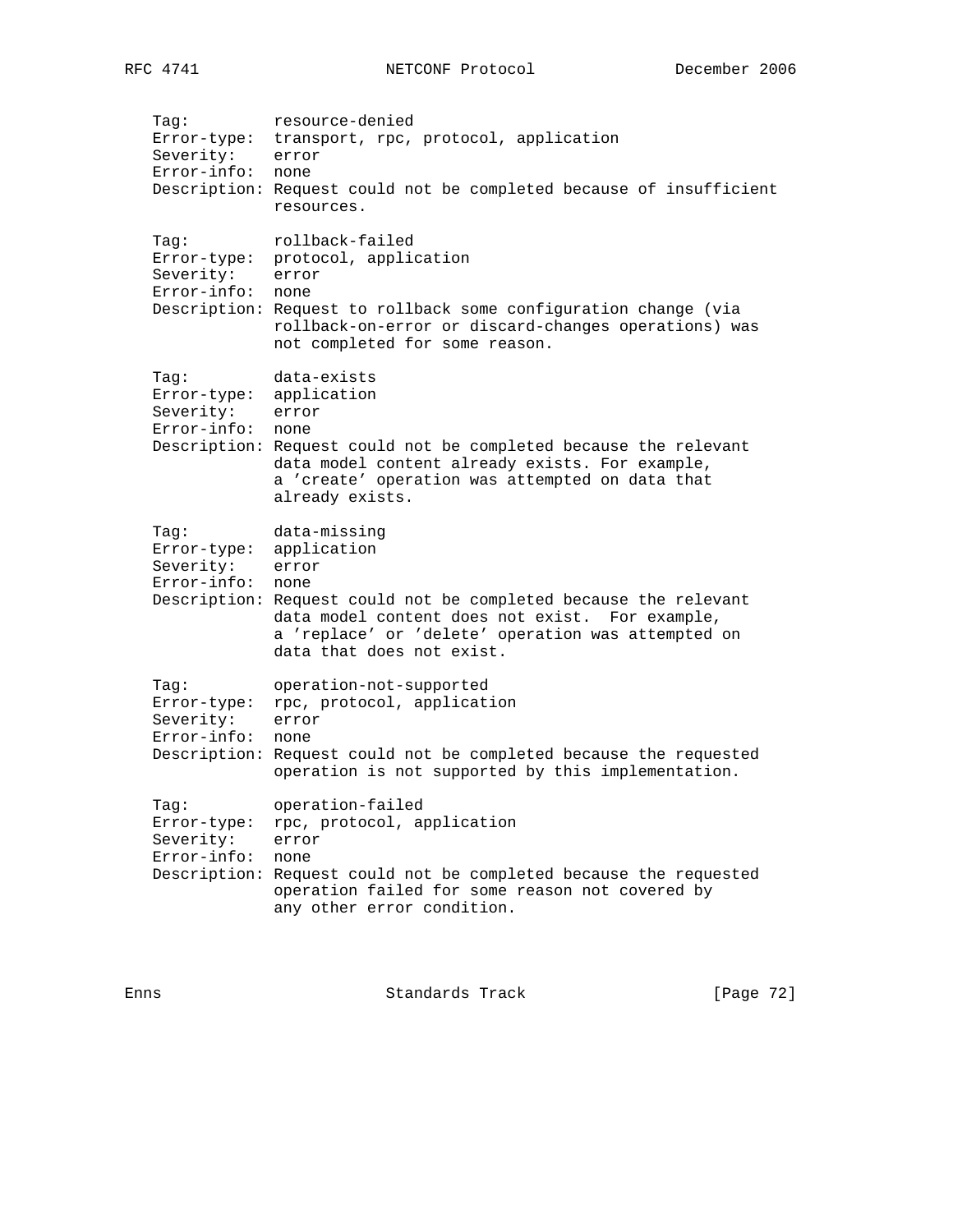| Taq:<br>Error-type: | partial-operation<br>application                                                                                                                                                                                                                                                                                                                                                                                                                                                    |
|---------------------|-------------------------------------------------------------------------------------------------------------------------------------------------------------------------------------------------------------------------------------------------------------------------------------------------------------------------------------------------------------------------------------------------------------------------------------------------------------------------------------|
| Severity:           | error                                                                                                                                                                                                                                                                                                                                                                                                                                                                               |
| $Error-info:$       | <ok-element>: identifies an element in the data model<br/>for which the requested operation has been completed<br/>for that node and all its child nodes. This element<br/>can appear zero or more times in the <error-info><br/>container.</error-info></ok-element>                                                                                                                                                                                                               |
|                     | serr-element>: identifies an element in the data model<br>for which the requested operation has failed for that<br>node and all its child nodes. This element<br>can appear zero or more times in the <error-info><br/>container.</error-info>                                                                                                                                                                                                                                      |
|                     | <noop-element>: identifies an element in the data model<br/>for which the requested operation was not attempted for<br/>that node and all its child nodes. This element<br/>can appear zero or more times in the <error-info><br/>container.</error-info></noop-element>                                                                                                                                                                                                            |
|                     | Description: Some part of the requested operation failed or was<br>not attempted for some reason. Full cleanup has<br>not been performed (e.g., rollback not supported)<br>by the server. The error-info container is used<br>to identify which portions of the application<br>data model content for which the requested operation<br>has succeeded ( <ok-element>), failed (<bad-element>),<br/>or not been attempted (<noop-element>).</noop-element></bad-element></ok-element> |

Enns Standards Track [Page 73]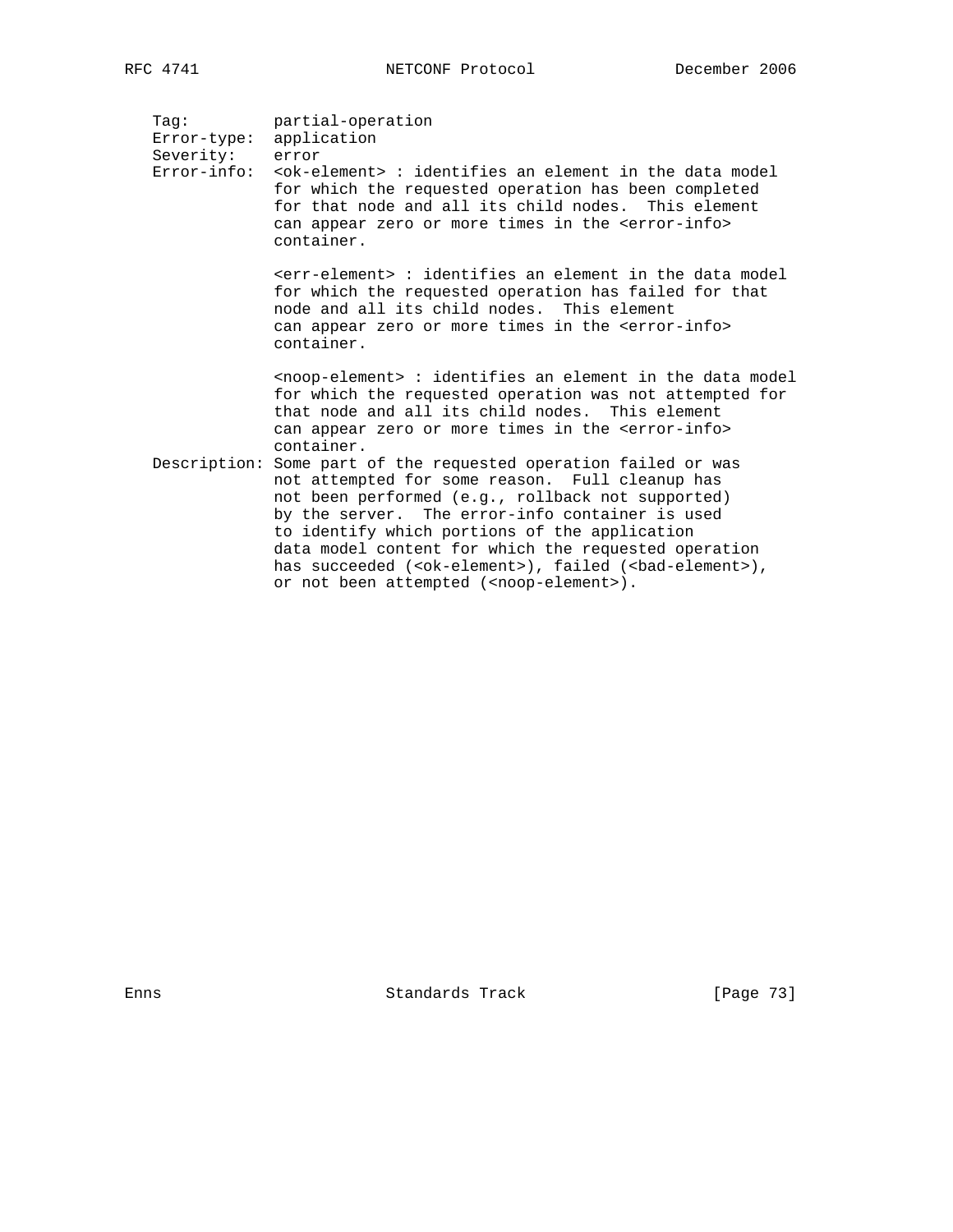RFC 4741 NETCONF Protocol December 2006

```
Appendix B. XML Schema for NETCONF RPC and Protocol Operations
    BEGIN
    <?xml version="1.0" encoding="UTF-8"?>
    <xs:schema xmlns:xs="http://www.w3.org/2001/XMLSchema"
               xmlns="urn:ietf:params:xml:ns:netconf:base:1.0"
               targetNamespace="urn:ietf:params:xml:ns:netconf:base:1.0"
               elementFormDefault="qualified"
               attributeFormDefault="unqualified"
               xml:lang="en">
     < ! - - import standard XML definitions
--&> <xs:import namespace="http://www.w3.org/XML/1998/namespace"
                 schemaLocation="http://www.w3.org/2001/xml.xsd">
        <xs:annotation>
          <xs:documentation>
            This import accesses the xml: attribute groups for the
            xml:lang as declared on the error-message element.
          </xs:documentation>
        </xs:annotation>
      </xs:import>
     < ! - - message-id attribute
       --&> <xs:simpleType name="messageIdType">
        <xs:restriction base="xs:string">
          <xs:maxLength value="4095"/>
        </xs:restriction>
      </xs:simpleType>
     < ! -- Types used for session-id
     --&> <xs:simpleType name="SessionId">
        <xs:restriction base="xs:unsignedInt">
          <xs:minInclusive value="1"/>
        </xs:restriction>
      </xs:simpleType>
      <xs:simpleType name="SessionIdOrZero">
        <xs:restriction base="xs:unsignedInt"/>
      </xs:simpleType>
     < ! -- <rpc> element
       --&> <xs:complexType name="rpcType">
        <xs:sequence>
          <xs:element ref="rpcOperation"/>
```
Enns Standards Track [Page 74]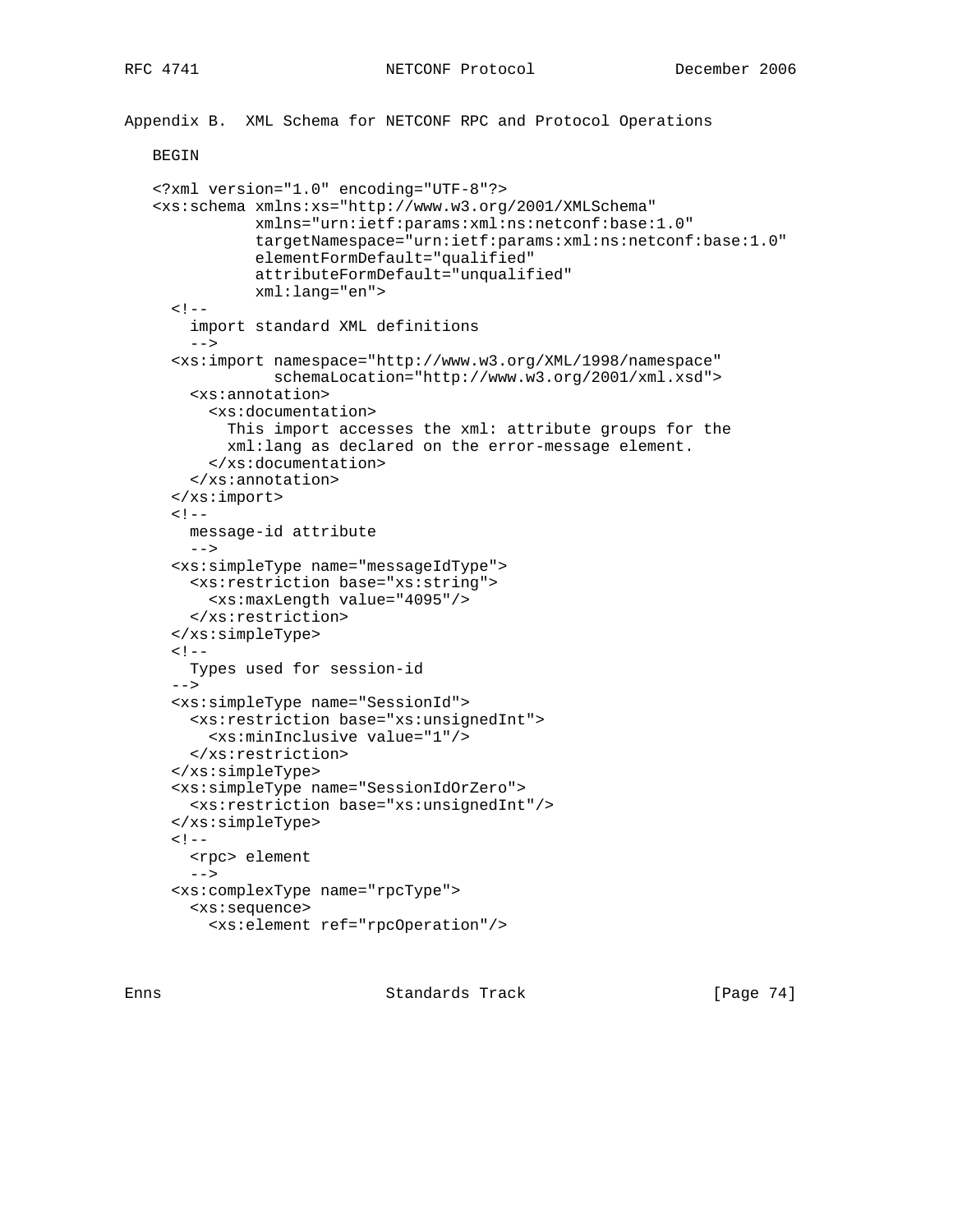```
 </xs:sequence>
  <xs:attribute name="message-id" type="messageIdType"
    use="required"/>
  <! -Arbitrary attributes can be supplied with <rpc> element.
 -- <xs:anyAttribute processContents="lax"/>
 </xs:complexType>
 <xs:element name="rpc" type="rpcType"/>
<! -- data types and elements used to construct rpc-errors
 -- <xs:simpleType name="ErrorType">
  <xs:restriction base="xs:string">
    <xs:enumeration value="transport"/>
    <xs:enumeration value="rpc"/>
    <xs:enumeration value="protocol"/>
    <xs:enumeration value="application"/>
  </xs:restriction>
 </xs:simpleType>
 <xs:simpleType name="ErrorTag">
  <xs:restriction base="xs:string">
    <xs:enumeration value="in-use"/>
    <xs:enumeration value="invalid-value"/>
    <xs:enumeration value="too-big"/>
     <xs:enumeration value="missing-attribute"/>
    <xs:enumeration value="bad-attribute"/>
    <xs:enumeration value="unknown-attribute"/>
    <xs:enumeration value="missing-element"/>
    <xs:enumeration value="bad-element"/>
    <xs:enumeration value="unknown-element"/>
    <xs:enumeration value="unknown-namespace"/>
    <xs:enumeration value="access-denied"/>
    <xs:enumeration value="lock-denied"/>
    <xs:enumeration value="resource-denied"/>
    <xs:enumeration value="rollback-failed"/>
    <xs:enumeration value="data-exists"/>
     <xs:enumeration value="data-missing"/>
     <xs:enumeration value="operation-not-supported"/>
    <xs:enumeration value="operation-failed"/>
     <xs:enumeration value="partial-operation"/>
  </xs:restriction>
 </xs:simpleType>
 <xs:simpleType name="ErrorSeverity">
  <xs:restriction base="xs:string">
    <xs:enumeration value="error"/>
    <xs:enumeration value="warning"/>
  </xs:restriction>
```
Enns Standards Track [Page 75]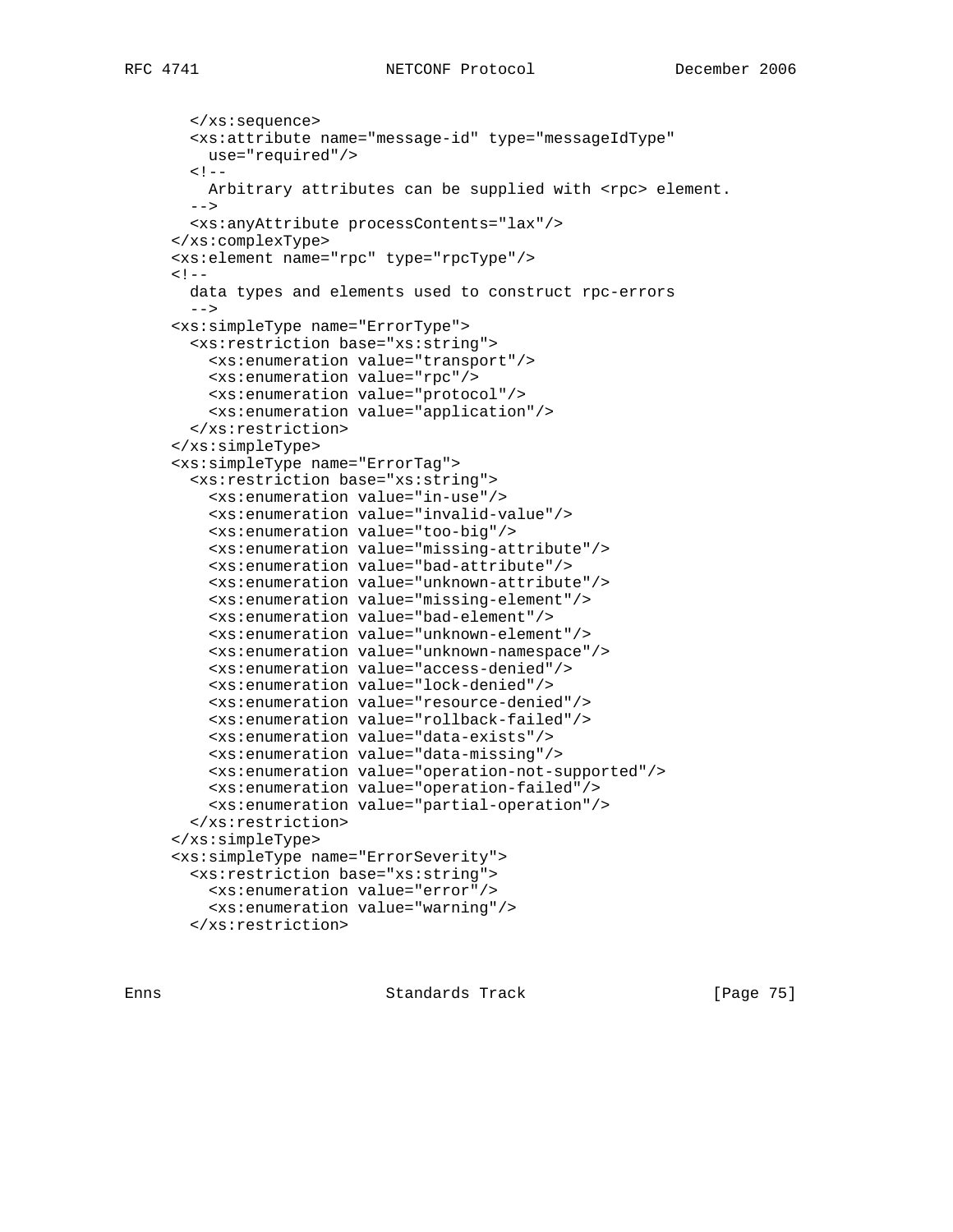```
 </xs:simpleType>
 <xs:complexType name="errorInfoType">
   <xs:sequence>
     <xs:choice>
       <xs:element name="session-id" type="SessionIdOrZero"/>
       <xs:sequence minOccurs="0" maxOccurs="unbounded">
         <xs:sequence>
           <xs:element name="bad-attribute" type="xs:QName"
             minOccurs="0" maxOccurs="1"/>
           <xs:element name="bad-element" type="xs:QName"
            minOccurs="0" maxOccurs="1"/>
           <xs:element name="ok-element" type="xs:QName"
             minOccurs="0" maxOccurs="1"/>
           <xs:element name="err-element" type="xs:QName"
             minOccurs="0" maxOccurs="1"/>
           <xs:element name="noop-element" type="xs:QName"
             minOccurs="0" maxOccurs="1"/>
           <xs:element name="bad-namespace" type="xs:QName"
             minOccurs="0" maxOccurs="1"/>
         </xs:sequence>
       </xs:sequence>
     </xs:choice>
     <!-- elements from any other namespace are also allowed
          to follow the NETCONF elements -->
     <xs:any namespace="##other"
      minOccurs="0" maxOccurs="unbounded"/>
   </xs:sequence>
 </xs:complexType>
 <xs:complexType name="rpcErrorType">
  <xs:sequence>
    <xs:element name="error-type" type="ErrorType"/>
    <xs:element name="error-tag" type="ErrorTag"/>
     <xs:element name="error-severity" type="ErrorSeverity"/>
     <xs:element name="error-app-tag" type="xs:string"
                 minOccurs="0"/>
     <xs:element name="error-path" type="xs:string" minOccurs="0"/>
     <xs:element name="error-message" minOccurs="0">
       <xs:complexType>
         <xs:simpleContent>
           <xs:extension base="xs:string">
             <xs:attribute ref="xml:lang" use="optional"/>
           </xs:extension>
         </xs:simpleContent>
       </xs:complexType>
     </xs:element>
     <xs:element name="error-info" type="errorInfoType"
      minOccurs="0"/>
  </xs:sequence>
```
Enns Standards Track [Page 76]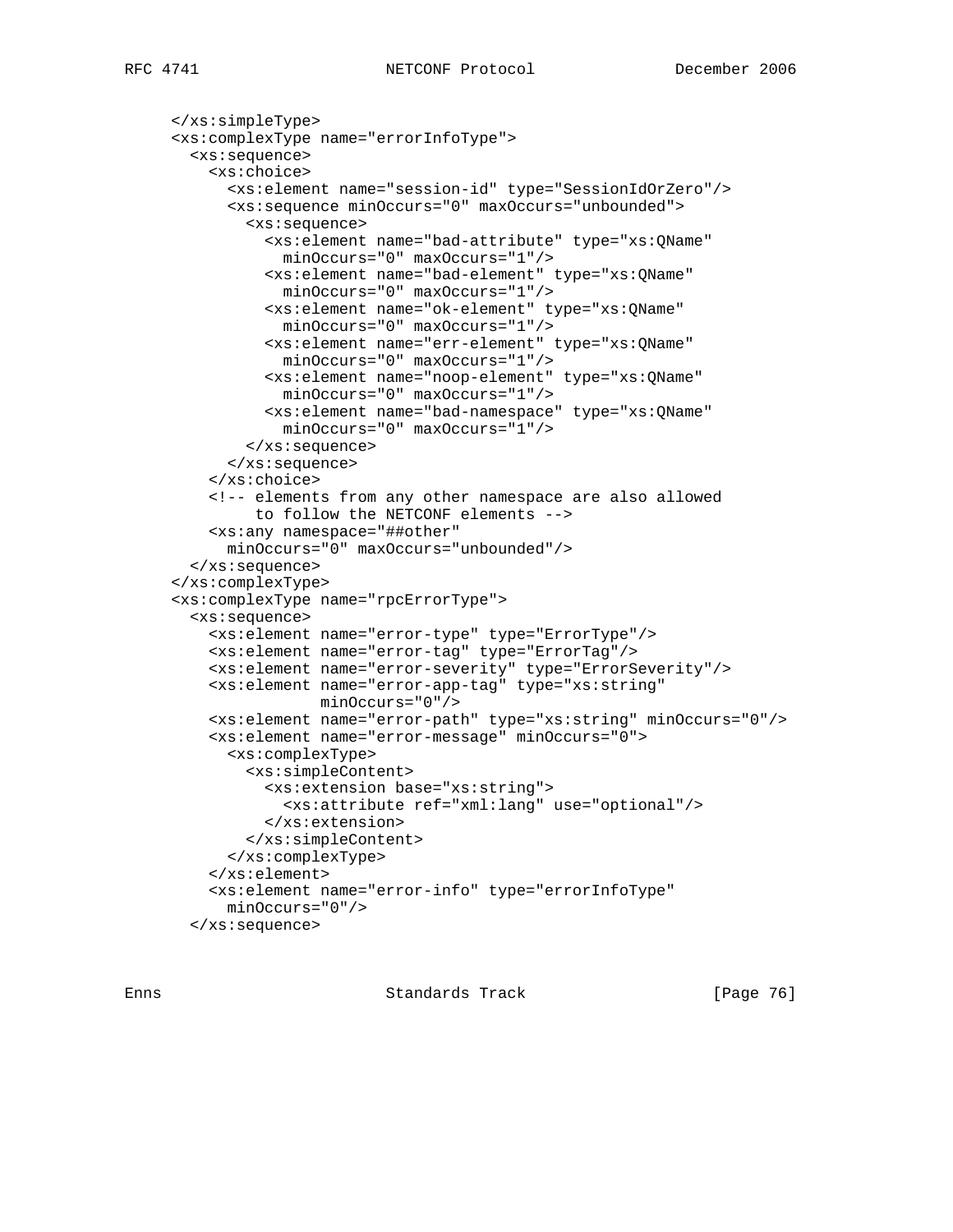```
 </xs:complexType>
     < ! -- <rpc-reply> element
       --&> <xs:complexType name="rpcReplyType">
        <xs:choice>
          <xs:element name="ok"/>
          <xs:group ref="rpcResponse"/>
        </xs:choice>
        <xs:attribute name="message-id" type="messageIdType"
         use="optional"/>
       < 1 - -Any attributes supplied with <rpc> element must be returned
         on <rpc-reply>.
 -->
        <xs:anyAttribute processContents="lax"/>
      </xs:complexType>
      <xs:group name="rpcResponse">
       <xs:sequence>
          <xs:element name="rpc-error" type="rpcErrorType"
            minOccurs="0" maxOccurs="unbounded"/>
          <xs:element name="data" type="dataInlineType" minOccurs="0"/>
        </xs:sequence>
      </xs:group>
      <xs:element name="rpc-reply" type="rpcReplyType"/>
     \lt! --
       Type for <test-option> parameter to <edit-config>
       --&> <xs:simpleType name="testOptionType">
        <xs:restriction base="xs:string">
         <xs:enumeration value="test-then-set"/>
          <xs:enumeration value="set"/>
        </xs:restriction>
      </xs:simpleType>
     <! -Type for <error-option> parameter to <edit-config>
        -->
      <xs:simpleType name="errorOptionType">
        <xs:restriction base="xs:string">
          <xs:annotation>
            <xs:documentation>
              Use of the rollback-on-error value requires
              the :rollback-on-error capability.
            </xs:documentation>
          </xs:annotation>
          <xs:enumeration value="stop-on-error"/>
          <xs:enumeration value="continue-on-error"/>
          <xs:enumeration value="rollback-on-error"/>
```
Enns Standards Track [Page 77]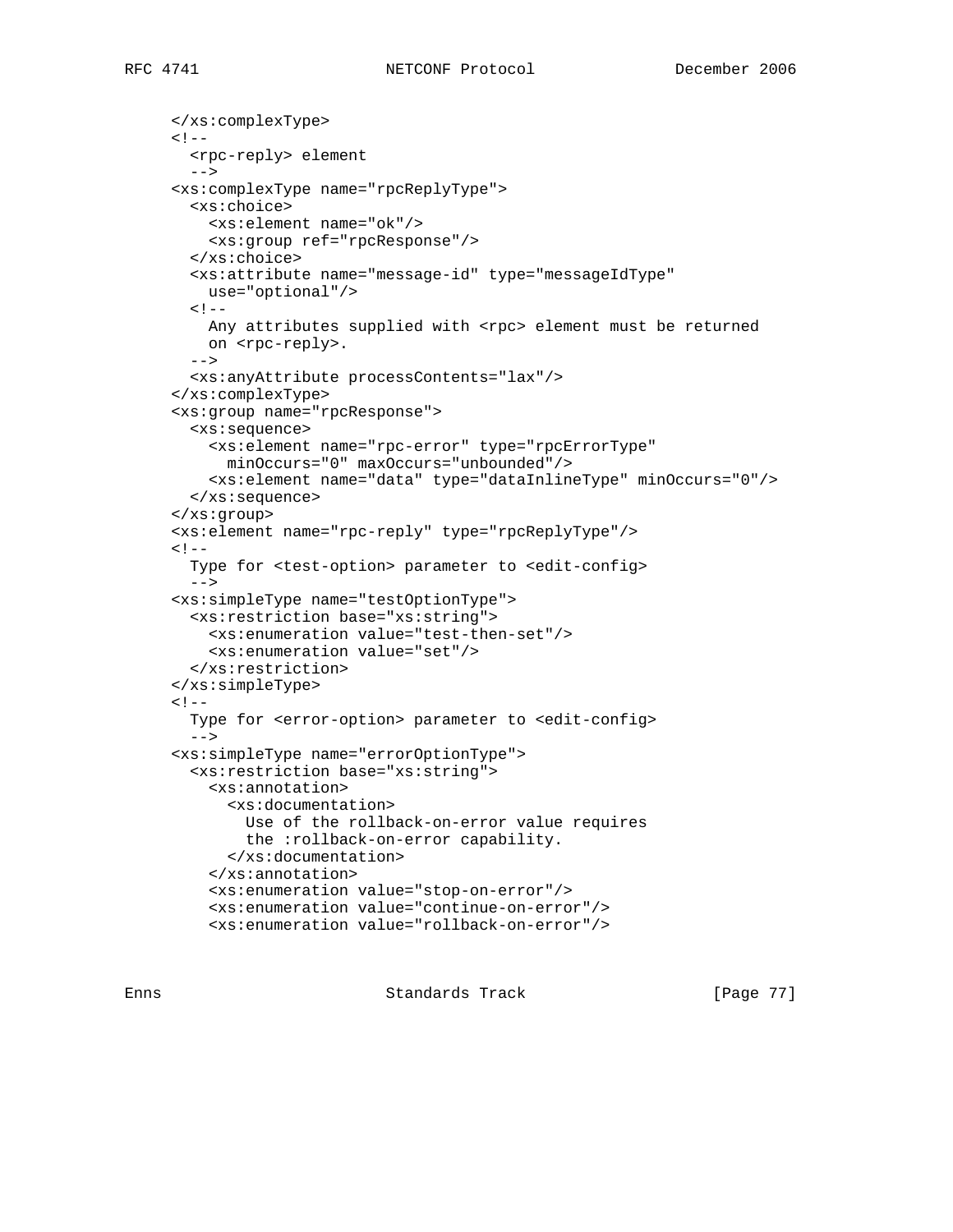</xs:restriction> </xs:simpleType>  $\lt$  !  $-$  rpcOperationType: used as a base type for all NETCONF operations  $--&>$  <xs:complexType name="rpcOperationType"/> <xs:element name="rpcOperation" type="rpcOperationType" abstract="true"/>  $<$ !  $-$  Type for <config> element  $--&>$  <xs:complexType name="configInlineType"> <xs:complexContent> <xs:extension base="xs:anyType"/> </xs:complexContent> </xs:complexType>  $< ! - -$ Type for <data> element --> <xs:complexType name="dataInlineType"> <xs:complexContent> <xs:extension base="xs:anyType"/> </xs:complexContent> </xs:complexType>  $<$  !  $--$  Type for <filter> element  $--&>$  <xs:simpleType name="FilterType"> <xs:restriction base="xs:string"> <xs:annotation> <xs:documentation> Use of the xpath value requires the :xpath capability. </xs:documentation> </xs:annotation> <xs:enumeration value="subtree"/> <xs:enumeration value="xpath"/> </xs:restriction> </xs:simpleType> <xs:complexType name="filterInlineType"> <xs:complexContent> <xs:extension base="xs:anyType"> <xs:attribute name="type" type="FilterType" default="subtree"/> <!-- if type="xpath", the xpath expression appears in the select element --> <xs:attribute name="select"/> </xs:extension>

Enns Standards Track [Page 78]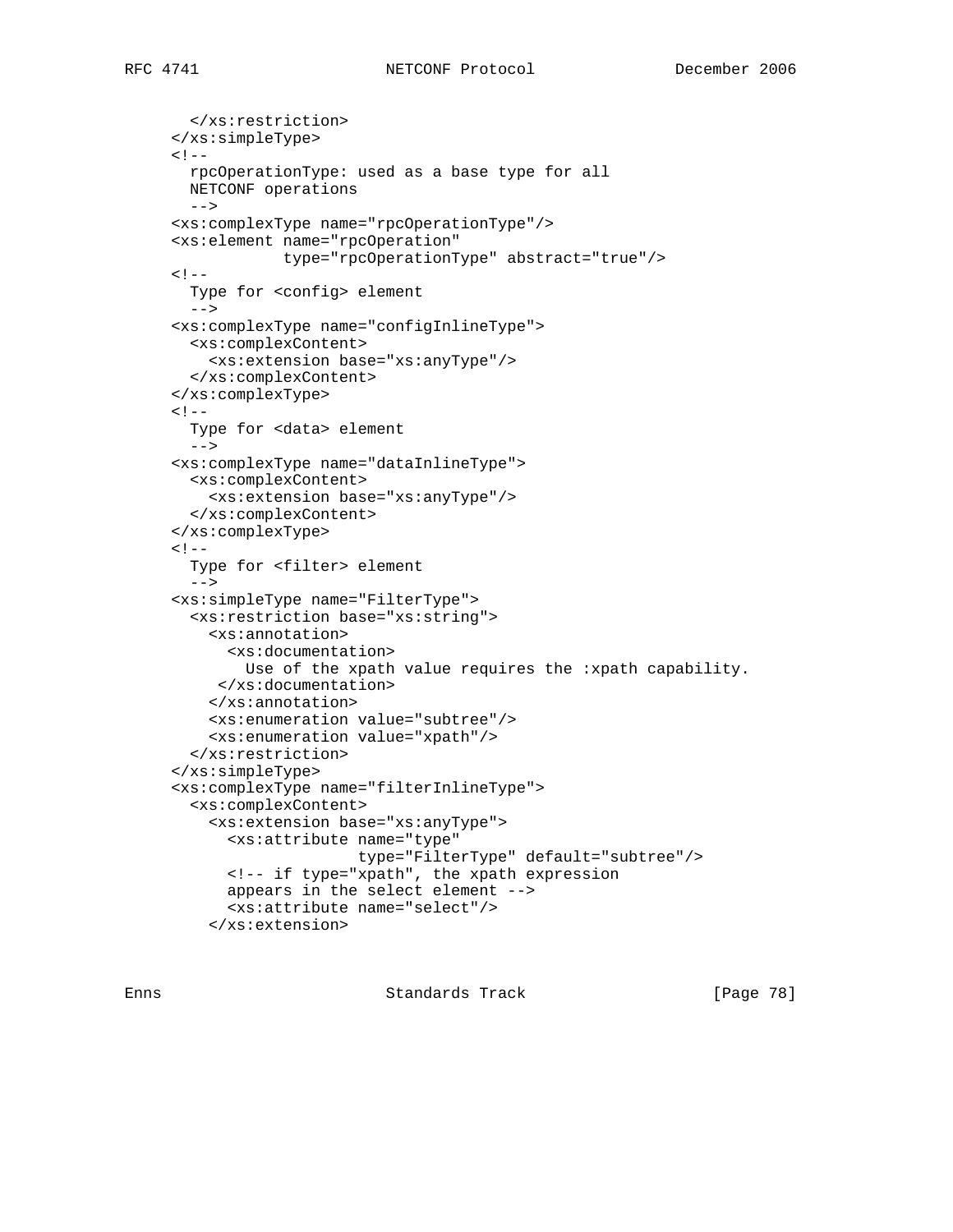```
 </xs:complexContent>
 </xs:complexType>
<! - configuration datastore names
   -->
 <xs:annotation>
   <xs:documentation>
     The startup datastore can be used only if the :startup
     capability is advertised. The candidate datastore can
    be used only if the :candidate datastore is advertised.
    </xs:documentation>
 </xs:annotation>
 <xs:complexType name="configNameType"/>
 <xs:element name="config-name"
             type="configNameType" abstract="true"/>
 <xs:element name="startup" type="configNameType"
            substitutionGroup="config-name"/>
 <xs:element name="candidate" type="configNameType"
            substitutionGroup="config-name"/>
 <xs:element name="running" type="configNameType"
             substitutionGroup="config-name"/>
< ! - operation attribute used in <edit-config>
  --&> <xs:simpleType name="editOperationType">
   <xs:restriction base="xs:string">
     <xs:enumeration value="merge"/>
    <xs:enumeration value="replace"/>
     <xs:enumeration value="create"/>
     <xs:enumeration value="delete"/>
   </xs:restriction>
 </xs:simpleType>
 <xs:attribute name="operation"
               type="editOperationType" default="merge"/>
< ! -- <default-operation> element
  -- <xs:simpleType name="defaultOperationType">
   <xs:restriction base="xs:string">
    <xs:enumeration value="merge"/>
     <xs:enumeration value="replace"/>
     <xs:enumeration value="none"/>
   </xs:restriction>
 </xs:simpleType>
\lt! --
  <url> element
  --&> <xs:complexType name="configURIType">
```
Enns Standards Track [Page 79]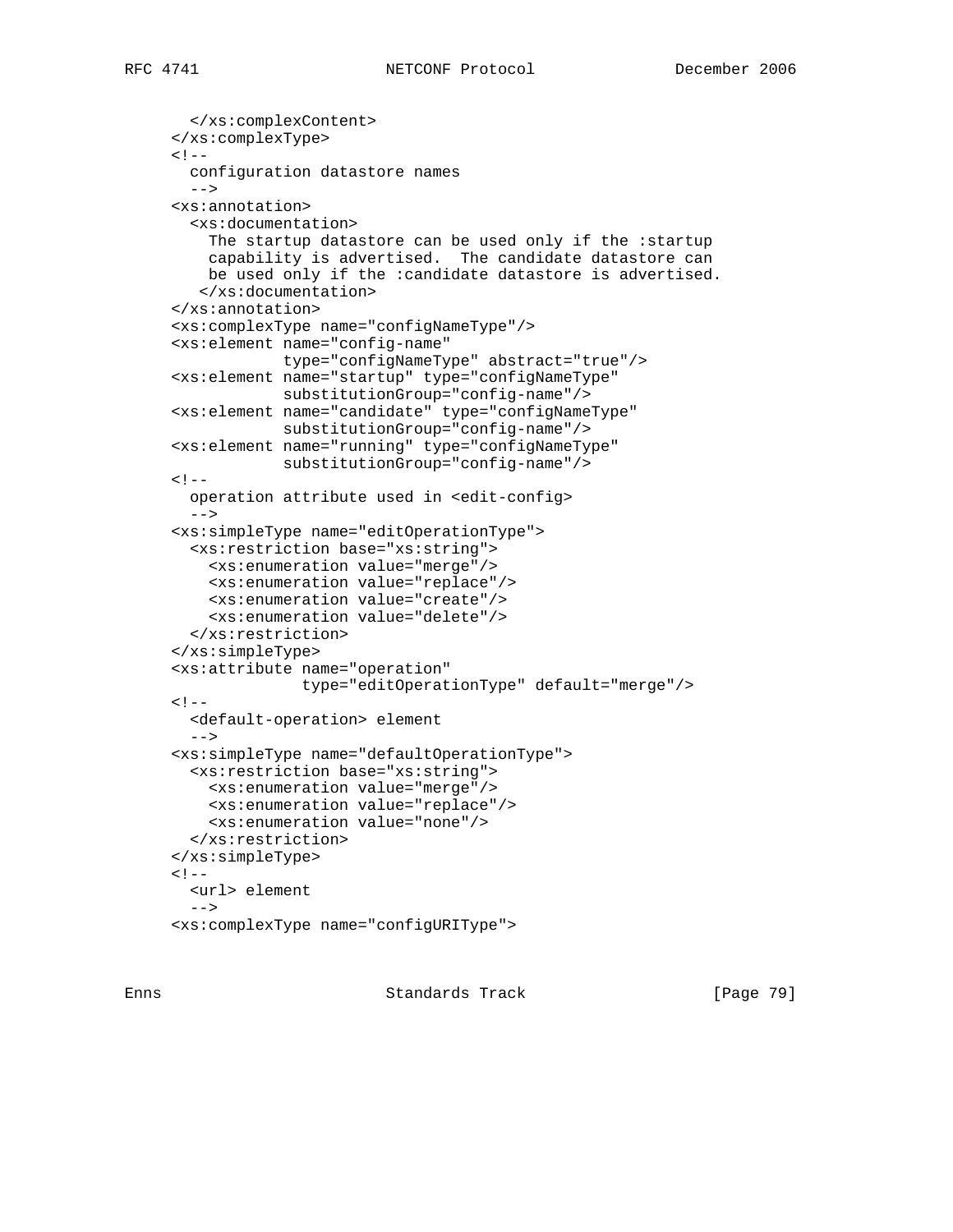```
 <xs:annotation>
    <xs:documentation>
      Use of the url element requires the :url capability.
     </xs:documentation>
   </xs:annotation>
   <xs:simpleContent>
     <xs:extension base="xs:anyURI"/>
   </xs:simpleContent>
 </xs:complexType>
<!- Type for <source> element (except <get-config>)
  --&> <xs:complexType name="rpcOperationSourceType">
   <xs:choice>
     <xs:element name="config" type="configInlineType"/>
     <xs:element ref="config-name"/>
     <xs:element name="url" type="configURIType"/>
   </xs:choice>
 </xs:complexType>
\lt! --
 Type for <source> element in <get-config>
   -->
 <xs:complexType name="getConfigSourceType">
  <xs:choice>
    <xs:element ref="config-name"/>
     <xs:element name="url" type="configURIType"/>
   </xs:choice>
 </xs:complexType>
< ! -- Type for <target> element
  --&> <xs:complexType name="rpcOperationTargetType">
  <xs:choice>
    <xs:element ref="config-name"/>
     <xs:element name="url" type="configURIType"/>
  </xs:choice>
 </xs:complexType>
< ! -- <get-config> operation
   -->
 <xs:complexType name="getConfigType">
  <xs:complexContent>
     <xs:extension base="rpcOperationType">
       <xs:sequence>
         <xs:element name="source"
                     type="getConfigSourceType"/>
         <xs:element name="filter"
                      type="filterInlineType" minOccurs="0"/>
```
Enns Standards Track [Page 80]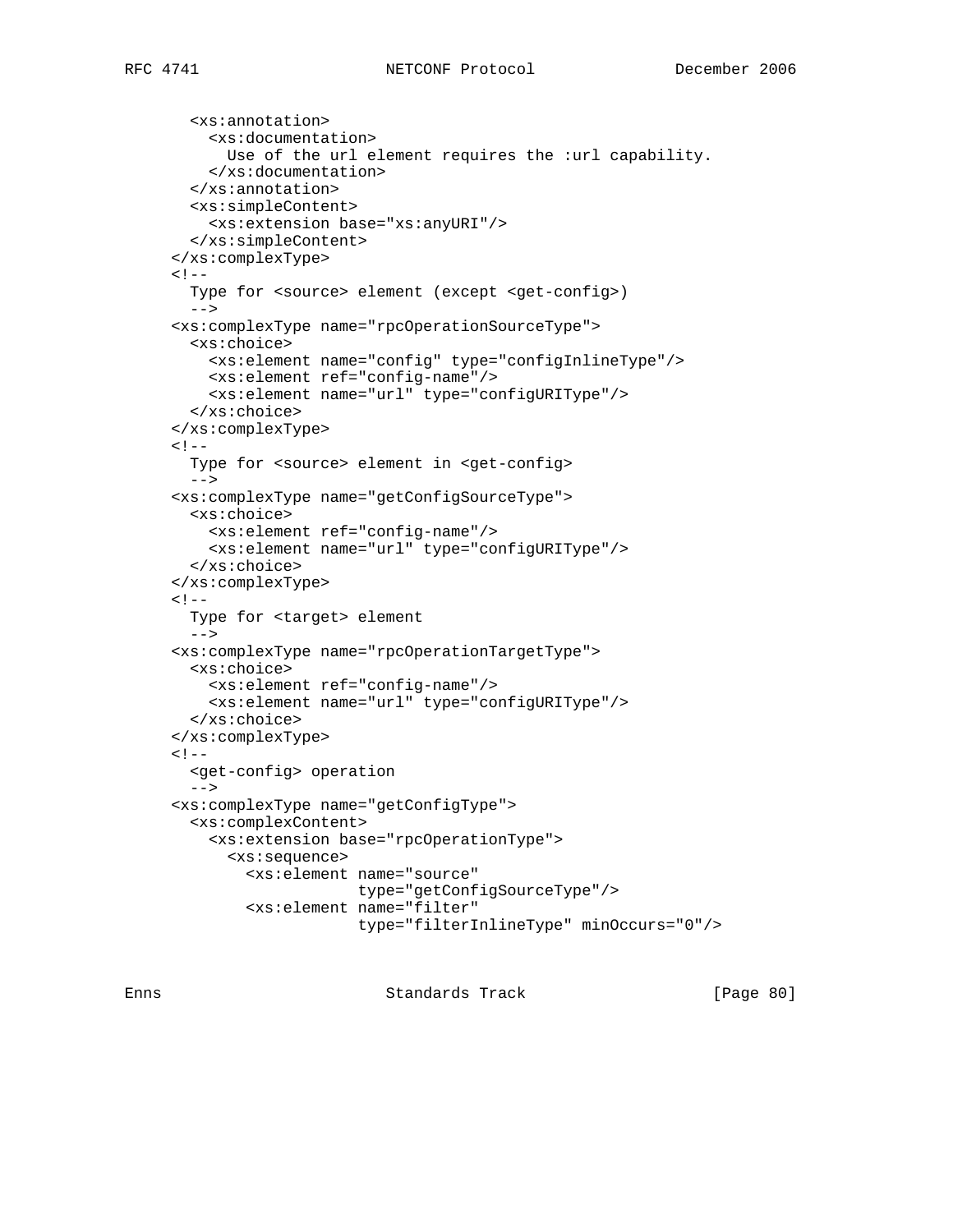```
 </xs:sequence>
     </xs:extension>
   </xs:complexContent>
 </xs:complexType>
 <xs:element name="get-config" type="getConfigType"
             substitutionGroup="rpcOperation"/>
<! - <edit-config> operation
   -->
 <xs:complexType name="editConfigType">
   <xs:complexContent>
     <xs:extension base="rpcOperationType">
       <xs:sequence>
         <xs:annotation>
           <xs:documentation>
             Use of the test-option element requires the
             :validate capability. Use of the url element
             requires the :url capability.
           </xs:documentation>
         </xs:annotation>
         <xs:element name="target"
                      type="rpcOperationTargetType"/>
         <xs:element name="default-operation"
                      type="defaultOperationType"
                      minOccurs="0"/>
         <xs:element name="test-option"
                      type="testOptionType"
                      minOccurs="0"/>
         <xs:element name="error-option"
                     type="errorOptionType"
                     minOccurs="0"/>
         <xs:choice>
           <xs:element name="config"
                       type="configInlineType"/>
           <xs:element name="url"
                        type="configURIType"/>
         </xs:choice>
       </xs:sequence>
     </xs:extension>
   </xs:complexContent>
 </xs:complexType>
 <xs:element name="edit-config" type="editConfigType"
             substitutionGroup="rpcOperation"/>
< ! -- <copy-config> operation
  --&> <xs:complexType name="copyConfigType">
  <xs:complexContent>
```
Enns Standards Track [Page 81]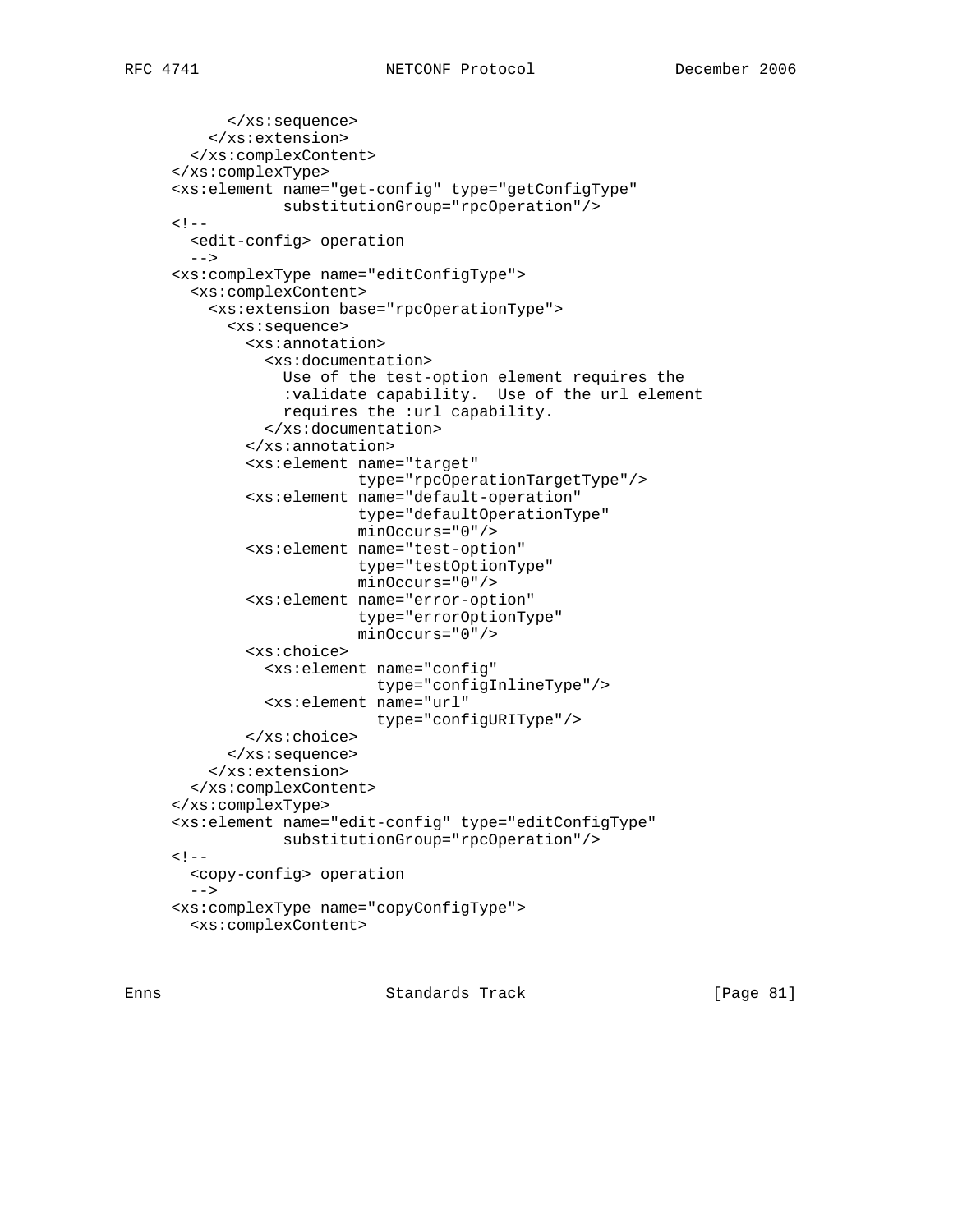```
 <xs:extension base="rpcOperationType">
       <xs:sequence>
         <xs:element name="target" type="rpcOperationTargetType"/>
         <xs:element name="source" type="rpcOperationSourceType"/>
       </xs:sequence>
     </xs:extension>
   </xs:complexContent>
 </xs:complexType>
 <xs:element name="copy-config" type="copyConfigType"
             substitutionGroup="rpcOperation"/>
< ! -- <delete-config> operation
   -->
 <xs:complexType name="deleteConfigType">
   <xs:complexContent>
     <xs:extension base="rpcOperationType">
       <xs:sequence>
         <xs:element name="target" type="rpcOperationTargetType"/>
       </xs:sequence>
     </xs:extension>
   </xs:complexContent>
 </xs:complexType>
 <xs:element name="delete-config" type="deleteConfigType"
             substitutionGroup="rpcOperation"/>
< ! - - <get> operation
   -->
 <xs:complexType name="getType">
   <xs:complexContent>
     <xs:extension base="rpcOperationType">
       <xs:sequence>
         <xs:element name="filter"
                     type="filterInlineType" minOccurs="0"/>
       </xs:sequence>
     </xs:extension>
   </xs:complexContent>
 </xs:complexType>
 <xs:element name="get" type="getType"
             substitutionGroup="rpcOperation"/>
< ! -- <lock> operation
  --&> <xs:complexType name="lockType">
   <xs:complexContent>
     <xs:extension base="rpcOperationType">
       <xs:sequence>
         <xs:element name="target"
                      type="rpcOperationTargetType"/>
```
Enns Standards Track [Page 82]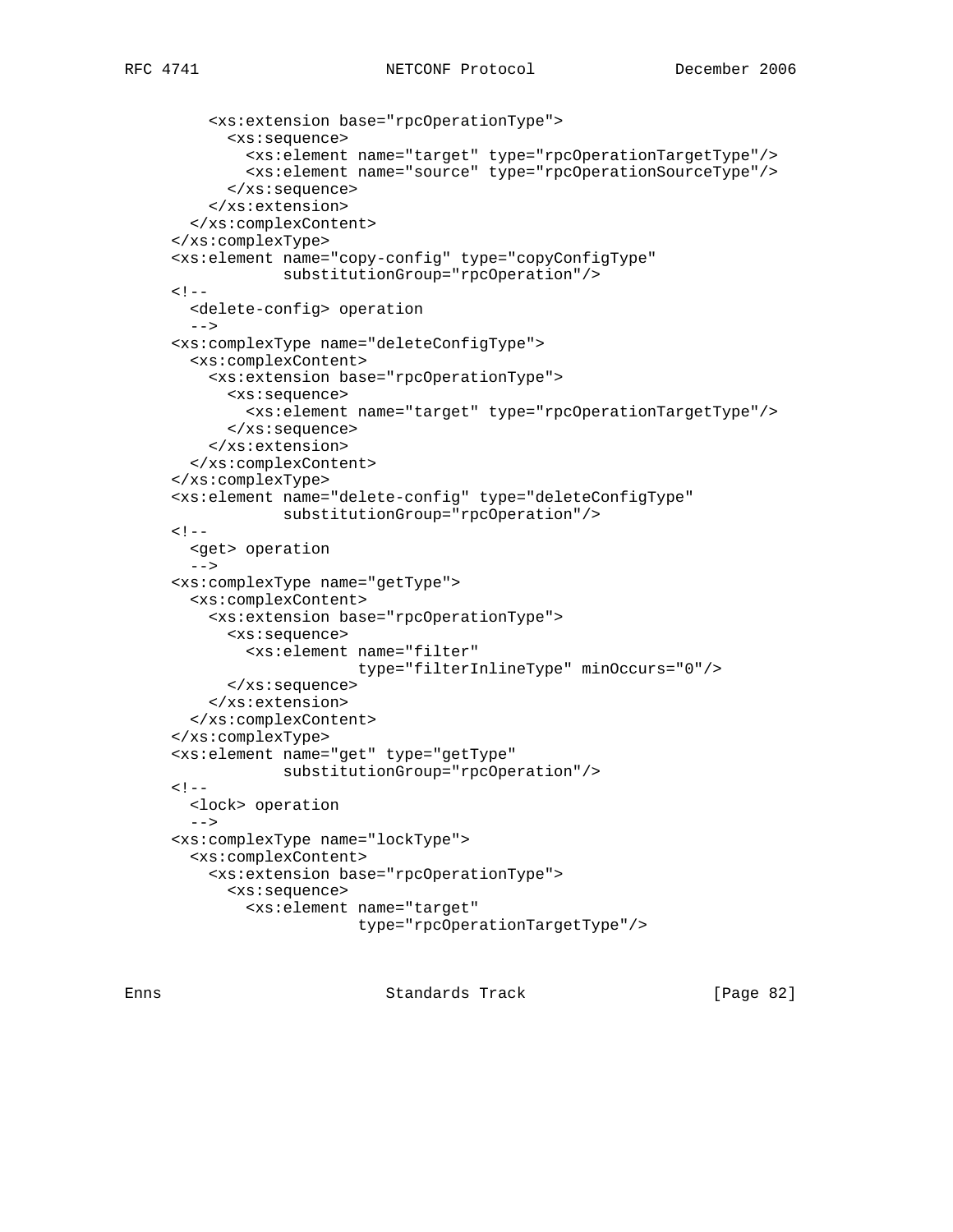```
 </xs:sequence>
     </xs:extension>
   </xs:complexContent>
 </xs:complexType>
 <xs:element name="lock" type="lockType"
             substitutionGroup="rpcOperation"/>
<! -- <unlock> operation
  --&> <xs:complexType name="unlockType">
   <xs:complexContent>
     <xs:extension base="rpcOperationType">
       <xs:sequence>
         <xs:element name="target" type="rpcOperationTargetType"/>
       </xs:sequence>
     </xs:extension>
  </xs:complexContent>
 </xs:complexType>
 <xs:element name="unlock" type="unlockType"
             substitutionGroup="rpcOperation"/>
\lt! --
  <validate> operation
  --&> <xs:complexType name="validateType">
  <xs:annotation>
     <xs:documentation>
      The validate operation requires the :validate capability.
     </xs:documentation>
   </xs:annotation>
   <xs:complexContent>
     <xs:extension base="rpcOperationType">
       <xs:sequence>
         <xs:element name="source" type="rpcOperationSourceType"/>
       </xs:sequence>
     </xs:extension>
   </xs:complexContent>
 </xs:complexType>
 <xs:element name="validate" type="validateType"
             substitutionGroup="rpcOperation"/>
<!- <commit> operation
  --&> <xs:simpleType name="confirmTimeoutType">
  <xs:restriction base="xs:unsignedInt">
     <xs:minInclusive value="1"/>
  </xs:restriction>
 </xs:simpleType>
 <xs:complexType name="commitType">
```
Enns Standards Track [Page 83]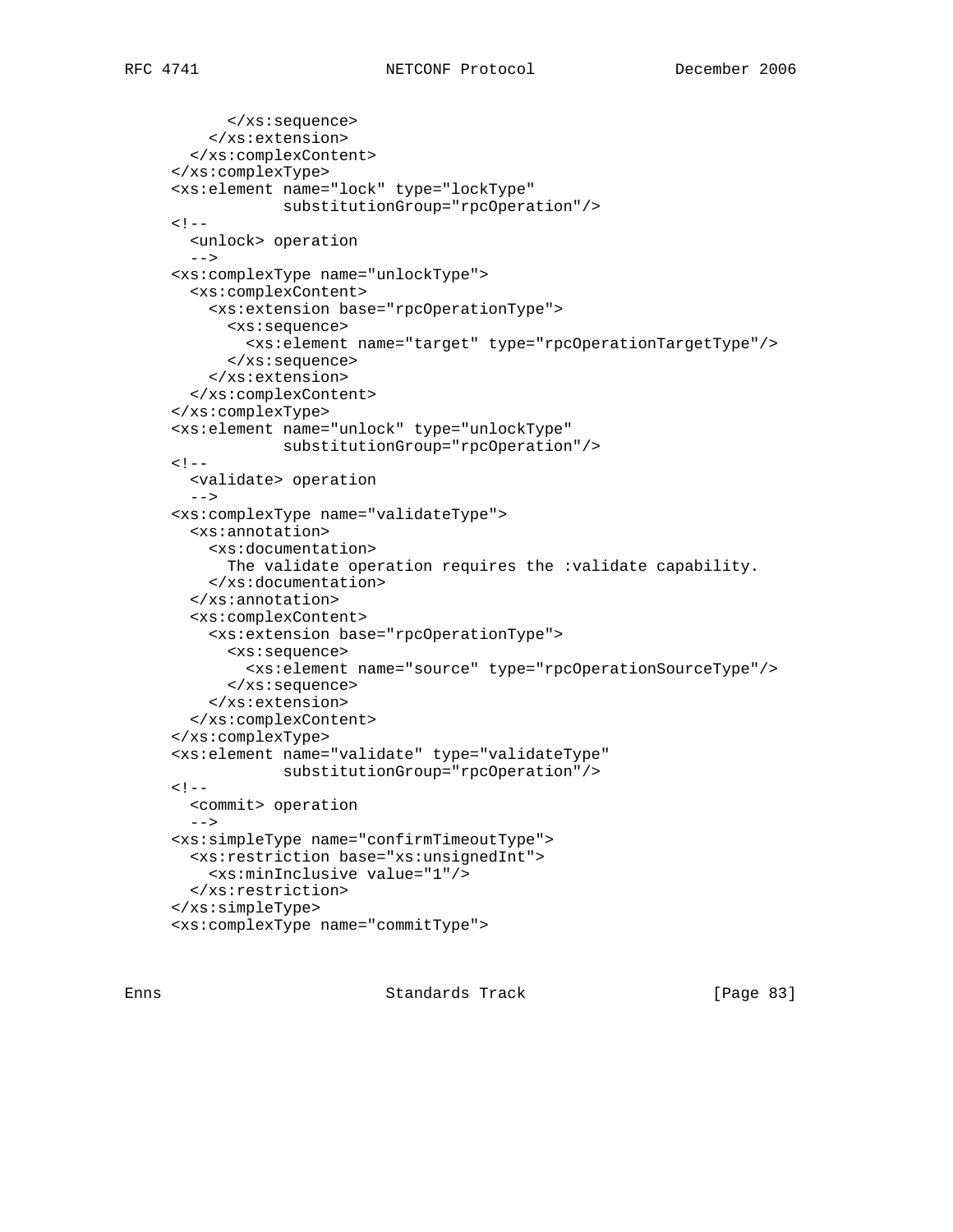```
 <xs:annotation>
   <xs:documentation>
```

```
The commit operation requires the : candidate capability.
     </xs:documentation>
   </xs:annotation>
   <xs:complexContent>
     <xs:extension base="rpcOperationType">
       <xs:sequence>
         <xs:annotation>
           <xs:documentation>
             Use of the confirmed and confirm-timeout elements
             requires the :confirmed-commit capability.
           </xs:documentation>
         </xs:annotation>
         <xs:element name="confirmed" minOccurs="0"/>
         <xs:element name="confirm-timeout"
                     type="confirmTimeoutType"
                      minOccurs="0"/>
       </xs:sequence>
     </xs:extension>
   </xs:complexContent>
 </xs:complexType>
 <xs:element name="commit" type="commitType"
             substitutionGroup="rpcOperation"/>
< ! - - <discard-changes> operation
  --&> <xs:complexType name="discardChangesType">
   <xs:annotation>
     <xs:documentation>
       The discard-changes operation requires the
       :candidate capability.
     </xs:documentation>
   </xs:annotation>
   <xs:complexContent>
     <xs:extension base="rpcOperationType"/>
   </xs:complexContent>
 </xs:complexType>
 <xs:element name="discard-changes"
             type="discardChangesType"
             substitutionGroup="rpcOperation"/>
< ! - - <close-session> operation
   -->
 <xs:complexType name="closeSessionType">
  <xs:complexContent>
     <xs:extension base="rpcOperationType"/>
   </xs:complexContent>
```
Enns Standards Track [Page 84]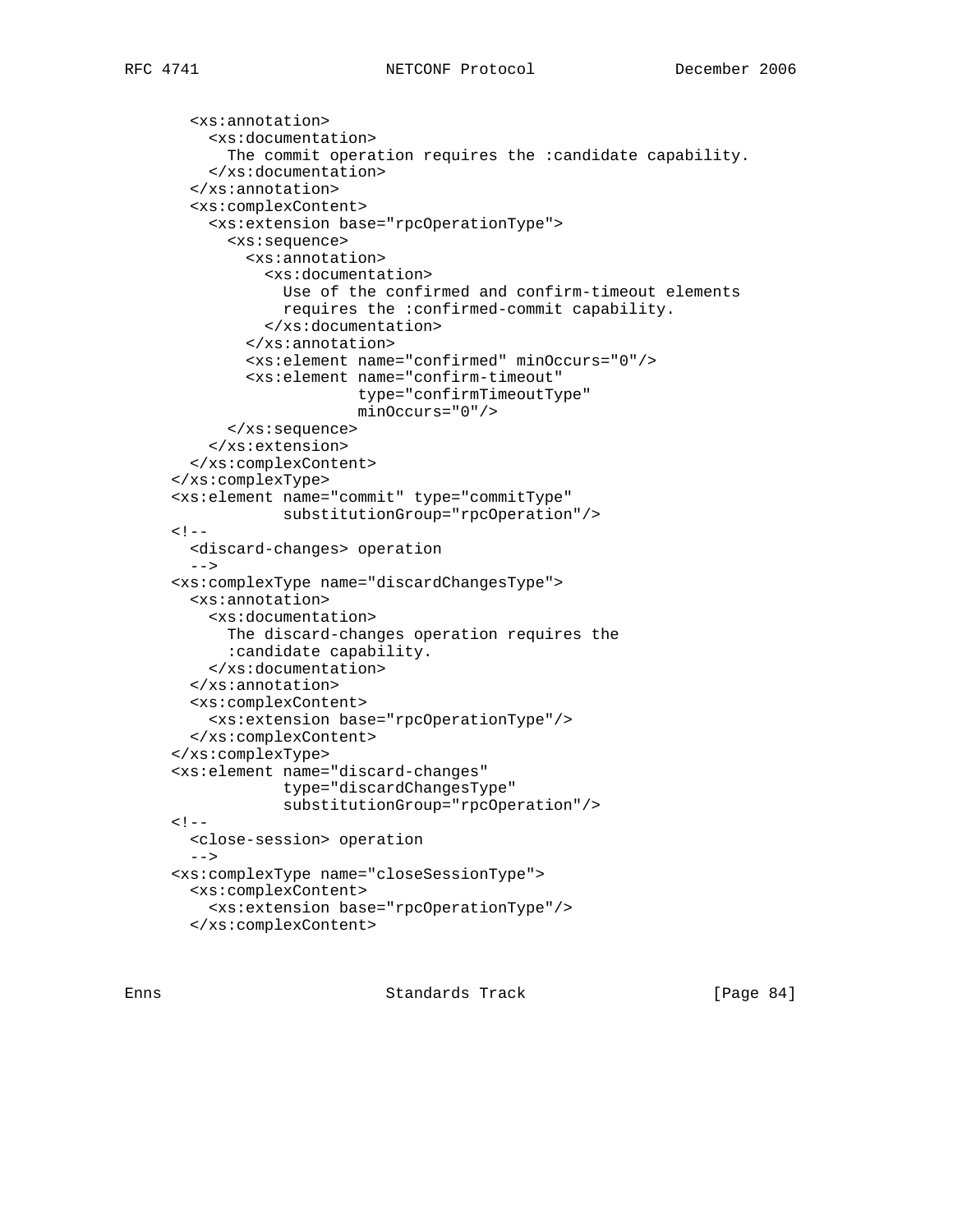```
 </xs:complexType>
   <xs:element name="close-session" type="closeSessionType"
               substitutionGroup="rpcOperation"/>
  < ! -- <kill-session> operation
    --&> <xs:complexType name="killSessionType">
     <xs:complexContent>
       <xs:extension base="rpcOperationType">
         <xs:sequence>
           <xs:element name="session-id"
                  type="SessionId" minOccurs="1"/>
         </xs:sequence>
       </xs:extension>
     </xs:complexContent>
   </xs:complexType>
   <xs:element name="kill-session" type="killSessionType"
               substitutionGroup="rpcOperation"/>
  < ! -- <hello> element
    --&> <xs:element name="hello">
    <xs:complexType>
       <xs:sequence>
         <xs:element name="capabilities">
           <xs:complexType>
             <xs:sequence>
               <xs:element name="capability" type="xs:anyURI"
                 maxOccurs="unbounded"/>
             </xs:sequence>
           </xs:complexType>
         </xs:element>
         <xs:element name="session-id"
                     type="SessionId" minOccurs="0"/>
       </xs:sequence>
     </xs:complexType>
   </xs:element>
 </xs:schema>
```
END

Enns Standards Track [Page 85]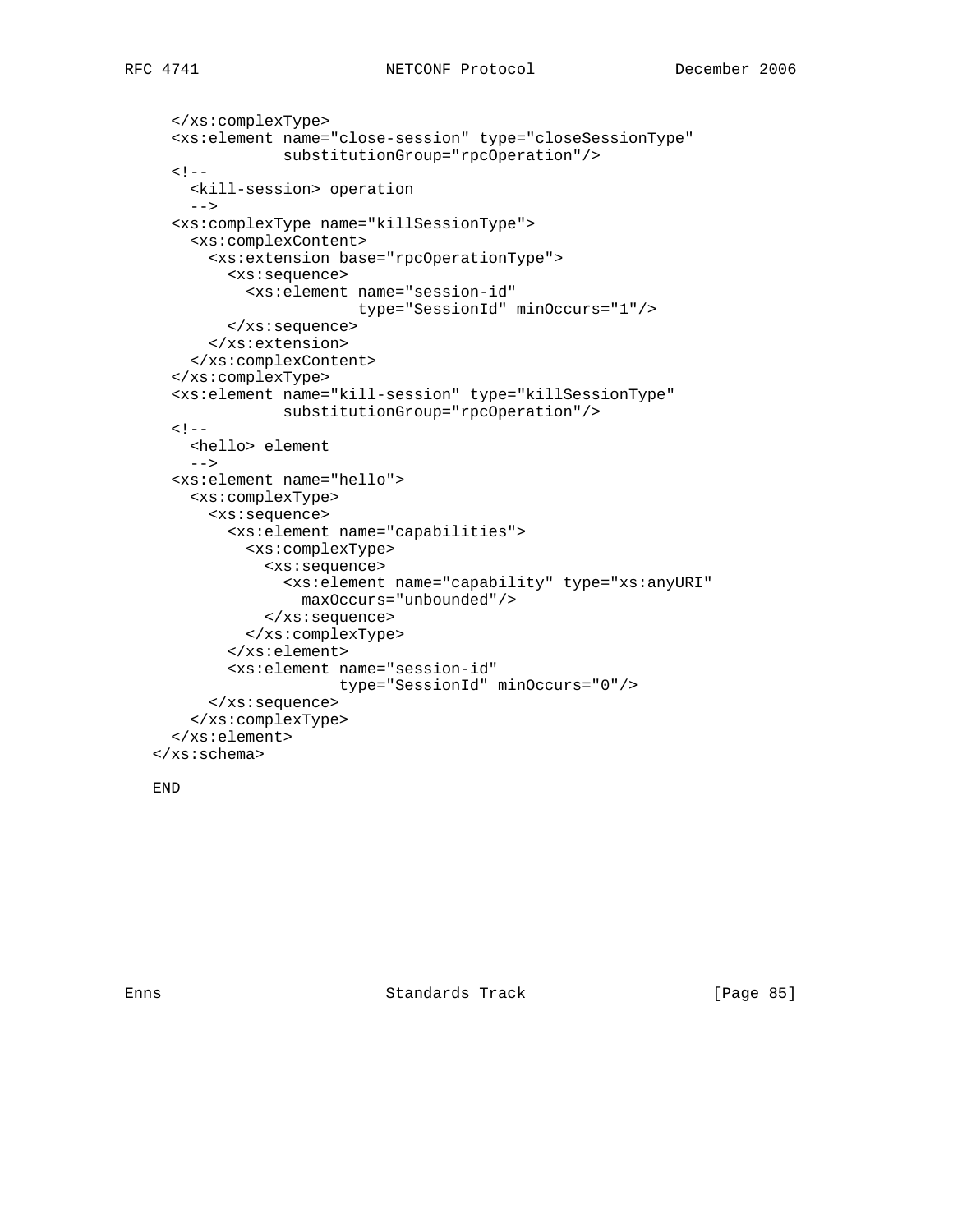Appendix C. Capability Template

- C.1. capability-name (template)
- C.1.1. Overview
- C.1.2. Dependencies
- C.1.3. Capability Identifier

 The {name} capability is identified by the following capability string:

{capability uri}

- C.1.4. New Operations
- C.1.4.1. <op-name>
- C.1.5. Modifications to Existing Operations

C.1.5.1. <op-name>

 If existing operations are not modified by this capability, this section may be omitted.

C.1.6. Interactions with Other Capabilities

 If this capability does not interact with other capabilities, this section may be omitted.

Enns Standards Track [Page 86]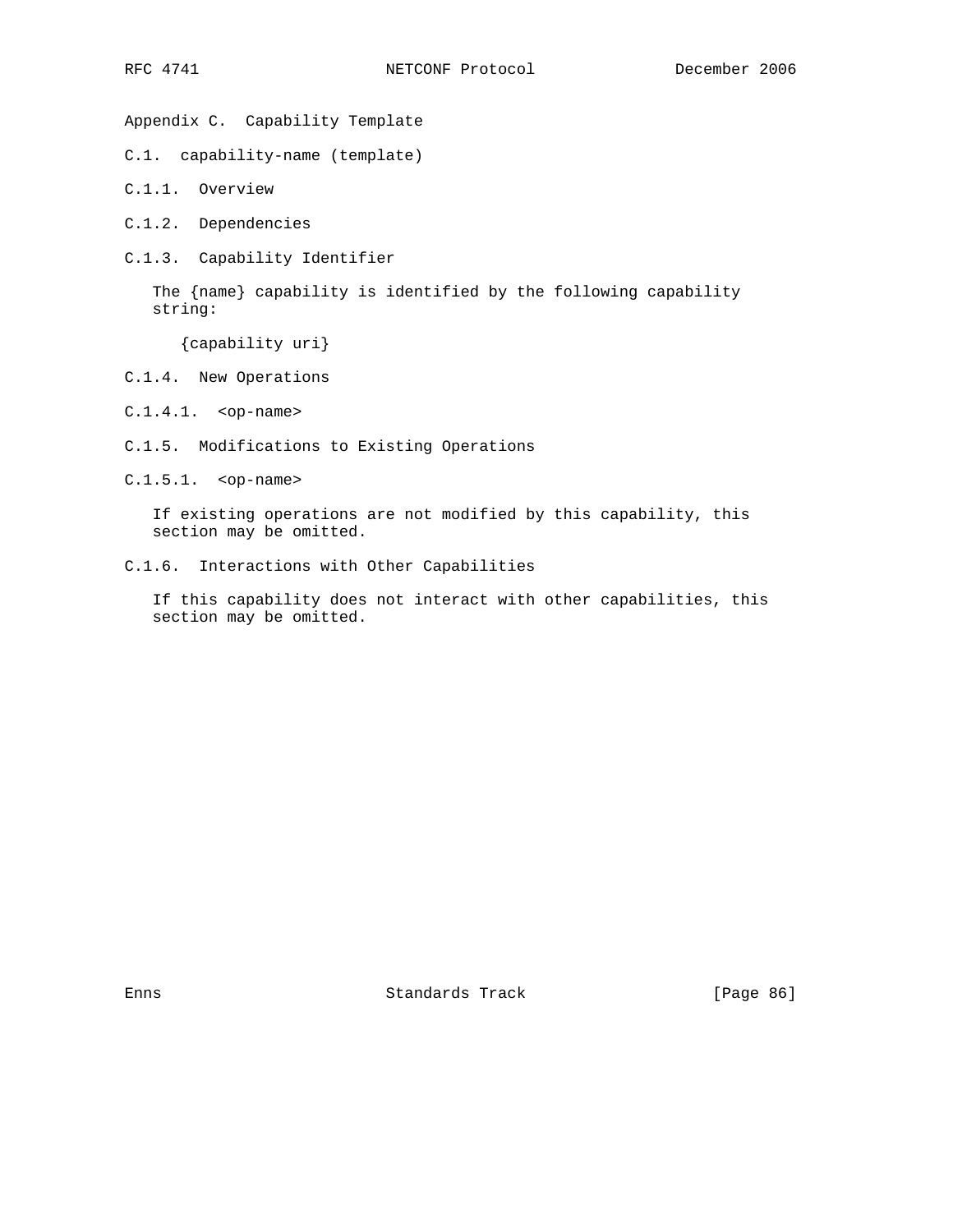Appendix D. Configuring Multiple Devices with NETCONF

D.1. Operations on Individual Devices

 Consider the work involved in performing a configuration update against a single individual device. In making a change to the configuration, the application needs to build trust that its change has been made correctly and that it has not impacted the operation of the device. The application (and the application user) should feel confident that their change has not damaged the network.

Protecting each individual device consists of a number of steps:

- o Acquiring the configuration lock.
- o Loading the update.
- o Validating the incoming configuration.
- o Checkpointing the running configuration.
- o Changing the running configuration.
- o Testing the new configuration.
- o Making the change permanent (if desired).
- o Releasing the configuration lock.

Let's look at the details of each step.

D.1.1. Acquiring the Configuration Lock

 A lock should be acquired to prevent simultaneous updates from multiple sources. If multiple sources are affecting the device, the application is hampered in both testing of its change to the configuration and in recovery should the update fail. Acquiring a short-lived lock is a simple defense to prevent other parties from introducing unrelated changes.

The lock can be acquired using the <lock> operation.

```
 <rpc message-id="101"
      xmlns="urn:ietf:params:xml:ns:netconf:base:1.0">
   <lock>
    <target>
       <running/>
     </target>
```
Enns Standards Track [Page 87]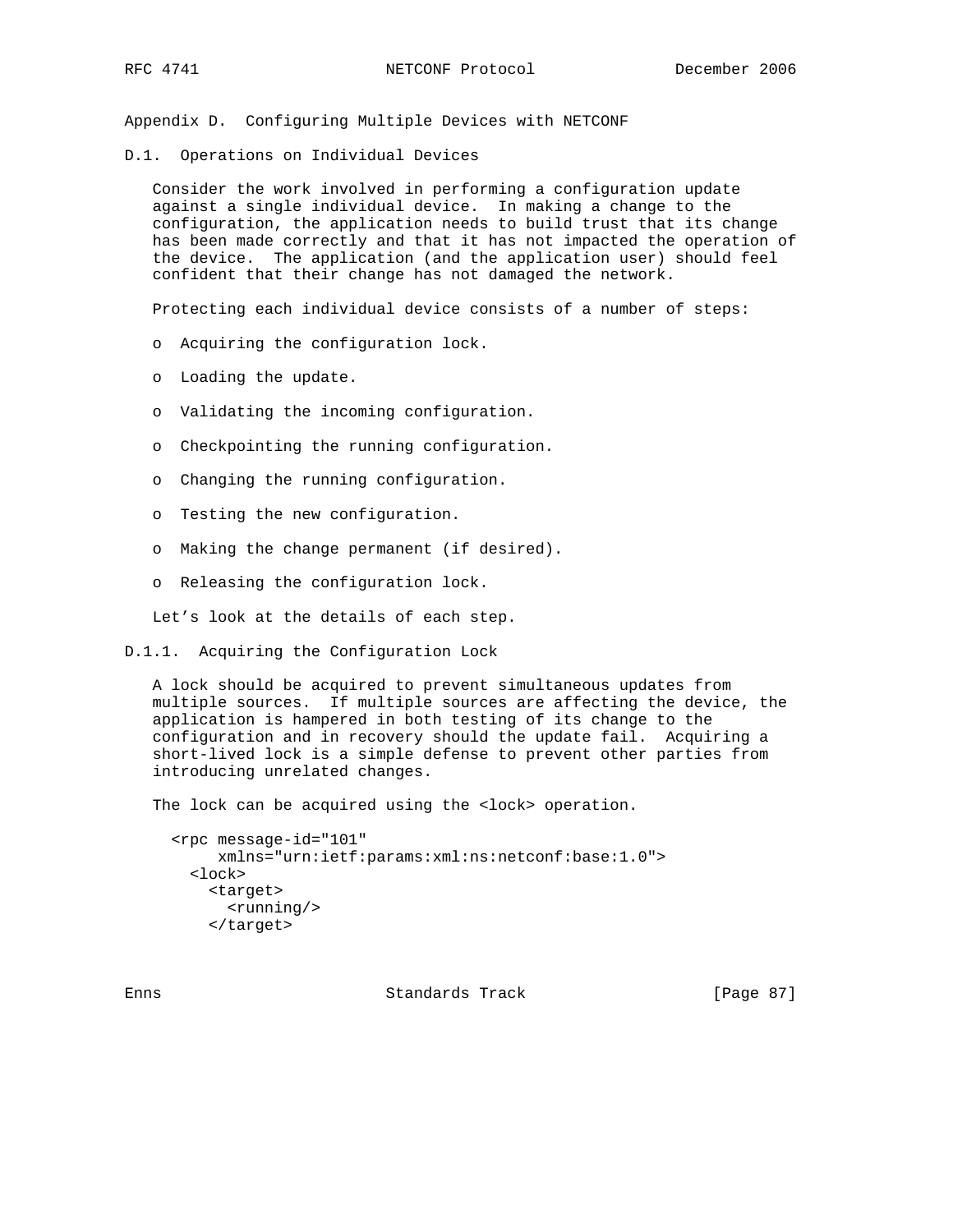```
 </lock>
\langle rpc>
```
D.1.2. Loading the Update

```
 The configuration can be loaded onto the device without impacting the
 running system. If the :url capability is supported and lists "file"
 as a supported scheme, incoming changes can be placed in a local
 file.
```

```
 <rpc message-id="101"
     xmlns="urn:ietf:params:xml:ns:netconf:base:1.0">
   <copy-config>
     <target>
       <url>file://incoming.conf</url>
     </target>
     <source>
       <config>
         <!-- place incoming configuration here -->
       </config>
     </source>
   </copy-config>
```

```
\langlerpc>
```

```
 If the :candidate capability is supported, the candidate
 configuration can be used.
```

```
 <rpc message-id="101"
      xmlns="urn:ietf:params:xml:ns:netconf:base:1.0">
   <edit-config>
     <target>
       <candidate/>
     </target>
     <config>
       <!-- place incoming configuration here -->
     </config>
   </edit-config>
\langle rpc>
```
 If the update fails, the user file can be deleted using the <delete-config> operation, or the candidate configuration can be reverted using the <discard-changes> operation.

Enns Standards Track [Page 88]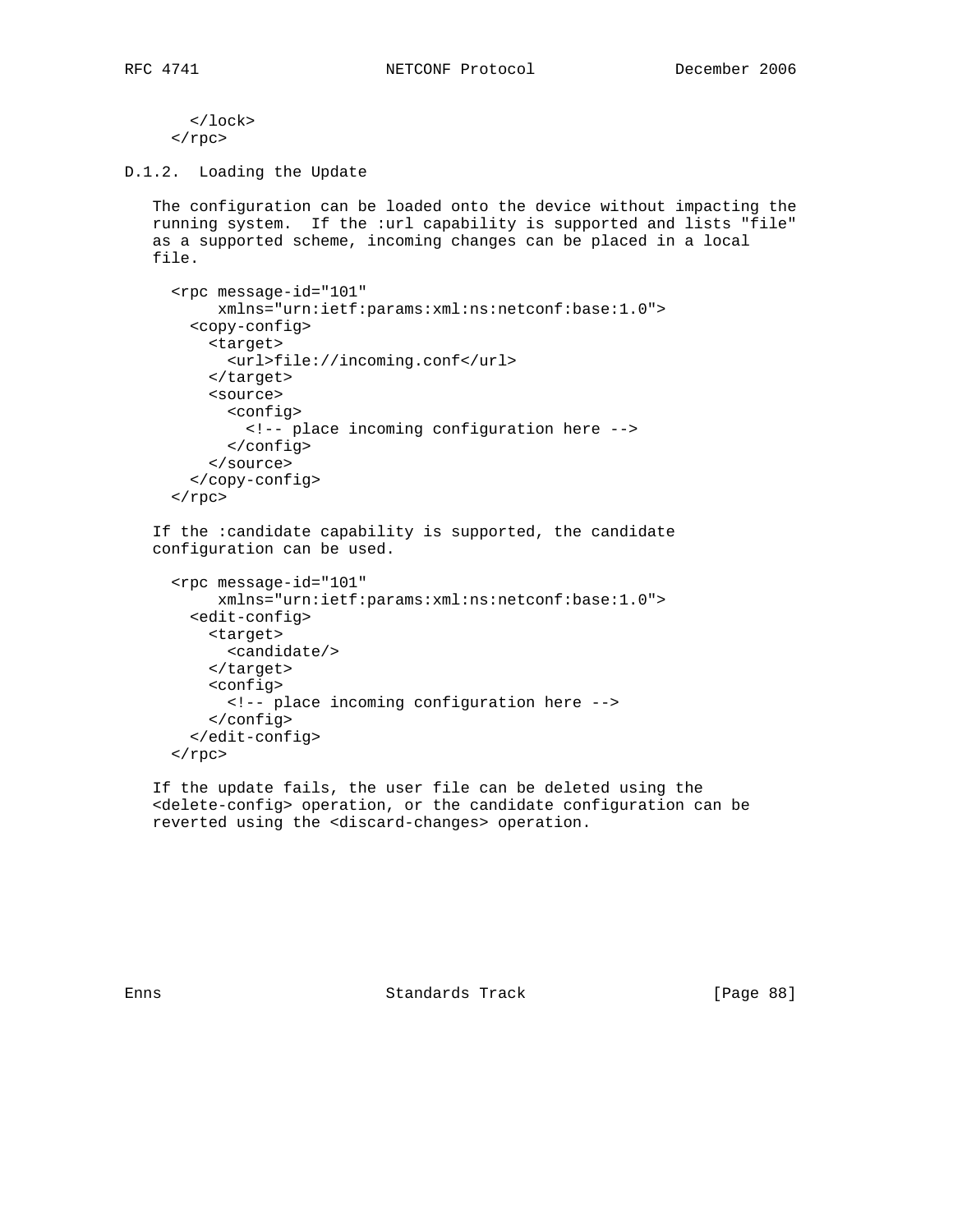## D.1.3. Validating the Incoming Configuration

 Before the incoming configuration is applied, validating it is often useful. Validation allows the application to gain confidence that the change will succeed and simplifies recovery if it does not.

 If the device supports the :url capability and lists "file" as a supported scheme, use the <validate> operation with the <source> parameter set to the proper user file:

```
 <rpc message-id="101"
      xmlns="urn:ietf:params:xml:ns:netconf:base:1.0">
   <validate>
     <source>
       <url>file://incoming.conf</url>
     </source>
   </validate>
\langle /rpc>
```
 If the device supports the :candidate capability, some validation will be performed as part of loading the incoming configuration into the candidate. For full validation, either pass the <validate> parameter during the <edit-config> step given above, or use the <validate> operation with the <source> parameter set to <candidate>.

```
 <rpc message-id="101"
      xmlns="urn:ietf:params:xml:ns:netconf:base:1.0">
   <validate>
     <source>
       <candidate/>
     </source>
   </validate>
\langle rpc>
```
D.1.4. Checkpointing the Running Configuration

 The running configuration can be saved into a local file as a checkpoint before loading the new configuration. If the update fails, the configuration can be restored by reloading the checkpoint file.

The checkpoint file can be created using the <copy-config> operation.

```
 <rpc message-id="101"
     xmlns="urn:ietf:params:xml:ns:netconf:base:1.0">
  <copy-config>
    <target>
       <url>file://checkpoint.conf</url>
```
Enns Standards Track [Page 89]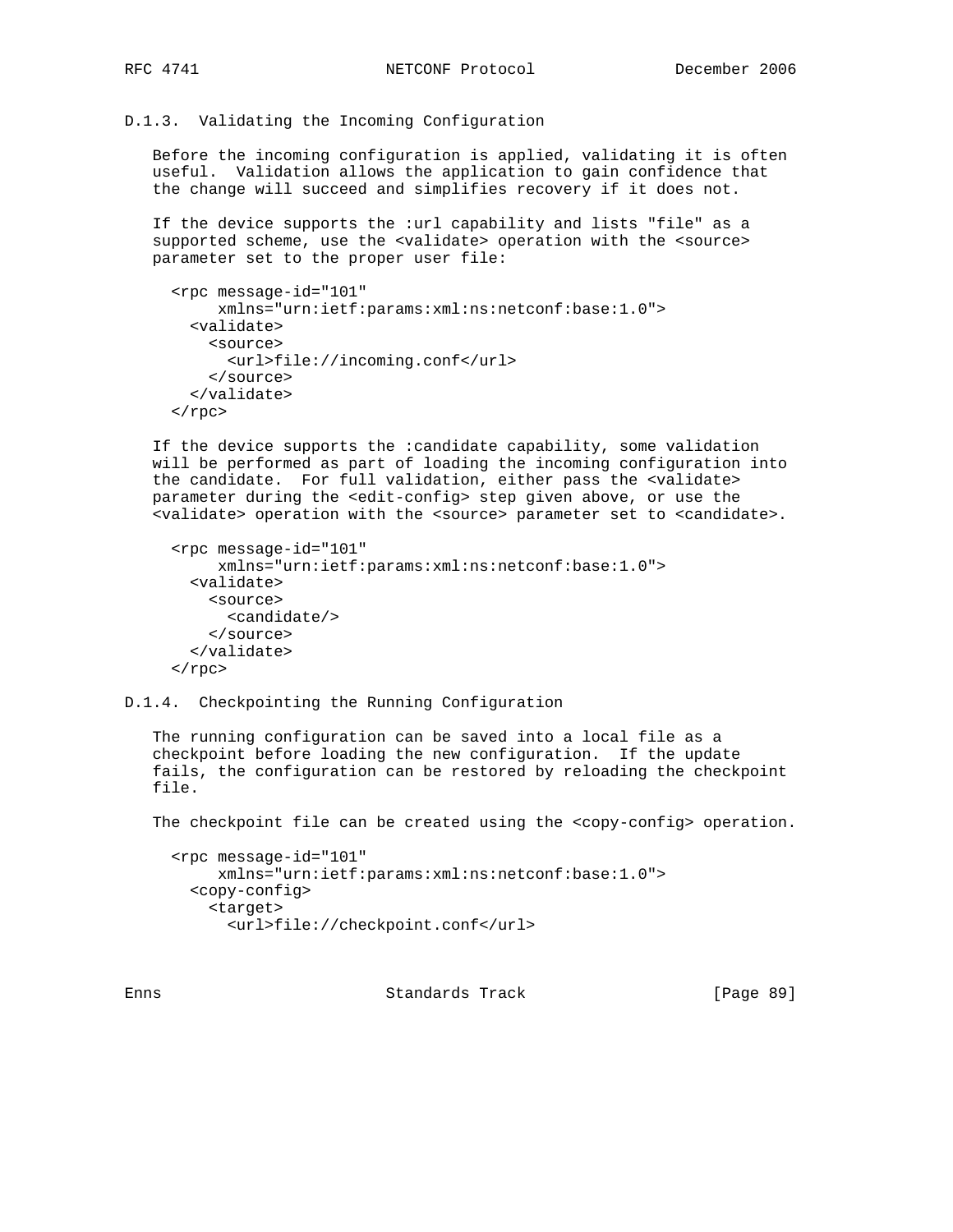```
 </target>
     <source>
       <running/>
     </source>
   </copy-config>
\langle / rpc
```
 To restore the checkpoint file, reverse the source and target parameters.

D.1.5. Changing the Running Configuration

 When the incoming configuration has been safely loaded onto the device and validated, it is ready to impact the running system.

 If the device supports the :url capability and lists "file" as a supported scheme, use the <edit-config> operation to merge the incoming configuration into the running configuration.

```
 <rpc message-id="101"
      xmlns="urn:ietf:params:xml:ns:netconf:base:1.0">
   <edit-config>
     <target>
       <running/>
     </target>
     <config>
       <url>file://incoming.conf</url>
     </config>
   </edit-config>
\langle rpc>
```
 If the device supports the :candidate capability, use the <commit> operation to set the running configuration to the candidate configuration. Use the <confirmed> parameter to allow automatic reversion to the original configuration if connectivity to the device fails.

```
 <rpc message-id="101"
      xmlns="urn:ietf:params:xml:ns:netconf:base:1.0">
  <commit>
     <confirmed/>
     <confirm-timeout>120</confirm-timeout>
  </commit>
\langle rpc>
```
Enns Standards Track [Page 90]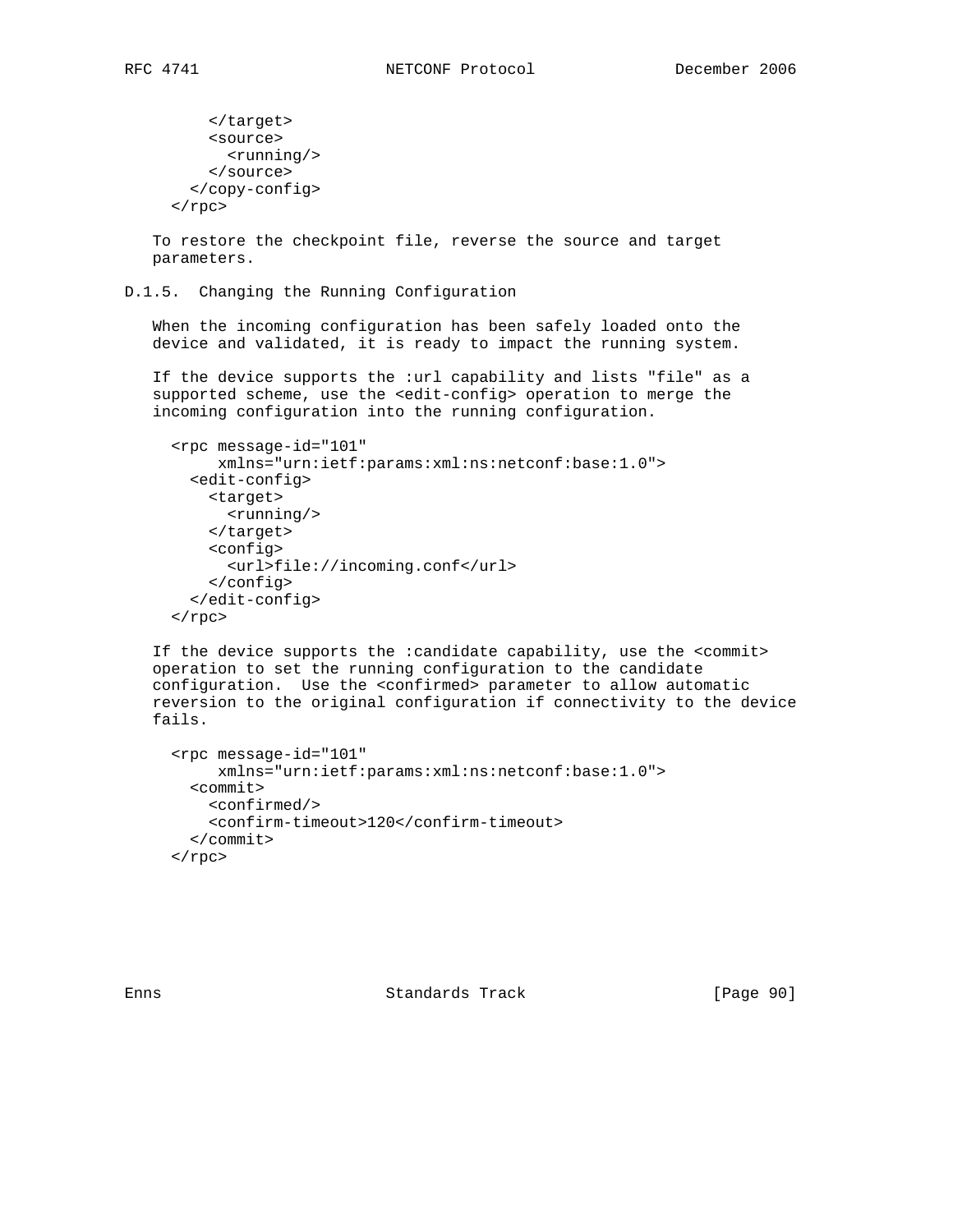## D.1.6. Testing the New Configuration

 Now that the incoming configuration has been integrated into the running configuration, the application needs to gain trust that the change has affected the device in the way intended without affecting it negatively.

 To gain this confidence, the application can run tests of the operational state of the device. The nature of the test is dependent on the nature of the change and is outside the scope of this document. Such tests may include reachability from the system running the application (using ping), changes in reachability to the rest of the network (by comparing the device's routing table), or inspection of the particular change (looking for operational evidence of the BGP peer that was just added).

```
D.1.7. Making the Change Permanent
```
 When the configuration change is in place and the application has sufficient faith in the proper function of this change, the application should make the change permanent.

 If the device supports the :startup capability, the current configuration can be saved to the startup configuration by using the startup configuration as the target of the <copy-config> operation.

```
 <rpc message-id="101"
      xmlns="urn:ietf:params:xml:ns:netconf:base:1.0">
   <copy-config>
     <target>
       <startup/>
     </target>
     <source>
       <running/>
     </source>
   </copy-config>
\langle rpc>
```
 If the device supports the :candidate capability and a confirmed commit was requested, the confirming commit must be sent before the timeout expires.

```
 <rpc message-id="101"
     xmlns="urn:ietf:params:xml:ns:netconf:base:1.0">
   <commit/>
\langle rpc>
```
Enns Standards Track [Page 91]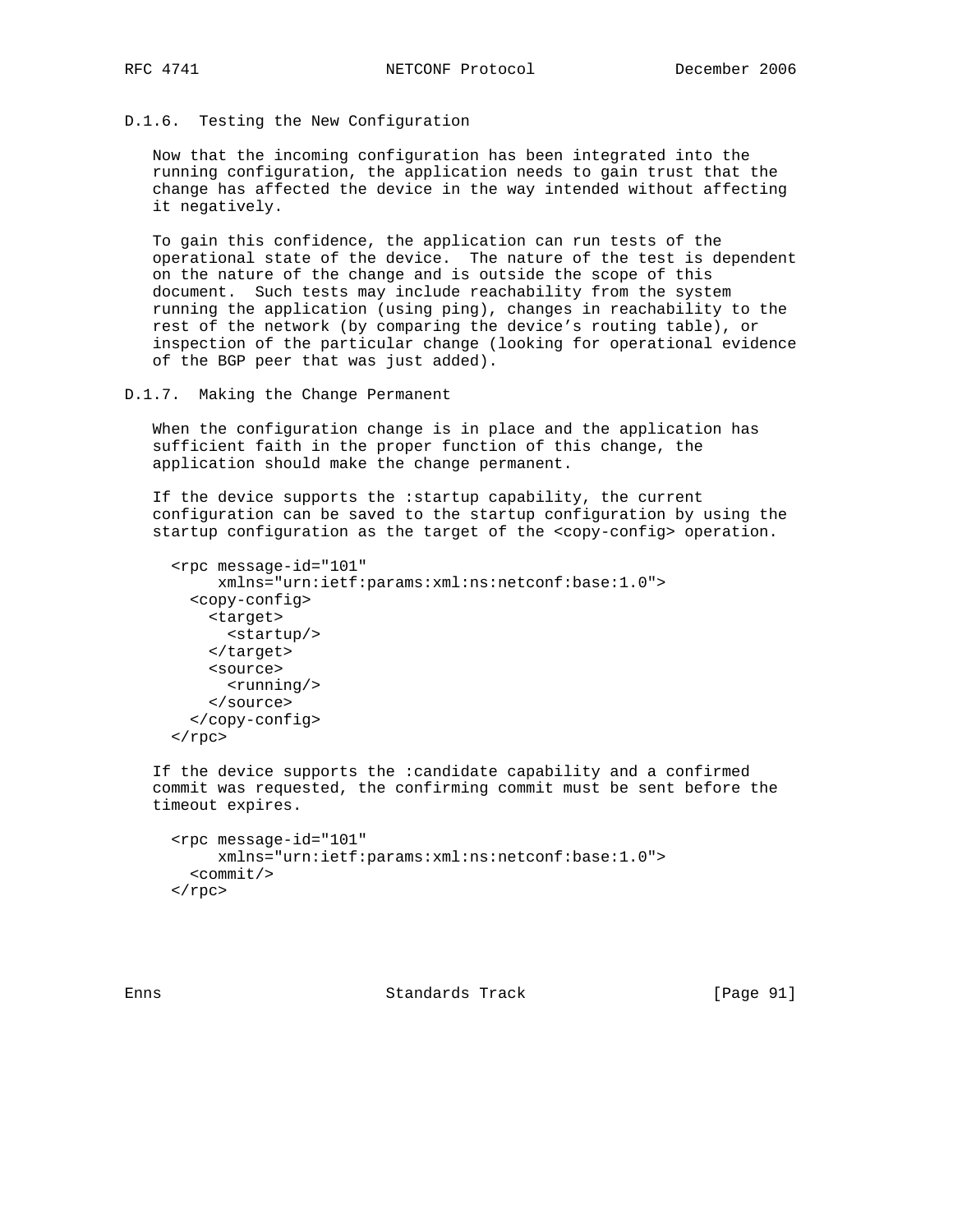D.1.8. Releasing the Configuration Lock

 When the configuration update is complete, the lock must be released, allowing other applications access to the configuration.

Use the <unlock> operation to release the configuration lock.

```
 <rpc message-id="101"
      xmlns="urn:ietf:params:xml:ns:netconf:base:1.0">
  <unlock>
     <target>
       <running/>
     </target>
   </unlock>
\langle rpc>
```
D.2. Operations on Multiple Devices

 When a configuration change requires updates across a number of devices, care should be taken to provide the required transaction semantics. The NETCONF protocol contains sufficient primitives upon which transaction-oriented operations can be built. Providing complete transactional semantics across multiple devices is prohibitively expensive, but the size and number of windows for failure scenarios can be reduced.

 There are two classes of multi-device operations. The first class allows the operation to fail on individual devices without requiring all devices to revert to their original state. The operation can be retried at a later time, or its failure simply reported to the user. An example of this class might be adding an NTP server. For this class of operations, failure avoidance and recovery are focused on the individual device. This means recovery of the device, reporting the failure, and perhaps scheduling another attempt.

 The second class is more interesting, requiring that the operation should complete on all devices or be fully reversed. The network should either be transformed into a new state or be reset to its original state. For example, a change to a VPN may require updates to a number of devices. Another example of this might be adding a class-of-service definition. Leaving the network in a state where only a portion of the devices have been updated with the new definition will lead to future failures when the definition is referenced.

 To give transactional semantics, the same steps used in single device operations listed above are used, but are performed in parallel across all devices. Configuration locks should be acquired on all

Enns **Enns** Standards Track [Page 92]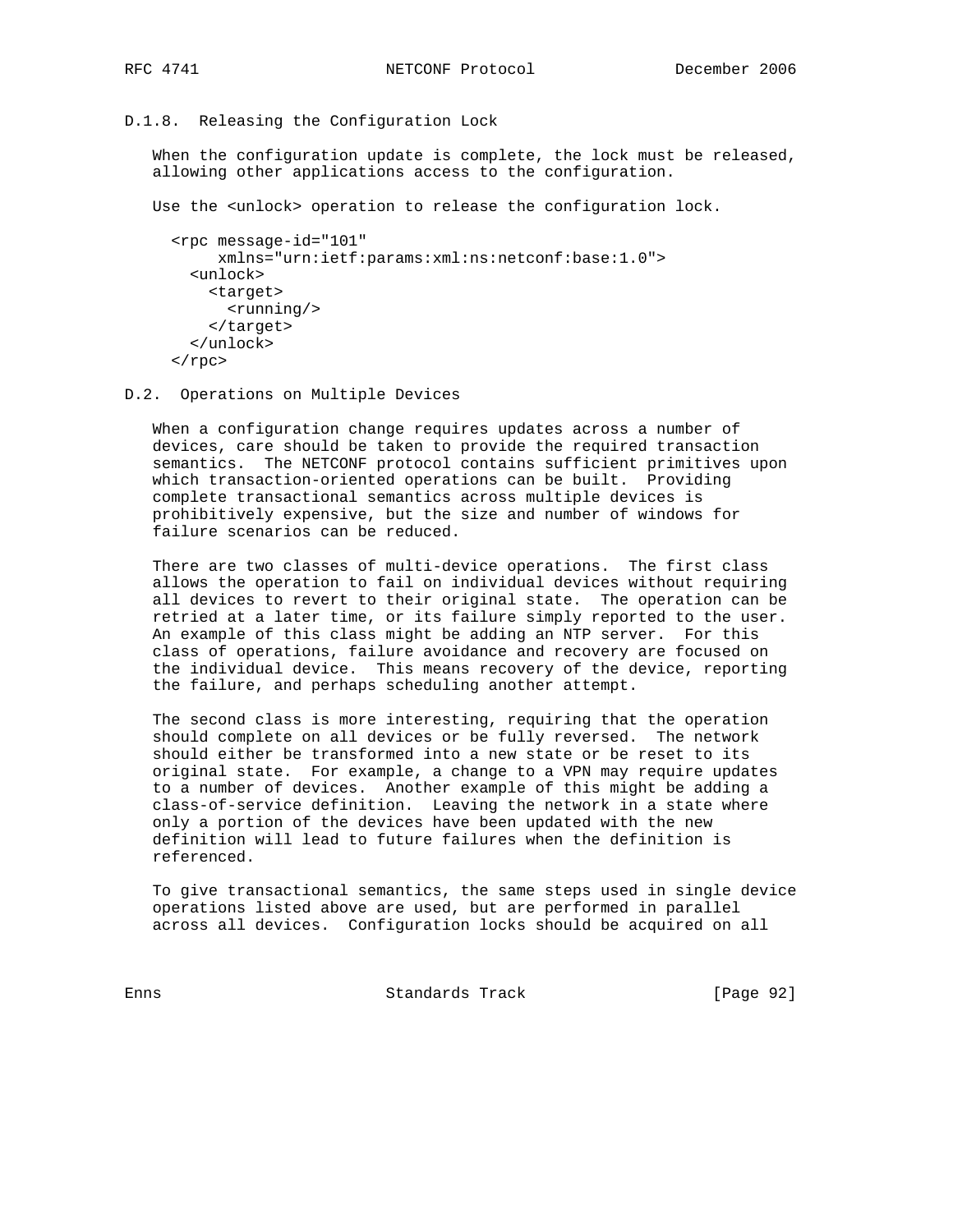target devices and kept until all devices are updated and the changes made permanent. Configuration changes should be uploaded and validation performed across all devices. Checkpoints should be made on each device. Then the running configuration can be changed, tested, and made permanent. If any of these steps fail, the previous configurations can be restored on any devices upon which they were changed. After the changes have been completely implemented or completely discarded, the locks on each device can be released.

Appendix E. Deferred Features

 The following features have been deferred until a future revision of this document.

- o Granular locking of configuration objects.
- o Named configuration files/datastores.
- o Support for multiple NETCONF channels.
- o Asynchronous notifications.
- o Explicit protocol support for rollback of configuration changes to prior versions.

Enns Standards Track [Page 93]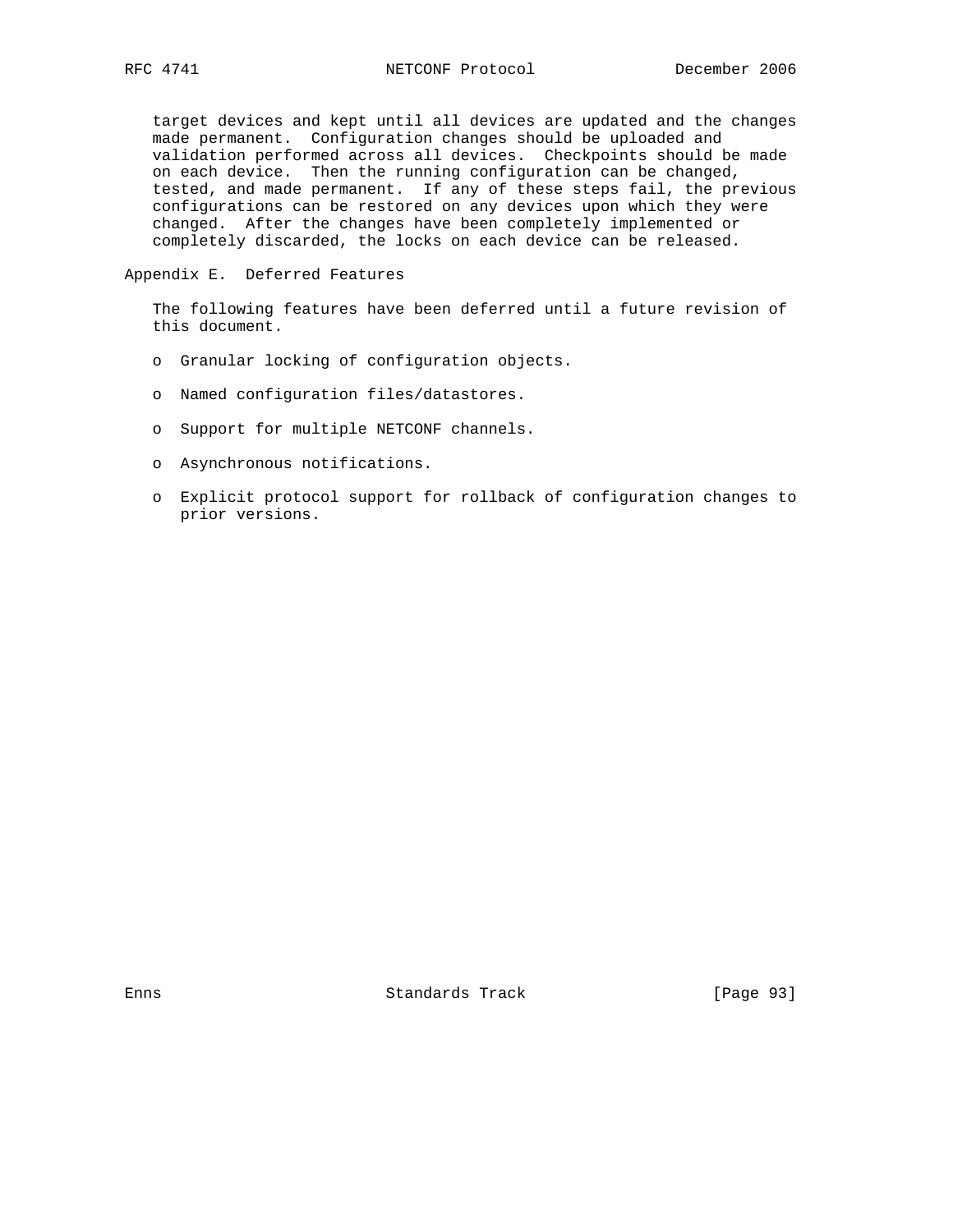Editor's Address

 Rob Enns Juniper Networks 1194 North Mathilda Ave Sunnyvale, CA 94089 US

EMail: rpe@juniper.net

Enns Standards Track [Page 94]